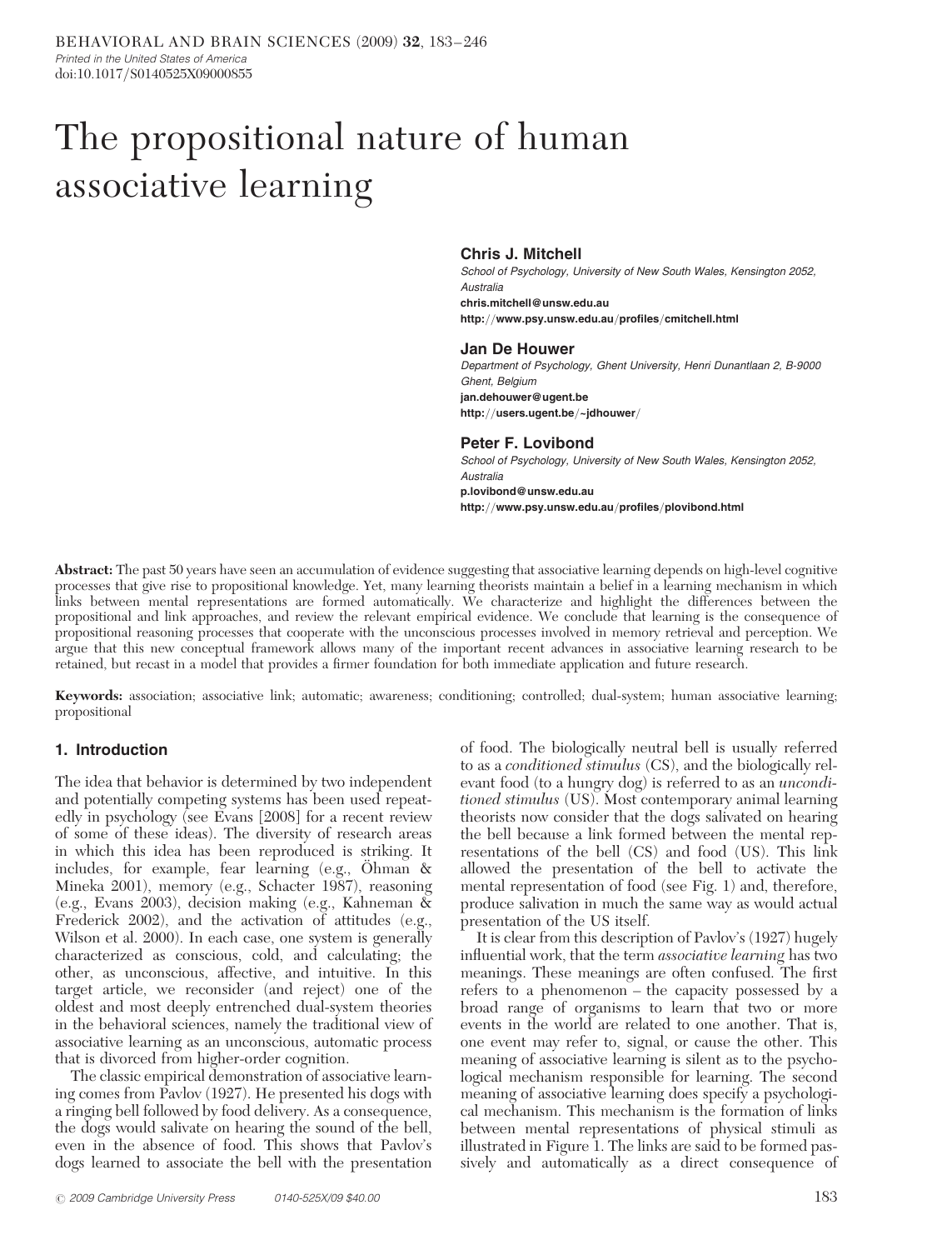

Figure 1. Elipses indicate mental representations (of the bell and the food). The arrow between the two elipses indicates the mental link formed as a consequence of bell-food pairings. The bell ringing produces salivation because it activates the mental representation of food, which, in turn, produces salivation.

contiguous (with some restrictions) pairings of those physical stimuli. These mental links then allow the presentation of one stimulus to activate the representation of – that is, bring to mind – the other stimulus. Many researchers assume that learning about the relationships between events in the environment (the phenomenon) takes place via the formation of links between mental representations of those events (the mechanism). Our target article argues against this position and aims to show that associative learning results, not from the automatic formation of links, but from the operation of controlled reasoning processes. These processes result in beliefs about the world in the form of propositions, rather than simply links that allow one representation to activate another. Hence, in the context of the present argument, the term "associative learning" refers to the ability to learn about relationships between events, not to a mechanism by which mental

CHRIS MITCHELL is senior lecturer at the University of New South Wales. From 1991– 1997 he investigated associative learning in rats at University College London. He then worked at Unilever Research, Port Sunlight, as a consumer psychologist, before returning to academia in 2000 to pursue his interests in attention, memory, and associative learning. He has published in the Journal of Experimental Psychology: Animal Behavior Processes, the Journal of Experimental Psychology: Learning, Memory, and Cognition, and the Journal of Experimental Psychology: General. He is an Associate Editor of the Quarterly Journal of Experimental Psychology.

JAN DE HOUWER is Professor of Psychology at Ghent University. He is the author of over 100 publications in the field of experimental psychology, including publications in Psychological Bulletin and the Journal of Experimental Psychology: General. His main research interest is the manner in which spontaneous (automatic) preferences are learned and can be measured. He is Editor of Cognition and Emotion and was Laureate of the Royal Flemish Academy of Belgium for Science and the Arts.

PETER LOVIBOND is Professor of Psychology at the University of New South Wales. He has qualifications in experimental and clinical psychology, and has carried out research on animal learning and motivation, human learning, cognition, psychophysiology, and anxiety and depression. He is a Consulting Editor for Learning and Behavior, the Journal of Experimental Psychology: Animal Behavior Processes, and the Journal of Abnormal Psychology. He is a Fellow of the Australian Psychological Society and the Association for Psychological Science.

links are formed. In order to distinguish the two main approaches to theorizing about mechanisms of associative learning, we refer descriptively to the automatic link-formation mechanism and its alternative, the propositional approach.

A core difference between the two approaches (propositional and link-based) is related to the way in which knowledge is assumed to be represented. As Shanks (2007, p. 294) points out, propositional representations:

have internal semantic or propositional structure in the same way that language does. The English sentences "John chased Mary" and "Mary chased John" have the same elements but do not mean the same thing as they are internally structured in different ways. The alternative to such propositional or cognitive representations is an association that simply connects the mental images of a pair of events in such a way that activation of one image causes activation (or inhibition) of the other.

Dickinson (1980, p. 85) similarly describes "an excitatory link which has no other property than that of transmitting excitation from one event representation to another."

These quotes reveal that a proposition differs from a link in that it specifies the way in which events are related. For instance, a proposition can specify that the bell *signals* food. In contrast, a link between representations only allows activation to pass between those representations. The link itself has no representational content; there is nothing stored to indicate the nature of the relationship between the stimuli (Fodor 2003). This means that a proposition has a truth value (see Strack & Deutsch  $2004$ , but a link does not. That is, a proposition can be shown to be true or false. In the case above, it can be demonstrated that the bell does or does not signal food. A link cannot be shown to be true or false because it does not represent any particular relationship between the bell and food.

Proponents of the automatic link mechanism do not deny that propositional reasoning processes can generate knowledge of relationships between events in the world. However, they argue that the link-formation mechanism is able to produce learning independently and in an automatic manner. This point has already been made by Shanks (2007). As he says,

It is important to realise that when arguing for a contribution of associative processes, supporters of this approach have never denied that rational causal thinking takes place ... Rather, the question is whether all causal thought is of this form, or whether instead there might be a separate type of thinking (associative) when people make intuitive judgments under conditions of less reflection. (Shanks 2007, p. 297)

Likewise, McLaren et al. (1994) "agree there exist two qualitatively different types of learning," (p. 315) "an associative system which cumulates information about contingencies between events and a cognitive system with beliefs and reasons for those beliefs" (p. 327). "By associative learning, we mean learning that can be characterised in terms of the establishment of links between representations" (p. 316). They assume that the formation of links occurs "automatically, regardless of the subject's plans or intentions" (p. 321). Thus, the alternative to the propositional approach is a dual-system approach; behavior is determined by both the propositional reasoning system and the automatic link-formation mechanism.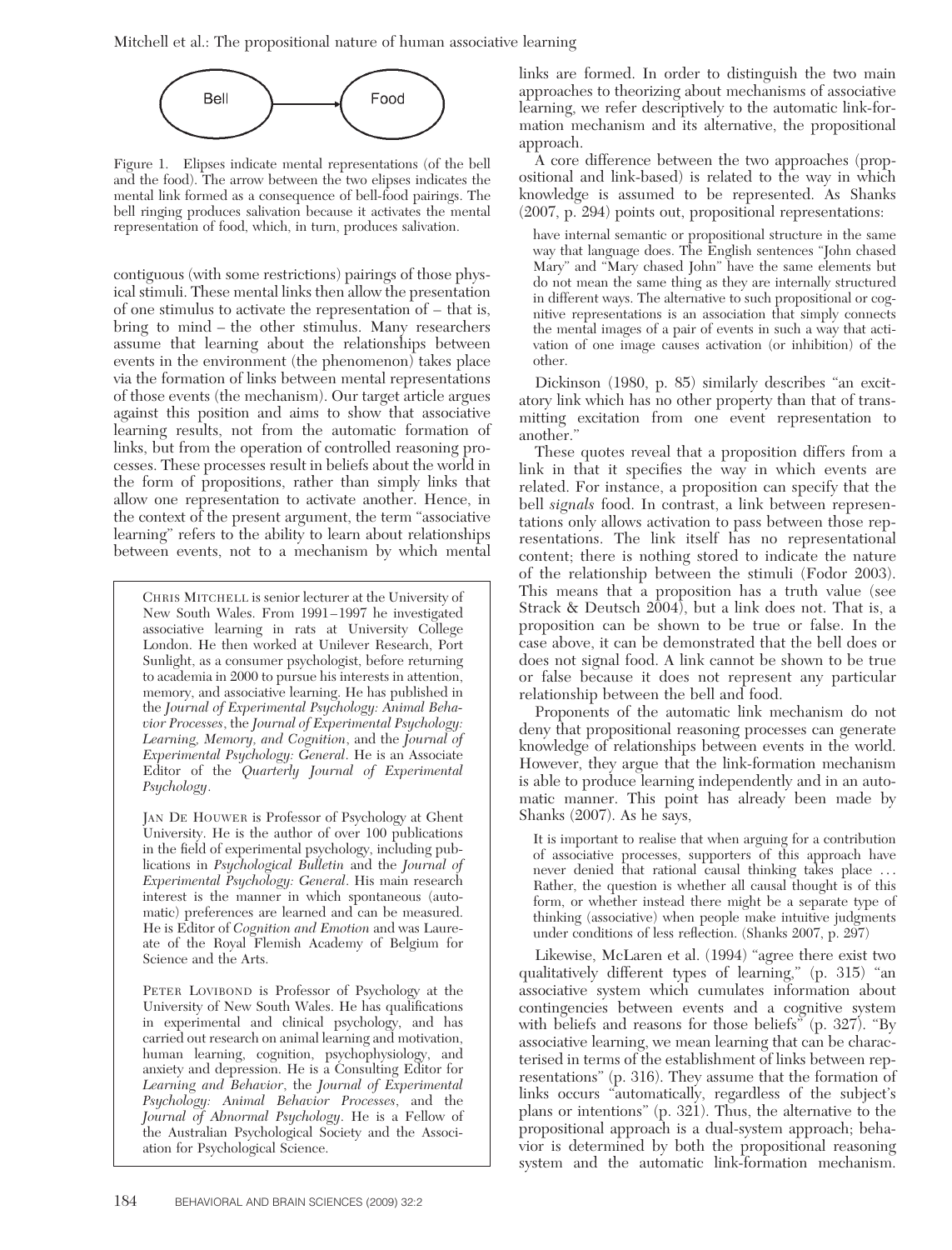A critical issue then is whether there is evidence for the second component of the dual-system approach, the automatic link-formation mechanism.

It is important to be clear that our aim is not to evaluate individual models of learning or propositional reasoning, of which there are many. Our aim is simply to compare the broad class of dual-system models with the broad class of propositional models. It is for this reason that we use the terms propositional approach and dual-system approach. These two approaches differ in fundamental and testable ways. To summarize, the propositional approach suggests that controlled reasoning processes are necessary for learning to take place, and learning results in beliefs about the relationship between events. This can be contrasted with the idea that learning is sometimes the consequence of the automatic formation of excitatory and inhibitory links between stimulus nodes or representations.

In this target article, we present a brief and selective survey of the literature on associative learning (for more complete reviews of some specific aspects of the literature, see De Houwer 2009; De Houwer et al. 2005; Lovibond & Shanks 2002). In this survey, we find clear support for the role of propositional processes in learning. In stark contrast, little unambiguous support is found for an automatic link-formation mechanism. We conclude that there is very little to be lost, and much to be gained, by the rejection of the dual-system approach that incorporates an automatic link-formation mechanism. This is true for our understanding of the basic processes of associative learning (at both the psychological and physiological level) and in the application of learning theory to pathological behaviors in the clinic.

#### 2. The dual-system approach to learning

The dual-system approach incorporates all of the reasoning processes of the propositional approach plus an additional automatic link-formation mechanism. Therefore, it is this link formation mechanism that is the focus of section 2.

#### 2.1. Learning

As outlined in section 1, the usual view is that links between representations can be formed automatically in the sense that they are independent of the goals, processing resources, and causal beliefs of the individual (see Moors & De Houwer [2006] for an analysis of the concept "automatic"). Thus, as Le Pelley et al. (2005a, p. 65) have argued, imposing a cognitive load will "hamper participants' use of cognitive strategies in contingency learning, instead forcing them to rely on 'automatic' associative processes." This implies that these (link-based) associative processes are automatic in the sense that they are efficient (see also, Dickinson 2001, p. 23).

Although the link mechanism is often thought to be efficient and to operate independently of the subject's goals, link formation is not assumed to be completely unconditional. A number of different learning rules have been proposed that can be seen as setting restrictions on the conditions under which the pairing of events leads to the formation of a link between the representations of those events (e.g., Mackintosh 1975; Pearce 1987; Pearce & Hall 1980; Rescorla & Wagner 1972; Wagner 1981). For example, it is generally accepted that links will be formed only if the CS is attended (e.g., Mackintosh 1975; Pearce & Hall 1980). Similarly, Rescorla and Wagner (1972) proposed that contiguous pairings of a CS and US will not produce an associative link between the two if the representation of the US is already activated (or is unsurprising), for instance because a second pretrained CS is present on that trial. This is the phenomenon of blocking ( $\hat{K}$ amin 1969) – the pre-trained  $\hat{C}S$  will block the formation of a link between the target CS and the US – which is an example of competition between cues to gain "associative strength." Blocking is a very important phenomenon in the study of learning, precisely because it shows that contiguous stimulus pairings do not always produce associative learning.

The link-formation mechanism is thought to be responsible not only for blocking, but also for many other conditioning phenomena (e.g., conditioned inhibition, overexpectation effects, etc.) and is thought to apply equally to all stimuli across different modalities and in a wide range of species. The generality of the phenomena (perhaps most importantly, blocking) across these different situations and species is often argued to demonstrate that all species possess a common learning mechanism (e.g., Dickinson et al. 1984). The mechanism must, it is sometimes further argued, be very simple and automatic because surely species such as the humble rat could not possess the complex hypothesis testing abilities of humans.

#### 2.2. Performance

The link model provides a ready explanation for conditioned responses (CRs) such as salivation to a CS that has been paired with food. Once the link is formed, activation can be transmitted from one representation to another just as a piece of copper wire conducts electricity. Thus, when a CS such as a bell is presented on test, it activates the mental representation of that bell. This activation is then transmitted along the link, and so the US representation also becomes activated (see Fig. 1). Salivation (the CR) is observed because activation of the US representation is functionally equivalent to actual physical presentation of food. Thus, the link mechanism provides a very simple and intuitive account of why, when a CS is presented in the absence of the US on test, behaviors consistent with actual US presentation, such as salivation, are often observed.

Of course, this characterization of operation of the link model is overly simplistic and easily discredited (see Wagner & Brandon 1989). Within this model, activation of the US representation by the CS (via the link) is equivalent to activation of the US representation by presentation of the US itself. Associative learning theorists are well aware that presentation of the CS and US do not have exactly the same consequences; the CS is not a substitute for the US. Wagner's (1981) influential Sometimes Opponent Processes (SOP) model of associative learning addresses this issue. Wagner distinguishes between a primary and a secondary state of activation, termed A1 and A2, respectively. It is only when a US is physically present that its representation (or some part thereof) will be activated into the (primary) A1 state. Following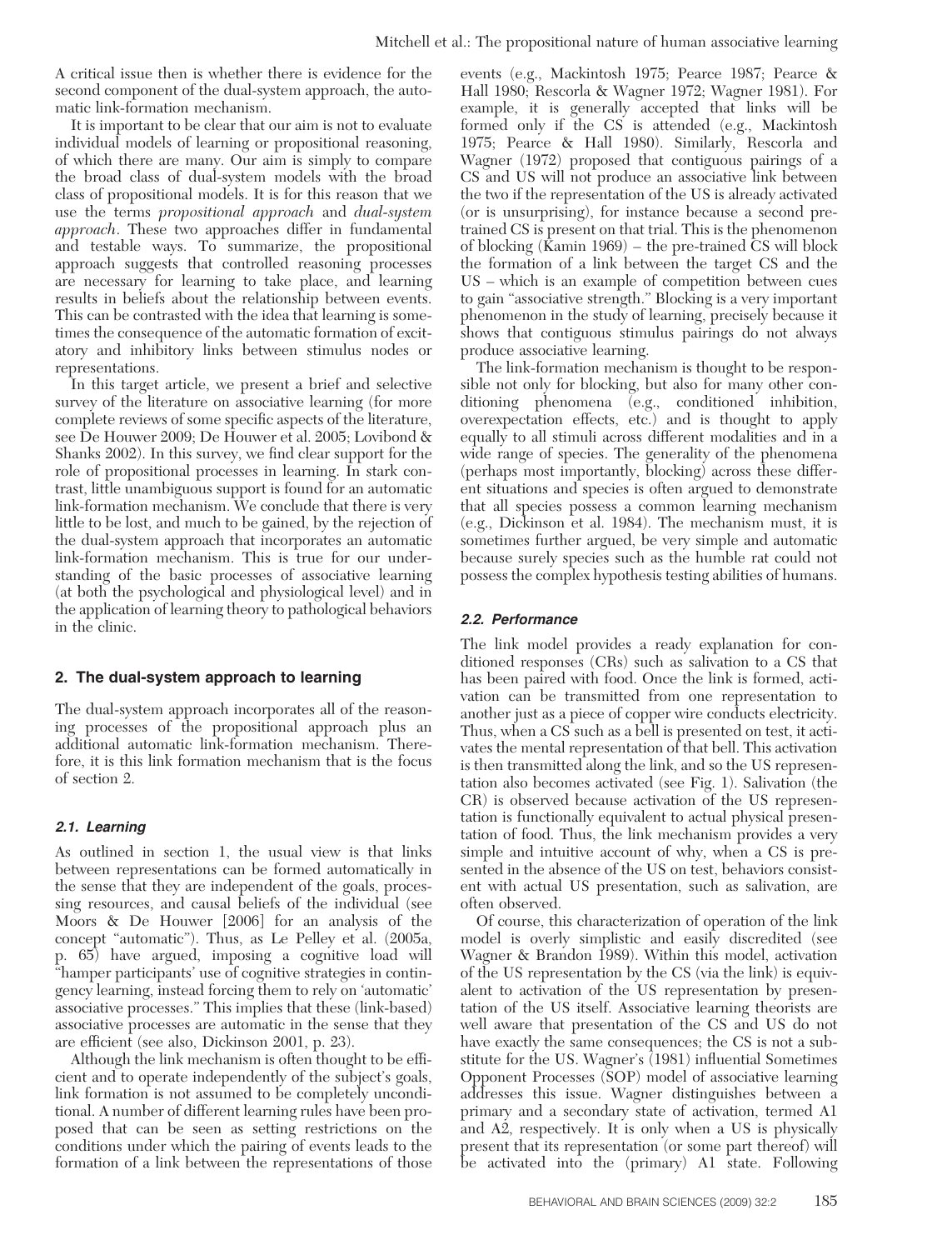earlier CS-US pairings (conditioning), presentation of the CS will associatively activate the US representation into the (secondary) A2 state. Thus, Wagner's model postulates two different states of activation to distinguish between perception of the US when it is physically present (the A1 state) and anticipation of that  $\tilde{U}S$  (the  $\tilde{A}2$  state).

There are also other ways in which a US representation can be activated into the A2 state. When a US is presented (and its representation is activated into A1), removal of that US will allow the representation to decay into A2. In this case, A2 activation of the US representation would seem to equate to memory of the US. One thing that is striking about this model is that it does not distinguish between memory for a US in the recent past and anticipation of a US in the future (which have very different behavioral consequences; see Bolles & Fanselow 1980). That is, both US memory and US anticipation are represented by A2 activation of the US representation. Further refinement would be needed to accommodate this important distinction. However, what is important is that if one postulates different states of activation, then the idea of simple activation can come to mean different things, and the link model becomes much more flexible.

Anticipatory CRs such as salivation or fear are not the only responses said to be produced by the link mechanism. Learning theorists have also applied this same approach to the analysis of human contingency learning. An example of a contingency learning task is the allergist task (e.g., Larkin et al. 1998). Participants play the role of an allergist who is asked to determine which food cues produce an allergic reaction outcome in a fictitious Mr. X. In the case of simple conditioning, Mr. X eats a food such as carrots on each trial and always suffers an allergic reaction. Participants learn that carrots are associated with the allergic reaction. The automatic link-formation mechanism is thought to operate in this scenario just as it does in Pavlovian conditioning; a carrot-allergic reaction (cue-outcome) link is formed, such that presentation of the cue is able to activate the representation of the outcome. When a food that has been followed by the allergic reaction during training is judged to be allergenic on test, it is argued that this judgment is the consequence of the cueoutcome link that has formed.

In fact, Pearce and Bouton (2001) suggest that the link between cue and outcome can serve to represent a whole range of different associative relationships. This further implies that a causal relationship between the cue and outcome (e.g., drinking alcohol causes a headache) is represented in exactly the same way as a predictive relationship (e.g., hearing the platform announcement predicts, but does not cause, the arrival of a train). It also implies that causal and predictive relationships are represented in the same way as purely referential relationships, in which the cue merely refers to the outcome without an expectation that the outcome will actually occur (e.g., the word "sun" uttered at night refers to the sun but does not produce an expectation that the sun will appear in the immediate future), or to the relationship between a category (e.g., animals) and an exemplar of that category (e.g., a cat).

However, these relationships are not equal. It is known, for example, that whether the cues and outcomes in an associative learning experiment are presented in a causal or a predictive scenario has a profound effect on the

pattern of responding seen on test (Pineño et al. 2005; Vadillo & Matute 2007; see also Waldmann 2000, for a similar argument in the context of causal and diagnostic learning). The simple link mechanism, because it cannot capture the precise nature of the associative relationship between cue and outcome, cannot explain these effects and so cannot explain many aspects of human associative learning. Of course, as was pointed out in section 1, the automatic link-formation mechanism has been argued to be only one system in a dual-system approach to learning. It is open to proponents of this approach to argue that the differences observed between causal and predictive cues are a consequence of the second, propositional, process, not the automatic links (e.g., Vadillo & Matute 2007). We shall return to this issue further on.

In summary, the dual-system approach suggests that, in addition to the reasoning processes that produce conscious propositional knowledge, there exists an automatic, hardwired mechanism that produces links between CSs and USs (or cues and outcomes). In Pavlovian conditioning, these links allow the presentation of the CS to activate the US representation, and this produces a CR. The link-formation mechanism is also thought (under certain circumstances) to be responsible for the learning of other types of relations, including predictive, causal, and referential relations, and is assumed to operate in all species, including humans.

### 3. The propositional approach to learning

According to the propositional approach, associative learning depends on effortful, attention-demanding reasoning processes. The process of reasoning about the relationship between events produces conscious, declarative, propositional knowledge about those events.

### 3.1. Learning

When we learn that Mr. X has an allergy to carrots, or that a bell will be followed by food, we use the same processes of memory and reasoning that we use to plan our grocery shopping, to play chess, or to behave appropriately at a black-tie function. When presented with a bell, we may recall that the last time the same bell rang, we received food. Given a number of assumptions (e.g., that relations are stable over time and that the bell is a potential signal for food), this might lead us to hypothesize that when we hear that bell, we are about to receive food again. We may also recall having previously hypothesized that the bell signals food. When we do indeed receive food, that experience constitutes a test (a confirmation) of our hypothesis. Thus the strength of our belief in the bellfood relationship will increase. The encoding of this hypothesis in memory, and the degree to which we have confidence in it, constitutes learning. There is no mental link between the bell and food, but a proposition of the form, "When I hear a bell, I will receive food."

Propositions can be regarded as qualified mental links, that is, links that specify how two events are related. This approach is also adopted in the Bayesian network approach to the analysis of belief acquisition and revision (see Lagnado et al. 2007, for a very useful overview). In Bayes nets, events are joined by, for example, a causal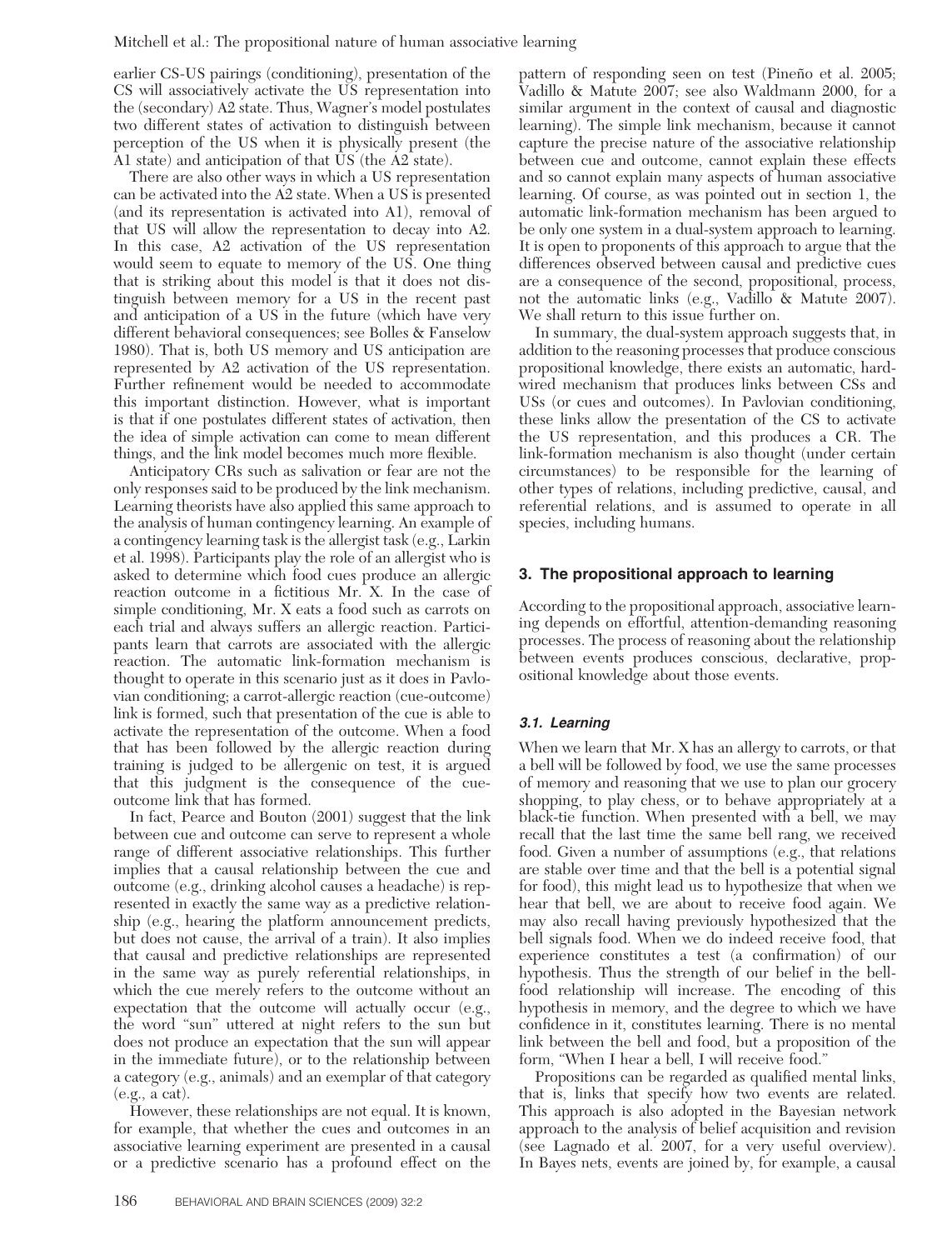link – an arrow that has a particular strength and direction. Thus, an arrow that points from "bacterial infection" to "peptic ulcer" might indicate that bacterial infection causes peptic ulcers. Because the links in Bayes nets represent propositions about relationships, they, like all propositions, have truth value (e.g., it is either true or not true that bacterial infection causes peptic ulcers). Therefore, the arrows do not simply indicate that activation can spread from one mental representation to another in that direction. Despite these similarities, the Bayes net framework and the propositional approach are not identical. Most importantly, the Bayesian approach is silent as to whether belief acquisition involves controlled or automatic processes. The propositional approach presented here makes the strong claim that associative learning is never automatic and always requires controlled processes.

Associative learning theorists are often concerned not simply with whether or not a CR is produced, but with the strength of the CR, which is thought to be a measure of "associative strength." Within the propositional approach, associative strength relates to two things. The first is the belief about the strength of the CS-US relationship. Thus, a belief may be held that a CS is followed by a US on 50% of occasions. This will, of course produce a weaker CR than a belief that the CS is followed by the US on 100% of occasions. The second is the strength of the belief, which will typically be low at the start of training and high after many CS presentations. Therefore, associative strength will be jointly determined by how strong the CS-US relationship is believed to be (the content of the belief) and the strength of that belief (the degree of confidence with which it is held).

The description of learning presented above leaves some important issues unspecified. First, we do not specify the nature of the controlled processes, beyond characterizing them as propositional reasoning. That is, we do not propose a new model of propositional reasoning. There are many ways to model reasoning processes (e.g., Braine 1978; Chater et al. 2006; Evans & Over 1996; Johnson-Laird 1983), some of which are specifically designed to account for the learning of causal relationships between events (e.g., Cheng 1997; Kruschke 2006). We would not argue for the virtues of any particular model of reasoning, only that associative learning requires reasoning, in whichever way this is achieved.

Second, even though we postulate that associative learning is influenced by memory for prior events, we do not propose a new model of memory. Probably the simplest memory model that would be consistent with our view is an instance model of memory (e.g., Hintzman 1986). According to this model, separate experiences are stored as separate memory traces that can be retrieved on the basis of similarity with the current stimulus input. Thus, a bell can retrieve memories of past occasions on which the bell was presented, and therefore, of past bell-food pairings.

Third, we do not rule out a role for automatic processes in learning. Memory retrieval has many features of automaticity, and so some of the processes that result in learning must also be automatic. However, this does not imply that learning itself is automatic. According to the propositional approach, recollections of past bell-food pairings alone cannot produce learning. These recollections only serve as one kind of input into the propositional reasoning

processes that are responsible for learning. Other kinds of input will include, for example, the knowledge that there was no other signal for food present when bell-food pairings were experienced, and the belief that bells are, in general, potential signals for food delivery.

It is important to make clear that allowing automatic processes of memory (and, indeed, perception) to play a role in learning, does not imply that the propositional approach is simply another dual-system approach. The way in which automatic and controlled processes interact to produce learning in the propositional approach is quite unlike that of the dual-system approach. In the dual-system approach, two incompatible CS-US (e.g., bell-food) relationships might simultaneously be learned by the two systems (although, it should be noted, it is seldom explained how these systems might interact under such circumstances). For example, a strong bellfood link may form in the absence of any belief that presentation of the bell signals food delivery. In contrast, in the propositional approach this is not possible because the automatic processes of perception and memory serve only as an input to the non-automatic processes of propositional reasoning. These two types of process are simply different parts of the same learning system.

Lastly, it is important to be clear on the way in which the propositional approach deals with the role of consciousness in learning. We do not claim that people are necessarily aware of all of the processes that lead to the formation of propositions about relationships between events, including the reasoning processes. What we do claim is that the propositional beliefs themselves are available to consciousness. Thus, it is not possible to have learned about a relationship between two events in the environment without being, or having been, aware of that relationship (see De Houwer 2009).

### 3.2. Performance

The consequence of entertaining a belief that the bell CS signals the food US (or, in other cases, that the CS causes the US) is that, "When I next hear the bell, I shall (all things being equal) anticipate, or expect, the food to be presented." Early cognitive psychologists also viewed conditioned responses to be the consequence of US expectancy. They assumed that the strength of the CR (e.g., skin conductance elevation) in conditioning with a shock US would be a product of the strength of the expectancy of shock and the value (intensity or aversiveness) of that shock (e.g., MacCorquodale & Meehl 1954). However, expectancy was thought of in terms of a link that allowed the CS to activate the US representation. The propositional approach departs from these early theories in that the knowledge of the associative relationship between CS and US is a belief represented in propositional form. Thus, the expectancy of the US when the CS is presented is a consequence of the belief that the CS causes or signals the US.

One problem that is often raised in the context of expectancy-based models of emotional and physiological conditioned responses is how an expectancy can give rise to such responses. We do not have a solution to this long-standing problem. However, we already know that instructions can produce physiological and emotional responses in the absence of any CS-US link. For instance,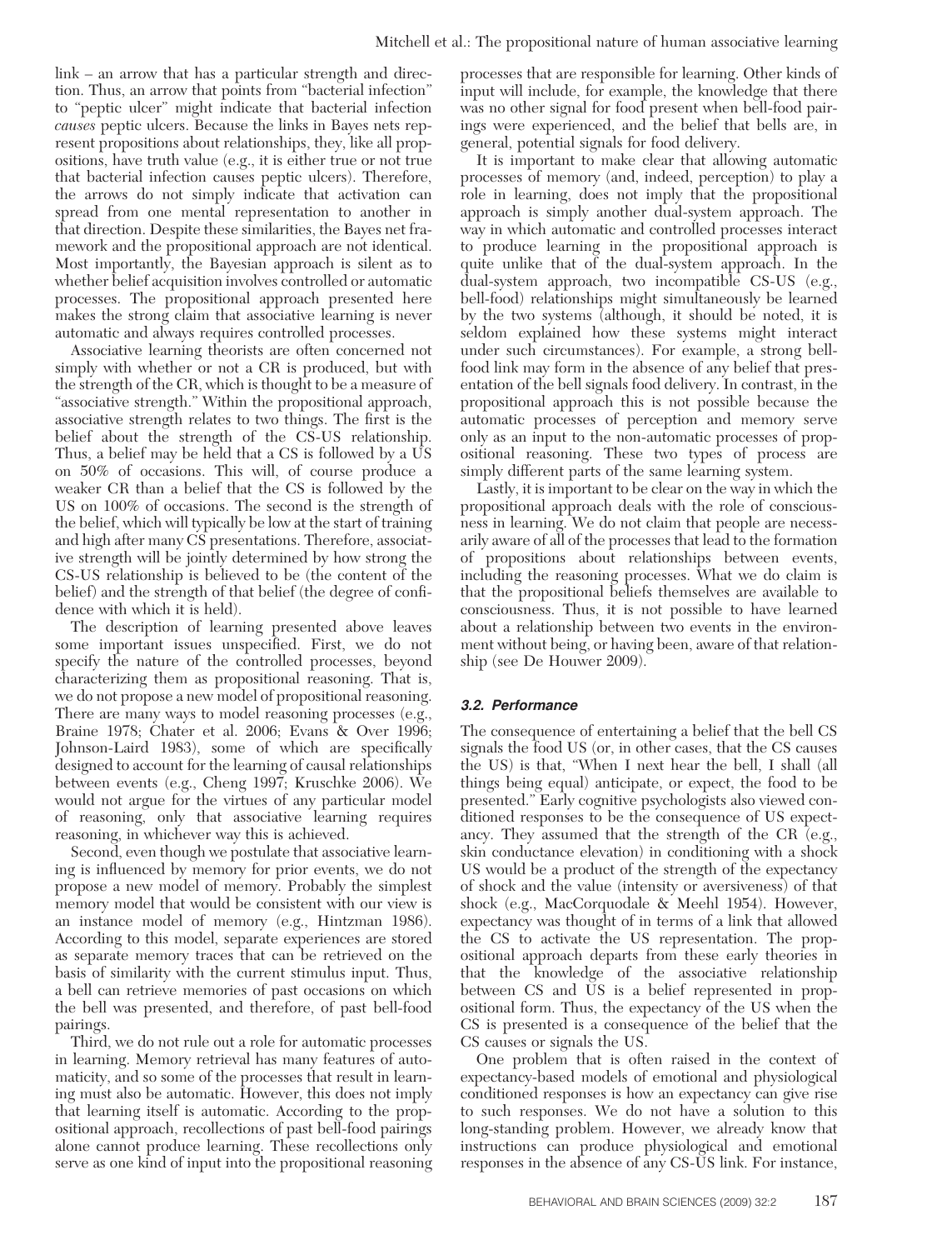the mere instruction that an electric shock is forthcoming leads to an increase in fear and skin conductance (Cook & Harris 1937). Hence, if it is assumed that instructions produce CRs by generating an expectancy of the US, then there must be a process by which US expectancy can generate physiological CRs, even though this process is not yet well understood.

A related issue is that skin conductance and heart rate CRs seem uncontrollable and, in this sense, therefore, automatic. This seems to imply that an automatic learning system is in operation. However, the idea that conditioned responses can arise automatically can be accounted for within the propositional approach in two ways. First, we do not argue that subjects have control over their responses to expected USs, but rather that learning to expect those USs is a non-automatic process. Once there is an expectancy that the US will occur (the subject has learned that the CS that has been presented predicts the US), this can automatically lead to emotional and physiological responses; if one believes that a painful shock is imminent, it is difficult not to experience fear. Second, once a proposition has been formed that the CS causes or signals the US, it will be stored in memory and may be activated automatically. Hence, the presentation of a CS can automatically lead to the expectation of the US (and thus to conditioned responding) if the previously formed CS-US proposition is retrieved automatically from memory. Whether the CS-US proposition is retrieved automatically from memory will depend on a number of factors, including the number of times that the CS-US proposition has been consciously entertained. In summary, although learning results from controlled processes, performance may be automatic.

With regard to performance in causal or contingency learning, the propositional approach applies in a very straightforward way. Take the example of the foodallergy paradigm. Participants are assumed to form propositions about the relation between foods and allergies (e.g., carrots cause an allergic reaction). When asked to rate the contingencies between different foods and allergies, participants simply need to express their propositional knowledge. That is, the report of contingency knowledge is merely the verbal expression of a belief.

### 3.3. Predictions of the propositional and dual-system approaches

The propositional and dual-system approaches make a number of different predictions about the conditions under which learning will occur, and about the pattern of responding that might be observed when different contingencies are in place. First, whether learning can take place in the absence of awareness of the CS-US (or cueoutcome) contingencies is relevant to this debate. The propositional approach assumes that learning involves testing hypotheses and that it results in conscious propositional beliefs. One would, therefore, expect participants who successfully learn the CS-US contingencies to be aware of, and be able to report, those contingencies. By contrast, if learning is automatic, it may take place in the absence of such awareness. Second, the propositional approach suggests that all learning is effortful and so should depend on the availability of sufficient cognitive resources. The link-formation mechanism, because it is

automatic (in the sense that it is efficient) should be less dependent on cognitive resources. Third, hypotheses about how events are related to each other can be acquired by verbal instruction and will be influenced by abstract rules and deductive reasoning processes. Therefore, the propositional approach predicts that learning will similarly be affected by these factors. The automatic link-formation mechanism is non-propositional. It cannot, therefore, be affected directly by verbal instruction, rules, or deduction.

In section 4, we present the findings that lend support to the propositional approach. In section 5, we outline the evidence that has been argued to provide strong support for the dual-system approach. It will be suggested at the end of section 5 that the balance of evidence strongly favors the propositional approach.

### 4. Evidence for the propositional approach

### 4.1. The role of awareness in associative learning

Because learning is assumed to involve the strategic testing of hypotheses and to result in conscious propositional knowledge about relations between events in the world, a propositional approach predicts that learning should be found only when participants have conscious awareness of the relevant relations. If evidence for unaware conditioning were uncovered, this would, therefore, strongly support the existence of multiple learning mechanisms (Lovibond & Shanks 2002; see also Boakes 1989; Brewer 1974; Dawson & Schell 1985; Shanks & St. John 1994).

In Pavlovian conditioning of human autonomic responses, for example, a CS (e.g., a light) is paired with an aversive US such as an electric shock. On test, learning is evidenced by the ability of the CS to increase the participant's skin conductance, a measure of fear. The results consistently show evidence for skin conductance CRs only in participants who are aware of the CS-US contingency (for reviews, see Dawson & Schell 1985; Lovibond & Shanks 2002). Moreover, CRs occur only after the participants become aware of the CS-US contingency. Such results have led to the conclusion that awareness of the CS-US contingency is a necessary condition for Pavlovian conditioning to occur (Dawson & Shell 1985).

Other studies of conditioning with shock USs suggest that the close link between learning and awareness is due to the fact that consciously available hypotheses determine how the participant will respond. For instance, interindividual differences in human autonomic conditioning are closely related to interindividual differences in the extent to which the US is expected at a particular moment in time (e.g., Epstein & Roupenian 1970). When participants have incorrect beliefs about the association between events or between a response and an event, their conditioned behavior is most often in line with the incorrect beliefs rather than with the objective contingencies (e.g., Parton & DeNike 1966).

Lovibond and Shanks (2002) concluded that the available evidence, from a whole range of conditioning procedures, is consistent with the idea that conditioning is accompanied by awareness. Although there are many papers arguing for unaware conditioning, close inspection reveals, in almost all cases, that the measure of conditioning was most likely more sensitive than that of awareness.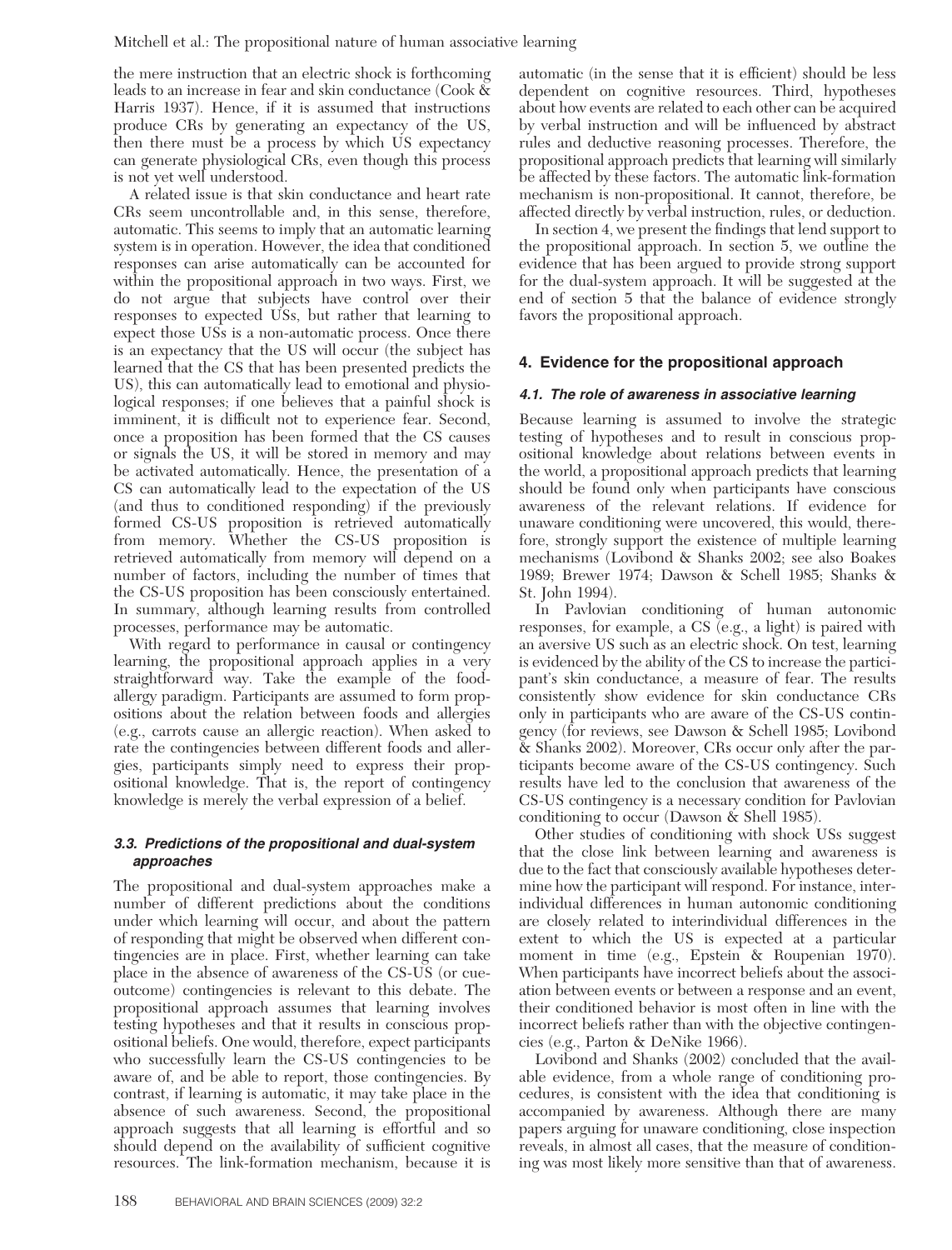This may have been because, for example, a recall rather than a recognition test of contingency awareness was used, or because contingency awareness was only tested after an extinction phase (see Dawson & Schell [1985; 1987] for excellent reviews of these issues). These flaws have the potential to lead to an apparent dissociation between conditioning and awareness when, in fact, none exists. Only two possible exceptions were identified by Lovibond and Shanks, evaluative conditioning (e.g., Baeyens et al. 1990a) and the Perruchet effect (e.g., Perruchet 1985). We shall return to these in section 5.

Before we accept that the absence of evidence for unaware conditioning constitutes evidence against the automatic link mechanism, we should consider the alternatives. For example, perhaps the observed concordance between awareness and CRs does not result from the US expectancy causing the CR (as we have suggested), but rather from the CR causing the US expectancy. Thus, following CS-shock training, presentation of the CS will elicit CRs such as increased anxiety, heart rate, and arousal. When participants experience these physiological CRs, they may then draw the conclusion that the shock is about to be presented, and so they become aware of the CS-US contingency (Katkin et al. 2001; Öhman & Soares 1993; 1994; 1998). Alternatively, it may be argued that, although the link-formation mechanism is automatic in some respects (e.g., it is efficient and independent of the learner's goals), it is not automatic in the sense that it is unconscious. This would be a second way in which the absence of unaware conditioning might be argued not to be inconsistent with the dual-system approach.

To summarize, a demonstration of unaware conditioning would be highly damaging to the propositional approach, and would provide strong evidence for a second (automatic) learning mechanism. However, a large body of literature shows a clear concordance between conditioning and awareness, and provides, therefore, no unique support for an automatic learning mechanism. So what can be concluded from these data? The observed concordance between conditioning and awareness is strongly predicted by the propositional approach. And, although the absence of unaware conditioning cannot be taken as decisive evidence in the present debate (an absence of evidence rarely is decisive), it is only consistent with the existence of the link-formation mechanism if certain additional assumptions are made. Thus, if anything, the data support the propositional approach. Finally, it should be noted that if we acknowledge that learning depends on awareness, then we remove one of the reasons for postulating a dualsystem approach in the first place. If all learning is aware, there is less to be gained from postulating an automatic link-formation mechanism in addition to a propositional reasoning mechanism.

### 4.2. Cognitive load and secondary tasks

According to the propositional approach, learning depends on the involvement of propositional reasoning processes that require attentional/cognitive resources. Therefore, secondary tasks that consume cognitive resources, or instructions that divert attention away from the target association, are predicted to impair learning. A small decrease in attention may not be sufficient to reduce learning, but any manipulation that is sufficient

to interfere with the formation or deployment of propositional knowledge about the CS-US relation should also reduce CRs to that CS. One way in which processes can be automatic is that they require only limited cognitive resources. Hence, if reduced attention to the target relationship leads to a reduction in learning of that relationship, this would seem to suggest that learning is cognitively demanding and, in this sense, not automatic.

The most thorough investigation of the effect of attentional manipulations on conditioning was conducted by Dawson and colleagues in the 1970s (e.g., Dawson 1970; Dawson & Biferno 1973). They embedded a differential autonomic conditioning design within an "auditory perception" masking task that required participants to answer several questions at the end of each trial concerning the pitch of a series of six tones. In fact, one tone was paired with shock  $(CS+)$  and another tone was never paired with shock  $(CS-)$ . Propositional knowledge of the differential contingency was assessed by online expectancy ratings and by a post-experimental interview. The results were clear-cut. The addition of the masking task substantially reduced both contingency knowledge and differential electrodermal CRs. Participants who were classified as unaware of the differential contingency failed to show any differential CRs. Furthermore, the expectancy ratings and electrodermal CRs were closely related. When the data for "aware" participants were aligned around the trial on which they first showed expectancy discrimination, the electrodermal measure similarly showed differentiation after, but not before, that point. Dawson's results are not unusual; the same pattern has been observed repeatedly across different conditioning preparations, and there is no convincing example of a differential impact of reduced attention on verbalizable knowledge and CRs (see Lovibond & Shanks 2002).

The finding that learning processes are disrupted by the addition of a masking task suggests that learning requires cognitive resources and is, in this sense, not automatic. It is, therefore, evidence against an automatic linkformation mechanism. However, it might be argued that no psychological mechanism or process places zero requirements on cognitive resources; there are no automatic processes in this very strict sense. There are degrees of automaticity (Moors & De Houwer 2006). Thus, the link-formation mechanism, although cognitively demanding, may be less demanding than other tasks such as reasoning and problem solving. Alternatively, perhaps cognitive load does not prevent the automatic link-formation mechanism itself from operating, but rather, it reduces the degree to which the stimulus input (the CS and US) is processed. If the participant fails to notice the stimuli, there will be no input to the automatic learning system, and nothing will be learned. Either of these interpretations of the effect of cognitive load would, of course, constitute quite a large concession. If all learning depends on cognitive resources, then one of the reasons for postulating the existence of an automatic link-formation mechanism has been removed (as was the case for the role of awareness in conditioning; see section 4.1 above). Moreover, such a concession weakens the testability of Dickinson (2001) and Le Pelley et al.'s (2005a) claim that when the cognitive system is overloaded, the operation of the link mechanism will be revealed. If the link-formation mechanism depends on cognitive resources, then imposing a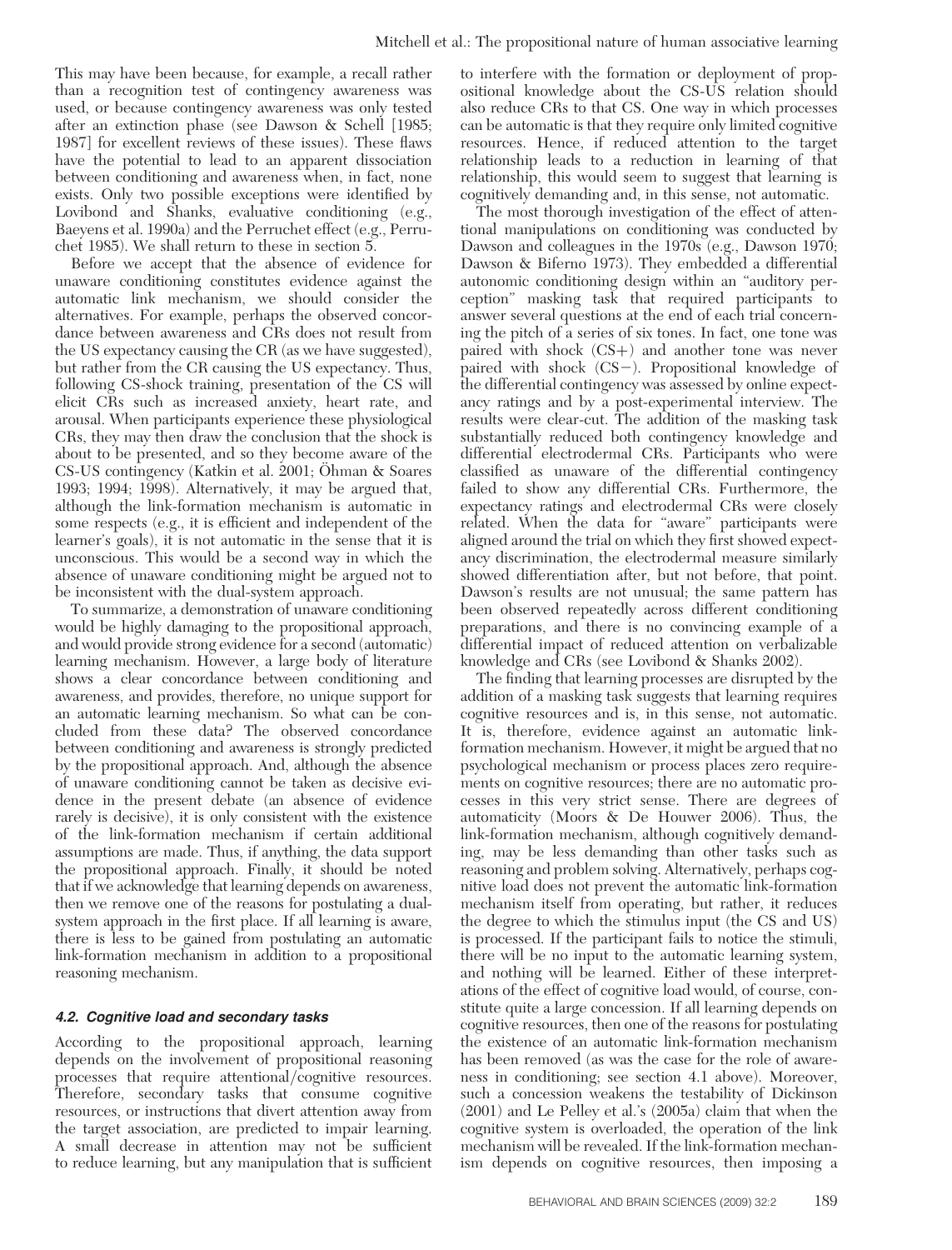mental load during a learning task cannot, as has been claimed, reveal the operation of that mechanism in the absence of propositional reasoning.

Furthermore, one recent study seems to suggest that the introduction of a secondary task does not simply reduce stimulus processing. This time the evidence comes from studies of blocking in human contingency learning. In blocking, as described previously, pairing of one cue, A, with the outcome  $(A+)$  in a first phase prevents learning about the target cue  $T$  on subsequent  $AT+$  trials. De Houwer and Beckers (2003) found that blocking in human contingency learning was less pronounced when participants performed a demanding secondary task during the learning and test phases, than when they performed an easy secondary task. In other words, increasing the demands of the secondary task increased the degree to which participants learned a  $T$ -outcome relationship. Waldmann and Walker (2005) obtained a similar result, attesting to the reliability of this finding. This is the precise opposite of the outcome predicted by the account outlined above, according to which cognitive load has an effect on learning by reducing the degree of stimulus processing. By that account, the secondary task should have reduced learning about  $T$  on  $AT+$  trials. The result is, however, in line with the hypothesis that blocking depends on effortful controlled processes, as predicted by the propositional approach; participants were prevented from reasoning that, because A is a cause of the outcome, T is, therefore, redundant.

#### 4.3. Verbal instructions

Many studies have shown that informing participants verbally about a relationship between stimuli is sufficient to produce evidence of learning. In an example presented earlier (see sect. 3.2), if one informs a participant that a tone will always be followed by a shock, the tone will produce an increase in skin conductance, even though the tone and shock have never actually been presented together (Cook & Harris 1937). Likewise, if one first presents tone-shock trials and then verbally instructs the participants that the tone will no longer be followed by the shock (instructed extinction), the skin conductance CR will be dramatically reduced (e.g., Colgan 1970). Thus, verbal instructions can lead to the same effects as the actual experience of a contingency, and can interact with knowledge derived from actual experience.

Recent studies have shown that these conclusions also hold for more complex learning phenomena. Lovibond (2003), using an autonomic conditioning procedure, trained a compound of A and T with shock  $AT$ +) and then presented CS  $(A)$  without the US  $(A-)$ . The  $A$ training in the second phase increased the CR observed to T on test, a phenomenon known as release from overshadowing. Release from overshadowing could result from reasoning that (a) at least one of the cues A or T must signal the shock on  $AT+$  trials and (b) because A was subsequently found to be safe, T must be the signal. Importantly, Lovibond (2003) also found release from overshadowing when the  $AT+$  and  $A-$  trials were described verbally (Experiment 2) and when the  $AT+$ trials were actually presented, but the subsequent  $A$ contingency was described verbally (Experiment 3). This shows that the knowledge acquired verbally and that

acquired by direct experience are represented in a similar way. Thus, the implication is that the knowledge acquired by experience is propositional in nature.

It is very difficult to explain effects such as instructed conditioning in terms of an automatic link mechanism. Perhaps the mention of the bell activates the representation of the bell, and the mention of the shock activates a representation of shock. This contiguous activation might foster the formation of a link between these two representations (mediated learning; Holland 1990). Of course, this theory is easily refuted; verbal instructions that "on none of the following trials will the bell be followed by shock" activate the bell and shock representations in the same way, but these instructions will not produce an anticipatory response.

Perhaps knowledge in propositional form creates CS-US links in some way that we have not yet considered. However, even if this translation process were possible, there is a deeper problem with this general idea. Proponents of the dual-system approach would like to argue for a distinction between the acquisition of conscious propositional knowledge, on the one hand, and automatic learning, on the other. Allowing that a single verbal instruction might produce a link between two representations of the same kind as does the experience of multiple training trials, seems to blur this distinction. Remember that, in their analysis of causal learning, the dual-system theorists also argue that the links formed by the automatic system can generate propositional knowledge. Taken together, these two ideas suggest that all propositional knowledge is immediately translated into links, and all knowledge in the form of links can be translated into propositional form. One of the two systems is, therefore, redundant. The only coherent solution to this problem is to assume that there is a single system, and the evidence presented here suggests that this system is propositional in nature. The experiments presented in the following section, concerning the effects of abstract rules and deductive reasoning in conditioning, lend further support to this conclusion.

#### 4.4. Abstract rules and deductive reasoning

Shanks and Darby (1998) reported a striking demonstration of the use of rules in associative learning. They presented  $A+$ ,  $B+$ ,  $AB-$ ,  $C-$ ,  $D-$ , and  $CD+$  trials together with  $I_+, I_+, M_-,$  and  $N-$  trials. During a test phase, participants judged that the outcome was more likely to occur after the (previously unseen) compound MN than after the (also previously unseen) II compound. In terms of links between representations, this is the reverse of the prediction based on the elements that made up the compounds. Participants appeared to have learned a rule from observing trials on which cues A–D were presented, that the outcome of compounds of two stimuli (i.e.,  $AB-$ ,  $CD+$ ) is the reverse of the outcome of the individual elements that make up that compound  $(i.e., A+, B+, C-, D-)$ . They then applied this reversal rule to cues I–N.

Other evidence for the role of propositional reasoning in human associative learning comes mainly from studies on cue competition, in particular, blocking (see De Houwer et al. 2005, for review). For example, De Houwer et al. (2002) observed blocking only when it was possible to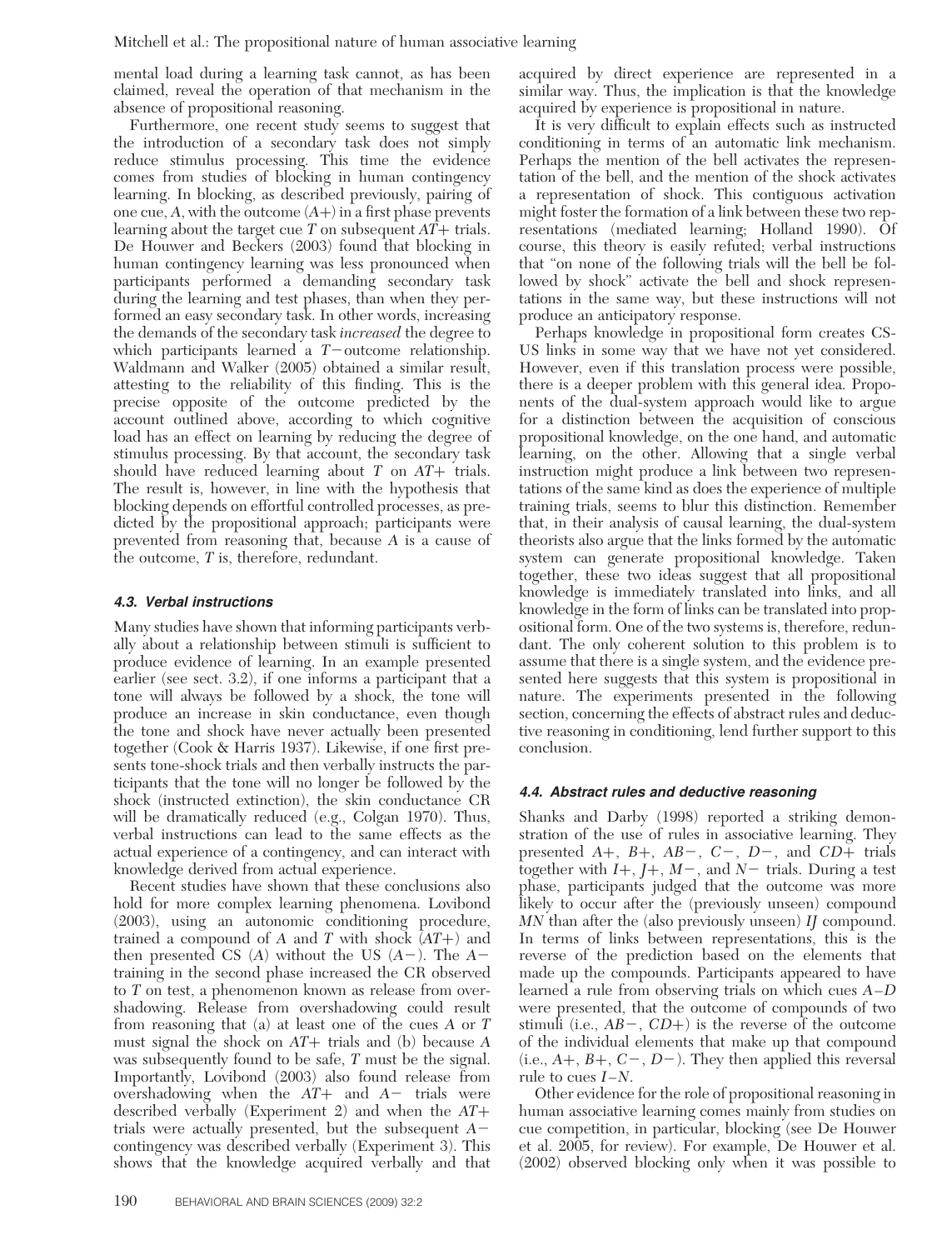infer deductively that cue T in the  $A + \sqrt{AT}$  design was not associated with the outcome. Because T does not add anything to the effect of A alone (i.e., the outcome was as probable and as intense on  $A+$  trials as on  $AT+$ trials), it can be inferred that  $T$  is not a cause of the outcome. However, De Houwer et al. (2002) argued that this inference is valid only if it is assumed that the effect of two causes is additive (that when two causes are presented in compound, a larger than normal effect will be produced). De Houwer et al. (2002) provided one group of participants with an alternative explanation for why  $T$ did not add anything to the effect of A. They told these participants that A alone already caused the outcome to a maximal extent. That is, the outcome was at ceiling on  $A+$  trials. In this case, participants can reason that no increase in the effect was seen on  $AT+$  trials, not because T was non-causal, but because an increase in the size of the effect was impossible. In line with the idea that blocking is based on propositional reasoning, no blocking effect was found in this condition (causal ratings of T were not reduced as a consequence of prior  $A+$  trials).

Many other studies have confirmed this result. Beckers et al. (2005; see also Lovibond et al. 2003) raised doubts in their participants' minds about the inference underlying blocking by giving pretraining in which the effect of two cues was shown to be subadditive (i.e.,  $G+$ ,  $H+$ ,  $GH+$ , and  $I_{++}$ , where  $+$  stands for a US of low intensity and  $++$  for a US of high intensity). Blocking was significantly smaller after this type of pretraining than after pretraining that confirmed the additivity of causes (i.e.,  $G_{+}$ ,  $H_{+}$ ,  $GH++$ ,  $I+$ ). Mitchell and Lovibond (2002), using a similar approach, showed blocking of skin conductance CRs only when blocking was a valid inference. Finally, Vandorpe et al. (2007a) obtained the same result in a causal judgment study that involved a very complex design. This is important because dual-system theorists often argue that the link-formation mechanism will be revealed in very complex tasks such as that used by Vandorpe et al. (see the discussion above in section 4.2 concerning cognitive load), and so the propositional system is unable to operate or is off-line (e.g., Dickinson 2001; Le Pelley et al. 2005a). Vandorpe et al.'s (2007a) results showed, however, that propositional reasoning processes can operate even in these complex tasks.

#### 4.5. Conclusions

Many experiments, using a wide range of procedures, have shown a concordance between associative learning and contingency awareness. Furthermore, results of experiments in which a secondary task was imposed are consistent with the operation of a cognitively demanding reasoning process, especially in the case of blocking. Thus, manipulations that prevent reasoning also prevent the learning mechanism from operating. Many more experiments have demonstrated the impact of verbal instructions, rules, and deductive reasoning processes on the acquisition of associative knowledge. These data make a very strong case for the idea that associative learning is based on reasoning processes that yield conscious propositional knowledge.

Of course, the dual-system approach cannot be said to be inconsistent with these findings, because it incorporates both the link-formation and propositional reasoning systems. However, what is important is that, within the dual-system account of the data outlined above, the link mechanism itself is redundant. We now turn to the evidence that has been argued to provide unique support for the link-formation mechanism.

#### 5. Evidence for the automatic formation of links

Dual-system theorists point to a number of sources of evidence that they believe provide unique support for linkformation models. First, although associative learning is generally accompanied by awareness of the CS-US contingency, there are two learning procedures that do seem to provide some evidence of unaware conditioning (see Lovibond & Shanks 2002). These are evaluative conditioning and Perruchet's (e.g., 1985) findings relating to the effects of trial sequence in partial reinforcement schedules. Second, some experiments have demonstrated learning that is not always rational (or normative). The absence of rationality has been argued to support the idea that learning can result from an automatic link mechanism. Lastly, it has been suggested that some neuroscientific data indicate the existence of a multiple learning system. We address these lines of evidence in turn.

#### 5.1. Unaware associative learning

In evaluative conditioning research (see De Houwer et al. 2001; De Houwer 2007, for reviews), neutral stimuli (across a range of modalities) have been shown to increase or decrease in rated pleasantness as a consequence of pairings with strongly liked or disliked stimuli. Some researchers have provided evidence for evaluative conditioning in the absence of awareness (Baeyens et al. 1990a; Dickinson & Brown 2007; Fulcher & Hammerl 2001; Walther & Nagengast 2006; and see Stevenson et al. 1998, for a related finding). However, insensitivity of testing procedures and aggregating awareness scores across both participants and items may have hidden some contingency awareness in these studies (see Lovibond & Shanks [2002] for a review). An example of this second issue can be seen in Dickinson and Brown (2007). They found that their participants, when analyzed as a single group, did not demonstrate reliable contingency awareness but did show evaluative conditioning. However, Wardle et al (2007) reanalyzed these data and found that when participants were divided into two groups, aware and unaware, it was only the aware group that produced a reliable conditioning effect. Other researchers have suggested an even more fine-grained analysis. They have argued that, although participants might show very little contingency awareness when the cues are aggregated, they are, nevertheless, aware of the outcomes with which a subset of cues were paired. It is possible that it is this subset of cues that are responsible for the evaluative conditioning observed in earlier studies (Pleyers et al. 2007).

It is very difficult to provide a satisfactory demonstration of unaware conditioning simply by showing conditioning in the absence of awareness. This is because it is very difficult to be sure that the awareness measure and the conditioning measure are equally sensitive. Lovibond and Shanks (2002) identified Baeyens et al.'s (1990a)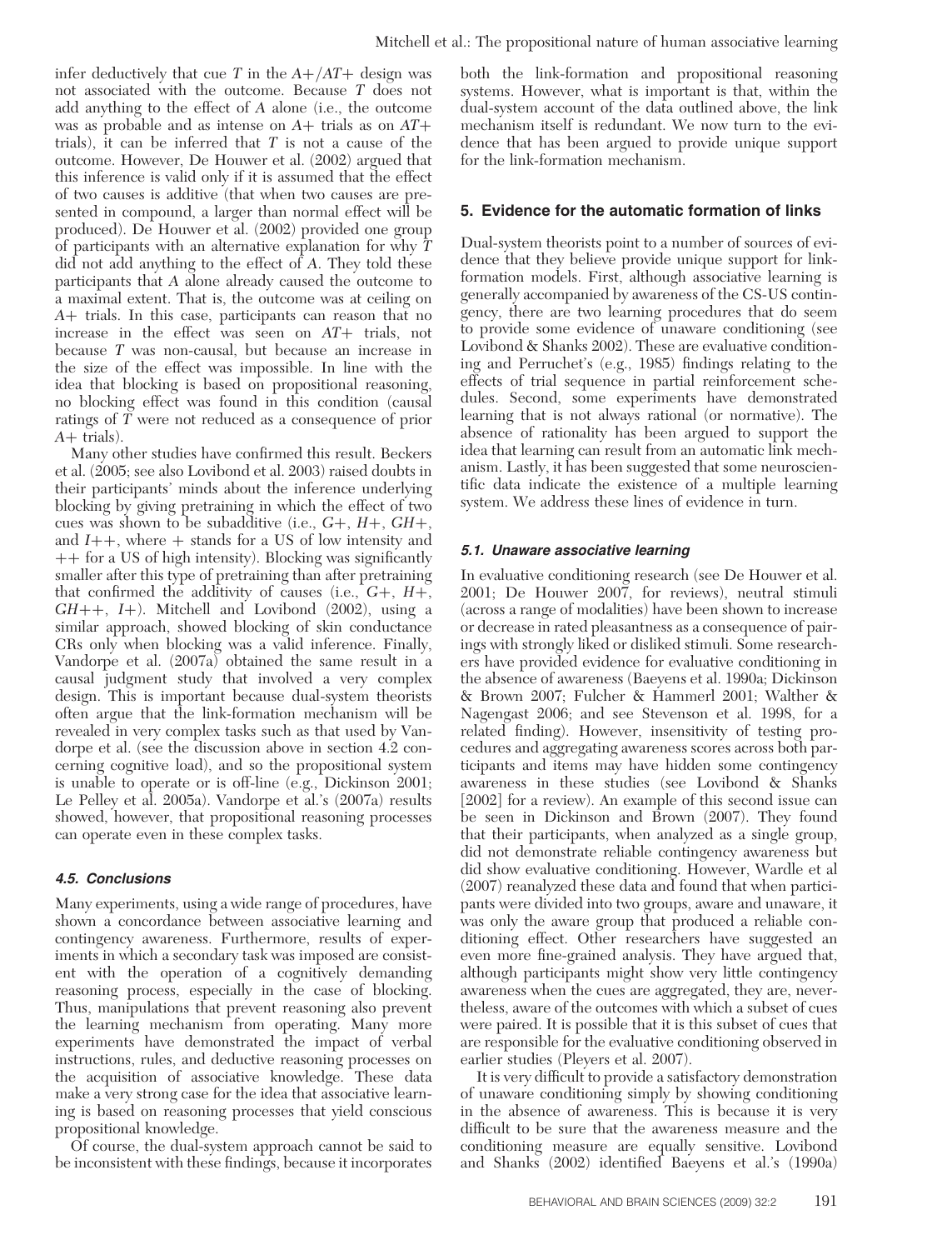finding as being the most convincing evidence of unaware evaluative conditioning, because flavor-flavor conditioning was seen in the absence of any contingency awareness, but color-flavor conditioning was not seen despite awareness of the color-flavor contingency. The latter finding appears to confirm that the awareness measure used was sensitive (albeit to contingencies involving different stimuli). Thus, participants in the flavor-flavor condition appear to have been unaware of the contingencies they were exposed to. Given the uniqueness of this finding, it is important that Baeyens et al's design is replicated, perhaps with the awareness measure used by Dickinson and Brown (2007), and that the awareness-learning relationship is analyzed at the item level. Even more convincing than Baeyens et al's (1990a) dissociation would be a demonstration of conditioning in participants unaware of the flavor-flavor contingencies, but not in participants aware of those same contingencies (rather than color-flavor contingencies). This is exactly the reverse association (see Dunn & Kirsner 1988) sought by Pierre Perruchet in his analysis of eyeblink conditioning and cued reaction time learning. It is to this work that we now turn.

Perruchet (1985) exposed participants to a pseudorandom series of tone-air puff and tone-alone trials and measured both eyeblink CRs and expectancy that an air puff would be delivered on the following trial (tones appeared on every trial). Participants' self-reported expectancy of an air puff followed the gambler's fallacy. Hence, after a run of three tone-air puff trials, participants tended to predict that the tone would not be followed by an air puff on the next trial. Conversely, after a run of three tone-alone trials, an air puff was strongly predicted to follow the tone on the next trial. The eyeblink CR, however, followed the opposite pattern; eyeblinks to the CS were most likely to be observed on trials following a run of tone-air puff trials and least likely following a run of tone-alone trials. Thus, recent CS-US pairings appeared to strengthen the CS-US link and increase the probability of the CR, despite a reduction in US expectancy. Perruchet has more recently observed the same dissociation using a simple cued reaction time task (Perruchet et al. 2006).

Perruchet's dissociations between US expectancy and the occurrence of the CR in eyeblink conditioning (and the equivalent effect in the cued reaction time task) are certainly intriguing. However, the findings are somewhat peculiar and are open to alternative interpretation. They are peculiar in the sense that the dissociation is not really between contingency awareness and the observation of the response (CR or reaction time). Participants know the contingency from the start of the experiment and the training trials confirm this; the tone will be followed by the US on 50% of trials. The effect observed seems to be much more a performance effect. Furthermore, the recency of CS-US pairings is perfectly confounded with recency of US presentations in this experiment. The observed fluctuation in the CR may, therefore, be due to sensitization produced by US recency alone, and not an associative phenomenon at all. Perruchet's own experiments (see also Weidemann et al., in press) go some way to ruling out this alternative explanation, but further work remains to be done. Despite these issues, Perruchet's gambler's fallacy effect remains the strongest available

evidence for dissociation between a CR and the conscious expectancy of a US.

### 5.2. Rationality

It is often assumed that rationality is a hallmark of the propositional system. If behavior is rational, then a propositional mechanism was in operation; if it is not rational, an automatic mechanism was in operation (Shanks 2007; Shanks & Dickinson 1990). Therefore, if it can be shown that associative learning is non-rational, it must be based on the automatic formation of links. The example of irrational behavior that most readily comes to mind is phobia. For example, arachnophobes can be fearful of spiders despite claiming to know that spiders are not harmful. This would appear to undermine the idea that learning is a propositional process – how could such a system produce behavior that contradicts the verbally reported belief?

There are three ways that the irrational behavior of arachnophobes can be explained which are consistent with the propositional approach to learning: (1) The verbally reported belief that spiders are not harmful may simply be a consequence of social demands; the patient may believe the spider to be harmful but not wish to contradict the clinician's view that the spider is harmless. (2) This phenomenon may relate to performance, not to learning. The patient may have a long-standing and strong belief that spiders will do him or her harm. He or she may also have acquired more recently a perhaps more fragile appreciation that certain spiders are not harmful. On presentation of a harmless spider, the old belief that spiders are harmful may be retrieved automatically from memory and thus lead to fear (see sect. 3.2). Because the retrieval of the old belief occurs automatically, the resulting fear might seem irrational and difficult to control. According to the propositional model, both beliefs (that the spider is harmful and that it is not harmful) will have been acquired through a process of propositional reasoning. (3) There is, in fact, little evidence that specific phobias of this kind result from learning at all, and therefore they may have a genetic etiology (see Menzies & Clarke 1995, for review). If fear of spiders has a large genetic component that affects behavior independently of learning, the fact that fear remains even when it is known that spiders are not harmful does not represent a challenge to the propositional approach to associative learning.

Nevertheless, there are examples of what appears to be irrational associative learning. Karazinov and Boakes (2007) trained participants on a causal learning task with a conditioned inhibition design  $(X+/XT-)$ . Thus, X was followed by the outcome when presented alone  $(X+)$ but not when it was presented in compound with the target cue  $(XT-)$ . This training can give rise to inhibition; presentation of T has the ability to reduce the causal attribution to another exciter, Y, on test. This seems to be a rational inference because T prevented the outcome produced by X in training, and so might prevent the outcome that would otherwise have been produced by Y on test. Karazinov and Boakes (2007) found the reverse effect, however, when participants were given little time to think during training. Thus, participants did not learn that T prevented the outcome, but they appeared to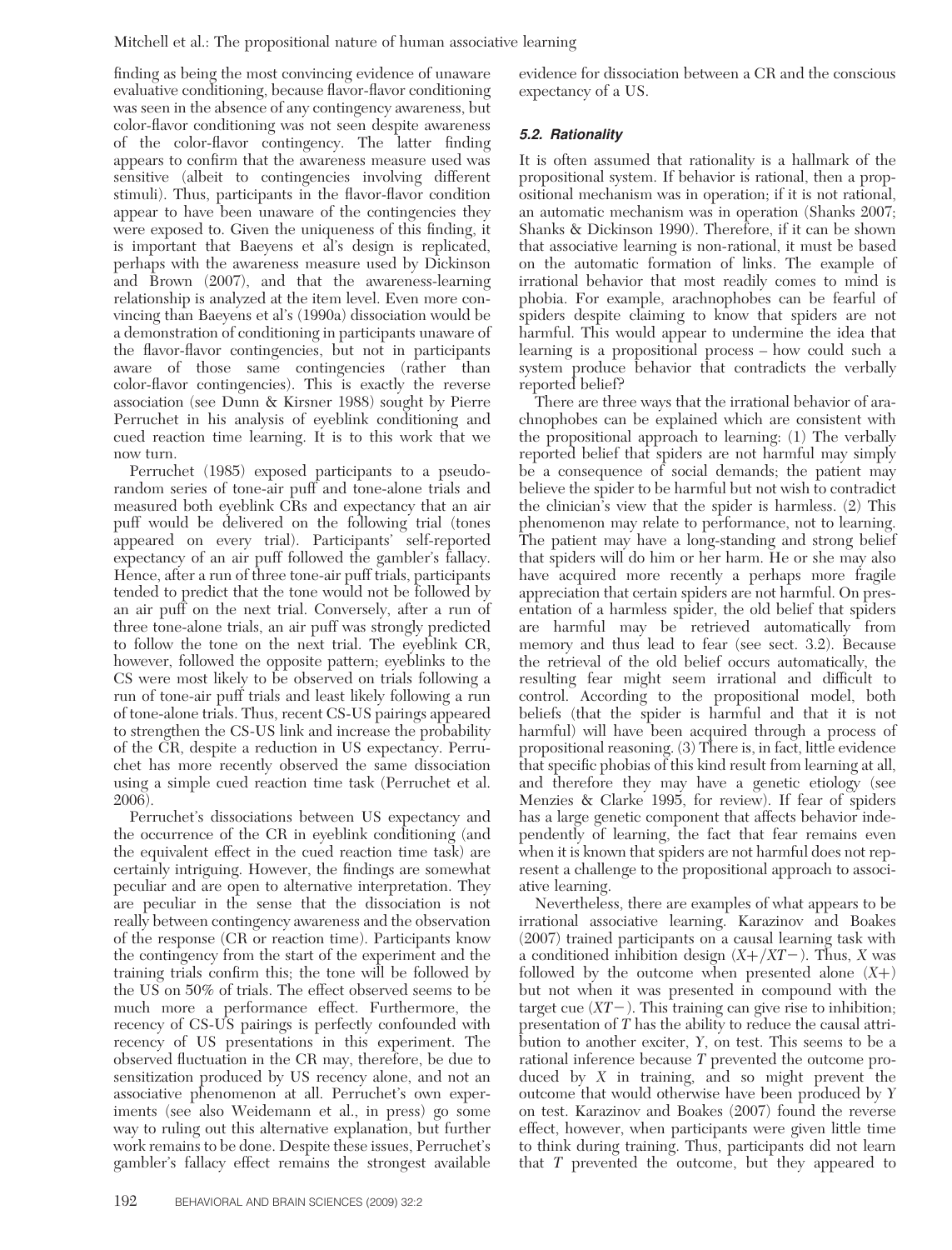learn that it caused the outcome. Karazinov and Boakes concluded that participants did not have time to reason about the relationship between  $T$  and the outcome, and so their behavior was the result of the automatic formation of a (second-order) link between T and the outcome (or between T and the response of giving a high causal rating).

There are other related findings in the literature. For example, Le Pelley et al. (2005a) paired cue A with two outcomes (A-O1O2) in a first phase of training and found blocking following a second phase in which cue T was added (AT-O1O2); pretraining with A reduced the degree to which an association between T and the two outcomes was learned. This blocking was disrupted, however, when one of the outcomes changed in the second phase (AT-O1O3). Not only did participants learn to associate T and O3 (they failed to show blocking with respect to the outcome not predicted by  $A$ ), but also  $T$  and the unchanged outcome, O1. Le Pelley et al. (2005a) argued that, because learning an association between T and O1 is not rational (O1 is predicted by A), and was not observed in a much simpler version of the task, the learning of T-O1 association must be a result of a non-rational, automatic mechanism.

Shanks (2007) presented the following phenomenon as the most compelling evidence of an irrational link-formation mechanism in the context of contingency learning. In one condition, the probability of the outcome in the presence of the cue  $(P(O/C))$  was 0.75, and the outcome did not occur in the absence of the cue  $(P(O/\sim C) = 0)$ . In the other condition, the probability of the outcome both in the presence and in the absence of the cue was 0.75. Thus, although the probability of the outcome following the cue was equivalent in both cases (0.75), the outcome was contingent on the cue in the first condition, but not in the second. It has been found that judgments of the probability that the outcome will follow the cue are greater in the former case than in the latter. Thus, the cue-outcome contingency appears to have an impact on the judgment of outcome probability, despite the fact that this probability is identical in both cases (see De Houwer et al. 2007; Lagnado & Shanks 2002; López et al. 1998a; Price & Yates 1993). It is irrational to give a higher rating of probability when the contingency is increased but the probability of the outcome stays the same. Shanks  $(2007)$  attributed these higher probability ratings to the formation of links between cues and outcomes that have a contingent relationship.

We agree that these are very interesting findings, and each suggests that our reasoning abilities are sometimes not optimal. However, we do not think that these findings provide evidence for an automatic link-formation mechanism. The irrational behavior observed can equally be attributed to sub-optimal operation of the reasoning system.<sup>1</sup> In each case, an explanation for the behavior can be given that is consistent with the propositional approach. For example, when given little time to ponder over the implications of seeing  $X$ + and  $XT$ <sup>-</sup> trials, perhaps Karazinov and Boakes' (2007) participants mistakenly thought that  $T$  might somehow signal the presence of  $\overline{X}$ , which itself caused the outcome. Such an inference would lead to the conclusion that T itself might be associated with the outcome to a greater extent than the control cue. Perhaps Le Pelley et al.'s (2005a) participants knew that something about the outcomes had changed

between A-O1O2 trials and AT-O1O3 trials, but they could not remember exactly what had changed. As a consequence, they may have concluded that it was safest to assume that T caused O1 and O3 equally.

Finally, in the studies Shanks (2007) refers to, participants may merely have been confused about the meaning of the term "probability" in the test instructions. It is not at all obvious that participants would readily distinguish between probability and contingency in the way that the experimenters did. Alternatively, participants in the non-contingent condition probably assumed that there existed some other cause of the outcome. Then, on test, they may have thought that the experimenter was asking about the probability of the outcome following the cue, but in the absence of any other potential causes. That is, an assumption may have been made that the cue was presented in a different context on test.

These alternative explanations might be argued to be somewhat far-fetched. However, they are presented only to demonstrate that irrational behavior is not inconsistent with the operation of an imperfect propositional reasoning system cooperating with an imperfect memory system. It might also be argued that this position leaves the propositional approach untestable. This is not so.

First, one can test propositional explanations of irrational behavior empirically. For instance, if Le Pelley et al.'s (2005a) finding is due to confusion as to which outcome changed between the two phases of training, increasing the distinctiveness of the two outcomes should reduce the unblocking effect with respect to O1. If the impact of contingency on probability judgments featured by Shanks (2007) depends on confusion about the instructions given on test, then the effect should be reduced in magnitude if these instructions leave less room for misunderstanding. Also, presenting the test question in terms of frequency ("You will see ten further trials on which the cue will be present, on how many will the outcome occur?"), rather than probability, should reduce the size of the effect (see Gigerenzer & Hoffrage [1995] for an example of frequency formats reducing base rate neglect). If, on the other hand, the participants assumed that the test context was different from the training context, then making it explicit that the cue was presented in the same context on test should eliminate the effect. Second, and more importantly, evidence that participants are not always rational when they learn does not undermine the main predictions of the propositional approach; that learning will occur only when participants are aware of the cue-outcome (or CS-US) contingencies, will be disrupted by secondary tasks, and will be affected by verbal instructions, rules, and deductive reasoning processes.

#### 5.3. Dissociable systems within the brain

One could argue that a dual-system approach is supported by neurological data showing that different brain regions are involved in different types of learning. These different brain regions could be seen as the neurological basis of different learning systems. For example, there is now abundant evidence that the amygdala plays an important role in, for instance, fear learning (e.g., Le Doux 2000;  $\ddot{\text{Oh}}$  man & Mineka 2001). A quite different area of the brain, the cerebellum, has been shown to be important in conditioning of the nictitating membrane (Thompson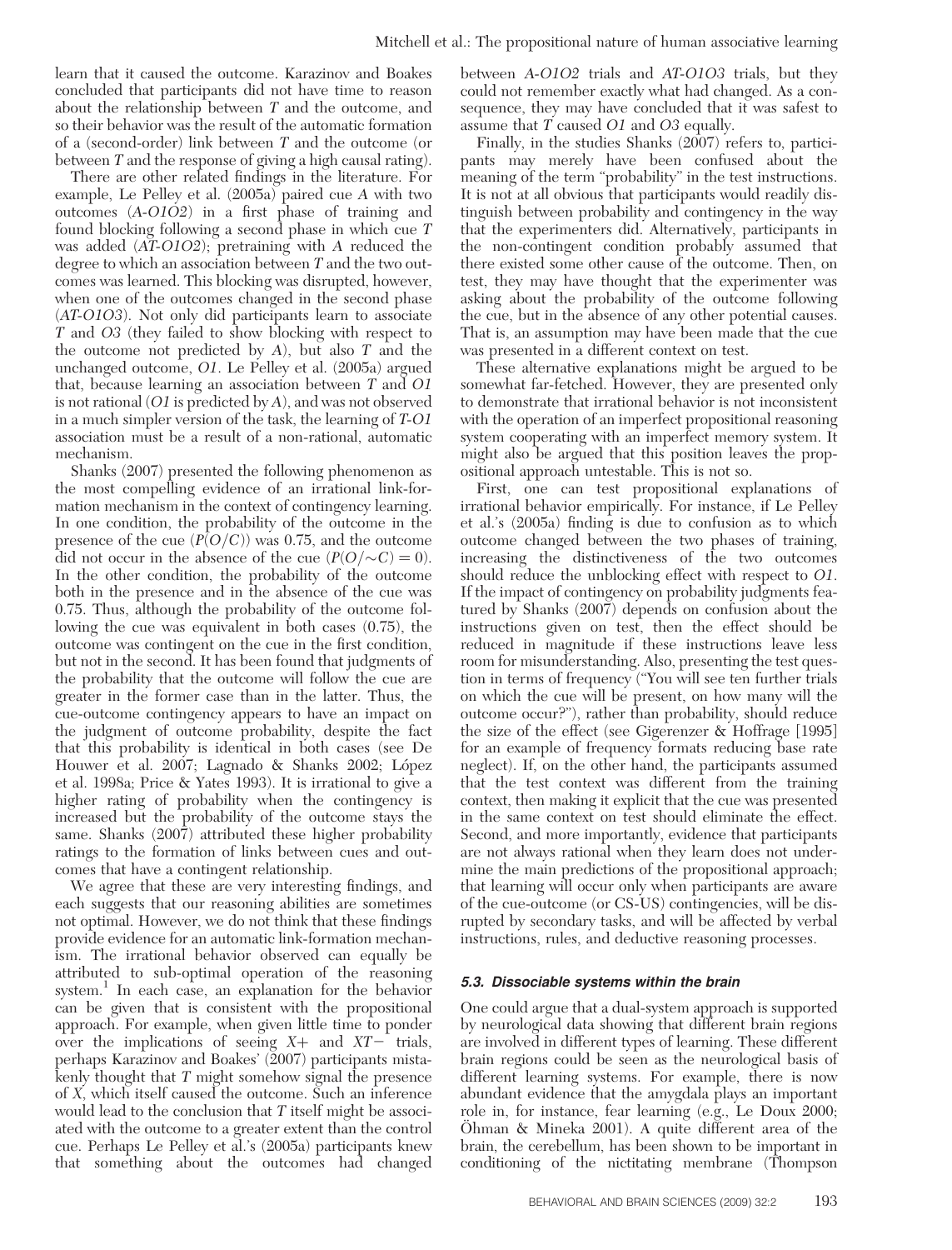2005). Therefore, based on such neuroscientific dissociation data, it might be argued that the amygdala is part of a fear learning system that is quite separate from the system responsible for nictitating membrane conditioning.

This conclusion, however, is not necessarily correct (see Henson [2006] for a detailed discussion of the validity of theoretical inferences based on neuroscientific dissociation data). One alternative interpretation is that neither the amygdala nor the cerebellum is able to produce learned behavior alone, but that they operate as individual components in a coordinated learning system. For instance, these brain regions might be important in processing specific kinds of stimuli or generating specific kinds of responses rather than being responsible for the learning process as such. Thus, the learning may take place neither in the amygdala nor cerebellum but in another part of the brain entirely, or, indeed, in many parts of the brain simultaneously. A related argument can also be applied to the idea that the striatum and its dopaminergic afferents are responsible for habitual behavior (Jog et al. 1999), but prefrontal areas are responsible for higher-level cognition. Again, these dissociations seem to imply separate learning systems. However, they may simply reflect a single learning system solving problems of differing complexity or concreteness (see Chater, in press).

Although there can be no doubt that recent advances in the neurosciences have provided a wealth of knowledge about the brain mechanisms necessary for learning, these findings are not inconsistent with the single-system view of learning. Furthermore, the available behavioral evidence concerning human associative learning does not support the view that there are multiple learning systems. The behavioral evidence, therefore, presents a challenge to neuroscientists to discover how a single, integrated, propositional learning system with multiple subcomponents might be implemented in the brain.

### 5.4. Conclusions

To summarize the data presented in the present section, it would appear that two or three studies provide support for the link-formation mechanism. These are demonstrations of the Perruchet effect (Perruchet 1985; Perruchet et al. 2006) and perhaps one example of flavor-flavor evaluative conditioning (Baeyens et al. 1990a). It is important, therefore, that these findings are subject to the closest empirical and conceptual scrutiny in the future. Findings that provide evidence for irrational learning should also be studied further, but they do not provide direct evidence against the propositional approach. Lastly, it is not at all clear that evidence from studies of the brain can inform us as to the existence of distinct learning systems. Overall, therefore, we see no reason to postulate the existence of a link-formation system in addition to a propositional reasoning system.

### 6. Conceptual arguments

There are a variety of reasons why the link mechanism has been so popular as an explanation for associative learning, even in the absence of strong supporting data. In the present section, we discuss three of these reasons:

(1) the learning models developed within this traditional approach (e.g., Rescorla & Wagner 1972) seem parsimonious; (2) mental links, and the way they increase and decrease in strength, provide a very intuitive analogy for neural plasticity; and (3) researchers are resistant to the idea that nonhuman animals engage in propositional reasoning. We will evaluate the relative strengths and weaknesses of the propositional and link-based approaches with regard to these conceptual issues.

### 6.1. Simple models of learning

The first and perhaps strongest reason for learning theorists' adherence to the idea of a link-formation mechanism is that a range of very tightly specified theories have been developed within this approach. Theories such as those proposed by Mackintosh (1975), Pearce and Hall (1980), Rescorla and Wagner (1972), and Wagner (1981) are formalized, can be simulated on a computer, and can, therefore, make precise and testable predictions. The power of these models comes from the fact that they often make few assumptions but apply to a wide range of phenomena. For this reason, it could be argued that these models are preferable to the propositional approach to learning.

The first thing that needs to be pointed out is that the precision of the predictions of associative models from the link-formation tradition is somewhat overstated. A lot depends on the particular parameter values and the particular model variant from which the predictions are derived. In fact, from experience we have learned that it is difficult to produce a pattern of data that cannot be explained by one or the other variant of these associative models. For example, one can explain blocking (Kamin 1969) and the opposite phenomenon, augmentation (Batsell et al. 2001). One can also explain overshadowing (Pavlov 1927) and the opposite phenomenon, potentiation (Garcia et al. 1989). For each case of competition between cues, the opposite pattern of results can be explained by postulating links ("within-compound associations") between the stimuli that might otherwise be in competition (e.g., Durlach & Rescorla 1980).

The notion of within-compound associations is only one way in which freedom is gained to explain results that are not predicted by the formal versions of the models. Another way is to postulate different levels of generalization between cues. Schmajuk and Larrauri (2008), for instance, added such assumptions to a variant of the Rescorla-Wagner model in order to explain the finding that additivity pretraining can influence blocking (Beckers et al. 2005; see section 4.4). To recap, blocking is the finding that little is learned about  $T$  in a design in which  $A+$  trials precede  $AT+$  trials. According to the Rescorla-Wagner model, blocking occurs because, on  $AT$ + trials, the outcome is already predicted by A. Schmajuk and Larrauri (2008) argued that more blocking is seen following additivity pretraining  $(G+, H+, GH+, I+)$ than subadditivity pretraining  $(G+, H+, GH+, I++)$ because learning about GH during pretraining generalizes to later  $AT+$  trials. In Beckers et al.'s (2005) experiment, the AT compound can be expected to acquire more generalized associative strength from  $GH$  following  $GH++$  pretraining (the additive group) than following  $GH+$ pretraining (the subadditive group). This is because the associative strength of GH is higher in the additive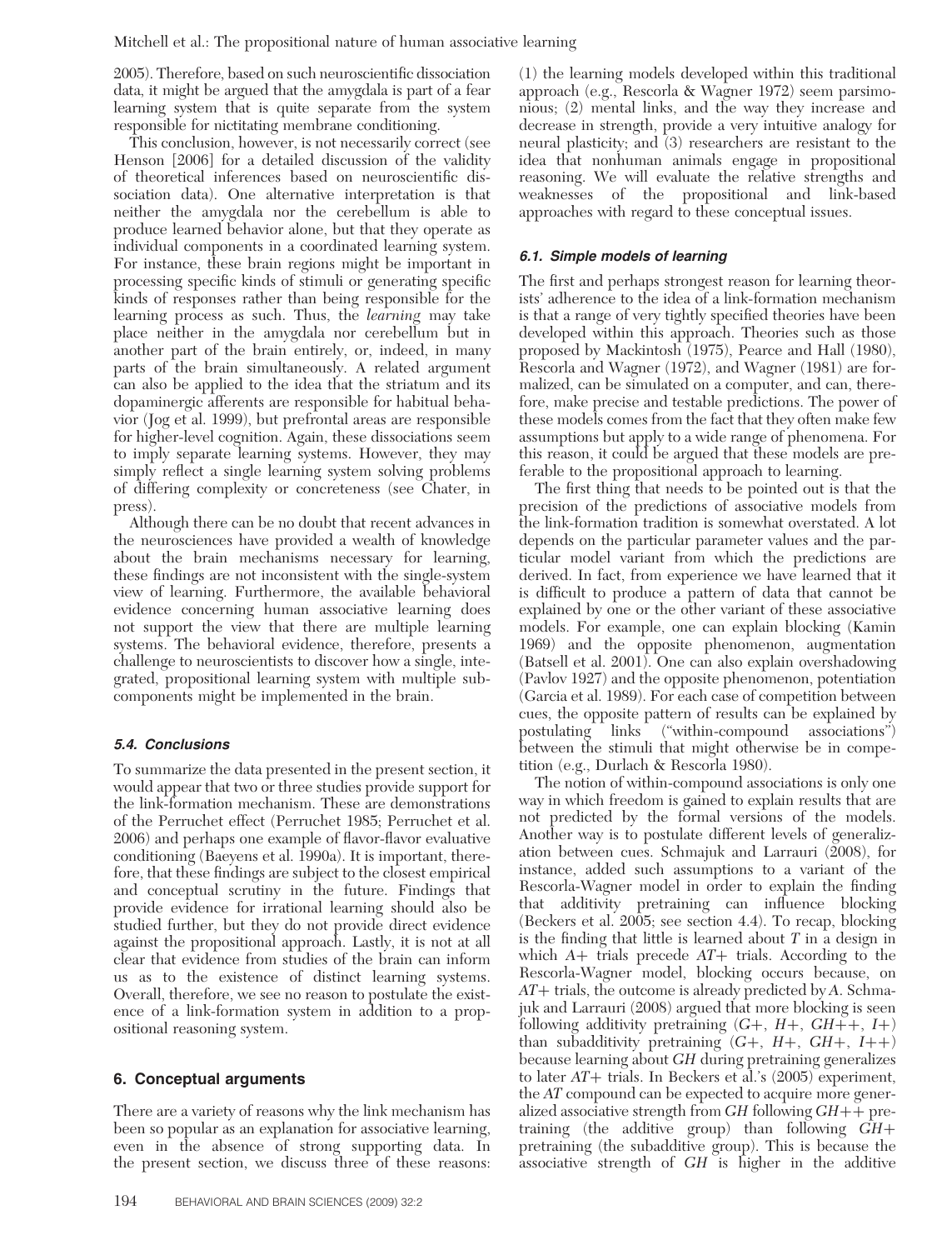group. In other words, participants expect the outcome to a larger extent at the start of  $A\bar{T}$  trials in the additive than in the subadditive group. It follows from the Rescorla-Wagner model, therefore, that less can be learned about the  $T$ -outcome relation (more blocking will be observed) in the additive group.

There are two problems with this alternative explanation. Firstly, Schmajuk and Larrauri (2008) focus on generalization between compounds (e.g., GH and AT). However, generalization between elements is ignored, as is generalization from compounds (e.g.,  $GH$ ) to elements of those compounds (e.g.,  $\bar{G}$ ). Hence, Schmajuk and Larrauri (2008) can explain the results of Beckers et al. (2005) only by choosing very specific and selective parameters of generalization. It is not clear whether the model would still be able to explain the findings of Beckers et al. when more realistic assumptions are made about generalization between different kinds of cue.

Secondly, as Schmajuk and Larrauri (2008) admit, the explanatory power of this model is limited. There are, for example, other experiments presented by Beckers et al. (2005) that the model is unable to account for, such as the effects of additivity on backward blocking, in which  $AB+$  training is given before  $A+$  training. To explain these data, further assumptions would be required. Elsewhere in the literature there are other similar effects that this model cannot explain. For example, in a similar experiment to that of Beckers et al.  $(2005)$ , Mitchell et al. (2005) showed that  $G+$ ,  $H+$ , and  $GH-$ pretraining (subtractivity) can also produce a strong blocking effect. In this case, the compound of two causal cues in pretraining  $(G+$  and  $H+$ ) was non-causal  $(GH-)$ . The variant of the Rescorla-Wagner model proposed by Schmajuk and Larrauri (2008) cannot account for blocking in this case; it predicts very little blocking here, because the GH compound acquires no associative strength in pretraining. In contrast, the propositional approach provides a straightforward explanation for the strong blocking seen in both Mitchell et al.'s (2005) subtractivity condition and Beckers et al.'s (2005) additivity condition. Participants in both of these conditions can reason that T was noncausal because the AT compound did not produce a different outcome (either smaller or larger) from that observed when the A cue was presented alone.

The conclusion from the examples above seems clear. While individual models such as the Rescorla-Wagner model are quite parsimonious, the entire class of theories that are assumed to describe the way in which links are formed is not. Although extending models in a post hoc manner is not, in principle, problematic, the evaluation of the extended model against only a single data set (for which that extension was specifically designed) is dangerous. The generalizability of the new model to other data sets must be demonstrated; otherwise there is a risk that a different link-based model will be generated post hoc to account for each observed experimental result.

There is also another issue related to parsimony. In order to account for our manifest ability to, for example, solve problems and play chess, traditional learning theorists must supplement the link-formation system with a system that forms propositions on the basis of reasoning. As we argued above, these theorists are calling for a dual-system approach. No approach that needs two systems can be more parsimonious than an approach that proposes only one of those systems, no matter how parsimonious the second system might be.

Nevertheless, the apparent precision and parsimony of traditional learning models might be an important reason why many researchers are not ready to give up these models. It is important to realize, therefore, that adopting a propositional approach does not imply that one must give up traditional models of learning. The propositional approach is not an alternative to specific learning models such as the Rescorla-Wagner model (or any of its relatives); but it is an alternative to the dual-system approach that postulates an automatic link-formation mechanism. We can clarify this argument using Marr's (1982) distinction between functional and algorithmic levels of explanation. Both functional and algorithmic models make predictions about which pattern of input (e.g., learning trials) leads to which pattern of output (e.g., CRs or causal ratings). Only algorithmic models, however, incorporate assumptions about the processes and representations that translate the input into the output. That is, models at the algorithmic level make assumptions about how the stimulus input is processed to produce the output. The propositional approach and the automatic link-formation mechanism are thus clearly explanations at the algorithmic level, because they do incorporate (different) assumptions about how the input is processed to produce the output (i.e., controlled reasoning vs. automatic link-formation and activation) and about the nature of the representations over which these processes operate (i.e., propositions vs. links between stimulus representations).

Many individual models of associative learning, however, can be regarded as functional models. Take the example of the Rescorla-Wagner model. In essence, this is a mathematical formula that allows one to predict whether a CR will be observed given information as to the nature of the learning trials experienced. Hence, it is a functional model. It is not an algorithmic model because Rescorla and Wagner (1972) do not commit to a particular type of underlying process. Their model was developed to account for *what* is learned under certain conditions. This can be contrasted with models at the algorithmic level that give an account of how this learning takes place. In fact, Rescorla and Wagner (1972) are explicitly agnostic about algorithmic level explanations (that is, how organisms learn and therefore why they behave according to the Rescorla-Wagner model). They offer two quite different algorithmic level explanations, one in the language of links and another in terms of the constructs of expectancy and surprise. Hence, when the Rescorla-Wagner model is tested against other models such as the Pearce-Hall model, it is the fit of the mathematical formulae to the behavior that is being tested (i.e., predictions at the functional level), not the nature of the underlying processes or representations (e.g., automatic formation of links or propositional reasoning). From this perspective, a functional model such as the Rescorla-Wagner model is not incompatible with the propositional approach because the two can be seen as focusing different levels of explanation.

In fact, from this point of view, the Rescorla-Wagner model can even be thought of as a simple mathematical model of propositional reasoning, not, as is usually assumed, a model of link formation. At the functional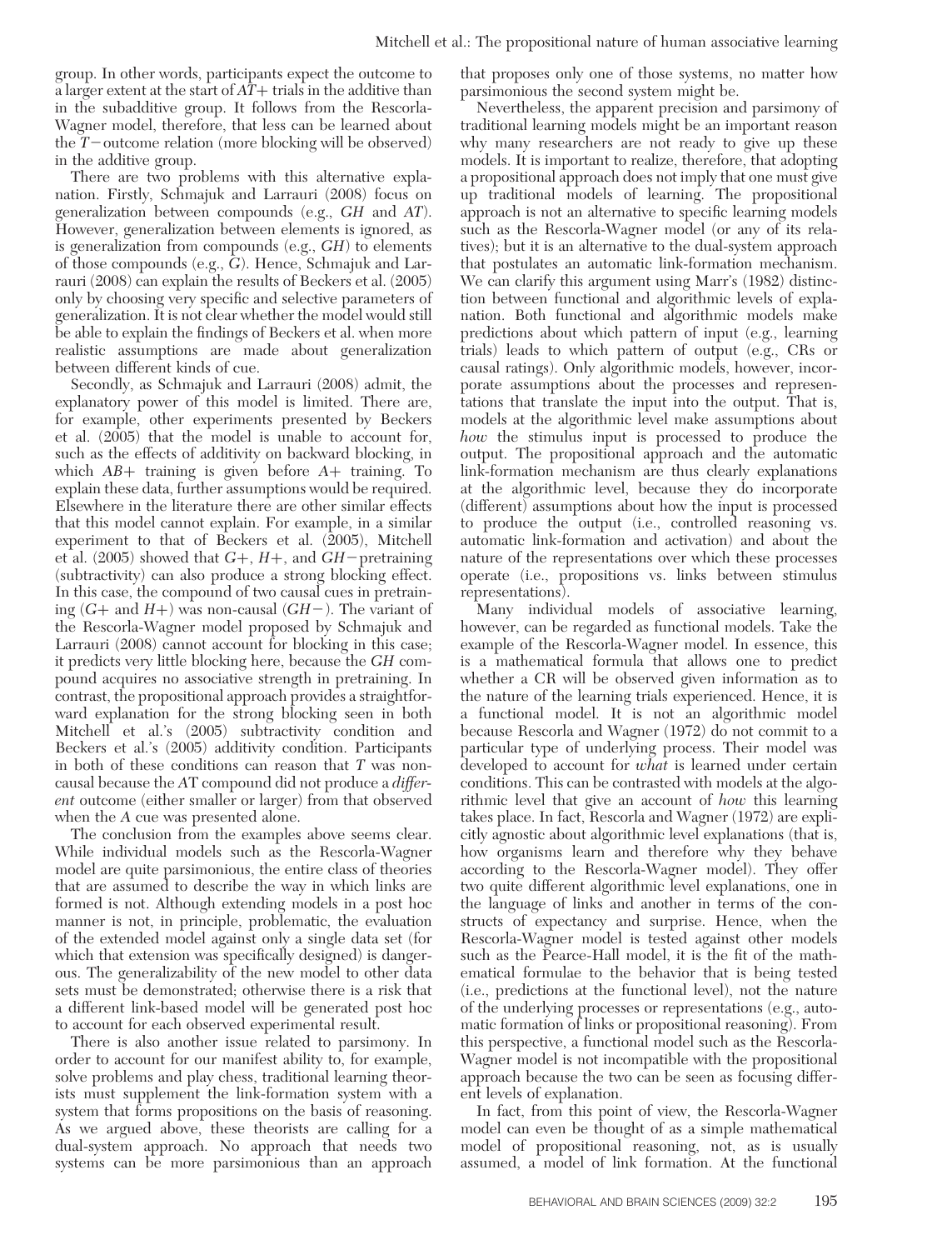level, it captures many of the operating principles of propositional reasoning. To take one simple example, a belief is most likely to change when it is demonstrated to be wrong – that is, when the belief leads to an expectancy that is violated. The Rescorla-Wagner model captures the essence of this idea; according to this model, learning only takes place (or beliefs only change) when the outcome on a learning trial is not predicted (i.e., that outcome is surprising).

Lastly, it is interesting that so many learning models developed since the 1960s include constructs such as limited capacity working memory, selective attention, and interference in memory (Bouton 1993; Mackintosh 1975; Pearce & Hall 1980; Wagner 1981). We would argue that these constructs describe much more naturally the operation of controlled cognitive processes of propositional reasoning operating in cooperation with the memory system, than they do the automatic formation of links.

### 6.2. There are links in the brain

A second reason for the continuing success of the link-formation mechanism is that the idea of a link between mental representations that can increase or decrease in strength is a very powerful analogy for links between neurons in the brain. When associative learning theorists think in terms of the mental link between representations, there seems no doubt that this mechanism feels more real by virtue of its similarity to the hardware in which it must be implemented. However, there are two problems with this claim.

First, this implicit reductionism loses all of its force when it is considered that the dual-system approach also postulates complex propositional reasoning capacities that cannot be explained (at least at the present time) in terms of links between representations. These more complex capacities must also be implemented in the brain. Within the dual-system approach, therefore, both systems must have strong (and equal) neural plausibility. Second, although a link between a CS and US representation might resemble two connected neurons in the brain, mental representations are not identical to neurons, and links are not identical to dendrites. Representations and links between representations are unobservable theoretical constructs. They are invented by psychologists in order to help understand behavior at an algorithmic level. In that sense, they are no more neurologically plausible than other theoretical constructs such as propositional representations.

A very similar argument applies to the success of parallel distributed processing (PDP) models as support for the link-formation approach. In PDP models, structures with properties very similar to a collection of interconnected neurons are simulated within a computer. The strengthening of links within such PDP models is very similar to the strengthening of dendrites between neurons. Thus, both PDP models and neurological structures are structures (simulated in the computer or present in the brain) in which algorithmic processes can be implemented (see Marr 1982). The link model described in Figure 1 is quite different from these PDP models, just as it is different from structures in the brain. This is because, in Figure 1, links are formed between nodes that each

represent a stimulus in a symbolic manner (i.e., the CS and US). In contrast, a single node in a PDP model does not represent anything, just as a neuron in the brain does not represent anything.

In PDP models, representations are an emergent property of the network and correspond to particular patterns of activation across a number of nodes. PDP models thus offer a way to implement representations of stimuli and relations in a nonsymbolic, distributed manner. It is certainly true that the link model in Figure 1 is one possible algorithmic-level model that can be implemented in a PDP network. But models of highly complex cognitive abilities, such as propositional reasoning, can, in principle, also be implemented within PDP models, just as they are in the brain.

In summary, the idea of a link can be used in many different ways, and it is important that these different uses are not confused. In this section, we have distinguished between links at the implementational level (neurons and PDP networks) and the idea that links form between representations, which is a model at the algorithmic level (see Fig. 1). This target article does not focus on the implementational level. Rather, we aim to distinguish between two algorithmic models of associative learning, one in which links are automatically formed that transmit excitation between representations, the other in which beliefs are formed, as a consequence of controlled processes, about the relationship between the events. We would argue that both the dual-system approach (incorporating the automatic link-formation mechanism) and propositional approaches are equally consistent with a link-based implementation such as a PDP model or, indeed, the brain.

### 6.3. Propositional reasoning in nonhuman animals

Although our subject matter here is human learning, we would not want to argue that humans possess a unique cognitive learning system. This stance implies that nonhuman animal learning is also a process of belief acquisition. Therefore, the complex representational system we possess evolved from similar, but simpler, cognitive systems in our ancestors; and many differences observed between human and nonhuman learning are quantitative, not qualitative.

We have argued that learning is the consequence of an interaction between propositional reasoning and memory for past events. There is also evidence for primitive versions of these abilities in nonhuman animals. For example, Clayton and Dickinson (1998) have demonstrated episodic-like memory in scrub jays. There is also some evidence to support the idea that rats are able to reason about cause and effect (Beckers et al. 2006; Blaisdell et al. 2006). For example, Beckers et al. (2006) followed De Houwer et al. (2002) and Mitchell and Lovibond's (2002) approach to the demonstration of propositional reasoning in blocking, but they used rats as subjects. Beckers et al.'s (2006) data closely paralleled those found with human participants. This supports the idea that rats engage in propositional reasoning. If propositional reasoning abilities underlie associative learning in humans, and these abilities are shared (perhaps in a primitive form) by other species, then it is not unreasonable to suggest that propositional reasoning may also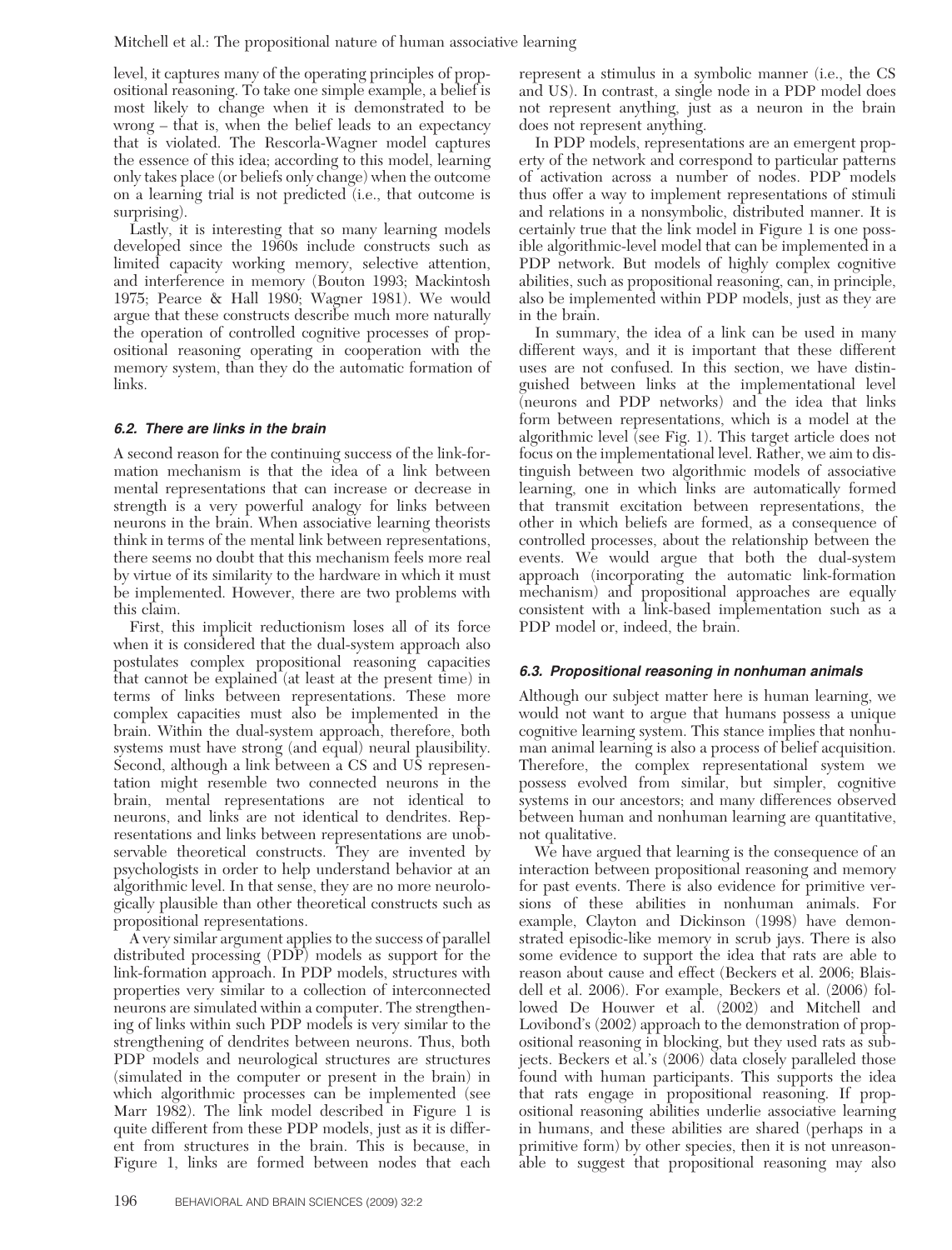be responsible for associative learning in nonhuman animals. Whatever the merits of this view, one should at least be open to the possibility that learning in animals is not always based on an automatic link-formation mechanism but could also result from other, reasoning-like processes.

Of course, there must be limits to this line of argument. In the extreme case, surely invertebrates such as Aplysia do not have conscious beliefs. Indeed, we would agree that it would not be useful to apply the propositional approach to Aplysia. Rather than representing the two events and the relationship between them, such that one event leads to anticipation of the second event, Aplysia simply learn to respond to a particular stimulus. That is, a stimulus-response (S-R) relationship is learned by which a certain input leads to a certain response in a reflexive manner and thus without the involvement of mental representations (see Moors 2007).

However, humans, and many other animals, have in the course of evolution been endowed with a more flexible system that allows responding to be more contextually appropriate. For example, the more sophisticated system is, unlike an S-R mechanism, sensitive to changes in the reinforcement value of the outcome (e.g., Adams & Dickinson 1981). This is because the mental representations of the events and their relationship intervene between the stimulus and the response. In other words, we suggest that humans have cognition and Aplysia do not. Between these two extremes lies a continuum of cognitive complexity. Animals with more sophisticated cognitive abilities use these abilities to learn about their environment, so that they can, to the greatest extent possible, adapt their behavior when that environment changes. It would now appear that at least certain nonhuman animals have cognitive capabilities that go beyond the simple automatic formation of links. It would be surprising if those capabilities were not utilized in the process of learning to adapt to and control the environment.

One last important point is that all human and nonhuman animals (including Aplysia) also display plasticity at the neural level. Within all species, reflexive (and therefore, cognitively unmediated) learning can be observed at the neural level. This reflexive type of learning, however, falls beyond the scope of both the propositional and the link-formation approach. As indicated earlier, these approaches operate at the algorithmic level, that is, at the level of psychological processes and representations. Neither approach operates at the implementational (in this case neural) level.

### 7. Implications for the lab and clinic

In this section, we see how the present proposal fits with the way that psychology has changed over the past half century, both from a theoretical and an applied (clinical) perspective.

### 7.1. The cognitive revolution

The received view is that behaviorism (more particularly S-R theory) gave way to the cognitive revolution in the mid-1950s at the time when the computer was invented and when a number of findings were published for

which no parsimonious S-R account could be provided (see Gardner 1985, for a review). Within learning research, it became clear that many phenomena, such as sensory preconditioning, blocking, and reinforcer devaluation, could not be explained in S-R terms and were better explained by a model in which an internal representation of the CS was connected to an internal representation of the US (a stimulus-stimulus [S-S] link; see Dickinson 1980; Mackintosh 1974). An S-S model is a giant leap towards a fully-fledged symbolic system, because an S-S model postulates that associations between stimuli in the environment are represented by links between internal representations of those stimuli.

In 1973, Seligman and Johnston published a cognitive or expectancy-based theory of instrumental learning. On this theory, if a rat presses a lever to obtain food (or avoid shock), it does so because it desires food (or wishes to avoid the shock) and believes that the lever press will produce that outcome (see Dickinson 1989). However, Seligman and Johnston maintained the view that Pavlovian conditioning results from an automatic mechanism, in which links form between the CS and US representations. Resistance to the idea that Pavlovian conditioning is the result of the same processes as instrumental conditioning (that is, processes of belief acquisition) continues to the present day.

In this context, the view presented in the target article should not be seen, as it no doubt is by the majority of psychologists, as an example of extremism. Rather, the beliefbased approach to S-S learning is merely a small step in the same direction that we have been heading for the past 50 years: away from S-R learning theory and towards a propositional approach to all learning. Furthermore, as argued above, adoption of the propositional approach does not imply that the important insights gained from research conducted within a behaviorist approach, or within the more recent S-S approach, are to be discarded. It is merely that learning theorists have been mapping out the properties, not of the mechanisms that form S-R or S-S links, but of the propositional reasoning processes that result in learning.

### 7.2. The clinic

The propositional approach is consistent with developments in clinical psychology over the past 20 years. It is now commonly proposed that patients display false or exaggerated beliefs and distortions in reasoning that contribute to their symptoms and maladaptive behavior. For example, anxious patients overestimate the probability and cost of future harm, and patients with anorexia perceive their bodies to be overweight (e.g., Clark 2004).

Early "cognitive-behavioral" interventions were based on a dual-process model of learning (Zinbarg 1990). They assumed that "behavioral" techniques like reinforcement and extinction worked on unconscious automatic responses, whereas "cognitive" (verbal) techniques worked on consciously available beliefs. However, more recent (and more effective) cognitive-behavioral interventions feature a closer integration of experience and language, and hence are more consistent with the propositional approach to learning. For example, exposure to interoceptive sensations (e.g., breathlessness, pounding heart) in panic disorder is used explicitly as a way of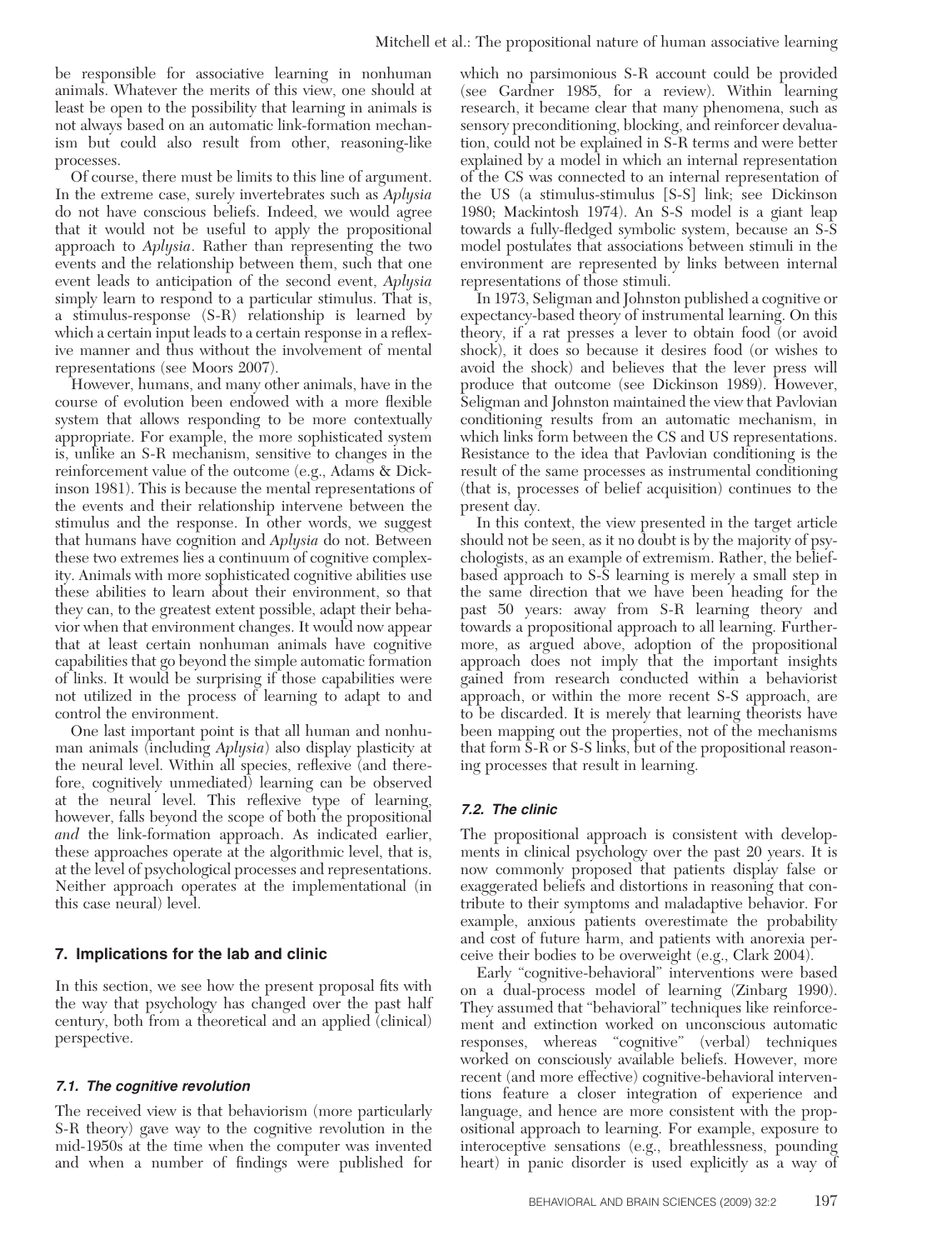testing the patient's catastrophic interpretations (e.g., heart attack) and is linked to verbal information concerning the true causes of those sensations (e.g., hyperventilation, anxiety). Thus, direct experience and language can be seen as two different and potentially synergistic ways of targeting patients' distorted beliefs and thereby normalizing their behavior (Lovibond 1993). Further exploration of the ways in which learning experiences impact on propositional knowledge may well facilitate progress in developing effective clinical interventions.

### 8. Conclusion

Within the propositional approach presented here, learning is not separate from other cognitive processes of attention, memory, and reasoning, but is the consequence of the operation of these processes working in concert. There is, therefore, no automatic mechanism that forms links between mental representations. Humans learn the causal structure of their environment as a consequence of reasoning about the events they observe. For example, when a bell is followed by food on a number of occasions, it is inferred that the bell stands in some predictive or causal relationship to the food. Therefore, food will be expected the next time the bell rings. Later ringing of the bell will then generate the belief that food presentation is imminent and so will produce salivation.

The available evidence largely supports the propositional approach to learning. Thus, learning does not take place outside of awareness; it requires cognitive resources, and it is affected by verbal instructions, rules, and deductive reasoning processes. There are some fragmentary pieces of evidence that seem to indicate a role for a second, automatic mechanism in anticipatory learning, most particularly the dissociation between outcome expectancy and conditioned responding shown by Perruchet (1985). This evidence is, however, far from conclusive. It would seem unwise at this point to base a belief in a dual-system theory of learning on evidence from a very small number of experiments that are yet to be properly evaluated.

If, as the propositional approach suggests, the human cognitive system is a more complex version of a similar system possessed by nonhuman animals, then animal models of human functioning would no longer be restricted to a narrow range of "associative" phenomena. We may then see animal models of reasoning or attentional control, which may, in turn, lead to the development of drug therapies for deficits in these areas. In the same vein, a single coherent approach could be developed for the treatment of learning-based clinical problems.

There are, therefore, many applied benefits of this new approach. However, fundamentally, what we propose is a change in the way we think about our basic research in learning. The postulation of automatic mechanisms of link formation is pervasive in psychology; the links are used to explain phenomena as disparate as simple conditioned responding and the formation of attitudes to members of an out-group. The propositional approach suggests that these phenomena should be reinterpreted to be the consequence of propositional reasoning leading to the acquisition of new beliefs.

NOTE

1. The recent reasoning literature often attributes non-normative performance on reasoning tasks to an automatic process, which is part of a dual-process or dual-system view of reasoning (e.g., Sloman 1996; Stanovich 1999). Quite confusingly, this automatic process is sometimes labeled "associative." However, no link-formation mechanism is imputed here. "Associative" in this context refers to a heuristic whereby responding is determined by the overall similarity of the test stimulus to stored prototypes. Therefore, the automatic component of this particular dual-system model operates at the level of performance, not learning – it is quite different from the link mechanism that is the focus of the target article.

## Open Peer Commentary

### Associative learning requires associations, not propositions

doi:10.1017/S0140525X09000867

Frank Baeyens, Debora Vansteenwegen, and Dirk Hermans Department of Psychology, University of Leuven, 3000 Leuven, Belgium. frank.baeyens@psy.kuleuven.be deb.vansteenwegen@psy.kuleuven.be dirk.hermans@psy.kuleuven.be http://ppw.kuleuven.be/ppw/index.htm http://ppw.kuleuven.be/ppw/english/ http://ppw.kuleuven.be/leerpsy/

Abstract: We discuss findings on evaluative conditioning (EC) that are problematic for the "conscious reasoning/propositional knowledge" account of learning, namely, dissociations between conscious beliefs and acquired (dis)liking. We next argue that, both for EC and for Pavlovian learning in general, conditioned responding cannot rationally be inferred from propositional knowledge type "CS refers to/signals US," and that, therefore, performance cannot be explained.

There is much in this target article that we can fully endorse, but unfortunately, not the general conclusion that Pavlovian conditioning depends on high-level cognitive processes type "conscious propositional reasoning," the core outcome of which is propositional knowledge about stimulus relations. We believe there is something fundamentally wrong with this proposal in general, but we start with the more modest claim that, both empirically and conceptually, Mitchell et al.'s approach in the target article does not capture the essence of *evaluative con*ditioning (EC) (Baeyens et al. 2001b).

There are many demonstrations of EC effects going counter to participants' conscious propositional beliefs, including situations (1) in which unconditioned stimulus (US) occurrence is attributed to an irrelevant, non-correlated characteristic of the conditioned stimuli (CSs), but acquired (dis)liking follows the objective CS-US contingency (Baeyens et al. 1990b; 1996b; 2001a); (2) in which US occurrence is correctly believed to be conditional (modulated), but acquired (dis)liking is unconditional (Baeyens et al. 1996a; 1998); or (3) in which US occurrence is no longer expected, but conditioned (dis)liking still persists (Vansteenwegen et al. 2006). These dissociations suggest that EC falls beyond the scope of Mitchell et al.'s model.

Moreover, Mitchell et al.'s account of EC faces more serious, conceptual problems: (i) How does one infer CS (dis)liking from the propositional-declarative knowledge type "CS refers to the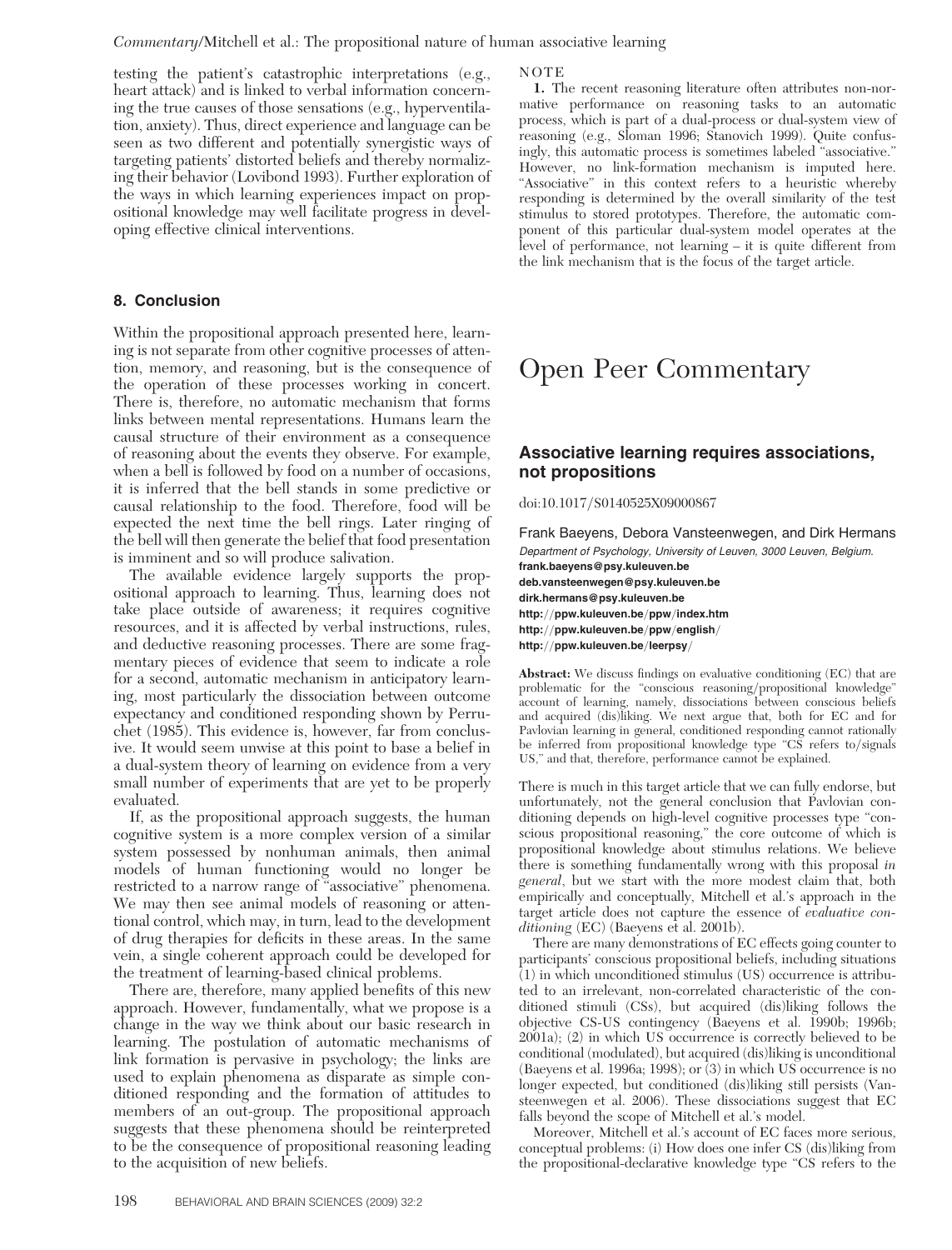(dis)liked US"? From a logical/rational/inferential point of view, there is no causal connection at all between entertaining the propositional belief, "CS refers to (dis)liked US," and (dis)liking a CS. "Disliking" a flavor-CS does not follow any more from entertaining the belief that "This flavor refers to the bad tasting US Tween20," than that it would follow from it that the  $\overrightarrow{CS}$ should be "liked," or should evoke feelings of pride, envy, or plain misery. Related to this: (ii) How does one explain that a (correct) propositional belief about the CS-US relationship is not a sufficient condition for EC effects (Baeyens et al. 1990b)? Finally, (iii) if EC would be based upon a proposition with truth-value, how does one deal with the observation that EC is resistant to extinction; that is, that acquired (dis)liking is not affected by the subsequent experience (and resulting propositional belief) that the CS is no longer accompanied by the US? The alternative is to accept that EC does not depend on propositional attitudes (thinking/believing that "CS refers to  $\overline{US}$ ), but reflects a less-than-propositional state (thinking of US) resulting from the operation of an associative mechanism: CS presentation activates a representation of a (dis)liked US, and the activation of this representation causes or instantiates an approach/avoidance response-tendency that phenomenologically equals a feeling of "(dis)liking," such that "(dis)liking" the CS causally follows from mere presentation of the CS. Such an association is not true or false, but is simply established or not established; and once it has been formed, it remains there forever.

One could argue that EC is just a special case, and that Mitchell et al.'s approach is valid for all instances of Pavlovian learning except for  $\tilde{E}\tilde{C}$ . We are not sympathetic to this possibility either. The problem of linking conditioned responding ("performance") to specific "belief" states (resulting from entertaining a particular propositional mental content) is not restricted to EC, but spreads to the whole domain of Pavlovian conditioning. Mitchell et al. indeed admit that a detailed causal/mechanistic account of the translation of propositional beliefs (and concomitant/resultant expectancies) to specific physiological/behavioral responses is not the forte of their model. It is a long way from the propositional attitude, "I believe that the tone predicts a shock," to increases in heart rate, muscle tension, breath regulation, hormone release, or the activation of escape/avoidance responses. It is not just a long way, but also a way that is not specified at all by the (content of the) propositional attitude. In principle, Pavlovian conditioned responses are not rationally connected to propositional knowledge about the CS-US relationship and cannot (logically) be inferred from it; nor do they (necessarily) result from the interaction with other propositional beliefs (i.e., from reasoning) (Shanks & Dickinson 1990). A model that can explain all but conditioned behavior, is lacking something quintessential. Again, the alternative is to accept that conditioned responding causally results from the associative activation of the US-representation – a theory that may indeed require (much) refinement, but at least offers an account that works in principle.

Why is it that Mitchell et al. have arrived at this problematic account of learning? First, in some arguments purportedly favoring the "conscious reasoning/propositional knowledge" idea, two issues are erroneously mixed up. The data on the role of awareness, and the influence of cognitive load/secondary tasks, favor an account of Pavlovian learning that acknowledges the importance of "controlled" processing indeed; but these arguments do not bear at all upon the issue whether the acquired knowledge should take the form of structured mental representations, or of non-propositional associative links between representations. Second, many of the observations that do favor an account in terms of representations with combinatorial syntax and semantics (and structure sensitivity of processing), are derived from experiments that invoke processes/faculties that simply go beyond the scope of what associative learning theory reasonably could be expected to explain. The findings on the influence of verbal instructions, abstract rules, and deductive reasoning show that people indeed can use language and reason, and can transform complex, structured mental representations in situations that require more than simple registration of stimulus co-occurrence. But how does this favor a "conscious reasoning/propositional knowledge" account of associative learning any more than does a demonstration that humans can play chess or understand poems?

Mitchell et al.'s account of learning tries to get rid of a dualsystem approach, and while doing so, throws away the very notion of associations. According to our analysis, there is not much ground to justify this radical stance. Moreover, Mitchell et al. still adhere to a dual-system approach of mental processes in general. Even though the very act of learning is supposed to take place in a conscious reasoning system, this system is said to get inputs from a non-conscious, automatic perceptual/ memory system; and the only thing Mitchell et al. ultimately propose is to resect plasticity from one part of the dual system. Parsimony, where art thou?

### Propositional learning is a useful research heuristic but it is not a theoretical algorithm

doi:10.1017/S0140525X09000879

A. G. Baker, $a$  Irina Baetu, $a$  and Robin A. Murphy<sup>b</sup>

<sup>a</sup> Department of Psychology, McGill University, Montréal, Québec, H3A 1B1, Canada; <sup>b</sup>Cognitive Perceptual and Brain Sciences Unit, Division of Psychology and Language Sciences, University College London, London, WC1E 6BT, United Kingdom. andy.baker@mcgill.ca

http://www.psych.mcgill.ca/faculty/abaker.html irina.baetu@mail.mcgill.ca robin.murphy@ucl.ac.uk

Abstract: Mitchell et al.'s claim, that their propositional theory is a single-process theory, is illusory because they relegate some learning to a secondary memory process. This renders the single-process theory untestable. The propositional account is not a process theory of learning, but rather, a heuristic that has led to interesting research.

In a conditioning experiment, a light might signal food. There are at least two interesting questions about this conditional relationship. The first is a psychophysical question: Is the animal sensitive both to the events and to the conditional rule that describes the relationship between the events? The second question is: From what internal mechanism, or algorithm, does this conditional rule emerge? Mitchell et al. argue that learning emerges from an internal representation of the conditional rule as a proposition. This theory is contrasted with the view that the propositional representation emerges from internal associative links between the events that do not involve direct propositional mechanisms.

Cognitive penetrability and the absence of automaticity? Because it rejects the automatic link processes in learning, a propositional mechanism is more parsimonious than "dual theories" that postulate two mechanisms This parsimony is illusory because the target article authors themselves describe a second process involving memory retrieval. "Learning" is propositional, but memory is sometimes automatic. An association formed as a proposition may, in memory, become automatic. This distinction is important for Mitchell et al.'s argument since the propositional view relies on the cognitive penetrability (Brewer 1974) of conditioning experiments. That is to say, cognitive manipulations, such as instructions, can directly modulate conditioning without having direct experience with the conditioning events. Automatic memories would not be easily susceptible to cognitive manipulations. So, if a learned rule is penetrable, it is propositional; but, if the rule is not penetrable, it has become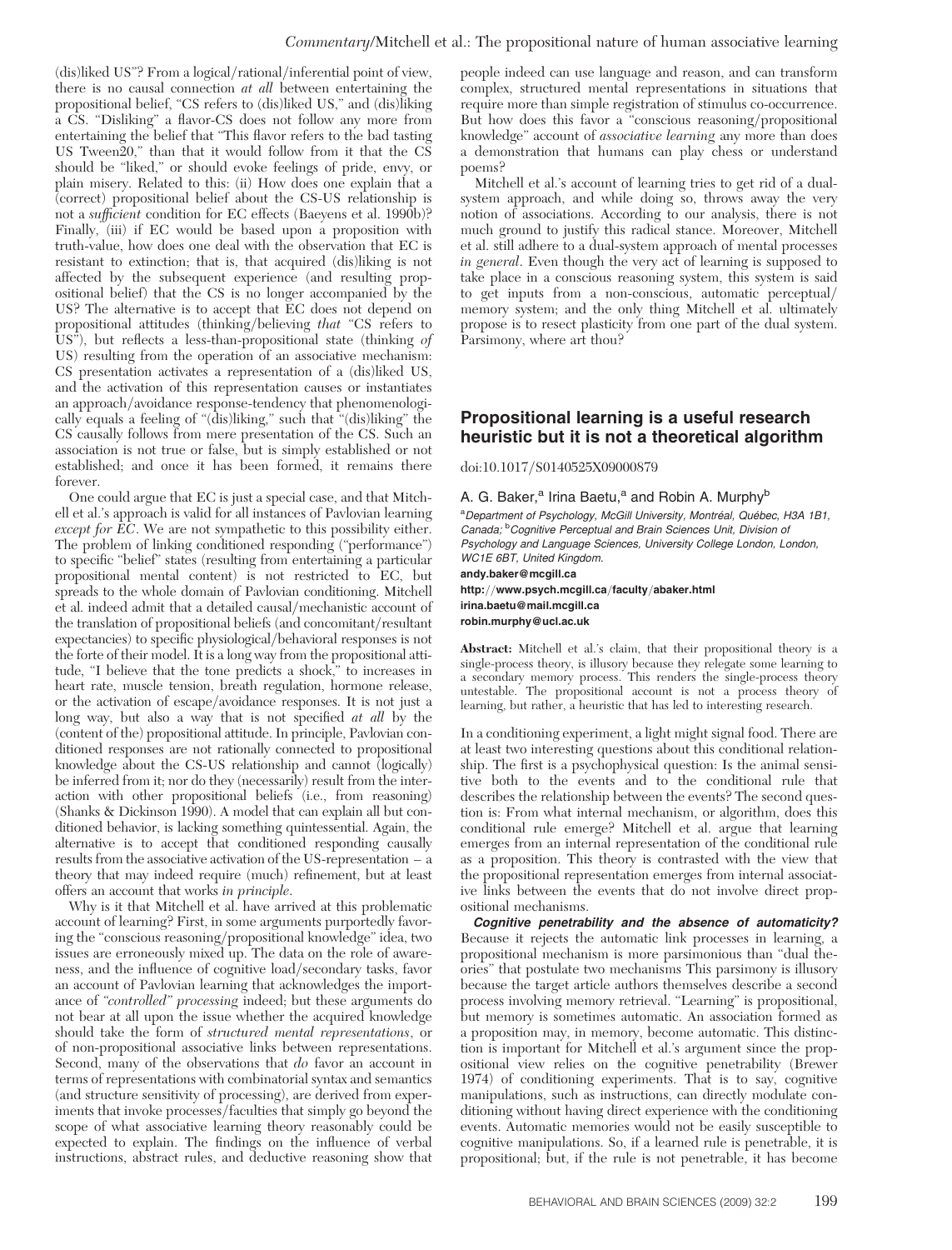automatic and thus reflects memory, not learning. Cognitive penetrability as used here is therefore circular. If people are aware of the contingency, then instructions can influence behaviour; so the mechanism is propositional. If not, the measurement tool is not sensitive enough, or the behaviour has become automatic in memory.

Cognitive load manipulations designed to show that increasing load disrupts propositional reasoning provide empirical evidence for the presence of automatic links. Imposing a load, while participants are exposed to a redundant-cue blocking paradigm  $(A + AX+)$ , eliminates blocking because the load prevents the propositional process (De Houwer & Beckers 2003; Waldmann & Walker 2005). However, even though the propositional process is challenged, participants still respond to both A and X. If the propositional process is blocked, then this must mean the learning here is "automatic." Mitchell et al. imply that simple pairings are automatic memory processes and that the important issues in learning are phenomena like blocking and inhibition. Even associationists have argued that such phenomena are more susceptible to modulation than excitatory pairings (Bouton 2004; Swartzentruber & Rescorla 1994). Mitchell et al. seem to be restricting their analyses to those learning phenomena that are least stable and most susceptible to modulation.

The autonomic conditioning preparations might not be ideal for demonstrating strong automatic learning. Most animal conditioning preparations generate learning in nearly 100% of animals. An important finding of many of the cognitive penetrability experiments is that some people learn, and some do not, but only those who "know" the contingency show conditioned responses. Hence, in many experiments, a significant proportion of participants do not learn. This hardly makes us confident that these are biologically prepared (Seligman 1970) learning preparations suitable for evaluating the formation of strong "automatic" associations. Penetrability may reflect weak conditioning, or perhaps no conditioning at all, and therefore begs the question as to what cognitive penetrability means for human conditioning. Furthermore, unlike the rats in a conditioning experiment involving shocks, participants in these autonomic learning tasks are not naïve. They have learned to expect motivational events following verbal instructions. They have learned to relax when told the teacher will not check their homework today. Is it surprising that they will feel anxious when told that a tone will be followed by a shock, or will relax when subsequently told it will no longer be followed by the shock?

We believe there are learned pairings that are not cognitively penetrable. These include evaluative conditioning (Baeyens et al. 1990a) and probably strong aversions and flavour preferences. Cultural dishes evoke strong positive reactions and these are learned. Few of us have a strong positive reaction to eating live grubs, but in some cultures some people do. In a classroom demonstration, we have difficulty getting our students to salivate at the thought of crunching a grub between their teeth, as we might with students within the appropriate culture. These reactions are learned but not penetrable. This conclusion would be again open to the circular criticism that these processes were overlearned and became automatic in memory.

Propositional learning as a valuable heuristic. We prefer lower-level psychological theories to explain rule learning and propositional reasoning, rather than have them as fundamental primitives of learning. If propositional learning is impossible to disconfirm and has not eliminated automatic learning, then is it valuable? We would argue that it is. High-level rule-based and symbolic cognitive views can generate important research. These cognitive views can either be a theory about internal mechanisms, or they can represent a sometimes normative description of the physical and statistical mechanisms in the world. For example, Tolman (1948) challenged the S-R (stimulus-response) psychologists' automatic theories with his notion of the cognitive map, and this notion generated interesting research and challenged the automatic or associative approach. Now, however, animals' abilities to navigate in the world to goals are beginning to be explained by lower-level theories (Diez-Chamizo et al. 1985).

Elsewhere, arguing against the notion that internal mental images of three-dimensional drawings may be rotated in much the same way they are in the physical world (a notion which generated a great deal of interesting research), Pylyshyn (1973) pointed out that this is not sustainable as a cognitive theory. Mental images are computations but not direct mental representations. Our own research on contingency learning in humans and rats was originally motivated by theories (e.g., Cheng 1997) that humans and animals internalized the notion of computing contingencies (Baker & Mackintosh 1979; Baker et al. 2003). We have subsequently argued that for both animals and humans these computations of correlations, and even computations of the dependencies in multiple-event chains, emerge from a connectionist network (Baetu & Baker, in press; Murphy & Baker 2004; Wasserman et al. 1993).

Around the time of the "cognitive revolution," a number of rule-based and symbolic computational models emerged. Interest in these models has diminished because connectionist models have accounted for much of the data they initially explained, as well as for some they did not (Shultz 2003). More recent symbolic models even incorporated sub-symbolic (automatic) modules (e.g., Anderson & Lebiere 1998). Moreover, it has long been known that connectionist models can generate truth tables, logical operations, and many other linear and nonlinear rules (McCulloch & Pitts 1943). "Higher-level" cognitive processes and developmental stages emerge from connectionist or automatic architectures (e.g., Shultz et al. 1994).

This brings us to propositional learning mechanisms. These propositions map the normative relationship between events in the world. Although we take issue with some of the data, we see Mitchell et al.'s work as a psychophysics of "propositional" relationships. They show the rules and mechanisms in the world people and animals can represent and pose a challenge for connectionist or other lower-level theories. We are confident that the principles of propositional learning will emerge from connectionist principles that, contrary to the authors' claims, provide an algorithm and not a computational description (Marr 1982).

### The truth and value of theories of associative learning

doi:10.1017/S0140525X09000880

Tom Beckers and Bram Vervliet Department of Psychology, University of Amsterdam, 1018 WB Amsterdam, The Netherlands.

tom.beckers@uva.nl

http://home.medewerker.uva.nl/t.r.j.beckers/ b.vervliet@uva.nl

Abstract: In this commentary, we assess the propositional approach to associative learning not only in terms of veridicality and falsifiability, but also in heuristic value. We remark that it has furthered our knowledge and understanding of human, as well as animal, associative learning. At the same time, we maintain that models developed from the association formation tradition continue to bear great heuristic value as well.

In their target article, Mitchell et al. present a detailed and very thoughtful evaluation of the potential evidence in favour of automatic association formation as a source of associative learning effects. They convincingly argue that there is presently very limited, if any, evidence for the existence of a separate, non-propositional association formation module. They rightfully point out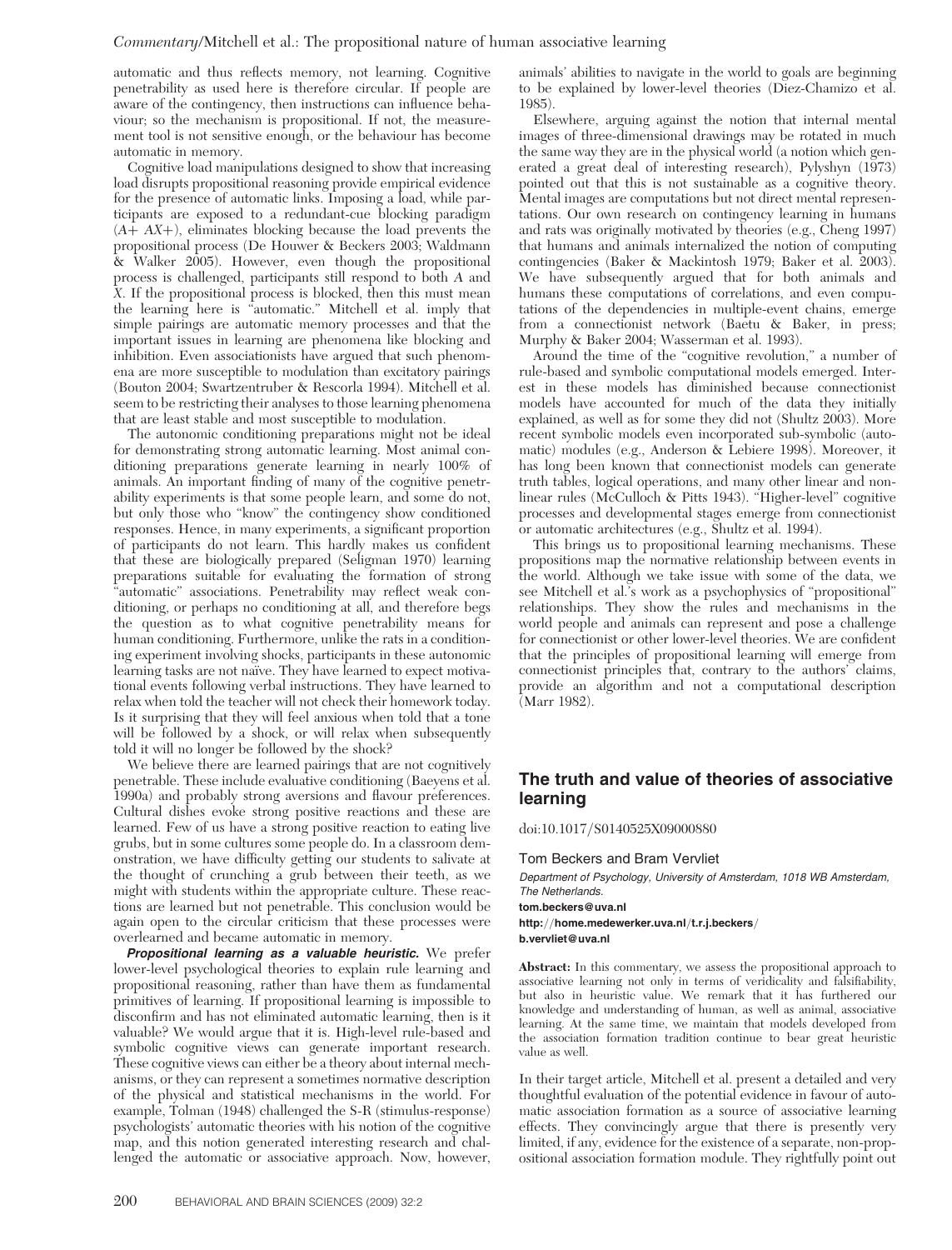that, given the obvious need to postulate the existence of a propositional module in order to explain many aspects of human associative learning, an association formation module that does not add explanatory power to the propositional module is entirely redundant.

Still, the claim that any instance of human associative learning (i.e., any change in performance that is a result of the presence of regularity in the relation between events in the world) must by necessity be due to the operation of controlled, propositional reasoning processes, is a strong one. Prima facie, Mitchell et al.'s claim seems ill-fitted to the existence of a phenomenon such as evaluative conditioning: If, for example, I have developed a liking for white wine because of spending many pleasant holidays in France, it would seem that this liking for white wine does not need to reflect any knowledge about the relation between white wine and anything else, beyond the fact that white wine makes me think of France. Essentially, the fact that white wine makes me think of France is non-propositional (I cannot be right or wrong for being reminded of France upon smelling white wine). As such, evaluative conditioning effects very strongly appear to result from the mind being carried from one idea or representation to another, without any intermediate processing, much like what is the presumed mode of operation of an association (Fodor 2003).

It is then perhaps not surprising that some of the best evidence for automatic association formation comes from an evaluative conditioning study (Baeyens et al. 1990a). Still, the description of the propositional approach as offered by Mitchell et al. leaves open the possibility that even evaluative conditioning effects, although perhaps resulting from automatic, non-propositional memory retrieval processes (an object "automatically" making you think of something pleasant), do necessitate the conscious, falsifiable establishment, in propositional form, of a link between events (if only of the form "event A co-occurred with event B") at some earlier point in time. That is, the fact that evaluative conditioning effects, at performance, are almost by nature non-propositional (the fact that A makes you think of B is not something that you can subsequently evaluate as correct or wrong), does not preclude that they perhaps only occur if people at some point have consciously noticed some sort of real-world relationship between A and B (such as "A has repeatedly co-occurred with  $B$ ," a statement which you can obviously evaluate to be true or false).

Does this render the propositional account unfalsifiable? Surely, the fact that performance may reflect automatic memory retrieval of propositional knowledge stored earlier and may moreover reflect propositional knowledge indirectly (such as when stored propositional knowledge about the cooccurrence of two events influences your subsequent evaluation of one of both), does make falsification of the general framework difficult, but not impossible. It would suffice to convincingly demonstrate associative learning about entirely subliminally presented CSs to rule out a role for propositional reasoning altogether. The debate about whether such evidence already exists still seems to be open (see Wiens  $\&$  Öhman 2002 vs. Shanks & Lovibond 2002).

However, the most important contribution of the propositional approach to associative learning is not to be situated in proving the association formation approach wrong. As Mitchell et al. point out, what is perhaps most important, is that it has provided a new perspective on conditioning, not only in humans (where at least a contribution of reasoning processes to learning has long been acknowledged), but also in animals. This perspective has not only enabled us to unveil the importance of rule learning in animal Pavlovian fear conditioning (Beckers et al. 2006), but also to highlight the parallels between extinction learning and rule learning in terms of context sensitivity and generalisation (Wheeler et al. 2008). As such, the propositional approach has opened up a whole new framework for the understanding and the prediction of human and animal conditioning phenomena,

the impact of which is bound to further increase over the coming years.

And perhaps this is where a caveat about the propositional approach to associative learning, in turn, is warranted. Notwithstanding the impressive amount of evidence that the propositional approach is more veridical than the association formation approach, it seems beyond argument that models developed within the association formation tradition have continuing heuristic value as well. As an example, just recently Leung and Westbrook (2008), in a series of extremely elegant experiments, demonstrated that the degree of additional extinction accrued by a cue exhibiting spontaneous recovery is governed by both individual prediction error of the cue and common prediction error of all cues present during an extinction trial. Does such a finding invalidate the propositional nature of associative learning? Not necessarily (probably not, one might even argue). Still, it is obvious that experiments like these would never have been designed, and these findings never revealed, on the basis of our current understanding of propositional reasoning. As such, it may simply be too early for one truth to govern our inquiries into human and animal associative learning. Keeping our antennas open to discover empirical phenomena in the realm of associative learning and conditioning will probably necessitate a willingness to entertain a variety of models and approaches for some time to come.

### What's reason got to do with it? Affect as the foundation of learning

#### doi:10.1017/S0140525X09000892

Eliza Bliss-Moreau<sup>a</sup> and Lisa Feldman Barrett<sup>b,c</sup>

<sup>a</sup>Department of Psychiatry and Behavioral Sciences, California National Primate Research Center, University of California-Davis, Davis, CA 95616; <sup>b</sup>Department of Psychology, Boston College, Chestnut Hill, MA 02467; and <sup>c</sup>Massachusetts General Hospital/Harvard Medical School, Charlestown, MA 02129.

eblissmoreau@ucdavis.edu barretli@bc.edu www2.bc/edu/~barretli

Abstract: We propose that learning has a top-down component, but not in the propositional terms described by Mitchell et al. Specifically, we propose that a host of learning processes, including associative learning, serve to imbue the representation of the conditioned stimulus (CS) with affective meaning.

In the target article, Mitchell et al. characterize associative learning phenomena according to the relationship established between two previously unrelated stimuli (i.e., a conditioned stimulus [CS] and an unconditioned stimulus [US]). Associative learning, they suggest, occurs when the CS becomes propositionally related to the US using effortful, controlled, and rational processing. We believe this view does not account for important questions about how the representations in question (the CS and US) are modified by experience. Furthermore, this view makes assumptions about how stored representations are activated. We suggest that stimulus representations are realized by multimodal states reflecting both exteroceptive and interoceptive information brought online by a combination of top-down (e.g., propositional) and bottom-up (e.g., stimulus-driven) processes. In this view, learning occurs when the multimodal representation of a stimulus acquires an affective component. Propositional change is not necessary for learning.

A growing body of evidence suggests that the human brain captures statistical regularities in sensory-motor patterns and stores them as representations. These representations are used to continuously organize incoming sensations during the process of predicting what those sensations stand for the in world (Bar 2003; 2007; Kveraga et al. 2007). External sensations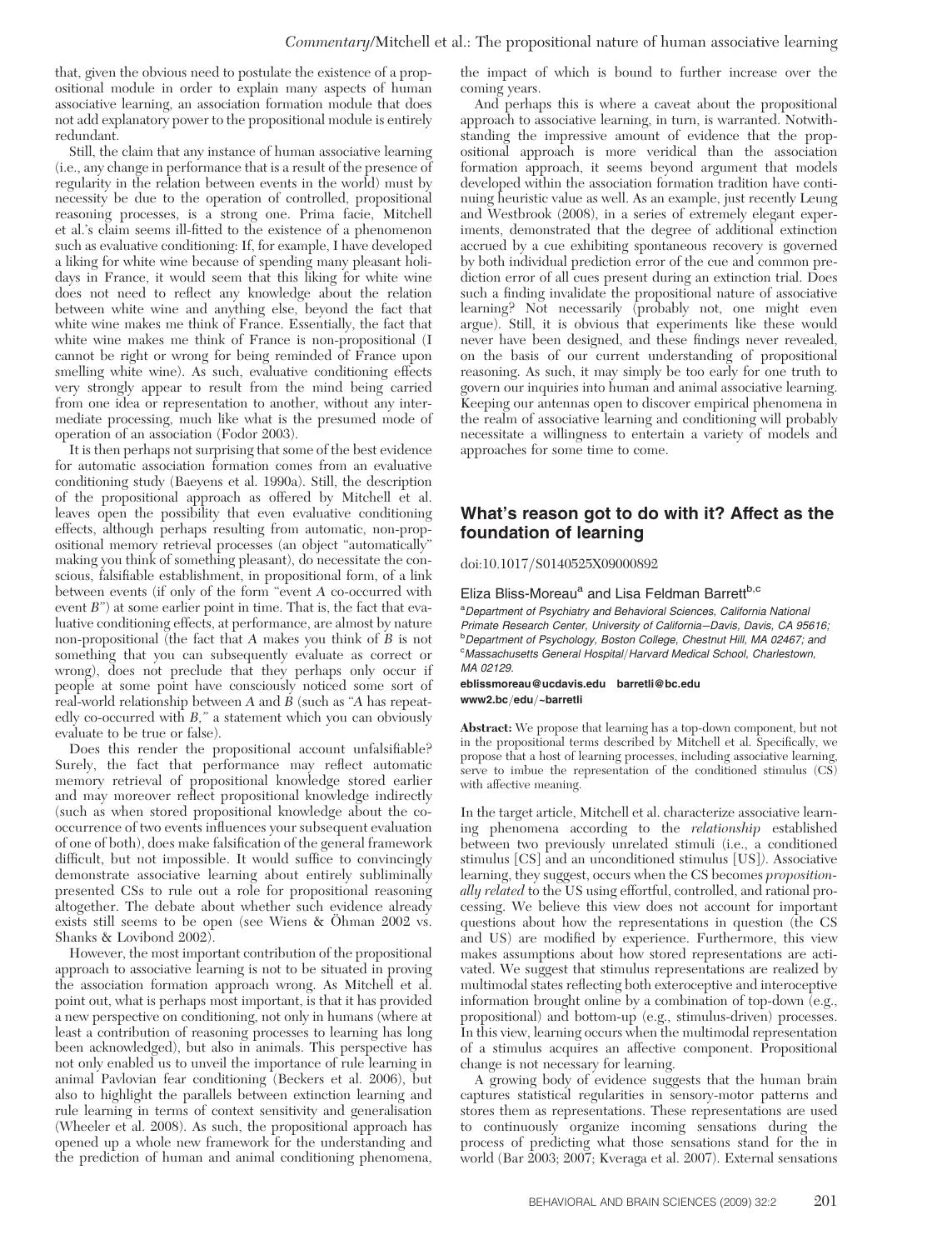always occur in a context of internal sensations from the body. As a result, the sensory-motor pattern that is stored for future use will always include a representation of the interoceptive state of the body. The brain predicts what sensations refer to in the world in part based on prior experiences of how those external sensations have influenced, or changed, internal sensations from the body on prior encounters (cf. Barrett & Bar, in press). These bodily changes are referred to as "affective." Affective states can be described hedonic (pleasure or displeasure) with some degree of arousal (for a recent review, see Barrett & Bliss-Moreau, in press). These ideas are consistent with a growing body of research demonstrating that knowledge about the world is "embodied," or grounded, by a network of broadly distributed, diverse, multimodal states which are encoded during the experience of a given stimulus (see Barsalou 2008). What you know about an object is therefore based, in part, on its affective impact in the past.

When it comes to learning, changes in a CS's meaning can be thought of as the process by which the multimodal representation of the stimulus is changed by any experience. The most fundamental change occurs because the representation of the CS is experienced in a context of affective arousal that is derived from the representation of the US. Any number of relationships between the CS and US could serve to alter the representation of the CS. The CS and US could be paired in time or space, associated semantically, or even explicitly coupled via rule-based learning. In our view, the need to differentiate types of learning in terms of how the relationship between CS and US is established (as exemplified by Mitchell et al.'s model) is eliminated. All learning can be subsumed under the same general, basic mechanism that exists in all organisms that possess the capacity to generate affective responses to stimuli in the environment. Thus, to some extent, any change in the representation of a CS is affective learning (Bliss-Moreau et al. 2008).

In typical classical conditioning paradigms, examples of USs include shocks (e.g., Vervliet et al. 2005), very loud noises (e.g., Neumann & Waters 2006), and even sexual arousal (e.g., Hoffmann et al. 2004). These USs act on the nervous system directly to generate a robust affective response in a bottom-up or stimulus-driven way that is automatic and unconscious. Other USs, such as negative words or pictures, have a less robust bottomup effect on the learner's nervous system. Instead, such USs have top-down effects because they have propositional meaning. The difference in the bottom-up potency of different USs leads some theorists to believe that different models are required to account for learning phenomena. According to the affective learning perspective, this is not so – changes in affect can and do occur via both bottom-up and top-down processing and therefore with both types of USs. For example, evidence from instructed learning paradigms demonstrates that the representation of a CS can be changed by telling a person that a US will be presented after the CS, even if the US is never presented (e.g., Olsson & Phelps 2004). According to the affective learning perspective, the set of instructions that indicates when the (promised, but never presented) shock will occur sufficiently alters the learner's affective state so that the interocpetive representation of this affective change is integrated into the representation of the CS. We have demonstrated that people can learn the affective value of other people when presented with propositional information about those people (e.g., seeing the phrase "hit a small child" presented with a picture of Sally) (Bliss-Moreau et al. 2008). In this example, the representation of "hit a small child" has an affective component which is integrated into the representation of Sally.

It is possible that some USs are exclusively experienced either via automatic, effortless associative processing or via effortful, controlled propositional processing (but not both), as Mitchell et al. and most dual-process theories suggest (for an extensive review, see Evans 2008). A more likely scenario, however, is that the two types of processing are often active in parallel and

serve to constrain each other to make meaning of a given stimulus in a given context. For example, the sound of gunfire is aversive and may have an automatic effect on the nervous system. But, for a person who has never experienced war, that automatic processing may be constrained by propositional information about the "shoot-'em-up" Western movies he or she remembers from childhood, resulting in a relatively neutral experience. For a war vet, the automatic processing may be constrained with propositional information gained in the experience of fighting and killing, resulting in a highly aversive experience. Propositional learning, even for a stimulus that has semantic meaning, is not required.

By focusing on how stimulus representations are changed as a result of internal experience, a whole host of learning phenomena can be united under one principle. Our hope is that by approaching learning from this perspective, the field will generate new hypotheses about the way that people learn about the world.

### Learning without thinking

doi:10.1017/S0140525X09000909

#### R. A. Boakes

School of Psychology (A18), University of Sydney, NSW 2006, Australia. bobb@psych.usyd.edu.au

Abstract: The main conclusion to draw from Mitchell et al's article is that it is difficult to disentangle cognitive and learning processes in contingency and causal experiments. More compelling evidence for human associate learning comes from research where, because of the type of events involved, participants are unable or unlikely to think about the relationships between the events.

The conclusion Brewer (1974) drew from his review of conditioning research using human participants came as a great shock. For decades it had been very widely accepted – and not just by the many behaviorists of those times – that the processes described by S-R (stimulus-response) or reinforcement theorists based on animal evidence also provided a basis for at least simple aspects of human behavior in a manner that was independent of belief or awareness. Brewer's conclusion was that there was no convincing evidence to support this assumption. His alternative account of what goes in a conditioning experiment is captured by the following quote: "The college sophomore does not leave his higher mental processes outside the door when he walks into the experimental room, but he uses them to try to understand what is going on and what he should do about it" (p. 2). Despite many subsequent attempts to show his conclusion to be wrong, Brewer (1974) clearly was correct about the overwhelming influence of "higher mental processes" in determining a participant's behavior in the kind of conditioning experiment – mainly "conditioning" of autonomic responses or of small movements – that he reviewed.

The article by Mitchell et al. can be seen as a successor to Brewer (1974), in which a similar argument is directed mainly at experiments from the past two decades that have used causal or predictive scenarios in experiments to test principles of associative learning. One similarity between past and present research is the overwhelming use of college students as participants, a population that has been selected on the basis of thoughtfulness and then encouraged to be curious. An odd aspect of too many causal judgment experiments is that, although the researchers want their participants' higher mental processes to operate in order to understand the sometimes complex instructions, interpretation of the results assumes the absence of any such influence following a participant's first response. In this respect, many points made by Mitchell et al are salutary, including the important one that associations are not expectancies. When applied to animal data, the absence from associative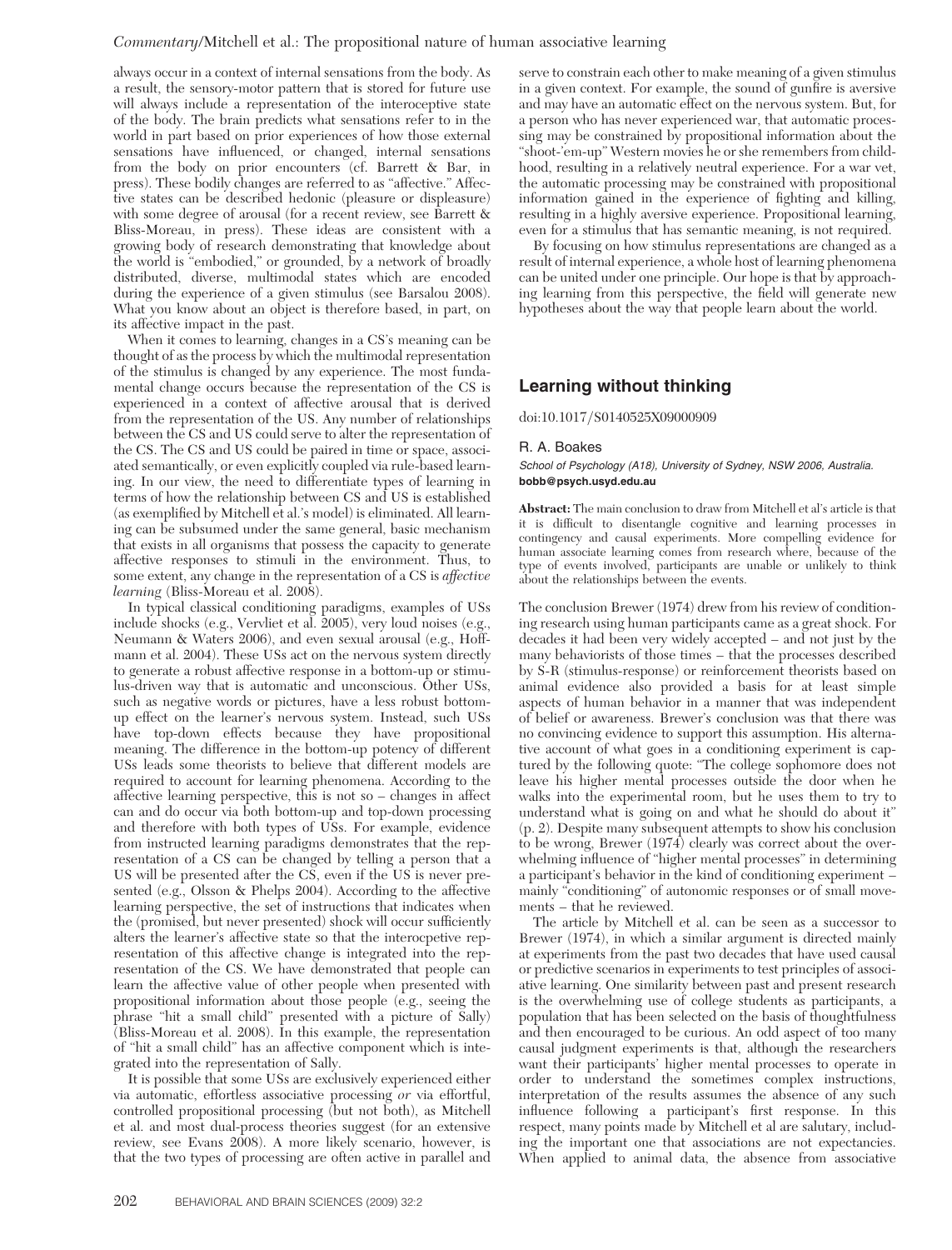learning theories of explanations as to how links provide the basis for expectancies is rarely problematic; but when applied to human experiments, this is a major lacuna.

Mitchell et al.'s arguments are less compelling when one looks beyond the kind of study on which they focus. Odors provide an example of stimuli that people find hard to describe or identify, and therefore difficult to think about. Stevenson and I have suggested that this is the principal reason that conditioned changes in an odor's perceptual properties are independent of the poor explicit memory participants have for the stimulus contingencies they were given during training (Stevenson & Boakes 2004). For a similar reason, changes in human flavor preferences produced, for example, by caffeine-based conditioning, also appear independent of belief or awareness (e.g., Chambers et al. 2007). Moving beyond the laboratory, the strong aversions developed by cancer patients undergoing chemotherapy appear to develop quite independently of patients' valid beliefs about the cause of their distress; and, in a way, that shows very strong parallels with conditioned taste aversions in rats and many other animals (e.g., Bernstein 1985).

Particularly interesting, and far less widely known, examples come from the study of placebo effects, an area where a similar debate has continued as to the contributions of conscious expectancies and conditioning without awareness (Stewart-Williams & Podd 2004). Here it has turned out that, whereas some placebo effects are strongly determined by patients' beliefs about their treatment and are sensitive to the information that is provided, others depend on past treatment history in a way that is independent of belief and insensitive to information. Thus, in one major study, verbal suggestions accompanying medication had a large effect on reactions to pain and on the motor responses of Parkinson's patients, but no detectable effect on hormonal and cortisol levels, whereas the latter could, however, be altered by a placebo treatment following a conditioning procedure (Benedetti et al. 2003).

What such examples suggest is that the conclusion to draw from Mitchell et al. is that the kind of research they review is not likely to reveal much about human learning. Preventing student participants from "reflection" so that their responses in, say, a causal judgment experiment are "intuitive" (Shanks 2007) turns out to be very difficult. Mitchell et al. refer to three examples that appear to have achieved this, including our own study in which we placed participants in a causal judgment experiment under strong time pressure, so giving them "little time to think" (Karazinov & Boakes 2007). Mitchell et al. attempt to explain away the result; but in doing so, they appear to accept that the non-rational response given by the average participant under these conditions must be based on a within-compound association and not on any kind of logical inference. Nevertheless, even though a few studies of this kind appear to have been successful in reducing the influence of logical inferential thinking, this is not enough to justify a confident return to this way of studying human associative learning.

### Rats and infants as propositional reasoners: A plausible possibility?

doi:10.1017/S0140525X09000910

Leyre Castro and Edward A. Wasserman Department of Psychology, The University of Iowa, Iowa City, IA 52242. leyre-castroruiz@uiowa.edu ed-wasserman@uiowa.edu http://www.psychology.uiowa.edu/

Abstract: Mitchell et al. contemplate the possibility of rats being capable of propositional reasoning. We suggest that this is an unlikely and unsubstantiated possibility. Nonhuman animals and human infants do learn about the contingencies in the world; however, such learning seems not to be based on propositional reasoning, but on more elementary associative processes.

Whether advanced cognitive competencies can be grounded in more elementary perceptual or associative processes is a matter of considerable current interest. Goldstone and Barsalou (1998) suggested that the distinction between low-level perception and high-level cognition is inapt; there is no chasm, but rather a continuum, from perception to conception. Similarly, Leech et al. (2008) have proposed that relational priming is a basic building block for analogical reasoning. And, in the realm of language development, sequential learning and domaingeneral mechanisms may pave the way for language (Christiansen et al. 2002). These examples illustrate how complex mental abilities could emerge from simpler behavioral mechanisms, thereby opening the door to understanding the ontogeny and phylogeny of higher-order cognition.

Mitchell et al. proceed in the opposite direction. They hypothesize that "associative learning depends on high-level cognitive processes that give rise to propositional knowledge" (target article, Abstract). For Mitchell et al., a basic and general ability – learning the relations between environmental events – is not due to the formation of links between representations of the events (associative account), but to the formation of mental propositions about how the events are related (propositional account).

On this view, propositions predicate some property of a subject, are generally held to be true or false, and are combined by laws of logical inference (Braine 1978). Propositional reasoning thus entails processing and storing verbal premises and assertions. For example, "blocking" results from applying the following rule (De Houwer & Beckers 2003): If cue A alone causes the outcome with a particular intensity and probability, and if cues A and B together cause the outcome with the same intensity and probability, then cue B does not cause the outcome.

How organisms such as infants and nonhuman animals, who do not have language, deploy such propositions to infer relations about events is unclear; but Mitchell et al. believe that possibility and cite two studies (Beckers et al. 2006; Blaisdell et al. 2006) which hint at rats' engaging in inferential propositional-based reasoning.

Beckers et al. (2006) found that, after presenting rats with  $A+$ trials in Phase 1 and  $AX$  trials in Phase 2, blocking (e.g., low responding to X) did not take place if the rats had earlier experienced  $C +$ ,  $D +$ , and  $CD +$  trials. According to Beckers et al., rats possess (as do humans) prior knowledge that, when two potential causes are presented together, a larger effect should occur than when only one cause is presented – additivity. Mitchell et al. agree, but they never say if this prior knowledge is innate or acquired; and if it is acquired, then how all organisms have come to the same understanding.

Nevertheless, armed with the additivity assumption, rats infer that X is not the cause of the outcome, when  $AX+$  trials are presented after  $A+$  trials and the outcome remains the same. But, if rats are pretrained with  $C+$ ,  $D+$ , and  $CD+$  trials, then they can tell that the additivity assumption is now false. The rats consequently reassess their beliefs; when they are later presented with  $A$ + trials followed by  $AX$ + trials, they deduce that X, as well as A, is a cause of the outcome.

But, perhaps something simpler is happening here. Haselgrove (under review) has shown that Rescorla and Wagner's (1972) associative model can readily explain the results of Beckers et al. (2006). Haselgrove noted that five out of the six experimental cues in Beckers et al. were from the same modality (audition); all of them were of the same duration; and all of them were trained in the same context. Under those conditions, it is conceivable that the cues used for pretraining and the cues used for blocking entailed a common element. The Rescorla and Wagner model predicts that the conditioned properties acquired by the pretraining cues can transfer to the blocking cues via this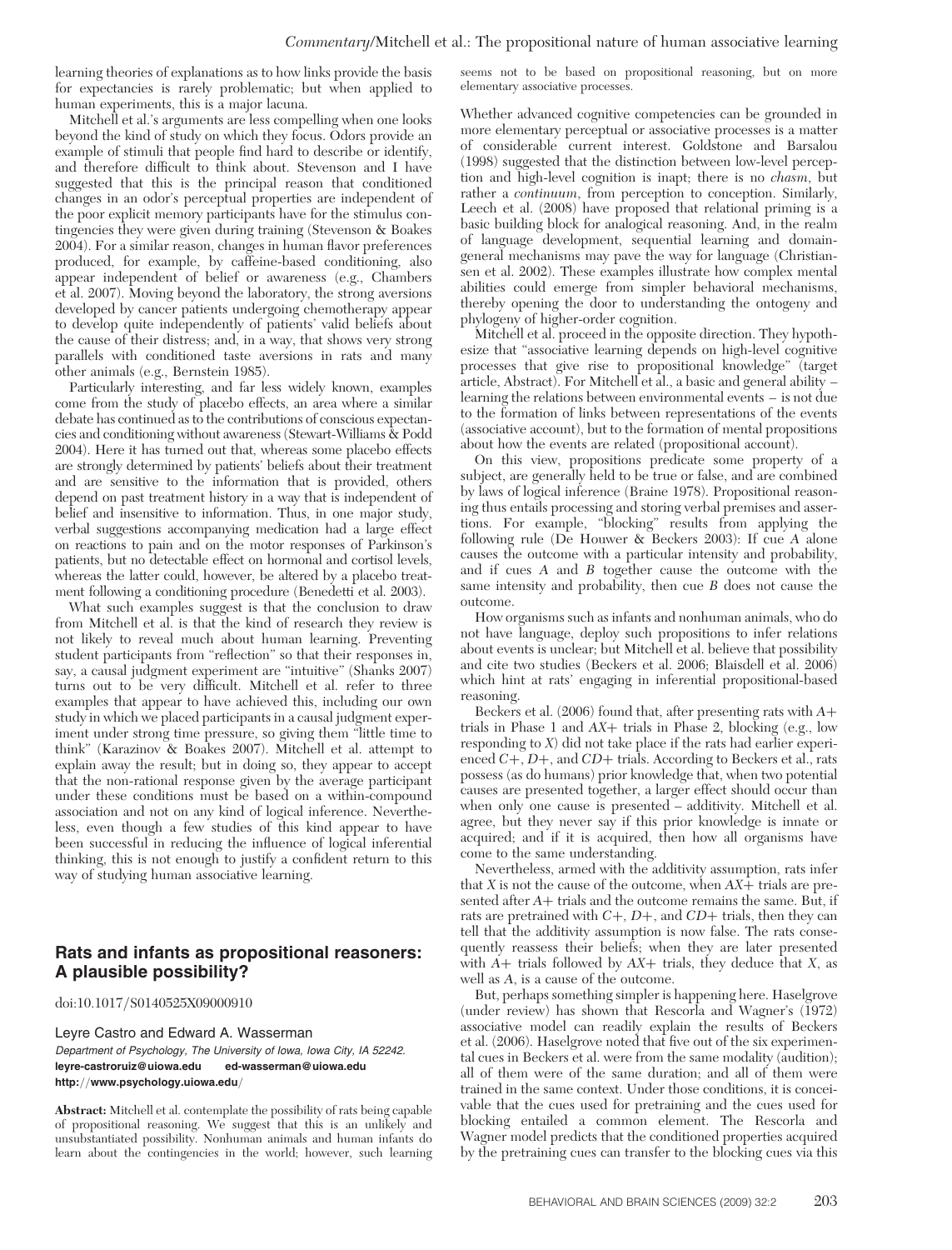common element. Thus, generalization of the pretraining contingencies to the experimental contingencies can explain Beckers et al.'s findings – reasonably and elegantly.

Mitchell et al. also consider the Blaisdell et al. (2006) project as support for propositional reasoning in animals. Here, rats could distinguish between a situation in which the outcome had been observed and a situation in which the outcome had been produced by the rats. This distinction actually reflects the dichotomy between classical and instrumental conditioning. In classical conditioning organisms learn that events in the environment are related to one another, whereas in instrumental conditioning organisms learn that their own actions change environmental events. The fact that animals can distinguish between observation (classical conditioning) and intervention (instrumental conditioning) is not new. Killeen (1981) showed that pigeons can discriminate whether their own behavior or "something else" caused changes in a light. How associative models can accommodate the specific data of Blaisdell et al. is a challenge, but it is hardly compelling evidence that rats are propositional reasoners.

Mitchell et al. are curiously silent about the emergence of associative learning. Must we also assume that human infants engage in complex propositional reasoning? If so, then this proposal is difficult to reconcile with studies of human development. Clancy et al. (1976) found that use of the if-clause (the meaning, without containing the connective) emerges at 2 or 3 years of age. And, "If  $p$ , then  $\bar{q}$ " propositions (the type involved in blocking) are not understood until children are 6 years old (Braine & Rumain 1983). Importantly, there seems to be consensus that children's early-developing inferences are likely to be acquired as part of learning their language (Braine & Rumain 1983; Falmagne 1975). Does that mean that human infants who have not yet acquired language cannot learn about regularities between environmental events? Doubtful. Sobel and Kirkham (2006) found backward blocking in 8-month-old children; so, infants exhibit the same associative learning phenomena as do animals and human adults.

The great advantage of associative accounts is that their mechanisms seem to be available to all species across all developmental stages. Without explaining its origin and its developmental trajectory, we cannot fully comprehend any psychological process, particularly one as essential as associative learning.

### Rational models of conditioning

doi:10.1017/S0140525X09000922

#### Nick Chater

Division of Psychology and Language Sciences, University College London, London WC1E 6BT, United Kingdom.

n.chater@ucl.ac.uk

http://www.psychol.ucl.ac.uk/people/profiles/chater\_nick.htm

Abstract: Mitchell et al. argue that conditioning phenomena may be better explained by high-level, rational processes, rather than by noncognitive associative mechanisms. This commentary argues that this viewpoint is compatible with neuroscientific data, may extend to nonhuman animals, and casts computational models of reinforcement learning in a new light.

Mitchell et al. provide an important critical challenge to the presuppositions underlying current theories of human conditioning, both in psychology and the neurosciences. They suggest that human contingency learning results from reasoning processes over propositional knowledge, rather than from an elementary process of forming associations. This commentary focuses on three questions raised by this analysis, and concludes with a perspective on the origin of contradictory forces in the control of behavior which does not invoke a clash between a cognitive and associative system.

Multiple neural systems for decision making? Mitchell et al. argue that behavioral evidence makes a case against a distinct associative learning system. Yet the idea that there are multiple, competing, neural systems underpinning decision making is very widespread within neuroscience. One line of evidence for multiple systems comes from double dissociations in human neuropsychology, and, perhaps most strikingly, from animal lesion studies (see, e.g., Coutureau & Killcross 2003; Killcross & Coutureau 2003). Yet such studies provide only tentative evidence for functionally distinct systems, rather than differential engagement of a single system (Chater 2003; Shallice 1988). Consider an analogy with allergies: Some people cannot eat prawns, but can eat pine nuts; other people can eat pine nuts, but not prawns. But we cannot, of course, conclude that there are two distinct digestive systems that process these different foods. Instead, a single digestive system deals almost uniformly with all foods, but exhibits two biochemical "quirks" leading to the selective allergies. Thus, a single processing system can in principle yield striking double dissociations of function (Chater, in press). Hence, double dissociations in humans, and animal lesion studies yielding double dissociations, are weak evidence for distinct processing systems. The same caveats apply to studies in which reinforcement learning is selectively impaired not by a lesion, but by a pharmacological intervention (e.g., a dopamine agonist, Pizzagalli et al. 2008). Similar issues arise, too, with neuroimaging studies. Such studies reveal differential neural activity under different task conditions. But such differential activity may nonetheless be entirely compatible with the existence of a single, unitary, decision-making system.

Is animal conditioning associative? Mitchell et al.'s account may be correct with regard to people. But perhaps rats really do use dedicated associative learning mechanisms. Indeed, this latter assumption is widespread in the comparative literature (e.g., Mackintosh 1983). Nonetheless, there are at least three reasons to doubt this. (1) Many aspects of animal cognition are highly sophisticated and seem to go far beyond the scope of purely associative mechanisms (e.g., Wasserman & Zentall 2006). (2) Associative theories of learning typically assume gradual modifications; yet actual behavior is roughly all-or-none (Gallistel et al. 2004), just as though the animal is adopting or rejecting a hypothesis about possible environmental contingencies. The familiar smooth learning curves arise only from data averaging. (3) Putative conditioning phenomena in animals appear to be highly sensitive to rational factors (Courville et al. 2006). So, for example, blocking (Kamin 1969) can be rationally understood in terms of "explaining away" (Pearl 1988); the slower rate of extinction from partially reinforced contingencies has a natural statistical explanation; and so on.

The role of computational models of reinforcement learning. There have been remarkable recent developments in computational models of reinforcement learning (Dayan & Abbott 2001) – often implicitly or explicitly viewed as capturing the computational principles of a distinct, striatal, non-cognitive, learning system (Jog et al. 1999). If Mitchell et al. are right, then such computational models should perhaps be interpreted differently: as providing an account of rational inferences that can be drawn from data concerning actions and rewards, given minimal background knowledge. But where background knowledge is available (e.g., about likely causal connections between actions, events, and rewards), we should expect that such knowledge will be incorporated appropriately (Gopnik & Schulz 2007). According to this perspective, computational models of reinforcement learning apply to a narrow class of situations, in which background causal knowledge is restricted, rather than describing the operation of a particular neural system that drives behavior.

Clash of reasons, not clash of mechanisms. One intuitive appeal of the idea of a split between associative and cognitive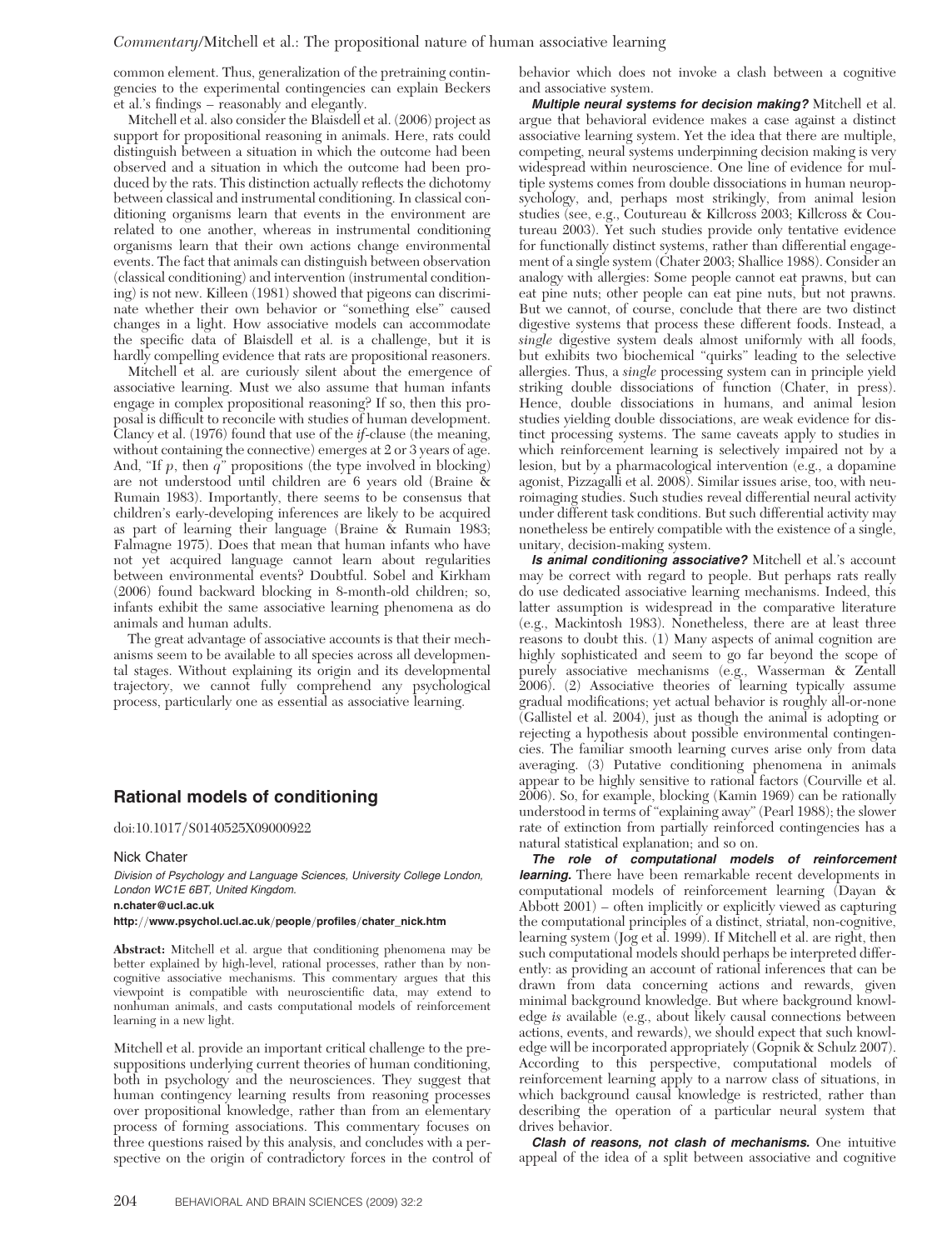systems, competing for the control of behavior, is a potential explanation for many paradoxical aspects of human behavior, both in laboratory studies of, for example, time-discounting and weakness-of-will and in real-world phenomena of addiction, depression, or phobias (Epstein 1994; McClure et al. 2004).

If, following Mitchell et al., we reject evidence for a distinct associative system, how are we to explain the origin of internal cognitive conflict? One straightforward approach (Chater, in press) is to propose that internal conflict arises from a "clash of reasons" rather than a clash of systems. In almost all nontrivial reasoning problems, different lines of argument appear to favour different conclusions. One source of reasons, among many, may be past experience (including the "reinforcement history"). Moreover, reasons are often not equally persuasive; nor are they equally easy to evaluate. When paying close attention and given sufficient time, it may become evident one reason is valid, whereas another reason is weak. But when attention is reduced, the weaker reason may nonetheless prevail. Therefore, to choose a classic example from probabilistic reasoning, the reasoner may decide that, given information about, say, Linda's intellectual and political background, it is more likely that Linda is a feminist bank teller, than that she is a feminist (Tversky & Kahneman's [1983] conjunction fallacy), because there is a better overall match with the former description (for which at least the first part matches), than the second description (which seems entirely incongruous). Considered reflection on probability may, or may not, lead the reasoner to draw the opposite conclusion.

More generally, it seems entirely possible that there will be systematic differences between responses when time and attention are limited and responses when time and attention are plentiful (see Cunningham & Zelazo [2007] for a similar perspective on apparent dissociations between two putative routes underpinning social cognition, as exemplified by, e.g., Bargh & Chartrand 1999); and concomitant differences in the degree to which brain areas are activated in the contemplation of different reasons. In summary, observing battles for control of the behavioral "steering wheel," and evidence for different behavioral and neural bases for the competitors, need not be interpreted as indicating a clash between distinct mechanisms (e.g., associative vs. cognitive), but might equally arise from a clash of reasons within a unified cognitive system.

### Is propositional learning necessary for human autonomic classical conditioning?

doi:10.1017/S0140525X09000934

#### Michael E. Dawson<sup>a</sup> and Anne M. Schell<sup>b</sup>

<sup>a</sup> Department of Psychology, University Southern California, Los Angeles, CA 90089-1061; <sup>b</sup>Psychology Department, Occidental College, Los Angeles, CA 90041.

mdawson@usc.edu

schell@oxy.edu

http://college.usc.edu/labs/dawson/home/index.cfm http://departments.oxy.edu/psych/index.html

Abstract: Additional support is presented for the necessity of awareness of the CS-US relation in human autonomic conditioning. However, possible limitations and exceptions regarding this general rule are discussed. Limitations include the lack of relationship between conditioned response (CR) strength and degree of awareness, and an important exception may be the finding of conditioning with backwardly masked CSs of a biologically prepared nature.

Mitchell et al., in their interesting and provocative treatment of human associative learning, link propositional learning with awareness. Specifically, they conclude that "The available evidence largely supports the propositional approach to learning.

Thus, learning does not take place outside of awareness; it requires cognitive resources, and it is affected by verbal instructions, rules, and deductive reasoning processes" (sect. 8, para. 2). Our research strongly supports this conclusion regarding human autonomic classical conditioning, as the authors noted. Therefore, our comments focus on the role of awareness of the CS-US (conditioned stimulus-unconditioned stimulus) contingency in human autonomic classical conditioning.

**Confirming findings.** Research from our laboratories is even more supportive than Mitchell et al. indicate of the position that human autonomic classical conditioning is propositional and requires significant cognitive resources. As they point out, much of our research has embedded conditioning within a distracting cognitive masking task with the result that subjects who become aware of the CS-US contingency successfully condition, and subjects who remain unaware do not. They then raise the "devil's advocate" possibility that an automatic associative-link mechanism might exist, but the cognitive load imposed by a masking task may act to prevent conditioning by reducing the degree to which the CS and US are processed, and hence reduce the input to the link mechanism. However, in the cognitive masking task that we have used, the CS is specifically the focus of the subject's attention (it must be judged on some dimension and remembered), and expectancy of the US is constantly reported by the subject.

For instance, subjects were presented with a series of tones on each trial, one of which was the CS, and were required to determine which tone matched a preceding tone in pitch. Subjects indicated expectancy or non-expectancy of the US by pressing a series of buttons continuously during the tones (Dawson  $\&$ Biferno 1973). Hence, the failure to condition without awareness cannot be attributed to the failure to attend and process the CS and US. We have found this necessity of awareness not only with typically used CSs, such as tones or colored lights, but also with odor CSs, stimuli often thought to be capable of eliciting conditioned emotional responses without a supporting conscious memory (Marinkovic et al. 1989). Another line of evidence in support of the importance of cognitive resources not mentioned by Mitchell et al. is that performance on a secondary reaction time task performed during the conditioning session shows deterioration during the CS exactly when the conditioned responses are elicited (Dawson et al. 1982).

**Perplexing exceptions.** Although we are strong advocates of the position that human classical conditioning cannot occur without awareness of the CS-US relationship, we find ourselves in the unusual position of noting that there may be limitations and exceptions to this general proposition. First, Dawson and Furedy (1976) reviewed evidence in support of a "necessarygate" hypothesis that included the following propositions: (1) contingency awareness is necessary, but not sufficient, for human autonomic classical conditioning (e.g., researchers in this field often observe participants who are aware of the CS-US relationship, give strong URs [unconditioned responses], but do not show conditioning); (2) the degree of contingency awareness has a gate, but not analog, relation to the strength of the conditioned response (i.e., once a critical minimum level of awareness has developed, there is little or no relationship between the strength of the conditioned autonomic response and the degree of accuracy or certainty in the learned proposition); and (3) contingency awareness is not necessary for performance of a response that has been previously conditioned. This second proposition is contrary to the position of Mitchell et al. in section 3.1 that the strength of the CR is related to the "strength of belief" in the CS-US contingency.

Second, conditioning using biologically prepared CS-US relations (e.g., angry faces associated with aversive events) may be possible without awareness of the presence of the CS, as demonstrated by Öhman and his colleagues (see Esteves et al. 1994). Esteves et al. (1994) used as CSs in a discrimination conditioning paradigm pictures of angry or happy faces that were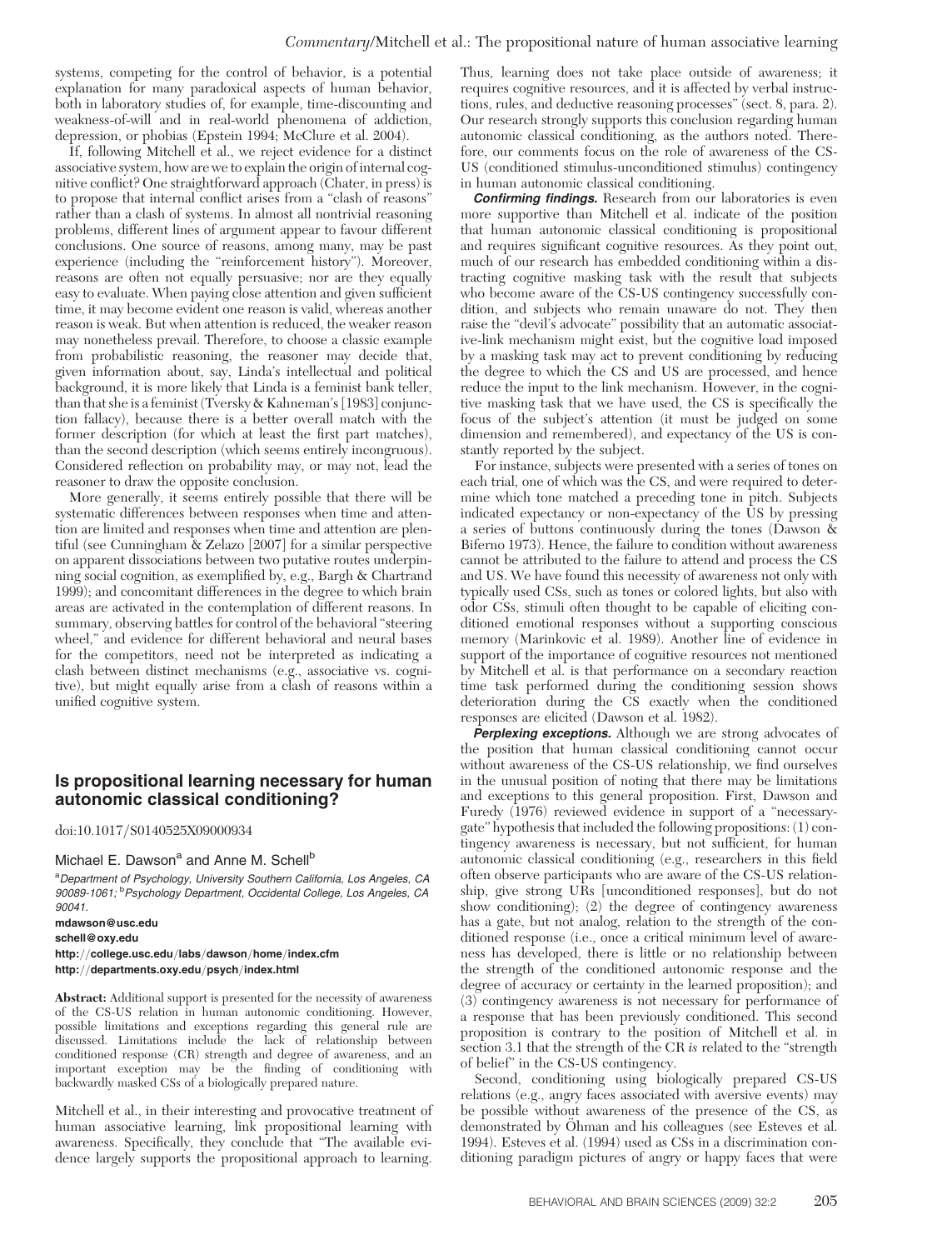backwardly masked to prevent conscious awareness of their presence. These CSs were paired with an electric shock US. Conditioned skin conductance responses were observed following the angry face but not the happy face CS (see also Öhman  $\&$ Soares 1998; Morris et al. 2001). These results indicate that humans can be conditioned to a stimulus they do not consciously perceive, if that stimulus is evolutionarily prepared to be associated with the US. However, when biologically prepared CS-US relations were embedded in a distracting cognitive masking task, which ensured conscious perception of the individual CS, autonomic conditioning only occurred among aware subjects and only after they became aware (Dawson et al. 1986).

Thus, there is conflicting evidence of whether autonomic conditioning can occur without awareness when biologically prepared CS-US relations are involved. When biologically prepared CSs are backwardly masked and subjects are presumably unaware of the CSs' presence, there is evidence of unaware conditioning. When the CSs are part of a distracting masking task, one which ensures that the CSs are perceived and discriminated, there is no evidence of unaware conditioning.

A possible explanation of these conflicting results is that when higher cortical processes become involved, as when the CSs are perceived during a distracting cognitive task, propositional learning is the dominant force in controlling autonomic conditioning. Propositional learning will be dominant even if an incorrect proposition has been tacitly learned – that the CS has no particularly predictive value. However, when these higher cortical processes concerning the CSs are prevented from occurring, as when the CSs are effectively backwardly masked, and when they are biologically prepared, then the automatic associative learning processes become the dominant force. Therefore, under conditions where the CSs are perceived, propositional learning is necessary for human autonomic classical conditioning.

### Straw-men and selective citation are needed to argue that associative-link formation makes no contribution to human learning

doi:10.1017/S0140525X09000946

Dominic M. Dwyer,<sup>a</sup> Michael E. Le Pelley,<sup>a</sup> David N. George,<sup>a</sup> Mark Haselgrove,<sup>b</sup> and Robert C. Honey<sup>a</sup>

a School of Psychology, Cardiff University, Cardiff CF10 3AT, United Kingdom; <sup>b</sup>School of Psychology, University of Nottingham, Nottingham NG7 2RD, United Kingdom.

dwyerdm@Cardiff.ac.uk lepelleyme@Cardiff.ac.uk georged@Cardiff.ac.uk mark.haselgrove@Nottingham.ac.uk honey@Cardiff.ac.uk

http://www.cardiff.ac.uk/psych/contactsandpeople/lecturing/ dwyer-dominic-m-overview\_new.html

http://www.cardiff.ac.uk/psych/contactsandpeople/lecturing/ le-pelley-mike-overview\_new.html

http://www.cardiff.ac.uk/psych/contactsandpeople/researchfellows/ george-d-n-dr-overview\_new.html

http://www.psychology.nottingham.ac.uk/staff/mxh/

http://www.cardiff.ac.uk/psych/contactsandpeople/lecturing/ honey-rob-overview\_new.html

Abstract: Mitchell et al. contend that there is no need to posit a contribution based on the formation of associative links to human learning. In order to sustain this argument, they have ignored evidence which is difficult to explain with propositional accounts; and they have mischaracterised the evidence they do cite by neglecting features of these experiments that contradict a propositional account.

In their target article Mitchell et al. contend that associative learning is best explained as the result of effortful cognitive processes based on propositions, and that there is no need to posit a contribution based on the formation of associative links. The target article greatly overstates the case for rejecting the contribution of associative links, however, because of its remarkably selective citation and interpretation of prior work.

Although there are situations where propositional accounts provide good explanations of human learning, there are also many examples where the pattern of results is more easily explained by associative-link accounts. For example, if beliefs are based on post hoc reasoning about events stored in memory, changing the temporal order in which these events are stored should not affect judgments; and yet several studies have demonstrated trial-order effects in learning (Collins & Shanks 2002; Dickinson & Burke 1996; López et al. 1998b). Similarly, the evidence relating to differences in diagnostic and predictive learning is overstated: many studies have found no impact of this manipulation (e.g., Arcediano et al. 2005; Cobos et al. 2002; López et al. 2005; Tangen et al. 2005). Nor is mention made of cancer patients who form food aversions despite being fully aware that chemotherapy treatment, rather than any food consumed, produced their illness (e.g., Bernstein & Webster 1980). But the most surprising omission is of research on blocking by two of the target article's authors themselves: Mitchell et al. (2006) argued that for participants to reason that a blocked cue T is non-causal requires knowledge of the outcome with which T was paired. Their results, however, revealed blocking of  $T$  without any memory of the  $T$ –outcome relationship, which led them to conclude that "associative cuecompetition would appear to be a strong candidate mechanism for noninferential forward blocking in humans" (p. 842).

In the target article, Mitchell et al. also neglect dissociations in patterns of learning under different circumstances that are challenging for single-process propositional accounts, but which follow naturally from dual-process approaches to learning. For example, López et al. (2005) demonstrated that participants were generally insensitive to the difference between predictive and diagnostic tasks but did show differences when instructions made clear the importance of this distinction in causal order. Likewise, although Mitchell et al. cite Shanks and Darby (1998) as providing evidence for propositional learning, they ignore the fact that results consistent with this account were only observed in participants who had learnt the task well; those who learnt less well showed responses consistent with associative-link theories (similar responses to novel compounds and the elements that comprise those compounds). Le Pelley et al. (2005a) demonstrated that participants show an unblocking effect when information is presented on a trial-by-trial basis, but not when presented in a questionnaire format that would facilitate the use of propositional learning. Moreover, Mitchell et al.'s analysis of this unblocking effect does not stand up to scrutiny. Participants could indeed remember what had changed between A–O1O2 and AT–O1O3 trials: Their accuracy in predicting O1 on AT–O1O3 training trials was significantly higher than that for their predictions of O3.

It is unfortunate that Mitchell et al. address only a straw-man version of associative-link accounts. For example, they assert that associative theories see learning as proceeding without awareness. Few associative theorists would agree with this characterisation, however: Why should people *necessarily* remain unaware of links that are formed? Although the issue of awareness is orthogonal to associative accounts (Shanks 2007), the target article explicitly states that any example of learning without awareness would be highly damaging to the idea that all learning is propositional. Yet, Mitchell et al. cite two examples of dissociations between propositional knowledge and conditioned reactions in humans (flavour conditioning and the "Perruchet effect"), and the essential features of both studies have been replicated (see Lovibond & Shanks 2002). In addition, the fact that associative learning can occur in anaesthetised animals (see Lovibond & Shanks 2002) indicates that the idea that propositional mechanisms can explain all animal learning (other than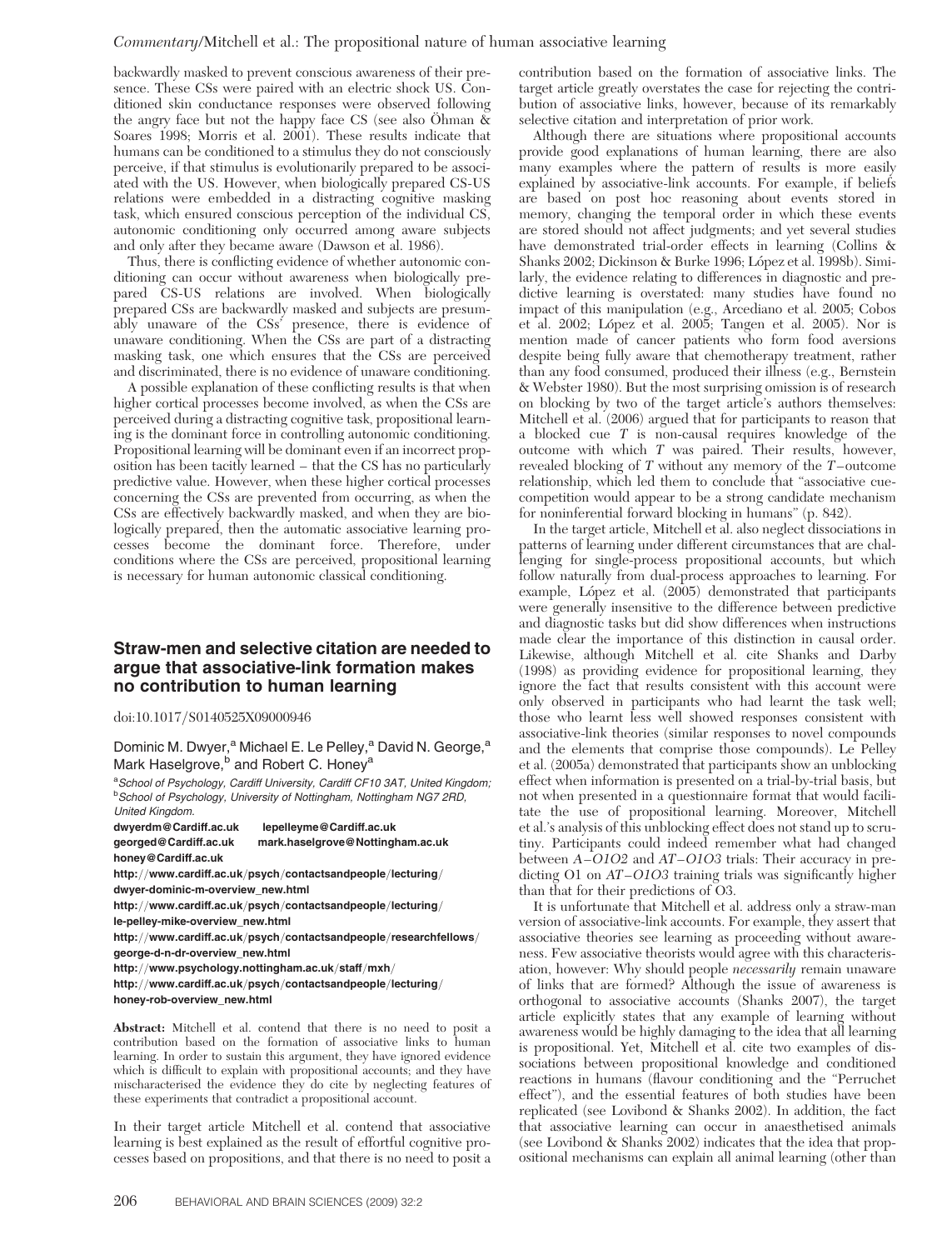that produced by S-R mechanisms) must be, beyond reasonable doubt, false (see also Iselin-Chaves et al. [2005] for learning under anaesthesia in humans). It warrants repeating that any dissociation between proposition knowledge and learning is fatal to the current account, and such dissociations do exist (albeit that unambiguous evidence is not widespread).

The insistence that associative accounts rely on nodes that represent whole stimuli in a symbolic manner is also a mischaracterisation. Foreshadowed by Estes's (1950) stimulus sampling theory, associative models explicitly acknowledge that any stimulus comprises multiple features that might each be shared with other stimuli (e.g., Blough 1975; Brandon et al. 2000). This undermines attempts in the target article to characterise the concept of generalisation as an unjustified assumption by which "freedom is gained to explain results" (sect. 6.1, para. 3). In fact, this is an integral and fully specified feature of almost all current associative learning models, and flows directly from the idea that whole stimuli should be considered as collections of potentially overlapping features. Within-compound associations are also treated as "get-out clauses" despite following naturally from, and being explicitly predicted by, standard associative principles. Furthermore, there is evidence for their existence (Rescorla & Durlach 1981) and influence upon cue-competition (e.g., Batsell et al. 2001; Durlach & Rescorla 1980). Although there are examples of particular associative-link models being modified in light of an inability to account for particular results, this does not undermine the fact that principles of generalisation and within-compound associations are instantiated within associative-link models as a class.

Finally, Mitchell et al. criticise associative theory for lacking parsimony because it must predicate two sources for human learning (associative-link and propositional mechanisms). However, associative-link theories are very parsimonious in other ways. Most notably, they can explain aspects of human learning (e.g., sensitization, habituation, perceptual learning) which lie beyond propositional mechanisms. Although associative models inherently require dual-process accounts of human learning, propositional accounts are inherently multiple-process with respect to other phenomena. Hence, proposition-only accounts of human learning are no more parsimonious than dual-process accounts when considered in a broader context.

### Operating principles versus operating conditions in the distinction between associative and propositional processes

doi:10.1017/S0140525X09000958

Bertram Gawronski<sup>a</sup> and Galen V. Bodenhausen<sup>b</sup> <sup>a</sup> Department of Psychology, The University of Western Ontario, Social Science Centre, London, Ontario N6A 5C2, Canada; <sup>b</sup>Department of Psychology, Northwestern University, Evanston, IL 60208-2710.

bgawrons@uwo.ca http://publish.uwo.ca/~bgawrons/

galen@northwestern.edu

#### http://www.psych.northwestern.edu/psych/people/faculty/ bodenhausen/

Abstract: Drawing on our Associative-Propositional Evaluation (APE) Model, we argue for the usefulness of distinguishing between basic operating principles of learning processes (associative linking vs. propositional reasoning) and secondary features pertaining to the conditions of their operation (automatic vs. controlled). We review empirical evidence that supports the joint operation of associative and propositional processes in the formation of new associations.

In contrast to a common assumption of dual-process models, Mitchell et al. argue that the formation of new associations in human memory is an exclusive product of controlled,

propositional inferences, and that there is no empirical evidence for automatic processes of associative linking. In response to Mitchell et al.'s conclusion, we argue that their analysis conflates the distinction between the basic operating principles of a given process (i.e., associative linking vs. propositional reasoning) and secondary features pertaining to the conditions of its operation (i.e., automatic vs. controlled). If the conceptual independence of these dimensions is taken into account, the reviewed evidence regarding features of automaticity will be diagnostic about the operation of a particular type of process only to the degree that there is perfect overlap between the two dimensions  $($ automatic  $=$  associative; controlled  $=$  propositional $)$  – which seems debatable on both conceptual and empirical grounds.

Based on our own Associative-Propositional Evaluation (APE) Model (Gawronski & Bodenhausen 2006; 2007), we argue that the formation of a new association in memory should be understood as an effect that could be the result of two conceptually distinct *mechanisms*, associative linking and propositional reasoning. In our APE Model, we define associative linking as the creation of a new association between two concepts based on the mere co-occurrence of objects or events independent of the perceived validity of their relation. Propositional learning is defined as the creation of a new association as a result of syllogistic inferences about the validity of a given relation. The primary difference between the two processes is their dependency on subjective validity, in that only propositional learning, but not associative linking, takes the perceived validity of relations into account (see also Strack & Deutsch 2004). As such, the two mechanisms should lead to the same outcome when the cooccurrence of two objects or events is interpreted as reflecting a valid relation. However, the two mechanisms may lead to different outcomes when the co-occurrence between two objects or events is regarded as non-diagnostic or invalid. This conceptualization incorporates Mitchell et al.'s emphasis of truth values as a core feature of propositional reasoning. However, it differs from Mitchell et al.'s approach, in that assumptions about automatic features represent empirical claims about the boundary conditions of the operation of the two processes, rather than defining characteristics that could be conversely used to identify their operation in a particular case.

To empirically distinguish between the two processes, we suggest that the actual operation of associative and propositional processes should be identified by means of their interactive effects on associations and beliefs. In the APE Model, we define associations as mental links between concepts independent of their subjective truth or falsity; beliefs are defined as the endorsed relations that are implied by validated or invalidated associations. This distinction has proven its usefulness in the social-cognitive literature, showing that activated associations can produce behaviors that are congruent with these associations, even when the relations implied by these associations are regarded as invalid (for a review, see Strack & Deutsch 2004).

More importantly, there is suggestive evidence that such dissociations can sometimes be due to antagonistic effects of associative linking and propositional reasoning during the encoding of new information (e.g., Gawronski et al. 2008; Rydell et al. 2006), supporting the usefulness of the proposed distinction in the formation of new associations. The basic notion of these studies is that the mere co-occurrence between two objects can create a mental association between these objects, even though the validity of the implied relation is rejected at the propositional level. Empirically, these differences are often reflected in dissociations between implicit and explicit measures (Fazio & Olson 2003), such that implicit measures (e.g., sequential priming tasks) reflect the mere co-occurrence between the two objects, whereas explicit measures (i.e., self-reported judgments) reflect the perceived validity of the implied relation.

Other evidence that is consistent with the notion of associative linking comes from research on spontaneous trait transference (e.g., Skowronski et al.1998), in which communicators have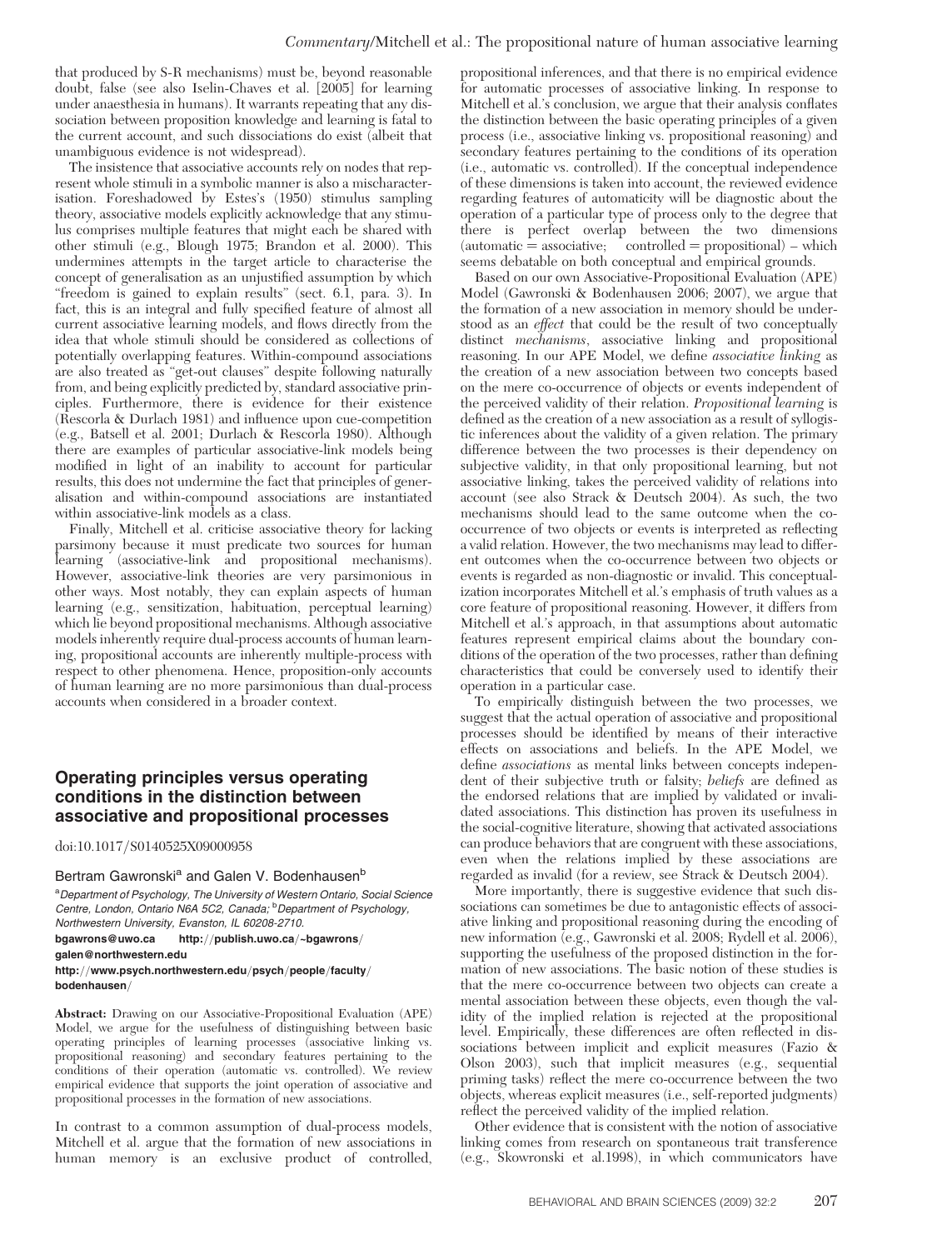been shown to become associated with the traits they ascribe to others. In most cases, there is no logical basis to infer that a communicator has a particular trait (e.g., tidy) simply because he or she describes that trait in another person. Hence, it seems reasonable to assume that any such associations are the product of associative linking rather than propositional reasoning (Carlston & Skowronski 2005). To be sure, such associative linking processes may still depend on perceivers' attention, processing goals, or awareness of the co-occurrence. However, this by itself does not make the underlying learning process propositional, as defined in the proposed conceptualization.

Another important issue in this context is Mitchell et al.'s concern that proposing mutual interactions between associative and propositional processes would make the distinction between the two processes obsolete. Such interactions are a core assumption of our APE Model, which assumes that mutual interactions between the two processes are reflected in different mediation patterns of experimentally induced effects on activated associations and endorsed beliefs (Gawronski & Bodenhausen 2006). Specifically, we argue that associative linking will often produce parallel effects on associations and beliefs, such that newly created associations provide the basis for explicitly endorsed beliefs. Conversely, newly created associations may be the product of propositional inferences, such that new beliefs generated in the course of validating currently accessible information may be stored in associative memory. Drawing on the abovementioned distinction between implicit and explicit measures, the first case is assumed to produce parallel effects on both kinds of measures, with effects on the explicit measure being fully mediated by the implicit measure. In contrast, the second case should produce parallel effects on both kinds of measures, with effects on the implicit measure being fully mediated by the explicit measure.

An illustrative demonstration of these diverging mediation patterns is a recent study by Whitfield and Jordan (submitted), who combined an implicit evaluative conditioning (EC) procedure (Olson & Fazio 2001) with a propositional impression formation task that used descriptive information about the conditioned stimulus. Their results showed that both the EC procedure and the impression formation task produced parallel effects on both explicit and implicit measures. However, in line with the predictions of the APE Model, EC effects on the explicit measure were fully mediated by the implicit measure, whereas impression formation effects on the implicit measure were fully mediated by the explicit measure (for related findings, see Gawronski & LeBel 2008; Gawronski & Strack 2004; Gawronski & Walther 2008).

Taken together, these results suggest that a conceptual distinction between associative and propositional processes in terms of their operating principles (rather than automatic vs. controlled features) has testable and empirically supported implications. More importantly, our analysis implies that the formation of new associations in memory can be the product of either associative or propositional processes, and that Mitchell et al.'s insightful review may speak only to the automatic versus controlled nature of these processes rather than to the general irrelevance of associative processes in human learning.

### Rational constructivism: A new way to bridge rationalism and empiricism

doi:10.1017/S0140525X0900096X

Alison Gopnik

Department of Psychology, University of California at Berkeley, Berkeley, CA 94704.

Gopnik@berkeley.edu

Abstract: Recent work in rational probabilistic modeling suggests that a kind of propositional reasoning is ubiquitous in cognition and especially in cognitive development. However, there is no reason to believe that this type of computation is necessarily conscious or resource-intensive.

There is a paradox at the heart of cognitive science. Human beings (and some animals) seem to have abstract, hierarchical, structured representations of the world. These representations allow us to make a wide range of novel predictions and produce a wide range of novel behaviors. And these representations seem to be accurate – they capture the structure of the world, and they improve as we learn more about the world. But the information provided by our senses, our one direct source of evidence about the world, is very different from these representations. It is a noisy, probabilistic, and chaotic set of contingencies among specific concrete inputs, apparently far removed from the true structure of the world itself.

In the past 2000 years of western philosophy, and the past 50 years of cognitive science, there have been two very different approaches to resolving this paradox. One tradition (nativist, rationalist, propositional, "East Coast") argues that cognition does indeed involve abstract, hierarchical, structured representations. It only appears, however, that we infer these representations from the evidence of our senses. In fact, these representations must be there innately, and are only slightly modified by learning. Small details may be filled in by experience, or alternative parameters may be triggered by different experiences. But the fundamental structure of the representations is there from the start. The alternative tradition (empiricist, associationist, connectionist, "West Coast") argues that it only appears that we have abstract, hierarchical, structured representations. In fact, our novel predictions and behaviors are based on the complex contingency patterns among individual sensory inputs, patterns that we extract through associative mechanisms.

There have sometimes been arguments for a kind of dismissive co-existence between these two approaches. The rationalists say that most cognition is the result of innate abstract representations, but mere associationist processes may play a role in very automatic, low-level kinds of behavior. The empiricists say that associations are responsible for most cognition, but there may be explicit, conscious, and sophisticated propositional reasoning layered on top. These two-process views both suggest that there is some relationship between the sophistication, power, and likely domain of the representations and their computational character – associations are "low-level" and propositions are "high-level." They just disagree on whether most cognition falls on one side or the other.

The target article is in this general tradition, though it endorses the idea that propositional representations can account for even classical associationist phenomena, such as conditioning. But Mitchell et al. also argue that the propositional representations they endorse are resource-intensive, subject to conscious reflection, and can be understood as beliefs – they are "high-level."

In cognitive development, going back to Piaget, there has been a long tradition of trying to elude the rationalist/empiricist dichotomy with "constructivist" theories. A constructivist account should allow us to actually infer highly structured representations accurately from patterns of contingency in the data. The most recent constructivist project has been the "theory theory" – the idea that children develop intuitive theories from evidence in the way that scientists do. But the theory theory, like earlier constructivist theories, has suffered from a lack of computational precision and specific learning mechanisms.

However, in the last 10 years or so there has been increasing excitement about a new theoretical view that provides a computationally rigorous basis for the constructivist project. This approach might be called "rational probabilistic modeling." This view, unlike classical empiricist views, proposes structured, abstract, hierarchical representations. But unlike classical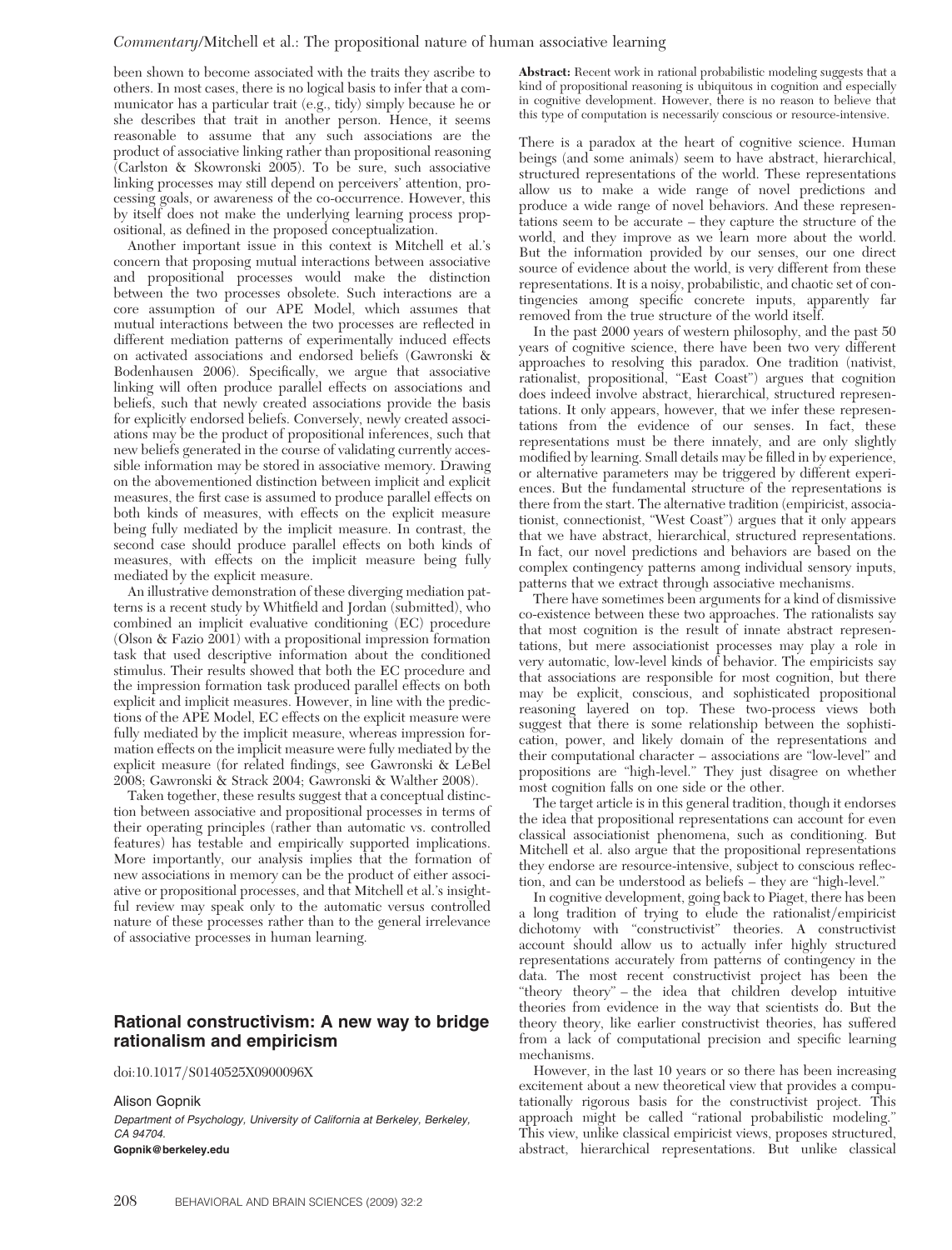rationalist views, it sees those representations as probabilistic and learned. Moreover, the kind of learning that is involved is not the simple method of association, but is a form or rational probabilistic induction, often involving Bayesian methods. This general theoretical approach has been applied to a very wide range of kinds of cognition, including "low-level" automatic cognition such as vision, motor control, and syntax, as well as "high-level" conscious cognition such as category and word learning and causal learning. (For some recent examples and reviews of this work see Chater & Manning 2006; Chater et al. 2006; Gopnik & Schulz 2004; Gopnik & Tenenbaum 2007; Gopnik et al. 2004; 2007; Regier & Gahl 2004, Tenenbaum et al 2006; Xu & Tenenbaum 2007; Yuille & Kersten 2006).

Causal knowledge and learning, one of the foci of the target article, has been a particularly fruitful venue for these new theories. In our own work, we have shown that even very young children represent the causal structure of the world and reason about those representations in a rational way, in accordance with the principles of causal Bayes nets (Gopnik et al. 2004). As Mitchell et al. mention, this "causal Bayes net" approach seems to be very convergent with the approach that is presented here. But there is one important difference. The computations that are involved in rational probabilistic models have no necessary link to issues of high- versus low-level, animal versus human, conscious versus unconscious, or resource-dependent versus automatic.

Indeed, many of these models have their conceptual roots in vision science. At least since Irv Rock and arguably since Helmholz, vision scientists have seen vision as a process of hypothesis generation and testing. The visual system inferentially reconstructs an accurate representation of the visual world; it solves "the inverse problem." We know that these inferential processes are much more constrained and complex than simple associations, and they have been well-modeled as a kind of Bayesian inference. But they are unconscious, automatic, and low-level (see Yuille & Kersten 2006).

Thinking about the issue developmentally also makes this point vivid. We know that even very young babies are capable of sophisticated kinds of statistical and inductive reasoning – reasoning capacities that go far beyond simple associative mechanisms. In fact, arguably infants have more powerful learning capacities than adults. It seems unlikely, however, that infant resource allocation or consciousness parallels that of adults, though undoubtedly infants are conscious. From a computational point of view, propositional reasoning does indeed go all the way down, as Mitchell et al. argue. The same kinds of rational computations play an essential role in cognition from vision to causation, and from infancy to adult science. But this is orthogonal to the question of how those computations are related to resource management or phenomenology.

### Cognition, consciousness, and the cognitive revolution

doi:10.1017/S0140525X09000971

#### John D. Greenwood

CUNY Graduate Center and Ph.D. Program in Philosophy, City University of New York, New York, NY 10016.

jgreenwood@gc.cuny.edu

http://web.gc.cuny.edu/philosophy/people/greenwood.html

Abstract: It is argued that the cognitive revolution provided general support for the view that associative learning requires cognitive processing, but only limited support for the view that it requires conscious processing. The point is illustrated by two studies of associative learning that played an important role in the development of the cognitive revolution, but which are surprisingly neglected by Mitchell et al. in the target article.

I would like to make some historical remarks about the late twentieth century development of conditioning theory during the time of the "cognitive revolution" in psychology, that I hope will have some epistemic bearing on the theory of the propositional nature of human associative learning advanced by Mitchell et al.

It is true that the cognitive revolution in psychology was marked by a general move from theories based upon stimulusresponse (S-R) or response-reinforcement connections, to theories based upon the cognitive processing of representations, including cognitive theories of classical and operant conditioning (Greenwood 2001; 2008). This progression may be said to provide general support for Mitchell et al.'s view that human associative learning is propositional in nature. However, it is not true that the cognitive revolution provided general support for the view that such cognitive processes are consciously mediated. On the contrary, a common and justified response to neobehaviorist critiques of the cognitive revolution, to the effect that it marked a return to the bad old days of "introspective psychology" (Amsel 1989; Skinner 1985), was that contemporary cognitive psychology had demonstrated that human subjects have very limited access to cognitive processes (Nisbett & Wilson 1977; Nisbett & Ross 1980). And, in general, Mitchell et al. need to distinguish evidence for the view that associative learning is based upon cognitive processing – much of which is drawn from the study of animal learning – from evidence for the view that associative learning is based upon conscious representation of association – much of which is drawn from the study of human learning.

One puzzling feature of Mitchell et al.'s defense of a propositional theory of associative learning is that they embrace a feature of the associationist tradition that goes back to Hume; namely, the view that the strength of a learned association is a function of the number of times ideas or stimuli, responses, and reinforcement are observed to occur together. For if one assumes this feature, then it is natural to think of learning as an automatic function of frequency of repetition: that the connection between even cognitive or propositional representations is "stamped in," as Edward B. Thorndike (1898) put it. Yet this feature does not appear to play any critical role in a propositional theory of associative learning.

Hence, I was surprised that the authors did not mention Jose Garcia's (Garcia & Koelling 1966) studies of conditioned taste aversion, perhaps the most powerful challenge to the traditional view. It was an axiom of the behaviorist learning tradition that the optimal temporal interval for conditioned learning of a connection between unconditioned and conditioned stimuli (in classical conditioning) or response and reinforcement (in operant conditioning) is a fraction of a second, and that conditioned learning requires the repeated association of stimuli, responses, and reinforcement. Yet Garcia's studies demonstrated that rats could learn to avoid saccharin water after a single trial and with up to a 12-hour interval between their drinking saccharin water and the artificial inducement of radiation sickness. So antithetical was this result to the behaviorist learning tradition that one of Garcia's professors at UC-Berkeley told him that such an outcome was frankly impossible (Bolles 1993), and Garcia had great difficulty in getting his studies published in mainstream psychology journals (Lubek & Apfelbaum 1987).

These studies provided powerful evidence for cognitive processing in conditioned learning. Garcia's rats were able to identify potential environmental causes of sickness via a cognitive process analogous to Mill's method of difference. As Mackintosh (1978) put it, these and later studies (Kamin 1969; Revuski 1971) demonstrated that:

Simple associative learning is simple in name only. Animals do not automatically associate all events that happen to occur together. If they did, they would be at the mercy of every chance conjunction of events. In fact, they behave in an altogether more rational manner. By conditioning selectively to good predictors of reinforcement at the expense of poor predictors, and by taking their past experience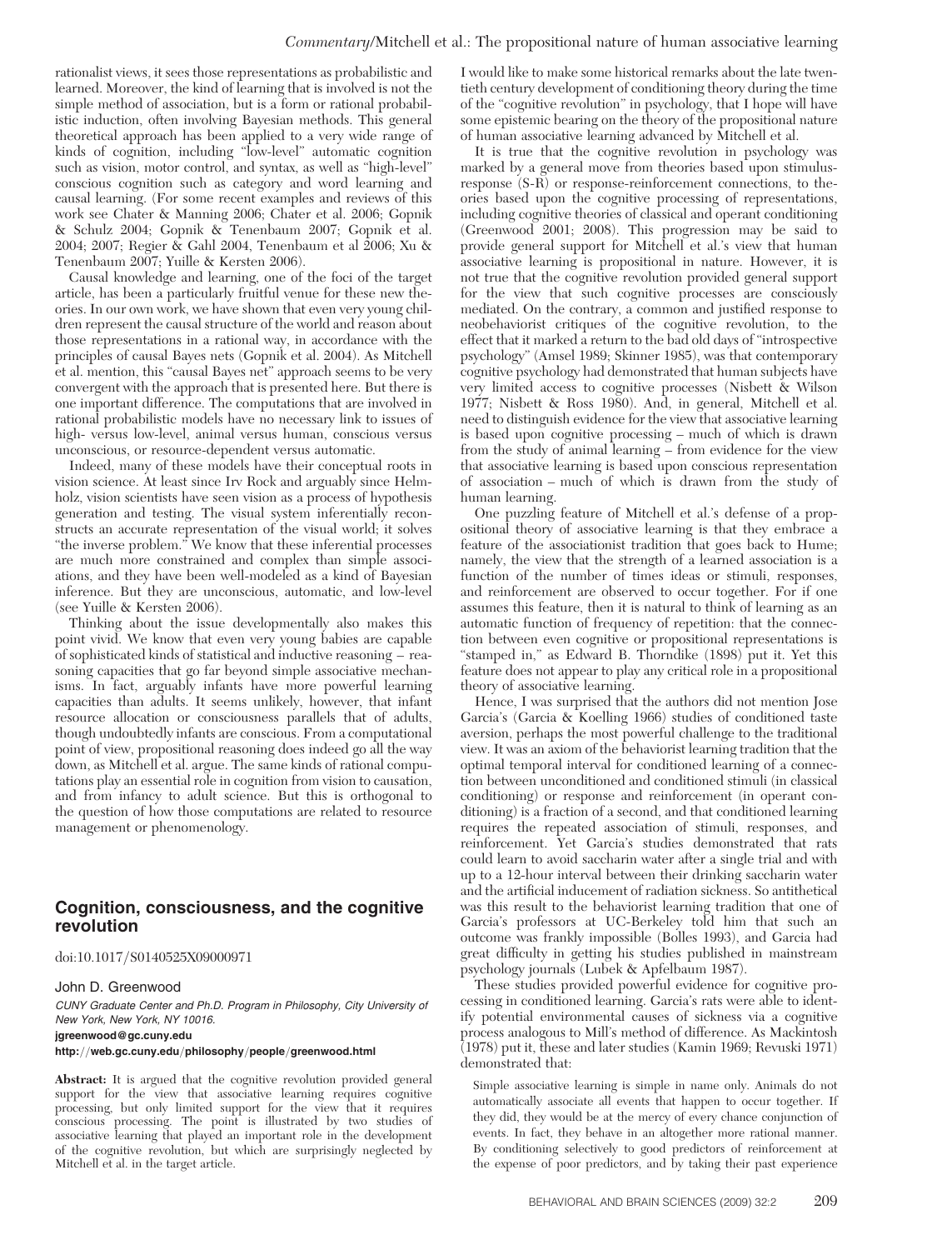into account, they succeed in attributing reinforcers to their most probable causes. (Mackintosh 1978, p. 54)

However, these studies did nothing to demonstrate that such forms of conditioned learning depend on consciousness of the connection between novel stimuli and their consequences. So one needs to carefully distinguish the evidence for cognitive processing in associative learning from evidence that consciousness of a connection is necessary for associative learning.

Which is not to say that there is no evidence for this view, or that none was forthcoming during the course of the cognitive revolution. So I was also surprised that Mitchell et al. did not mention Dulany's (1968) studies of verbal conditioning. Earlier studies had indicated that human subjects' employment of linguistic items – such as use of plural nouns – could be manipulated by social reinforcement without their awareness, a form of conditioning commonly known as the "Greenspoon effect" (Greenspoon 1955). Dulany's work suggests that in many of these studies, not only were subjects conscious of the relevant response-reinforcement connection, but that consciousness was a condition of associative learning.

My own favorite example (albeit anecdotal) is the following episode described in Skinner's (1987) book On Further Reflection, in which he reminisced about his attempt to instrumentally condition his daughter's foot movements – when she was 3 years old – by rubbing her back:

I waited until she lifted her foot slightly and then rubbed briefly. Almost immediately she lifted her foot again, and again I rubbed. Then she laughed. "What are you laughing at?" I said. "Every time you raise my foot you rub my back!" (Skinner 1987, p. 179)

### Learning in simple systems

doi:10.1017/S0140525X09000983

Geoffrey Hall

Department of Psychology, University of York, York YO10 5DD, United Kingdom.

gh1@york.ac.uk

#### http://www.york.ac.uk/depts/psych/www/people/biogs/gh1.html

Abstract: Studies of conditioning in simple systems are best interpreted in terms of the formation of excitatory links. The mechanisms responsible for such conditioning contribute to the associative learning effects shown by more complex systems. If a dual-system approach is to be avoided, the best hope lies in developing standard associative theory to deal with phenomena said to show propositional learning.

After experiencing an electric shock following a squirt of water to its siphon, Aplysia will show a change in its behavior. The water squirt will come to evoke a dramatic gill withdrawal (a response readily evoked by the shock, but, previously, only weakly by the squirt itself). This is a classic example of associative learning as a *phenomenon*. What is the mechanism responsible for this phenomenon?

Throughout most of the target article, Mitchell et al. are unambiguous in their answer to this sort of question. The associative learning effect depends, they say, on an effortful, attentiondemanding, reasoning process that produces conscious, propositional knowledge about the relationship between events. This is the only mechanism normally allowed. Why do they waver (as they do) when it comes to the case of Aplysia? (Although they focus on human learning, the authors assert that the human system is not likely to be unique and that a process of belief acquisition also underlies animal learning.) The obvious answer – that it seems implausible to attribute such processes to a mollusc equipped with just a few hundred neurons – means that they must find some other explanation for learning in Aplysia. What they offer (a reflexive,

stimulus-response [S-R] mechanism) is entirely in accord with what we know from neurophysiological research on this animal (Carew et al. 1983) and will be widely accepted.

But Mitchell et al.'s acceptance of this analysis has major implications for their central thesis, implications that they scarcely acknowledge. If classical conditioning procedures can produce S-R learning in Aplysia, might they not do so elsewhere? And the evidence currently available (see Hall 2002, for a recent review) supports the conclusion that S-R association formation plays a role in generating the conditioned responses shown by higher vertebrates even in the more complex training procedures used for these animals. In allowing the existence of this mechanism, Mitchell et al. have let in, by the back door, a version of the dual-system approach that they profess to reject entirely.

It should be acknowledged, however, that modern studies of classical conditioning in animals, conducted within the associative tradition, have been concerned to show that the effect goes beyond simple S-R learning. As Mitchell et al. themselves point out, it is difficult to explain, by way of the S-R mechanism, the observation that procedures designed to change the value of an outcome (such as sating the animal for a given food) will reduce the vigor of a conditioned response evoked by a stimulus that has previously been paired with that food. This observation has been taken to indicate that the animal has learned something about the relationship between the stimulus and its outcome. Perhaps we need to turn our attention to a more modest version of Mitchell et al.'s thesis, considering its application to just this form of conditioning. Perhaps this form of conditioning, at least, is solely to be explained in terms of propositional reasoning.

Standard associative learning theory offers an alternative interpretation. It suggests that the conditioning procedure establishes an excitatory link between the central representations of the signal and its consequence (i.e., it envisages an S-S [stimulus-stimulus], as opposed to an S-R association). As the signal evokes a response by way of its excitatory effect on the representation of the outcome, the effects of outcome devaluation are readily explained. How are we to choose between this account and one that allows the animal to reason that the signal results in the occurrence of the outcome? Again, we may turn to the behavior shown by (relatively) simple systems to provide an answer. Perhaps the most thoroughly worked-out S-S theory of conditioning is that developed by Wagner (e.g., 1981), and he has applied it in detail to the case of eyeblink conditioning in the rabbit. The neurophysiology of this phenomenon has been investigated extensively, and Wagner's theoretical mechanisms map on very well to the systems identified in the cerebellum and brain stem nuclei (Wagner & Donegan 1989). It seems that S-S learning need not involve higher brain structures (decorticate rabbits maintain conditioned responding, Mauk & Thompson 1987). The argument is again one of plausibility, but it surely seems more reasonable to endow the cerebellum with the ability to form S-S associations than with the ability to reason about the relationship between events.

If we accept the foregoing arguments (and thus the reality of S-R and S-S excitatory links), then we must reject the central proposal of the target article: that propositional reasoning is the sole source of the associative learning phenomenon. What remains is the far less radical proposal that excitatory link mechanisms play little or no part in generating associative learning effects in human subjects. This is a question that has been worked over repeatedly and has not been resolved. Regrettably, it seems to come down to a matter of personal preference – are we more impressed by the (to me, still surprising) finding that the development of opinions about the allergenic properties of foodstuffs often seems to follow associative principles of the sort embodied in the Rescorla-Wagner model (Rescorla & Wagner 1972) or by the fact that this form of learning shows properties (e.g., the role of awareness; sensitivity to verbal instructions) that lie outside the scope of models of this sort?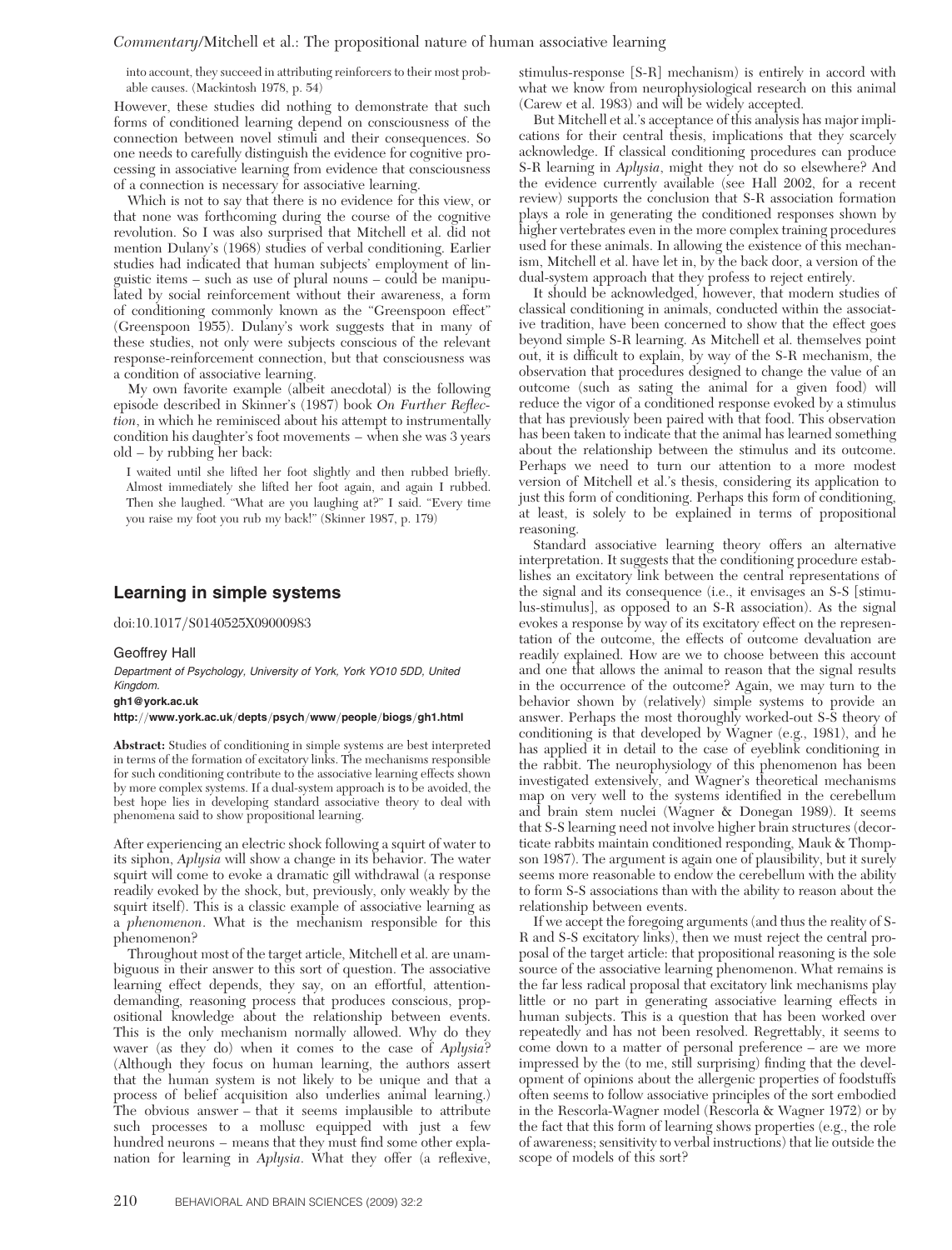Whatever their answers to this question, all are likely to accept the argument of the target article – that it would be a good thing if we could come up with a single theoretical analysis capable of accommodating all the data. Mitchell et al. argue for the propositional analysis. But if the arguments presented above are accepted, we must acknowledge the role of excitatory (S-R and S-S) links in some instances of associative learning. And having done so, parsimony seems to dictate that the next step should be to attempt to extend this sort of account to deal with those features that seem to call for a propositional theory. Success in this enterprise would put paid to the dual-system approach, although not in the way envisaged by Mitchell et al.

### A causal framework for integrating learning and reasoning

doi:10.1017/S0140525X09000995

David A. Lagnado

Department of Cognitive, Perceptual, and Brain Sciences, University College London, London WC1E 6BT, United Kingdom. d.lagnado@ucl.ac.uk

http://www.psychol.ucl.ac.uk/people/profiles/lagnado\_david.htm

Abstract: Can the phenomena of associative learning be replaced wholesale by a propositional reasoning system? Mitchell et al. make a strong case against an automatic, unconscious, and encapsulated associative system. However, their propositional account fails to distinguish inferences based on actions from those based on observation. Causal Bayes networks remedy this shortcoming, and also provide an overarching framework for both learning and reasoning. On this account, causal representations are primary, but associative learning processes are not excluded a priori.

The task of providing a unified framework for learning is fraught with difficulties. It must cover a wide diversity of empirical findings, mesh with theories of memory, attention, and reasoning, and be plausible from both a neural and evolutionary perspective. And all this should be achieved with a minimum of postulates and parameters. It is little wonder that numerous contenders have fallen by the wayside.

Mitchell et al. launch a bold challenge to associative theories of learning. They argue that the phenomena of associative learning can be explained in terms of a propositional reasoning system, and that there is scant evidence or need for a separate link-formation system. Their thesis has many positives. One is the attempt to integrate both learning and reasoning in a unified system. This is a good thing – for too long these have been studied in relative isolation from one another, separated by different concepts, paradigms, and terminologies. This division ignores the rich interplay between learning and reasoning, and the possibility that a common framework subserves both. Another positive is the rejection of associative link-formation as automatic, unconscious, and encapsulated from higher-level cognition. There is extensive evidence against this view (De Houwer 2009; Lovibond & Shanks 2002), and it unnecessarily cuts associative theories off from other reasoning processes.

Despite these positives, there are several problems with Mitchell et al.'s account, in particular their desire to replace associative theories wholesale with propositional reasoning. First, Mitchell et al. give few details about this propositional reasoning system, but the details matter a great deal. For example, none of the current models of human reasoning, whether mental models, logic, or probability-based theories, can handle causal inference (Glymour 2007; Sloman & Lagnado 2005). This is because the current models lack the formal machinery to distinguish inferences based on actions from those based on observation. This is crucial if a representational system is to provide a guide for predicting the effects of potential actions.

Causal Bayes networks (CBN) formalize the distinction between intervention and observation (Pearl 2000; Spirtes et al. 1993), and provide an overarching normative framework for both reasoning and learning. A directed link from X to Y represents a causal relation, such that potential manipulations of  $X$ can lead to changes in Y. This contrasts with associative, probabilistic, or logical connections between  $X$  and  $Y$ , which cannot capture the causal direction.

Formalizing the distinction is also critical to causal learning. Associative or probabilistic information by itself is insufficient to distinguish between causal models (e.g., an association between bell and food can be generated by various causal structures, including a model where the experimenter is the common cause of both). Interventions allow the learner to discriminate between covariationally equivalent models and to identify a unique causal structure (e.g., if interventions on the bell do not produce food [nor vice versa], but interventions on the experimenter produce both bell ringing and food, then the experimenter is the common cause of both).

A recent wave of psychological research suggests that people conform to the basic prescripts of CBN (Gopnik et al. 2004; Lagnado & Sloman 2004; Sloman & Lagnado 2005; Steyvers et al. 2003, Waldmann & Hagmayer 2005), and work is ongoing to identify the psychological processes that underpin this behavior. Although the accent is on causal representation, the involvement of associative mechanisms is not thereby excluded (e.g., they might be used to parameterize strengths of hypothesized causal links; Griffiths & Tenenbaum 2005). Moreover, sometimes associative connections are the most that can be established, and suffice as crude guides to prediction (e.g., when interventions are impractical, or at the early stages of inquiry).

Nevertheless, in such contexts associative mechanisms will be unlike the traditional conception that Mitchell et al. rightly criticize. Thus, contingency information is not processed automatically, irrespective of prior beliefs, instructions, or other information. Rather, various sources of evidence are integrated to infer causal structure, including covariation, interventions, temporal order, and prior knowledge (Lagnado et al. 2007). Contingency information is not privileged here; in fact, the interpretation of contingency data will be modulated by other information such as temporal order (Burns & McCormack, under review; Lagnado & Sloman 2004; 2006).

A further problem is that Mitchell et al., along with many learning theorists, assume that propositional and link-formation systems offer competing accounts of human learning. However, these systems need not be incompatible, as each system has distinct representational aims. Thus, a propositional causal model aims to represent how things relate in the external world, whereas an associative link models the reasoning process itself (Pearl & Russell 2001). For instance, the bell  $\rightarrow$  food link (see Fig. 1 in the target article) represents the inference from bell to food, but not how these variables relate in the world (a plausible causal model is: bell  $\leftarrow$  experimenter  $\rightarrow$  food). These two approaches are not exclusive; it is conceivable that people have causal representations of the world but use associative-like processes for prediction and parameter learning. Mitchell et al. risk setting up a false dichotomy – either propositions or links – without acknowledging that these concepts serve different representational aims.

Another concern is Mitchell et al.'s argument from parsimony. They maintain that a dual system with two components can never be simpler than a single system made up from just one of these components. But this moves too fast, and depends heavily on how simplicity is quantified. Extending a propositional reasoning system to accommodate all learning phenomena might introduce additional complexity, such that a dual system turns out simpler overall. Despite this lacuna, the evidence that Mitchell et al. cite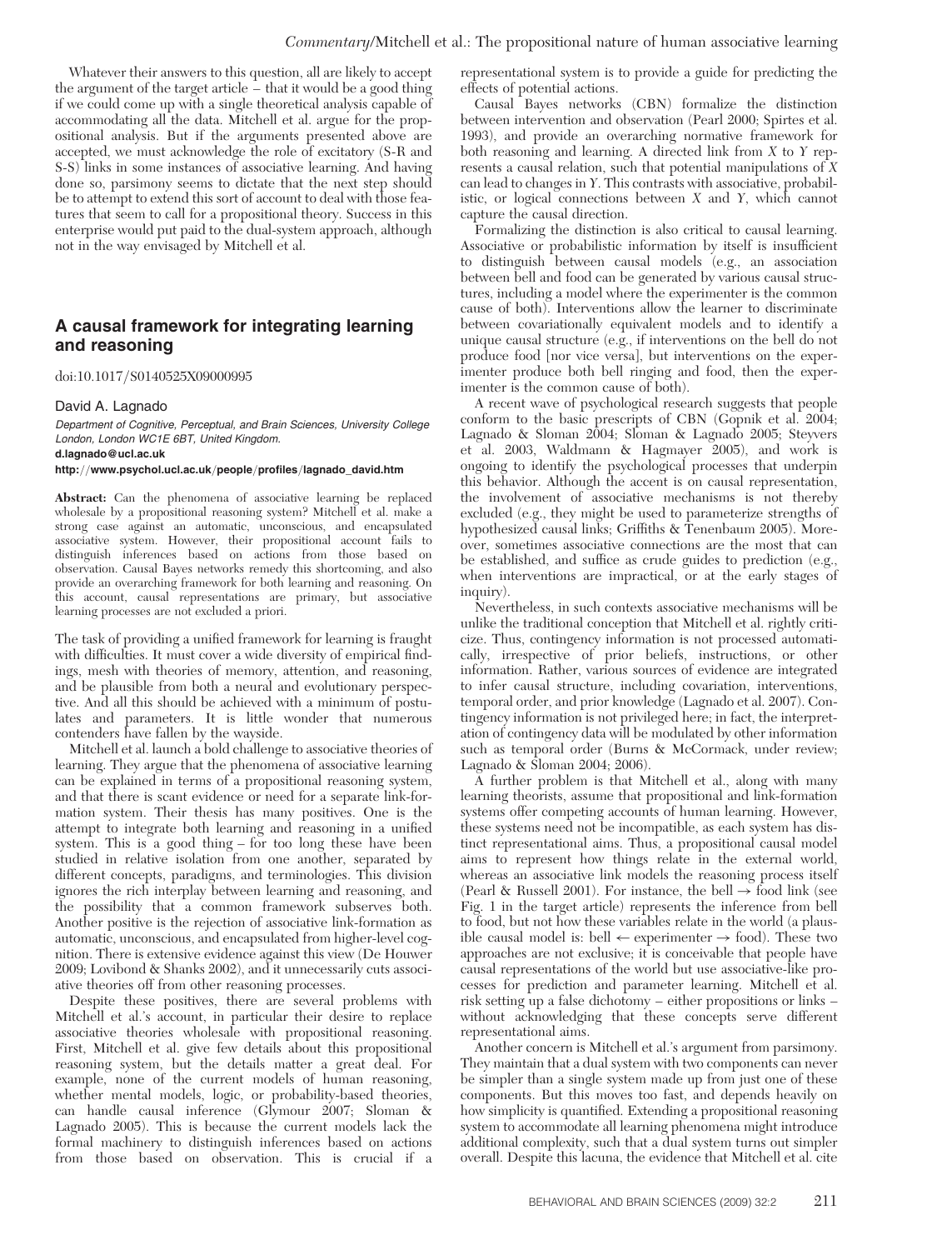against a dual-system approach is strong. Rather than reject associative mechanisms tout court, however, a third way remains open. Why not endorse a unified framework that takes the interaction between learning and reasoning seriously, but allows for variation in the complexity of representations and inferential processes? For example, modes of representation might range from causal models to associative networks, and computation might range from fully Bayesian to heuristic methods. These variations will be determined by task demands, as well as environmental and cognitive constraints (e.g., information availability; memory, and processing limitations).

The key point is that a unified framework does not require that the same representations and computations are used for every learning problem; multiple processes are available, and are selected or integrated as required. In short, the flexibility of our cognition system is likely to permit various representational and inferential solutions, including both propositional and associative processes.

### Trace conditioning, awareness, and the propositional nature of associative learning

doi:10.1017/S0140525X09001009

#### Nanxin Li

Department of Psychology, Yale University, New Haven, CT 06520. nanxin.li@yale.edu http://pantheon.yale.edu/~nl238

Abstract: The propositional nature of human associative learning is strongly supported by studies of trace eyeblink and fear conditioning, in which awareness of the contingency of a conditioned stimulus upon an unconditioned stimulus is a prerequisite for successful learning. Studies of animal lesion and human imaging suggest that the hippocampus is critical for establishing functional connections between awareness and trace conditioning.

In the target article, Mitchell et al. argue that human associative learning requires participants to be consciously aware of contingencies between a conditioned stimulus (CS) and an unconditioned stimulus (US). This argument is strongly supported by extensive research on trace conditioning. Trace conditioning is a type of classical conditioning in which there is a temporal gap between the offset of the CS and the onset of the US. Trace conditioning is a well-established model of declarative learning that can be tested in both humans and nonhuman animals (Woodruff-Pak & Disterhoft 2008).

Awareness of the CS-US contingency has been suggested to be a prerequisite for successful learning of trace conditioning. This idea is supported by numerous studies on differential trace eyeblink conditioning, in which one of the stimuli  $(CS+)$  was always followed by an air puff to the eye (US), whereas another stimulus  $(CS-)$  was explicitly unpaired with the US. Clark and Squire (1998) found that only the subjects who were aware of the temporal relationships between the stimuli displayed differential  $responents$  to the  $CS+$  and  $CS-$ . Their findings were replicated in a later study reporting that acquisition of trace eyeblink conditioning was significantly correlated with the awareness of stimulus contingencies (Knuttinen et al. 2001). Clark and Squire (1999) further showed that preventing the awareness of the contingency during conditioning disrupted differential trace conditioning, while providing knowledge about the relationship facilitated learning. Notably, the acquisition of the CS-US contingency and trace conditioning developed in a roughly parallel pattern (Manns et al. 2000).

The necessity of awareness in trace conditioning has also been evident in fear conditioning studies (Carter et al. 2003; Knight et al. 2004; Weike et al. 2007). Using a differential trace fear conditioning paradigm, Weike et al. (2007) reported that the

differential fear-potentiated startle and skin conductance responses (SCR) to the  $CS+$  and  $CS-$  were observed during conditioning only when subjects were aware of the contingency between the CS+ and the US. In the study by Carter et al. (2003), significant correlations between awareness and differential SCR responses to a  $CS+$  and a  $CS-$  were present during extinction. Altogether, these findings indicate that awareness is required for acquisition and expression of fear in trace conditioning.

The importance of awareness in trace conditioning is reflected in its underlying neural mechanisms. Growing evidence suggests that trace conditioning is dependent on the hippocampus, a medial temporal lobe region which is widely believed to be critical for declarative memory (Clark et al. 2002; Shors 2004; Woodruff-Pak & Disterhoft 2008). Previous studies reported that amnesic patients who suffered from hippocampal atrophy failed to learn the CS-US contingency and, therefore, were impaired in trace eyeblink conditioning (Clark & Squire 1998; McGlinchey-Berroth et al. 1997). The performance of the amnesic patients became worse as the trace interval between the CS and the US increased. Lesion studies in animals also show that aspirative or electrolytic lesions to the hippocampus disrupted trace eyeblink conditioning (Beylin et al. 2001; Weiss et al. 1999; Solomon et al. 1986). Notably, a recent single-unit study has shown that hippocampal CA1 neurons display highly accurate timed firing to the trace period. During the CS-alone testing session, CA1 neurons maximally fired in synchronization with trace interval used in the conditioning trials (McEchron et al. 2003). This timed firing was closely associated with behavioral responses to the CS. The findings suggest that hippocampal CA1 neurons are critically involved in encoding the trace interval, which is essential for the CS-US associations in trace conditioning.

With the advance of human brain imaging techniques, recent studies began to look directly into functional connections among awareness, hippocampus, and trace conditioning. A few fMRI studies have reported strong activations of the hippocampus during trace learning (Buchel et al. 1999; Cheng et al. 2008; Knight et al. 2004). The magnitude of hippocampal activation was closely associated with the accuracy of US prediction, which was a direct measurement of CS-US contingency awareness (Knight et al. 2004). Besides the hippocampus, the activations of other brain regions, including middle frontal gyrus, that support attention and working memory were also associated with trace interval. One idea is that the hippocampus contributes to awareness by interacting with the neocortex (McIntosh et al. 2003).

To sum up, trace conditioning requires an active process to form an internal representation of the contingency between relevant stimuli across a temporal gap. In this respect, the requirement of awareness for trace fear learning strongly supports the single-process propositional view of associative learning.

#### ACKNOWLEDGMENT

I thank my colleague Sun Jung Bang for reading the manuscript.

### Is there room for simple links in a propositional mind?

doi:10.1017/S0140525X09001010

Evan J. Livesey and Justin A. Harris School of Psychology, University of Sydney, Sydney, NSW, 2006, Australia. evanl@psych.usyd.edu.au http://www.psych.usyd.edu.au/staff/evanl justinh@psych.usyd.edu.au http://www.psych.usyd.edu.au/staff/justinh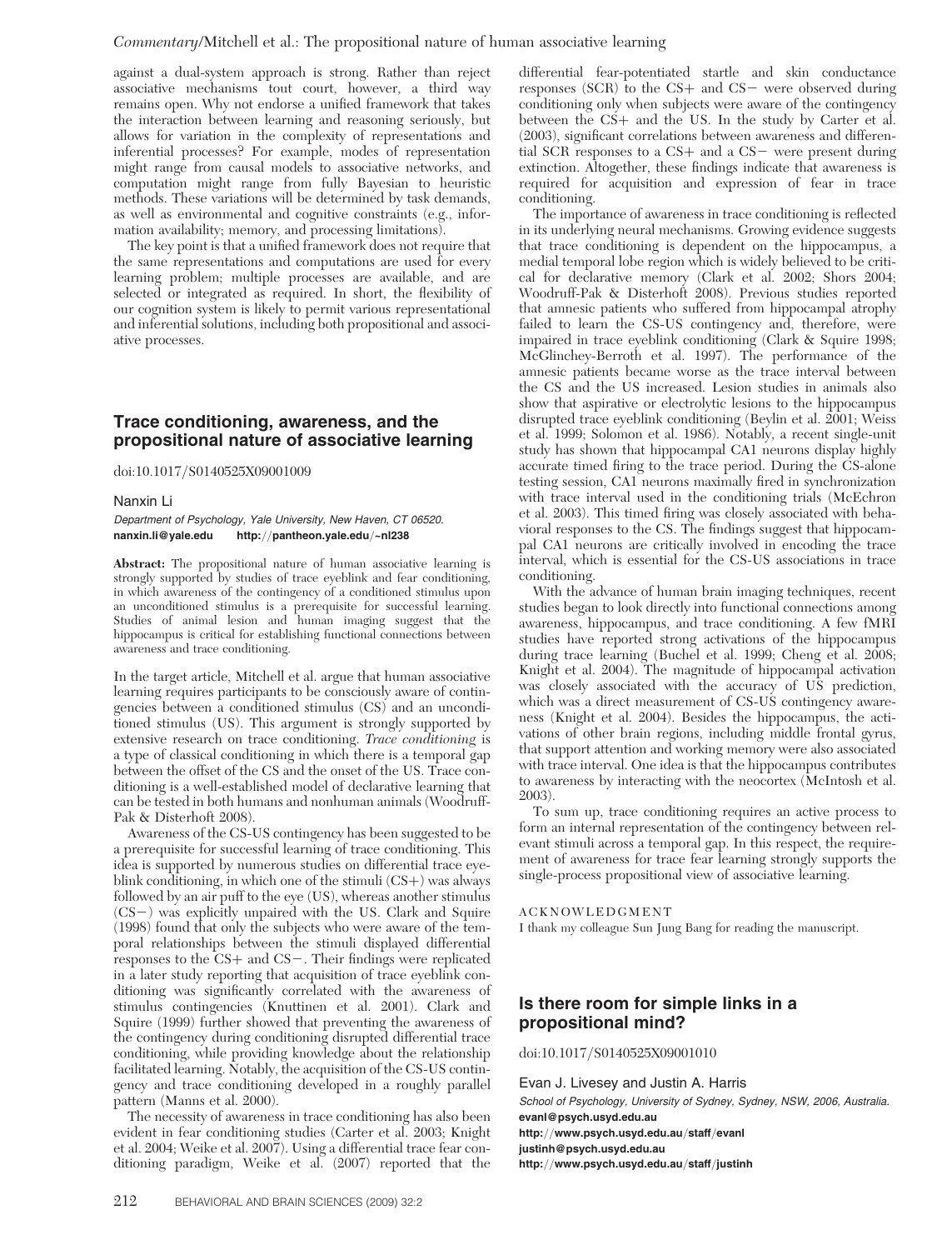Abstract: Against Mitchell et al.'s assertions, we argue that (1) the concordance between learning and awareness does not support any particular learning theory, (2) their propositional approach is at odds with examples of learned behaviours that contradict beliefs about causation, and (3) the relative virtues of the two approaches in terms of parsimony is more ambiguous than Mitchell et al. suggest.

Mitchell et al. state that a demonstration of conditioning without awareness would be a major problem for their propositional approach. They claim the literature is consistent with this approach because convincing evidence for learning without awareness is scarce, and because there is a "clear concordance between conditioning and awareness" (sect. 4.1, para. 6). Lovibond and Shanks (2002) established clear principles for the appropriate assessment of awareness, and found most demonstrations of unconscious learning used awareness tests that were insufficiently sensitive or rigorous. Over time, their evaluation of the literature has fuelled the conclusion that learning cannot occur without awareness. It is worth examining that conclusion again. Aside from the observation that the dubious nature of the evidence for unconscious learning is not evidence of absence, one can make a strong case that the concordance between learning and awareness does not inform the current debate at all. This is because a realistic dual-process account should still predict that learning will be harder to observe and less likely to occur in unaware participants.

First, it is wrong to assume that link formation should be observable in all situations and in all participants. Dual-process theories usually assume that conscious reasoning can have a large impact on behaviour, large enough in some circumstances to obscure other more subtle behavioural influences. This is even true of participants who reason incorrectly or erratically during an experiment. We should not be surprised if participants who were aware of an associative relationship showed behavioural evidence of learning. But those who were unaware may fail to show learning because they are deliberating on a spurious hypothesis or concentrating on something unrelated to the task. This may disrupt performance, regardless of whether learning has taken place.

It is also wrong to assume that, just because a learning process is automatic, it will always occur (and always to the same degree). If link formation is affected by selective attention or memory load, then the evidence showing a close correspondence between awareness and learning is highly predictable by any account. To suppose that link formation is affected by cognitive processes is not contrary to its conception as an automatic process. Changing the input to a link-based network inevitably leads to changes in what is (or what is not) learned by that system. A model of automatic link formation would be impervious to manipulations of selective attention and working memory if, and only if, its input was restricted to the earliest levels of sensory processing.

Mitchell et al. argue that if link formation is dependent on cognitive resources, then "one of the reasons for postulating the existence of an automatic link-formation mechanism has been removed" (sect. 4.2, para. 3). But this argument only holds if capacity limitations affect link formation and propositional learning in the same way. Instead, they might affect what the cognitive system does in the sense of the inferences that are drawn about the relevant events, whereas those same limitations might affect what the automatic system receives in the way of input. With this in mind, it would not be at all surprising if consistently attentive participants were more likely to consciously identify the relevant contingencies and also more likely to learn, whereas participants who attended erratically were less likely to be aware and less likely to learn.

Although Mitchell et al. provide examples where learning is sensitive to rules and instructions, these examples only confirm what *both* approaches already assume – that conscious inferences and beliefs can influence decisions and behaviour. More importantly, some learned behaviours do not show this sensitivity. While Mitchell et al. discuss Perruchet's (1985) dissociation, other prominent examples include conditioned taste aversions and anticipatory nausea and vomiting elicited by cues associated with chemotherapy (Bernstein & Webster 1980; Carey & Burish 1988). Both appear to be very clear cases of uncontrollable, automatically learned responses that have nothing to do with the beliefs of the sufferer.

Mitchell et al. wish to extend their approach to describe learning in other animals. But the utility of the approach is questionable given the obvious obstacles in establishing whether other animals even have awareness or beliefs, let alone in measuring either. And if we assume they do, what can we deduce from an animal's behaviour about the content of its beliefs? As one example, when a pigeon pecks or drinks a key-light during an autoshaping procedure (e.g., Jenkins & Moore 1973), does it believe that the key-light is food or water? What reasoning process could give rise to such a proposition? Or should we conclude that the pigeon's behaviour does not reflect the content of its belief? If the latter, then we must concede that the learning process cannot be adequately investigated by examining animal behaviour.

At a superficial level, positing a single mechanism for learning seems more parsimonious than assuming two mechanisms, and Mitchell et al. encourage us to abandon link-based learning on this basis. However, conscious propositional reasoning is computationally more expensive and much less well-specified than the operations underlying the strengthening of associative links. The propositional learner is one who retrieves information from episodes and consciously rationalises which events signal other events within the same episode. This comes with its own set of assumptions that imply considerable computation. For a start, in order to calculate relationships symbolically, the propositional system needs to decide what each event is. It also needs to store events in an episodic fashion that includes temporal information. This contrasts with the simple mechanisms by which associative links are strengthened or weakened according to statistical regularities in the environment.

The comparison begs the question: Is it really parsimonious to conclude that all instances of learning are the consequence of an elaborate and cumbersome set of cognitive operations just because we know these operations affect human behaviour in certain circumstances? We conclude that it is more parsimonious to assume learning is the product of a very simple link mechanism, but to evaluate exceptions to this rule where the evidence necessitates. Of course, the issue of parsimony is at the very heart of the single-versus-multiple process debate.

### Saliences, propositions, and amalgams: Emergent learning in nonhumans

doi:10.1017/S0140525X09001022

Heidi Lyn<sup>a</sup> and Duane M. Rumbaugh<sup>b,c</sup>

<sup>a</sup>Department of Psychology, Agnes Scott College, Decatur, GA 30030; <sup>b</sup>Great Ape Trust of Iowa, Des Moines, IA 50320; and <sup>c</sup>Language Research Center, Georgia State University, Decatur, GA 30034. heidilynphd@aol.com

http://userwww.service.emory.edu/~whopkin/Heidipage.html drumbaugh@greatapetrust.org

http://www.greatapetrust.org/research/drumbaugh/drumbaugh.php

Abstract: We comment on the similarities and differences of Mitchell et al.'s framework for understanding classical and operant conditioning and the theoretical framework put forth by Rumbaugh et al. (2007). We propose that all nonhuman and human learning may be based on amalgams created by co-occurring stimuli that share their responseeliciting properties and that these amalgams may be propositional in nature.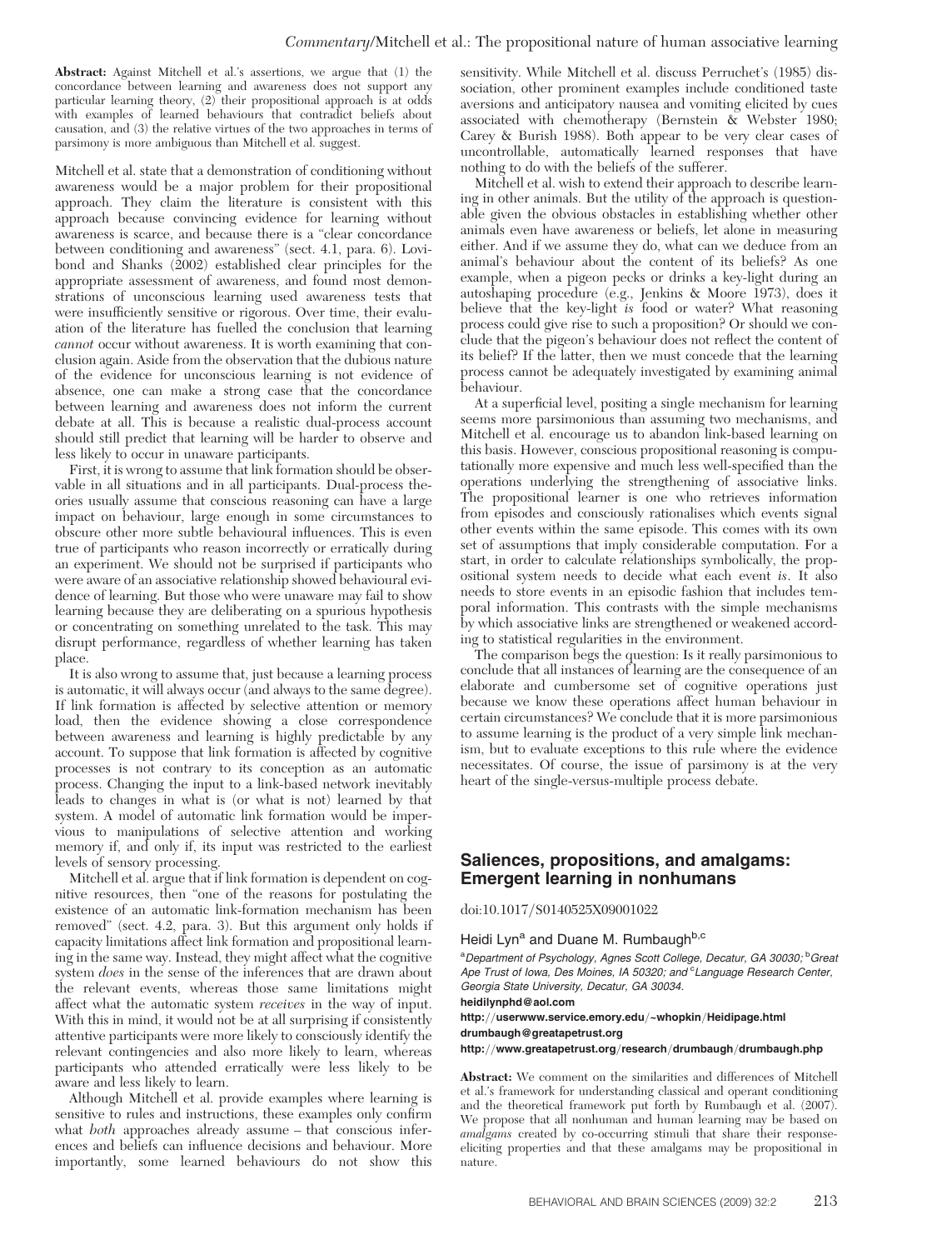Rumbaugh et al. (2007) have argued that stimulus-response learning and reinforcement as constructs, as put forth in classic behaviorism over the course of the past century, are in need of redefinition. The essence of the redefinition entails contiguous stimuli sharing their response-eliciting properties as a function of their relative attributes and strengths (e.g., their saliences), forming amalgams. These amalgams are not simply linkages between stimuli; they are new entities based on the properties of the stimuli, their response-eliciting properties, and any other salient features of the environment. The ease with which amalgams form, is a function of the natural history of the species and the constructive bias of its neural system.

The neural system integrates the amalgams into templates that metaphorically define a knowledge base, which includes information about the individual and its assessed capabilities in relation to the resources and risks of its ecological niche. From this knowledge base, emergent behaviors and capacities, with no history of specific training, might take form as overarching principles and rules to service adaptation rationally and creatively in both familiar and novel challenges. This theoretical stance has much in common with that of Mitchell et al. Neither theory supports the idea of reinforcement as a direct line to the CR (conditioned response); nor does either theory support the notion of simple S-S (stimulus-stimulus) links as part of a dual-learning system.

This salience theory is silent on the issue of consciousness; however, its provision for emergent behaviors and capabilities allows for consciousness to emerge as a product of the complexity of the nervous system and its knowledge base. Consciousness, once functioning, might selectively interact with the systems of templates that are always subject to modification across time and experience. Thus, consciousness and symbolbased logic (and propositional knowledge) might either monitor or modify systems of templates and the amalgams they organize. Mitchell et al. make a good case against unconscious link-based learning systems, but they do admit the existence of some evidence for a learning system in which subjects react contrarily to their stated beliefs. Mitchell et al. correctly suggest these findings could be the result of an "imperfect" propositional system, where the subjects have created beliefs about certain contingencies, but those contingencies are flawed in some way. However, there is no reason to assume that all learning, even if propositional in nature, must be fully conscious and accessible.

To illustrate the viability of the salience theory in these situations, we turn to some of Mitchell et al.'s examples. Mitchell et al. discuss the concept of blocking (sect. 4.2), where a pretrained CS  $(A+)$  blocks the association of a new CS  $(T+)$  and the US  $(AT+)$ . This is explainable under the salience theory, since the pre-trained  $\overline{CS}$  (A) would be highly salient and would overshadow any new competitive amalgam formation unless the new CS  $(T)$  were equally or more salient. Additionally, the finding that embedded tasks (cognitively demanding tasks presented simultaneously with the presentation of the  $AT+$  condition) result in subjects' better learning the T condition (sect. 4.2), is supported by salience theory. In this case, the embedded/distracter task reduces salience of A during the presentation of  $AT+$ , increasing the salience of  $T$ and resulting in some learning of the  $T+$  contingency. Finally, in the case when  $AT+\$  was trained, how did the presentation of  $A$  – serve to increase the response to T? Perhaps A and T had become equally salient constituents within new amalgams, but subsequent  $A-$  training reduced the saliency of  $A$ , in effect, increasing the relative saliency of  $T$ (sect. 4.3).

Both Mitchell et al.'s and Rumbaugh's theories are equally supported by findings from a long history of nonhuman cognitive studies, some of which were mentioned in the target article. One of the most reliable indications of learning abilities in nonhuman primates not mentioned in the target article is the transfer index

(Rumbaugh & Washburn 2003). This index shows the ability of individuals trained in a simple one-choice test (choose between  $A$  and  $B$ ) to switch a preference from a trained positive stimulus  $(A+)$  to a new positive stimulus  $(B+)$ , given a certain level of ability on the first trained stimulus (67% or 84%). In other words, when your performance on the first task (always choose A) is increased from 67% to 84%, how is your performance on the second task (switch to always chose  $B$ ) affected? These studies show that smaller-brained primates are adversely affected by augmented learning; that is, the more they learn in the first task, the worse they do on the second. In larger-brained primates, this finding is exactly reversed (the correlation between transfer index performance and various measures of brain size range from .79 to .82). Additionally, transfer index performance is strongly affected by early environmental conditions (see Rumbaugh & Washburn 2003, for a review). These results are difficult to explain with a straight link-based learning system and suggest that learning processes are altered by elaboration of the brain and by rearing.

Further evidence for a propositional/salience-based learning system comes from language learning in chimpanzees and bonobos. These studies include findings in rapid symbolic associations (association of symbols to new referents on a one-trial basis; Lyn & Savage-Rumbaugh 2000) and "representational play" – treating a toy or toy stand-in as if it were something else (Lyn et al. 2006). Moreover, complex mental representations of symbols have been documented by detailing the errors in a vocabulary test (Lyn 2007). These errors include choosing a visual symbol (e.g., a lexigram that represents "key") based on a photograph of a referent that has an auditory similarity ("TV") – indicating that all levels of representation are activated in the choice task. Additionally, emergent behavior (such as the initial language learning in a bonobo; Savage-Rumbaugh et al. 1986) frequently appears during cognitive training in nonhumans, indicating that nonhumans are able to respond not just based on their learned contingencies, but rather by construction of an emergent, unlearned (self-generated) contingency, a feat difficult to explain through standard S-R (stimulus-response) link-based learning.

#### ACKNOWLEDGMENTS

The first author, Heidi Lyn, wishes to acknowledge support from NIH grant number HD 56232. Duane M. Rumbaugh's work on this commentary was supported by NICHD 38051 to Georgia State University.

### Propositional encodings are a subset of organization theory

doi:10.1017/S0140525X09001034

#### George Mandler

Department of Psychology, University of California, San Diego, La Jolla, California, 92093-0109.

#### gmandler@ucsd.edu

http://psy.ucsd.edu/~gmandler/

Abstract: The notion that human associative learning is a usually conscious, higher-order process is one of the tenets of organization theory, developed over the past century. Propositional/sequential encoding is one of the possible types of organizational structures, but learning may also involve other structures.

The main argument of the target article is to show that associative learning is not – as reputedly generally assumed – an "automatic process that is divorced from higher-order cognition." (sect. 1, para. 1) Instead, it is proposed that human associative learning is based mainly on the acquisition of propositions involving the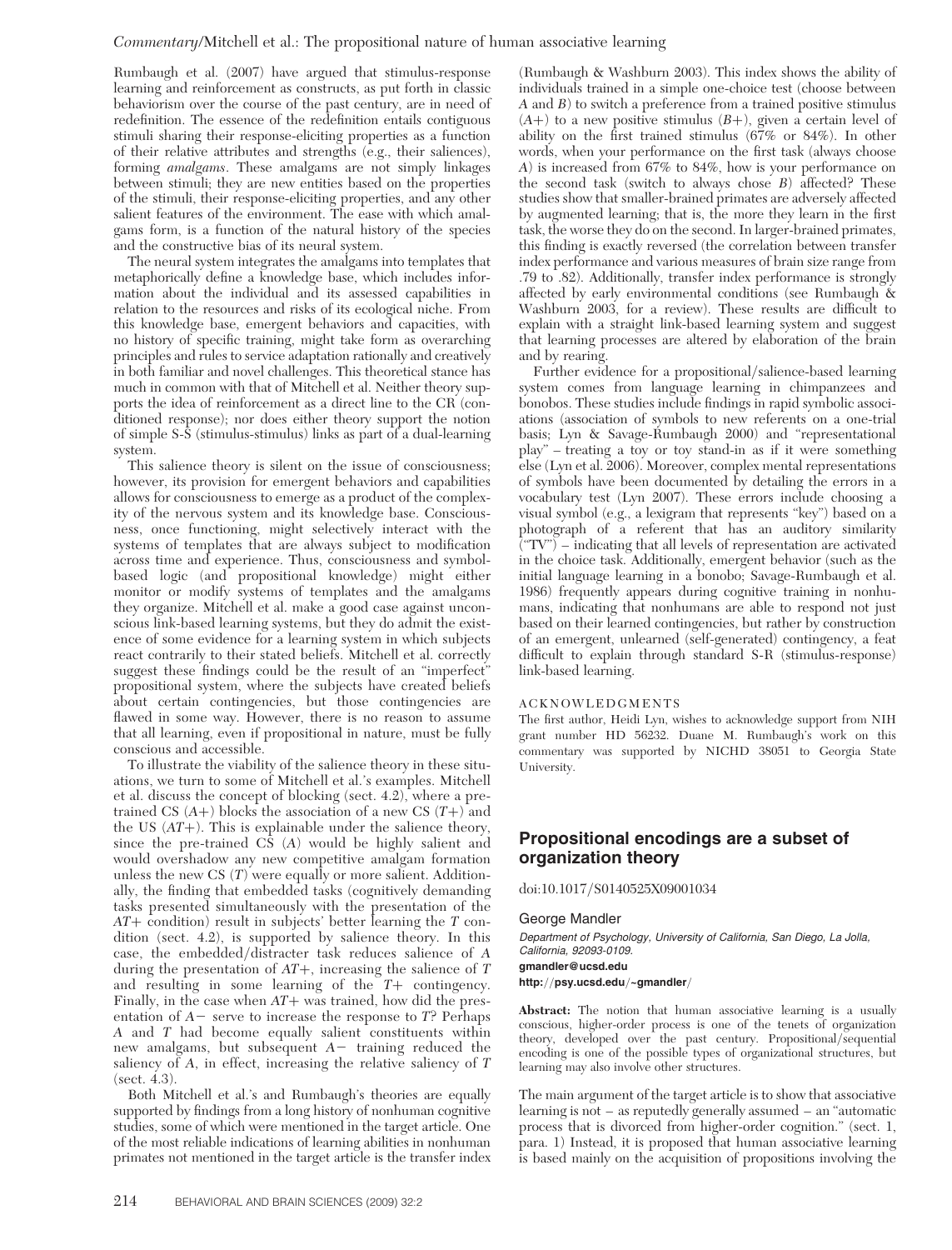main two terms of the to-be-learned conjunction, from conditioning or quasi-conditioning paradigms of learning, primarily those that have been frequently characterized as formed by an associative "link." Assuming that "learning" refers to the acquisition of new knowledge, in this commentary I show (necessarily briefly) that the notion that human associative learning is neither automatic, nor necessarily unconscious, has a venerable, nearly century-old history, missing from the target article. Furthermore, propositional structures constitute just one part of organization theories (see Mandler 2007, for a more extended history).

The opposition to unconscious, automatic associative processes started in modern times with the work of G. E. Müller (e.g., Müller 1911) and proceeded rapidly with the development of Gestalt theory. Following the work of Wertheimer (1921), Duncker (1926), and Katona (1940), the time was ripe for a full-scale assault on the mechanisms of associative memory. The initial arguments were primarily presented by Asch (1962; 1969) and Asch and Ebenholtz (1962), and generated specific demonstrations of human associative learning by Bower (1970), Bower and Bryant (1991), Mandler and Mandler (1964), Mandler (1968; 1979a; 1979b), and Murdock (1966). In Mandler (1979b), I suggested three possible structures accounting for human associative phenomena: coordination (holistic, unitary organizations), subordination (hierarchical organizations), and pro-ordination (sequential organization). The last is most like the propositional structure proposed in the target article – A followed by  $B$ .

Relevant to the target argument, my colleagues and I have tested human associative learning and demonstrated that holistic structures characterize the storage of verbal associations. Mandler et al. (1981) showed that in verbal human associative learning (sometimes known as paired-associates), "associations" are stored not as "links," but by combining the two terms in a single holistic unit. Tests of free recall, cued-recall, and recognition supported that conclusion.

Propositions about and tests of organizational theory describe the structure of human semantics – the mental organization of meaningful knowledge and experience. Organization defines the structure of memory. It is obvious that propositional structures depend on retrievals from memory, and, albeit without any detailed discussion of memory, Mitchell et al. too assert the centrality of memorial functions, when in section 3.1 (para. 1) they state that the encoding of an associative hypothesis in memory constitutes learning. Organization theory has generally avoided any distinction between learning and memory. The history of the organizational approach discussed the organization of mental contents, which can be seen as "learned" when established and retrieved once the organizational structure is established. Consistent with such an approach, Mitchell et al. also note that subsequent to a bell-food pairing, a bell can retrieve memories of previous pairings. More generally, it may not be initially obvious which of the possible structures applies to a particular learning experiment or paradigm. At present it is not obvious which experimental or experiential situations give rise to one organization or another. The target article seems to claim that all encodings are propositional; in contrast, we have shown that some are holistic and unitary. Specific experimental procedures and probing and testing procedures need to be developed in order to determine which particular structures eventuate from a specific "learning" situation.

Finally, it does not seem obvious that "we have been heading ... towards a propositional approach to all learning" (sect. 7.1, para. 3). The holistic encoding of word pairs or the hierarchical organization of some lists argues against a single model of underlying structures. A general organizational approach has asserted for some time that learning is indeed "not separate from other cognitive processes" (sect. 8, para. 1). Organization theory has made it possible to see the connectedness of these various functions and processes.

### The Proust effect and the evolution of a dual learning system

doi:10.1017/S0140525X09001046

Helena Matute and Miguel A. Vadillo Department of Psychology, Deusto University, 48080 Bilbao, Spain. matute@fice.deusto.es http://paginaspersonales.deusto.es/matute mvadillo@fice.deusto.es http://paginaspersonales.deusto.es/mvadillo

Abstract: Proust's madeleine illustrates the automatic nature of associative learning. Although we agree with Mitchell et al. that no compelling scientific proof for this effect has yet been reported in humans, evolutionary constraints suggest that it should not be discarded: There is no reason by which natural selection should favor individuals who lose a fast and automatic survival tool.

And soon, mechanically, weary after a dull day with the prospect of a depressing morrow, I raised to my lips a spoonful of the tea in which I had soaked a morsel of the cake. No sooner had the warm liquid, and the crumbs with it, touched my palate than a shudder ran through my whole body, and I stopped, intent upon the extraordinary changes that were taking place ... at once the vicissitudes of life had become indifferent to me, its disasters innocuous, its brevity illusory. — Marcel Proust (1913/1922), Remembrance of Things Past

The episode of the madeleine in the Proust work cited above is one of the most famous passages of universal literature of all times. Not only is it beautifully written, but the passage also describes an experience that is so personal and so ubiquitous in human nature that any psychologist, from Freud to Pavlov, would love to explain it. We will refer to it as the "Proust effect." To our knowledge, it is the best possible description of associative learning.

The beauty of the target article by Mitchell et al. is that it tries to understand the Proust effect in its entirety, not just a part of it. As such, the article is ambitious, important, and timely. It makes us rethink all the established assumptions about learning. Contrary to all intuitions, Mitchell et al. (almost) convince us that (a) there must be only one learning process, and (b) this unique process must be propositional in nature.

The standard explanation for associative learning is the link approach. Because the narrator in Proust's novel had associated the madeleines with all the happiness of childhood (even though he was not aware of this fact), then tasting one of those cakes now, after so many years, brought back the enormous happiness and all the good feelings from childhood. Thus, the Proust effect reflects a simple, automatic link that was created during childhood and is now expressed, also without effort or knowledge of the contingencies, in the form of a conditioned response (CR). According to the link proponents, there was no propositional learning here, no consciousness of the contingencies while the association was acquired; not even now that it is expressed. Indeed, it will still take the narrator many pages and a considerable amount of thinking and elaborated reasoning to discover why the madeleine was producing the CR.

But the link approach is not as simple as it seems, and Mitchell et al. are correct in highlighting this point: The link approach presupposes a dual (and complex) system. Automatic links need to be complemented with some more-elaborated, rational, and time-consuming forms of learning. This complex learning is at work, for instance, after the CR has occurred and the narrator begins to consciously think about it and tries to identify its cause. Even the most enthusiastic proponents of low-level mechanisms have to admit that people are obviously capable of other forms of learning and reasoning.

What Mitchell et al. suggest is that, if we all agree that propositional learning is needed, why should we maintain a belief in automatic links? Couldn't we assume just a propositional learning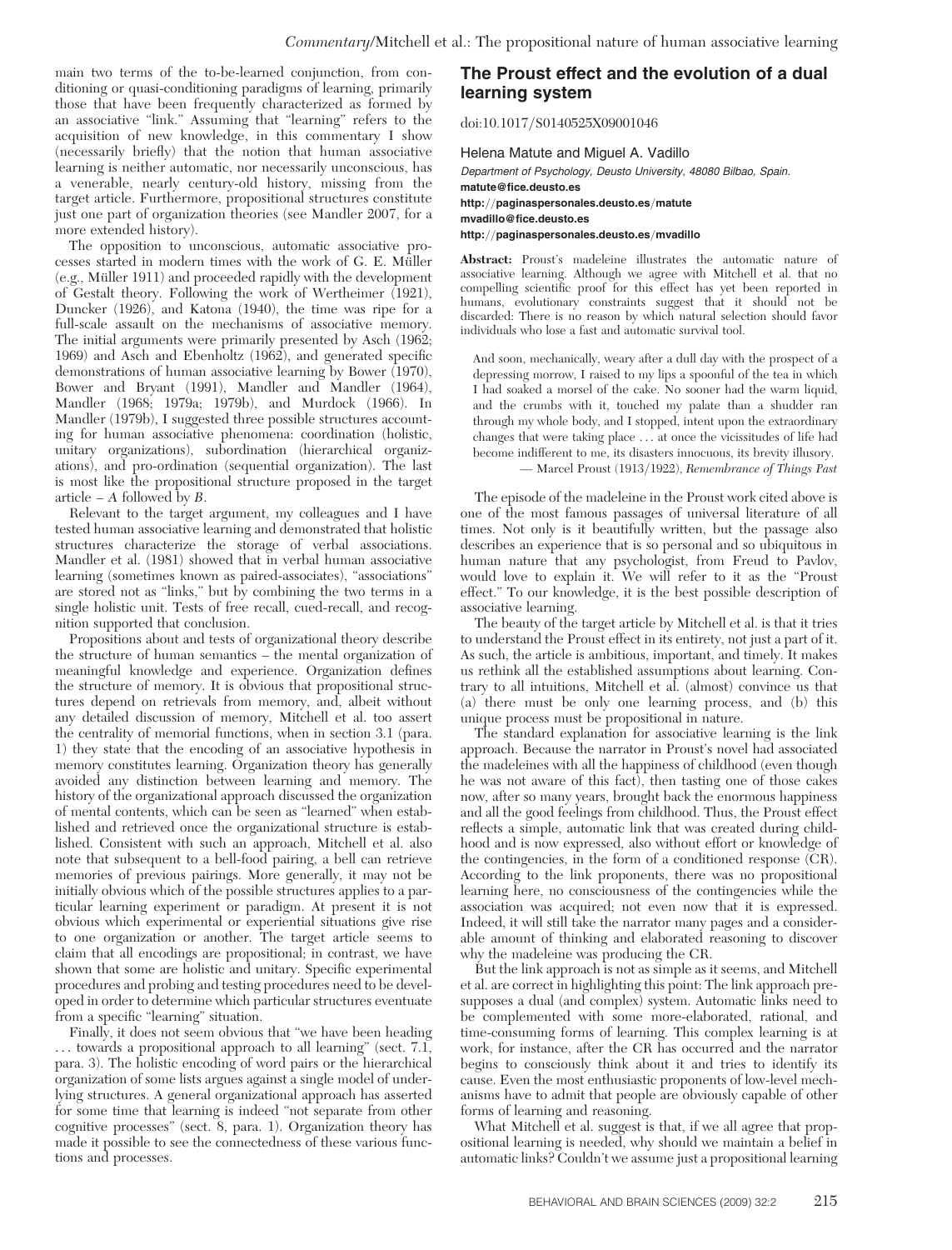process that could account for both the automatic-like and the more complex processes? Are there any experiments that can only be explained by the link mechanism? That there are data to support that propositional learning exists is unquestionable, and the authors make an excellent case of it. That many of the results that have traditionally been explained using the link approach can also be explained by the propositional account is also clear in their target article. Moreover, it is well established today that there are very few experiments that can be explained solely by the link approach (Lovibond & Shanks 2002; Shanks & St. John 1994). What Mitchell et al. are showing is that both the dual and the propositional account can explain the majority of the available evidence. Scientific parsimony becomes then the central argument: If a single process can explain it all, why should science maintain two?

But the argument of scientific parsimony should be confronted against that of natural selection. A simple, low-level process is vital for survival because, by definition, it can do all those things the complex process cannot do: it responds quickly, automatically, and without consciousness or effort to the demands of the environment. Even under high pressure, it provides a fast tool for survival. Its loss would be too costly.

As Mitchell et al. note, natural selection has produced a continuum of complexity in the different species. At one end of this continuum, we find very simple species which have just the link system and no cognition. At the other end, we find the human species, which, according to Mitchell et al., has only the propositional system. If so, Mitchell et al. need to explain why humans (and other evolved animals) should have lost their primitive link system while developing the propositional one. There is no clear evolutionary advantage in losing a fast and automatic tool.

Indeed, there is a growing body of evidence suggesting that learning is actually caused by a multiplicity of different mechanisms and that the insistence of traditional learning theory in a unique, general-purpose learning system was simply a mistake (Gallistel 2000; Tooby & Cosmides 1992; 2005). If natural selection has encouraged flexibility and adaptability, having many different forms of learning must have been favored through the course of evolution.

In sum, Mitchell et al. need to explain not only why consciousness becomes so difficult in the Proust effect, but also what survival advantages a species that extinguishes the link system should have. If all the evidence for the automatic mechanism would come from novels and intuitions, Mitchell et al. would be right that science should ignore it. But we have shown good reasons to believe that the automatic mechanism must still be present in humans. Perhaps the problem is that the Proust effect has always been taken for granted and proofs have not been searched in the right places.

#### ACKNOWLEDGMENT

The authors of this commentary were supported by MICINN (Spain) Grant SEJ2007-63691.

### Both rules and associations are required to predict human behaviour

#### doi:10.1017/S0140525X09001058

#### I. P. L. McLaren

School of Psychology, University of Exeter, Exeter, EX4 4QG, United Kingdom. i.p.l.mclaren@exeter.ac.uk

Abstract: I argue that the dual-process account of human learning rejected by Mitchell et al. in the target article is informative and predictive with respect to human behaviour in a way that the authors'

purely propositional account is not. Experiments that reveal different patterns of results under conditions that favour either associative or rule-based performance are the way forward.

In this target article, Mitchell et al. argue for a propositional account of human learning, rather than a dual-process model that allows for propositional and associative (what they call the "link model") processes to operate concurrently. The issue at hand, then, is whether we need to postulate associative processes in addition to propositional ones; the converse argument, whether we need to postulate propositional processes in addition to associative processes, can be left for another time. But let me be quite clear: I am of the view that we need to appeal to both if we are to understand learning in humans.

The approach taken in this commentary is to point out differences in learning and performance under conditions that should favour either propositional or associative learning. Mitchell et al. consider a number of these cases, but perhaps do not do them justice. I take as my first example their review of the Le Pelley et al. (2005a) demonstration of unblocking in humans. In these experiments, it was demonstrated that a design such as  $A^->O_1$  followed by  $O_2|AB->O_1$  followed by  $O_3$  revealed that learning to B was greater for outcome  $1(O_1)$  than in a conventional blocking design where the second phase had the compound followed by  $O_1$  then  $O_2$ . This finding was predicted on the basis of Mackintosh's (1975) associative theory of learning, which has received experimental support in animals other than human. To dismiss it by saying that it is possible that in a complex design the human participants had forgotten earlier trials and knew something had changed but were not sure whether it was  $O<sub>1</sub>$  or  $O<sub>2</sub>$ , ignores this background. As an explanation of the phenomenon, it is terrifically weak. We are expected to allow that propositional learning and an automatic memory (that is definitely not associative?) are both imperfect, and so people make mistakes, which just happen to be the ones that associative theories predict.

This does sound rather implausible, and it is, even though the authors reassure us that it can be tested. Their proposal is to make the outcomes more distinctive, thus reducing any confusion between them, and so the effect (unblocking) should go away. In fact, if the outcomes were made that distinct from one another, the same associative theory that predicted the original result would now predict that the effect would go away as well, as the alpha change that leads to unblocking is to some extent reinforcer-specific in this model. This result has also been found in humans in another experiment by Le Pelley and colleagues (Le Pelley et al. 2005b), in which changing outcomes from those that are generally "nice" to those that are generally "nasty" (and vice versa) prevented alpha effects that were generated by manipulating the predictiveness of certain cues during training. So we are left with a "test" of their account that fails to distinguish between it and the very associative theory that motivated the experiment in the first place. Not much of a test!

Mitchell et al. also fail to take into consideration a number of other studies that demonstrate a different pattern of results when learning is dominated by either rule-based (hence propositional) or associative processes. People show a peak shift, like pigeons, when they are tested on a dimension after relatively little experience with it, and when they are unable to verbalise any rule that captures the discrimination (Jones & McLaren 1999; and see Livesey & McLaren, forthcoming). This pattern of responding changes (to a monotonic function across the dimension) after extensive experience with the stimuli and when people can verbalise the correct rule. In the spirit of the target article, I would expect the response to be that this does not demonstrate associative learning, but instead, incorrect rule induction or imperfect application of a rule in some way. If this characterisation of Mitchell et al.'s position is right, then it is impossible to defend against. There will always, with sufficient ingenuity, be some incorrect or imperfect rule that can be appealed to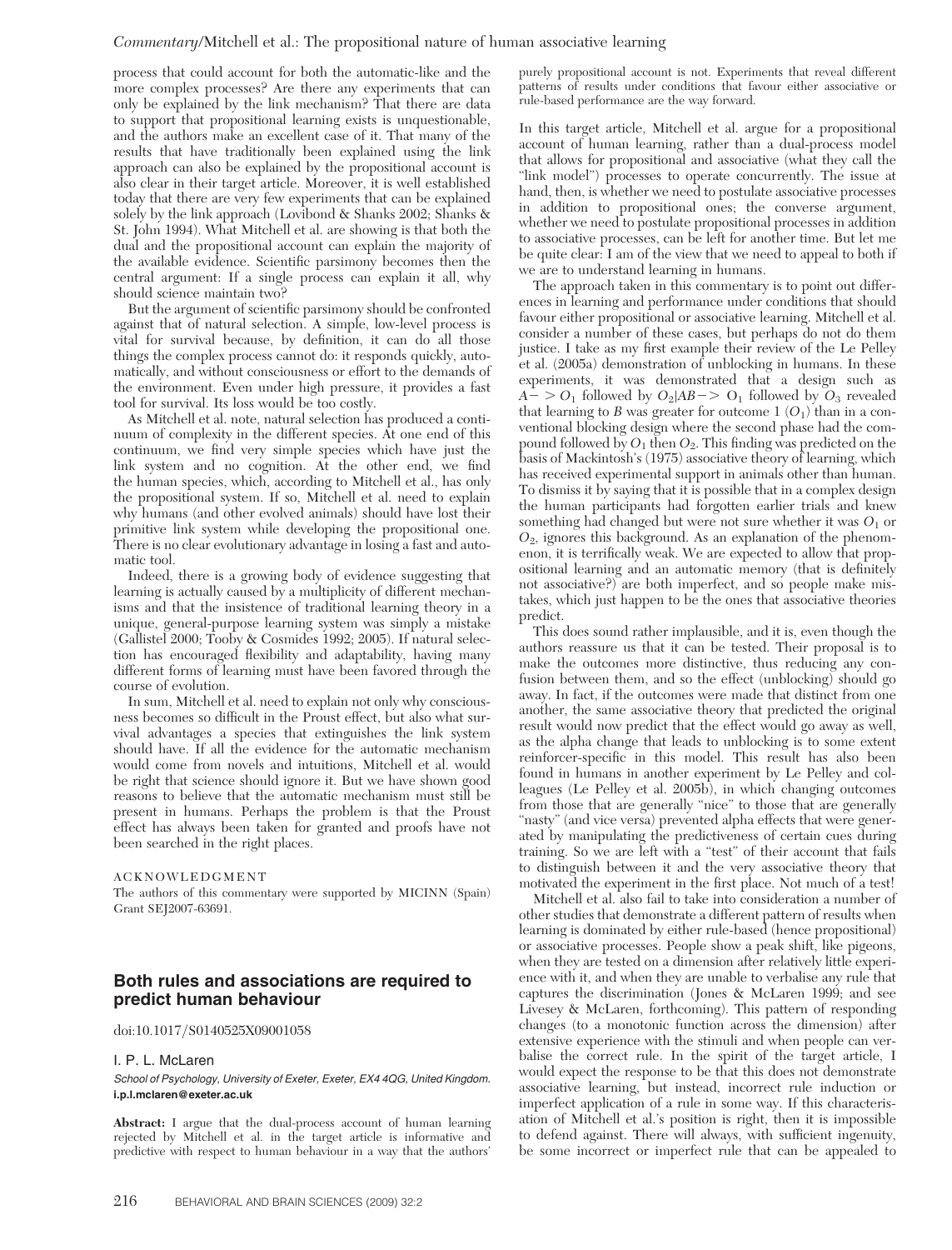that fits the behaviour. But it simply ignores the fact that these studies were based on predictions made before the fact by a dual-process model, not after the data had been collected. Any sufficiently complete learning system can explain any pattern of results once the pattern is known; the trick is to predict them in advance. The "imperfect rule" approach will never do that.

My final example, which reinforces the point just made, concerns work on sequence learning done by myself and Rainer Spiegel (Spiegel & McLaren 2006). In this series of experiments, we show that the predictions made by the Simple Recurrent Network (SRN), even though at times quite counter-intuitive at first sight, are nevertheless borne out by the experimental results obtained with humans. For example, training on sequences of the form ABC ... CBA and ABBC ... CBBA where  $C \ldots C$  can be one, three, or five  $C$  terms, leads to the ability to respond faster and more accurately to the term after the first  $B$  following the  $C$  terms, as it is predicted by the rule "The number of Bs after the Cs is the same as the number experienced before the Cs." However, this rule would not predict that when tested after acquisition involving sequences with an odd number of C elements on a sequence, such as ABCCCCBA, the result would be that no learning was displayed, in that responding to the A after the Cs was not facilitated. This was predicted by the SRN, and was the case in our experiments. Many other counter-intuitive effects are reported in Spiegel and McLaren (2006) that all closely follow the predictions made by this associative model. I am not sure whether Mitchell et al. will opt for the "wrong or imperfect rule" approach here or simply rule these data out of court on the grounds that the SRN is not a standard model of associative learning, but either way the purely propositional account seems implausible to the point of incredulity when confronted by these data.

The target article is an enjoyable attempt to make the case for an exclusively propositional account of human learning, but I fully expect that the learning theories of tomorrow will make use of both rules and associations, and that the attempt to restrict theorising to one or the other will quickly pass.

### Associative learning without reason or belief

doi:10.1017/S0140525X0900106X

James D. Miles, Robert W. Proctor, and E. J. Capaldi Psychological Sciences, Purdue University, West Lafayette, IN 47907-2081. jmiles@purdue.edu http://www.jimmiles.org proctor@psych.purdue.edu http://www2.psych.purdue.edu/~proctor/ julie@psych.purdue.edu

Abstract: We discuss the necessity of conscious thinking in the singlesystem propositional model of learning. Research from honeybees to humans suggests that associative learning can take place without the need for controlled reasoning or the development of beliefs of relationships between objects or events. We conclude that a single learning system is possible, but not if it depends on complex thinking.

Mitchell et al. contribute their view to a long-standing controversy in psychology: Namely, can the range of human and animal behavior be sufficiently attributed to a single processing system rather than multiple competing systems? The authors propose that a single propositional learning system drives behavior. In this learning system, "controlled reasoning processes are necessary for learning to take place, and learning results in beliefs about the relationship between events" (sect. 1, para. 8). The major aspect of this position with which we disagree is: "are necessary for learning." In this commentary, we point out several phenomena that are difficult to explain within a single propositional learning system as it is described.

Mitchell et al. contend that associative learning in the Pavlovian situation involves propositional knowledge and not the automatic formation of links between events. The authors indicate that, in their view, Aplysia do not possess propositional knowledge. This view would presumably extend to insects, such as honeybees. Rats and people show three complex conditioning effects: backward blocking, forward blocking, and relative validity. Each of these effects involve multiple conditioned stimuli (CS) occurring concurrently or in isolation along with an unconditioned stimulus (US). Mitchell et al. argue that the resulting patterns of response behaviors in these blocking designs are difficult to explain within a strictly automatic associative-link framework. Therefore, they suggest that these phenomena involve propositional knowledge in humans and possibly in rats. Because, presumably, bees do not possess propositional knowledge but display all three effects, it follows that these effects can occur in the absence of propositional knowledge (see e.g., Blaser et al. 2004; Guez & Miller 2008).

So, the authors are driven to the conclusion that highly similar and complex effects in different species can occur on the basis of highly different learning mechanisms. However, the phylogenic "cut-off" point between these mechanisms is unclear. An alternative possibility is that the same learning mechanism produces the three effects in honeybees, rats, and people. According to that view, the learning mechanism must be some form of simple links rather than propositional. It is much easier to concede that humans can learn like bees than bees can learn via propositional reasoning like humans. Whether or not the same mechanism is responsible for learning in both cases, it must be assumed that links between events occur in order to accommodate the bee data.

Mitchell et al. mention that, at least in more complex animals, it is possible that their single propositional learning system may rely on the multiple connections between subcortical and cortical brain regions (sect. 5.3). As such, it is difficult to imagine an intact propositional system at work in decorticate animals in which most higher brain functions, such as those associated with reasoning skills, have been removed. However, many studies, the earliest of which include Culler and Mettler's (1934) research, have found that conditioned learning still occurs following the general or localized removal of cortical regions. For example, rats with as much as 99% of their neocortex removed showed learning in a T-maze that was equivalent to that of fully intact controls (Thompson 1959). At the furthest extreme, the spinal cord alone is sufficient for associative learning to occur (Patterson et al. 1973). These findings do not preclude the existence of propositional learning, but they show that it is not necessary for associative learning to take place.

Non-propositional learning also appears to occur within humans. The classic argument for learning without awareness is Claparède's (1907) description of a woman suffering from Korsakoff's syndrome (Nicolas 1996). Claparède pricked his patient's hand with a pin hidden in his own, and, although she did not display any declarative knowledge of the experience, she later would withdraw from Claparède when he gestured toward her with his hand. Subsequent research with anterograde amnesiacs provides further examples of similar learning in the absence of conscious, declarative knowledge. For example, Gabrieli et al. (1995) found that eyeblink conditioning remained intact in amnesiacs and suggested that declarative information was not needed for CS-US associations to occur (for more examples, see Cohen & Squire 1980).

It may be argued that aware, conscious reasoning does occur during the learning process in amnesiacs, and the patients are simply no longer aware of this learning experience during the expression of this information at a later time. Even if this were the case, there are two reasons that a propositional-system only account remains problematic based on evidence from amnesiacs. First, it is unclear how learned propositional information can be used later without conscious awareness that the information must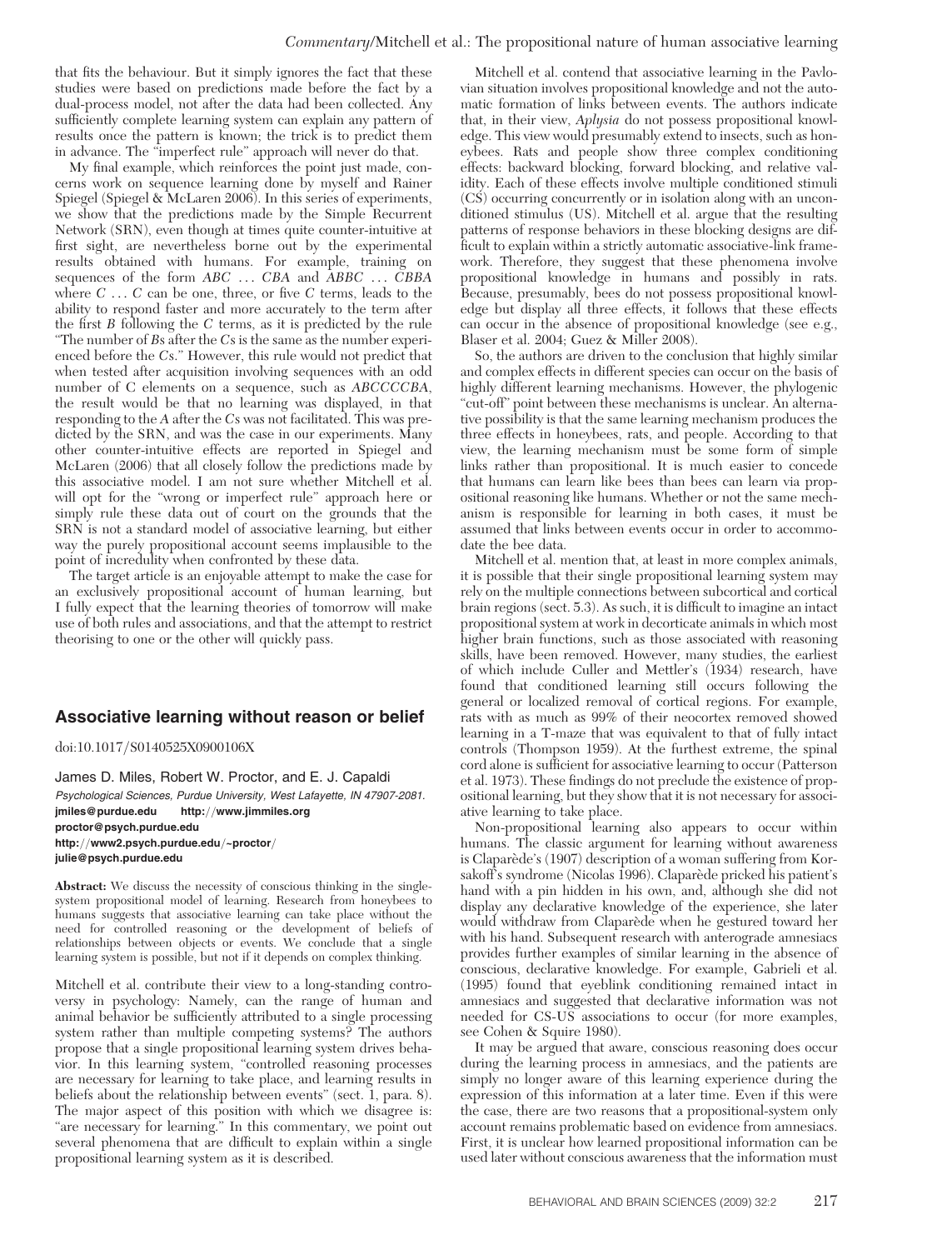be applied. As the target article authors describe their learning system, learned propositional information is expressed through beliefs about the relationships between events, and these beliefs are very unlikely to occur at all in anterograde amnesiacs. Additionally, there is some evidence that learning processes in intact individuals may occur without the need for any conscious awareness of the associations between events in the environment. In tasks such as artificial grammar learning, implicit categorization, and implicit sequence learning, the learning and expression of associations between items or events in the environment occur without the need for awareness. For example, in four-choice tasks that contain long repeating item sequences, participants show evidence of learning the sequence often without awareness or knowledge and concurrently with or in isolation from explicit learning (Song et al. 2007). This further implies that associative learning can take place without reasoning and conscious beliefs about associations.

To conclude, the authors claim that "associative learning is never automatic and always requires controlled processes" (sect. 3.1, para. 2). However, the aforementioned examples provide converging evidence that associative learning can take place without the need for reason or belief. If a single learning system is to account for all forms of learning, the system must accommodate these cases.

### Undermining the foundations: Questioning the basic notions of associationism and mental representation

doi:10.1017/S0140525X09001071

Ezequiel Morsella, a,b Travis A. Riddle, a and John A. Bargh<sup>c</sup> <sup>a</sup>Department of Psychology, San Francisco State University, San Francisco, CA 94132-4168; <sup>b</sup>Department of Neurology; University of California, San Francisco, San Francisco, CA 94143; <sup>c</sup>Department of Psychology, Yale University, New Haven, CT 06520-8205. morsella@sfsu.edu http://bss.sfsu.edu/emorsella/ triddle@sfsu.edu

john.bargh@yale.edu http://pantheon.yale.edu/~jab257/home.html

Abstract: Perhaps the time has come to re-examine the basic notions of cognitive science. Together with previous challenges against associationism, the target article should be viewed as a call to arms to re-evaluate the empirical basis for contemporary conceptualizations of human learning and the notion of "mental representation," a concept that has become too imprecise for describing the elements of cognition.

Has the time arrived to rebuild the foundations of cognitive science? If Mitchell et al. had been the first to challenge the basic notion of associationism, then perhaps the field could survive this seeming coup d'état by simply pointing to the mounting evidence in favor of associationism – the classic research on the changes at the synaptic level that are responsible for classical conditioning (e.g., Kandel 2000; LeDoux 2000; Thompson 2005); and investigations on the implicit/automatic processes mediating the learning of sequences, motor skills, attitudes (Stadler & Frensch 1998), and the execution of various kinds of "inputoutput" processes (Hallett 2007; Pessiglione et al. 2008). Afterwards, we could all continue to promulgate that the brain learns as it does because "cells that fire together wire together" – a concept that, like the reflex, exemplifies our switchboard intuition regarding how intelligent behavior is implemented neurally. But Mitchell et al.'s is not the only challenge, and it may not be the most ground shaking.

Gallistel and Gibbon (2001) challenged associationism by demonstrating that it could not account for basic conditioning phenomena (in rats and pigeons) such as time-scale invariance or the observation that "neither the delay of reinforcement nor

the ratio of reinforced to unreinforced presentation of the conditioned stimulus affects rates of acquisition and extinction" (p. 146). If cells that fire together do wire together, then intermittent conditioning should show less resistance to extinction than fixed schedules of conditioning; but this is not the case in classical and operant conditioning (Gallistel & Gibbon 2001; Skinner 1953). Hence, the target article should be seen as a red flag that can no longer be ignored – a wake-up call to begin to carefully take stock of what is actually known regarding the basis of human cognition. Moreover, if the time has come to rebuild the foundations of cognitive science, perhaps it is also worthwhile to clean up our terms and reexamine the value of the notion of "mental representation," an ambiguous term that has come to mean all kinds of things to all kinds of researchers.

Unlike consciousness, which has been regarded as the main "unsolved anomaly within the domain of the [scientific] approach" (Shallice 1972, p. 383), the neural mechanisms proposed to underlie conditioning reflect our intuitive understanding of how the mind/brain should work: Fear conditioning is mediated by the amygdala (LeDoux 2000) in a manner that is consonant with our switchboard intuition regarding nervous function. However, despite our intuitions, once Tolman (1948) demonstrated that there is reason to doubt that learning is due to simple stimulusresponse (SR) models (e.g., by showing that rats could solve mazes without relying on any external or prioprioceptive cues; see also Lashley 1951; Terrace 2005), doubt should have fallen over all SR explanations of behavior. But it did not. Complex behaviors continued to be explained by complex mechanisms (e.g., cognitive maps, reasoning), and simple behaviors continued to be explained by simple mechanisms (e.g., SR strength).

When explaining how a pigeon pecks a button for food, one appeals to the principles of operant conditioning, but when explaining how wasps and pigeons are able to find their home in the absence of external cues, one invokes the term "cognitive map" (Gallistel 1990), which depends on neural machinery that, for some reason, is believed to not be at play during buttonpecking. It is seldom appreciated that, if all an animal possesses happens to be a sophisticated faculty of navigation, then this faculty will be used even for button pressing. The hands of evolution have been seen as behaving economically, using simple mechanisms for simple behaviors but reserving complex mechanisms for complex behaviors, which is a wrong way to think about evolution (cf. de Waal 2002). The fallacy has persisted even though, as noted by Mitchell et al., there has always been more evidence for the existence of high-level representational mechanisms than for simple mechanisms (e.g., SR strength).

It remains an empirical question whether, in humans, there are no instances in which associative learning is instantiated by the kinds of synaptic-level changes that have been identified in animals (see Phelps & LeDoux 2005). If so, what is the neural foundation of human cognition? Perhaps the time has come to examine whether conditioning is mediated by higher-level processes such as "interregional synchrony" or "neural coherence" (cf., Buzsa´ki 2006; Fries 2005), processes believed to serve an important role in communication and in "binding" representations (Hummel & Gerloff 2005).

Are mental representations those tokens used by the propositional system proposed by Mitchell et al.? If so, Gallistel (2001) defined a mental representation as "a system of symbols isomorphic to some aspect of the environment, used to make behavior-generating decisions that anticipate events and relations in that environment ... [and, cognitive] psychology is the study of mental representations" (p. 9691). However, the nature of the isomorphism to the world remains unclear with respect to many "representational" processes, such as nonintentional states (e.g., moods or the experience of holding one's breath; Gray 2004). More concretely, in light of Gallistel's definition, it remains unclear to what the pungent flavor of hydrogen peroxide is isomorphic. This chemical differs molecularly from water only by the addition of a single oxygen atom, but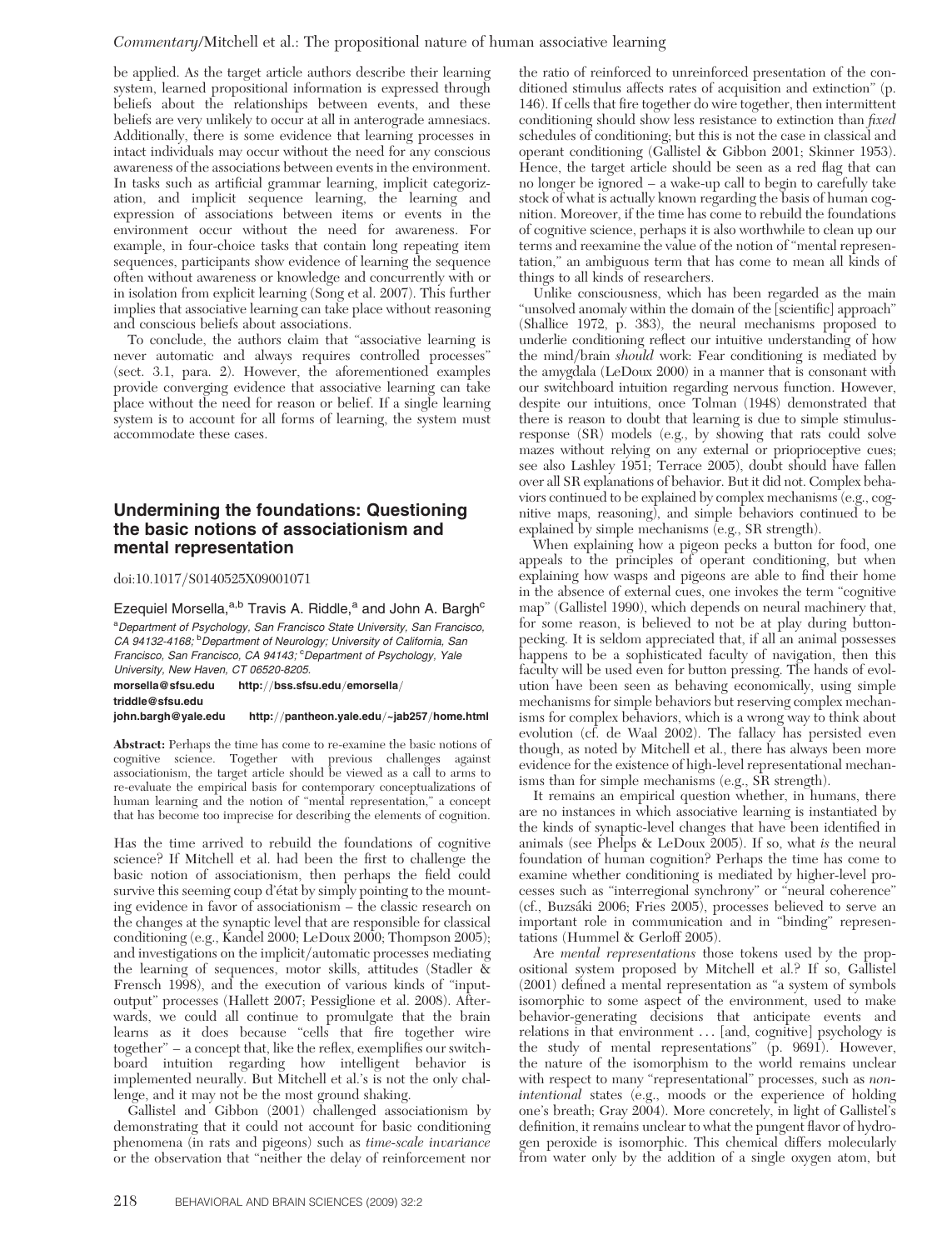few would perceive it as "water with a little too much oxygen." Instead, the toxic chemical is perceived (or "represented") as something that should be violently expelled from the body. This may lead one to hypothesize that, as with subjective urges (Morsella 2005) and percepts (Sperry 1964), the representation of  $H<sub>2</sub>O<sub>2</sub>$  is isomorphic with respect to how one should respond to the stimulus, but this is not in line with the traditional view (based on the cognitive map) of what a mental representation is (Hommel et al. 2001). Hence, a more precise term is needed for the tokens that furnish the contents of the propositional reasoning system proposed by Mitchell et al. Cognitive science may be far from developing its periodic table, but it can still be rigorous about delineating what is known and what is not yet known.

### What is the link between propositions and memories?

doi:10.1017/S0140525X09001083

Ben R. Newell

School of Psychology, University of New South Wales, Sydney 2052, Australia. ben.newell@unsw.edu.au

http://www2.psy.unsw.edu.au/Users/BNewell/

**Abstract:** Mitchell et al. present a lucid and provocative challenge to the claim that links between mental representations are formed automatically. However, the propositional approach they offer requires clearer specification, especially with regard to how propositions and memories interact. A definition of a system would also clarify the debate, as might an alternative technique for assessing task "dissociations."

Propositions, memories, and their interaction. Mitchell et al. use the simple example of learning that a bell signals food to illustrate the differences between the propositional and dual-system approaches. Although useful, the simplicity of the example is potentially deceptive. Focusing on a situation in which the organism learns about a single binary cue (bell rings/does not ring) and a single binary outcome (food presented/not presented) potentially leaves out some of the devilish details of how organisms learn in multiple-cue environments. Learning to form the proposition: "When the bell rings, I expect food" does not appear too arduous (for humans and some other species at least); but is the same kind of propositional statement the *only* form of knowledge learned when situations become more complex?

Imagine an environment where cues and outcomes are continuous and relations are probabilistic. In such an environment, do organisms form propositions of the kind: "When the bell rings for more than 5 seconds (but not over 15 seconds), the green light is at 50% brightness, and the red light is off, I expect food approximately 80% of the time"? Research into multiple-cueprobability learning (Enkvist et al. 2006; Juslin et al. 2003), multi-attribute judgment (Newell & Bröder 2008), and categorization and concept learning (e.g., Allen & Brooks 1991; Nosofsky et al. 1989) has suggested that humans might try to learn such propositional information (i.e., rules) up to a point, but if the environment is too complex (e.g., cue-outcome relations are nonlinear), or feedback is insufficient or inappropriate, other forms of knowledge – principally stored instances – are relied upon.

Mitchell et al. acknowledge that instance memories play a role (sect. 3.1) but state that "recollections of past bell-food pairings alone cannot produce learning" (sect. 3.1, para.6). Such a conclusion implies that experiments demonstrating behaviour accounted for by an exemplar model (which relies exclusively on stored representations of stimuli; e.g., Juslin et al. 2003; Nosofsky et al. 1989) are not demonstrations of learning. This conclusion seems too extreme. Participants in such experiments have learned to classify particular objects as belonging to Category A and others to Category B – they have learned an association between a stimulus (the to-be-classified-object) and a response (the category label). But the content of this learning appears to be instances rather than a proposition (see also Shanks & St. John 1994). The interplay (and relative influence) of instances and propositions is somewhat underspecified in Mitchell et al's approach. However, the implication is that learning can only occur when propositions (rules) are formed. This seems a step too far, especially in situations with multiple, non-binary cues.

Systems, processes, and their interaction. Mitchell et al. note that many dual-system models do not specify how systems interact with each other. This is certainly true and, moreover, it appears that there is little consensus across different areas on how such interaction might occur. For example, an influential dual-system model of category learning, COVIS (Ashby et al. 1998), proposes an initial bias towards an explicit hypothesis testing system, which is then usurped by an automatic, procedural system when the explicit system fails to learn. In contrast, popular dualsystem theories of reasoning (e.g., Evans 2008) suggest that the initial bias is towards the automatic, intuitive system, which is only corrected by the explicit system when things appear to go awry. Part of the problem in specifying these interactions is that it is often not clear what is meant by a system or a process – and whether these terms are interchangeable (Evans 2008).

Mitchell et al. make a distinction (sect. 3.1), stating that their propositional approach is not a dual-system approach but that there are two types of processes (automatic processes of perception and memory and non-automatic processes of reasoning) in their single learning system. Although such specification clearly distinguishes their approach from the link-mechanism theories they wish to challenge, it blurs the distinction with many of the dual-process approaches to "higher-order" cognition. In their footnote, Mitchell et al. contrast their approach to other "dualprocess or dual-system" theories of reasoning by stating that such approaches focus on *performance*, not learning – but at the same time Mitchell et al. want to incorporate memory (i.e., performance) processes into their learning system. Perhaps some clarification could be achieved by defining exactly what Mitchell et al. mean by a system (cf. Sherry & Schacter 1987).

New techniques for old problems. Much of the evidence for and against the propositional and link approaches reviewed in the target article comes in the form of task dissociations; that is, situations in which a variable (e.g., cognitive load, instruction) is claimed to have an effect on one system but no effect on another. However, dissociations are unable to bear the inferential weight placed upon them for several reasons. One reason is that a simple dissociation requires that a variable have no effect on a particular behavioural measure, an assertion that is impossible in principle to verify (Dunn 2003). Hence, although dissociations may be found, they are neither necessary nor sufficient for drawing inferences about the number of processes or systems underlying observed behaviour (Newell & Dunn 2008). An alternative technique which avoids the flaws of dissociation logic is state-trace analysis (Bamber 1979). This technique has already been applied successfully to many areas of cognitive science (see Newell & Dunn 2008), and its application to the areas reviewed in the target article might prove fruitful.

### The new enlightenment hypothesis: All learners are rational

doi:10.1017/S0140525X09001095

Rita Nolan

Department of Philosophy, State University of New York at Stony Brook, Stony Brook, NY 11794-3750.

rita.nolan@stonybrook.edu

http://www.stonybrook.edu/philosophy/faculty/index.html#Nolan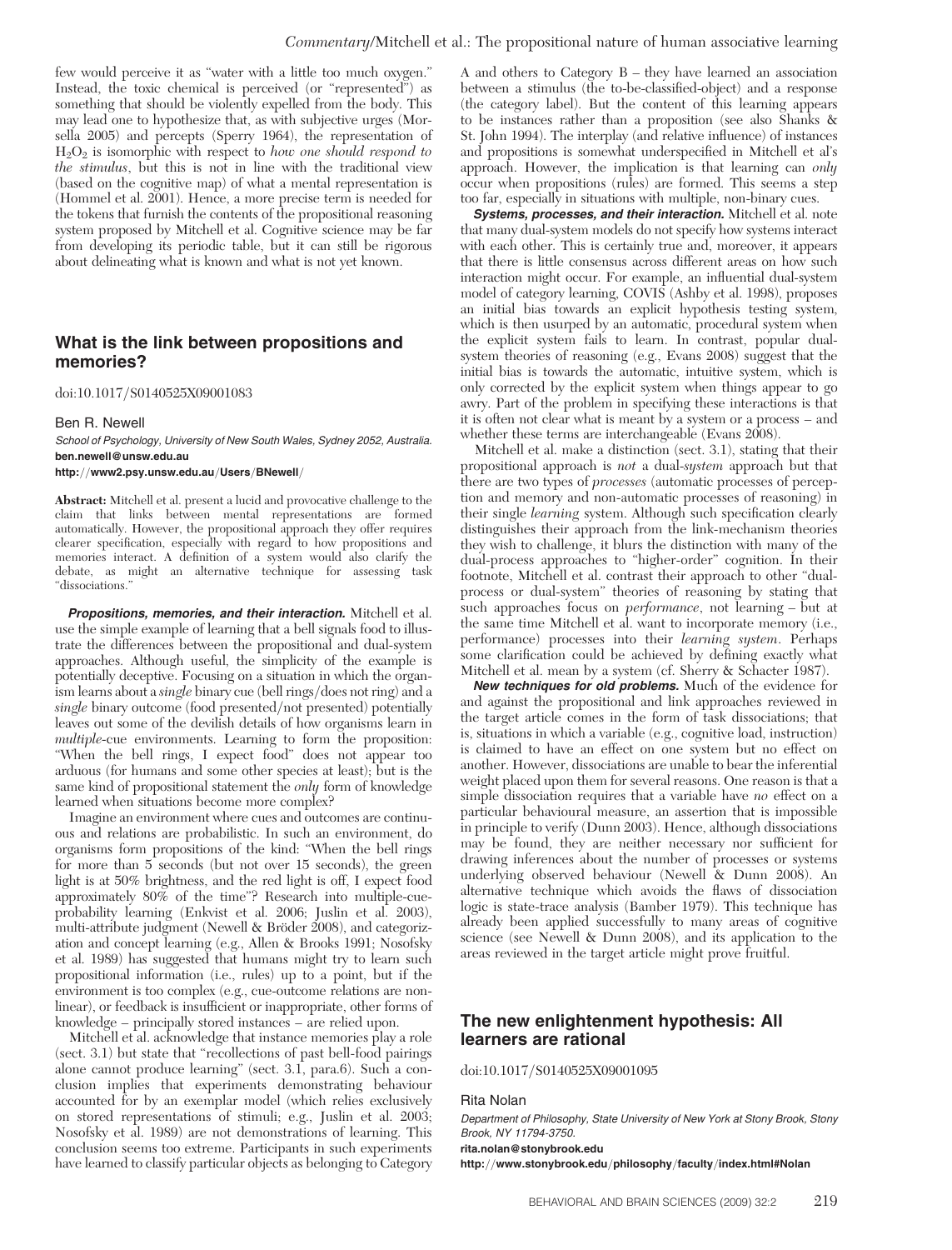Abstract: The proposal to recruit available formal structures to build an algorithmic model of all learning falters on close examination of its essential assumption: that the input and output of the model are propositional in structure. After giving three framework considerations, I describe three possibly fatal problems with this assumption, concluding each with a question that needs answering to avoid fatality.

I applaud Mitchell et al.'s expanded emphasis on cognition in learning theory, for our understanding pervades all we do. Nevertheless, there are fundamental problems with the propositional approach they propose. The title bills a propositional approach to human associative learning, animal learning being tucked in later as an egalitarian gesture, but the model proposed would be a standard neo-classic account of human learning in terms of a representational theory of mind except for its universal extension to all learning, human and otherwise. Such neo-classic accounts deem it explanation enough of some human behavior to hypothesize rich formal structures of inference and sentence generation internal to the organism as causes of like changes in behavior. The hypothesized structures are extrapolated from formal linguistics and formal logic. Some have found such explanations useful – not surprisingly for computer modeling of human linguistic behavior – but the target article's bold step is to extend the neo-classic model to all animal learning.

Mitchell et al. propose an algorithmic-level propositional model for all organismic learning that is sandwiched between a functional-level model and an implementation-level model. Algorithmic models of formal systems of inferences over formal structures of propositions exist, so the question is not whether what is inside the algorithmic box can be built. These inferential structures transform a propositional input into a propositional output; and they are sensitive to different conditions as constraints. Because the sandwich isolates the algorithmic-level box from any existential referents, to determine the explanatory adequacy of the model we are led to focus on the input/output structures as the locus of the psychological part of the explanation.

Proposition is a term of art, a moveable vector, but there must be some retained minimal content for its artful use to be contentful. It cannot remain an undefined abstract term and bear explanatory weight. Perhaps it seems that propositional structure is a well-defined formal concept and that this is all that is required for the algorithmic model to have content. Even so, the viability of the model as psychologically explanatory still requires assessment of its assignment of propositional structure to the input and output of the algorithmic box.

Human language users have a range of generalized information-bearing structures available that can be mistaken for propositional structures when they are not. So, seeing a cat up a tree differs informationally from seeing that a cat is up a tree, as seeing a red box differs from seeing that a box is red. Learning to recognize an elm differs informationally from learning that an elm has double-toothed, feather-veined leaves. Learning how to tie your shoe differs informationally from learning that to tie your shoe, you first hold the left lace in one hand [and so forth]. The input/output assumptions of the model assimilate to the propositional all structures such as these that mark off different sorts of perceptual and procedural cognitive achievements from propositional learning. How is the explanatory value of the model enhanced by trading in these finer-grained informational structures for the merely available and smooth operations in the box?

Outside the algorithmic box, a key reason for hypothesizing propositions is that they are taken to be the unique bearers of truth values and this requires that they can be either true or false. Recognition of this property operates essentially in any task of drawing valid inferences since their special feature is that they preserve truth. Of course we informally anthropomorphize the mental lives of animals and certainly some analogue to belief is exhibited by them; perhaps some primal state that preceded language in Modern Humans. But to predicate any

propositional attitude of an animal more strictly speaking, and particularly belief, requires that the animal can distinguish truth of the proposition from its falsehood. For to believe a proposition is to believe that it is true, for which feat one must be able to believe that  $it$ , one and the same proposition, is false. No explicit concept of truth is required for this ability, nor is it supposed that a belief must be an occurrent mental phenomenon. Granting that *belief* is used as a term of art in the description of the input output of the algorithmic box and thus dispensing with some of its everyday content, can its content relative to its use as a propositional attitude for the central objects that take part in inferential operations – propositions – be dispensed with, when it is exactly that use which the model aims to capture?

The input and output of the algorithmic model proposed by the propositional approach exhibit the fine-grained information-bearing structures of linguistic vehicles of assertion; they are sentences of a language in the form of statements. With the resources of language at hand comes a powerful, productive vehicle for describing whatever we notice; a feature that may make the propositional approach initially attractive for representing the cognitive changes of learning for all species. But the power and productivity of language can also pose a direct challenge to the requirement of falsifiability for a model. Language makes possible a vast number of available alternative propositional descriptions of any event and any belief content, even to a limiting case of [x believes that] something happened. This feature of the propositional approach allows very high flexibility in describing the input and the output. If a model is meant to explain anything then it must admit of falsification, but it is hard to see what could falsify it given this degree of flexibility. If some result appears to falsify the model, one can always redescribe the input and output, trying out different descriptions until hitting upon ones that work. Does this high flexibility make the model merely a redescription, not an explanation, of what it is meant to model (for a discussion, see Myung & Pitt 2002)?

It is essential to the proposed model that the input/output structures to the algorithmic box are propositional in structure, for these alone are the domain of inferential relations and the aim of the model is to construe all learning as inferential.

### Is cultivating "biological blindness" a viable route to understanding behavioral phenomena?

doi:10.1017/S0140525X09001101

Andreas Olsson and Ame Ohman

Department of Clinical Neuroscience, Karolinska Institute, Psychology Section, Stockholm 17177, Sweden.

andreas.olsson@ki.se http://www.psych.nyu.edu/phelpslab/pages/andreas.html Arne.Ohman@ki.se

http://ki.se/ki/jsp/polopoly.jsp?d=15053&a=13512&l=sv

Abstract: Mitchell et al. propose that associative learning in humans and other animals requires the formation of propositions by means of conscious and controlled reasoning. This approach neglects important aspects of current thinking in evolutionary biology and neuroscience that support the claim that learning, here exemplified by fear learning, neither needs to be conscious nor controlled.

In an era characterized by a growing convergence among evolutionary biology, neurobiology, and behavioral sciences, Mitchell et al. make a bold claim. The authors argue that in humans (and all other animals with the explicit exception of Aplysia), learning to associate stimuli requires the formation of propositions (symbolic representations with truth-value) by means of conscious and controlled reasoning. Although swimming towards the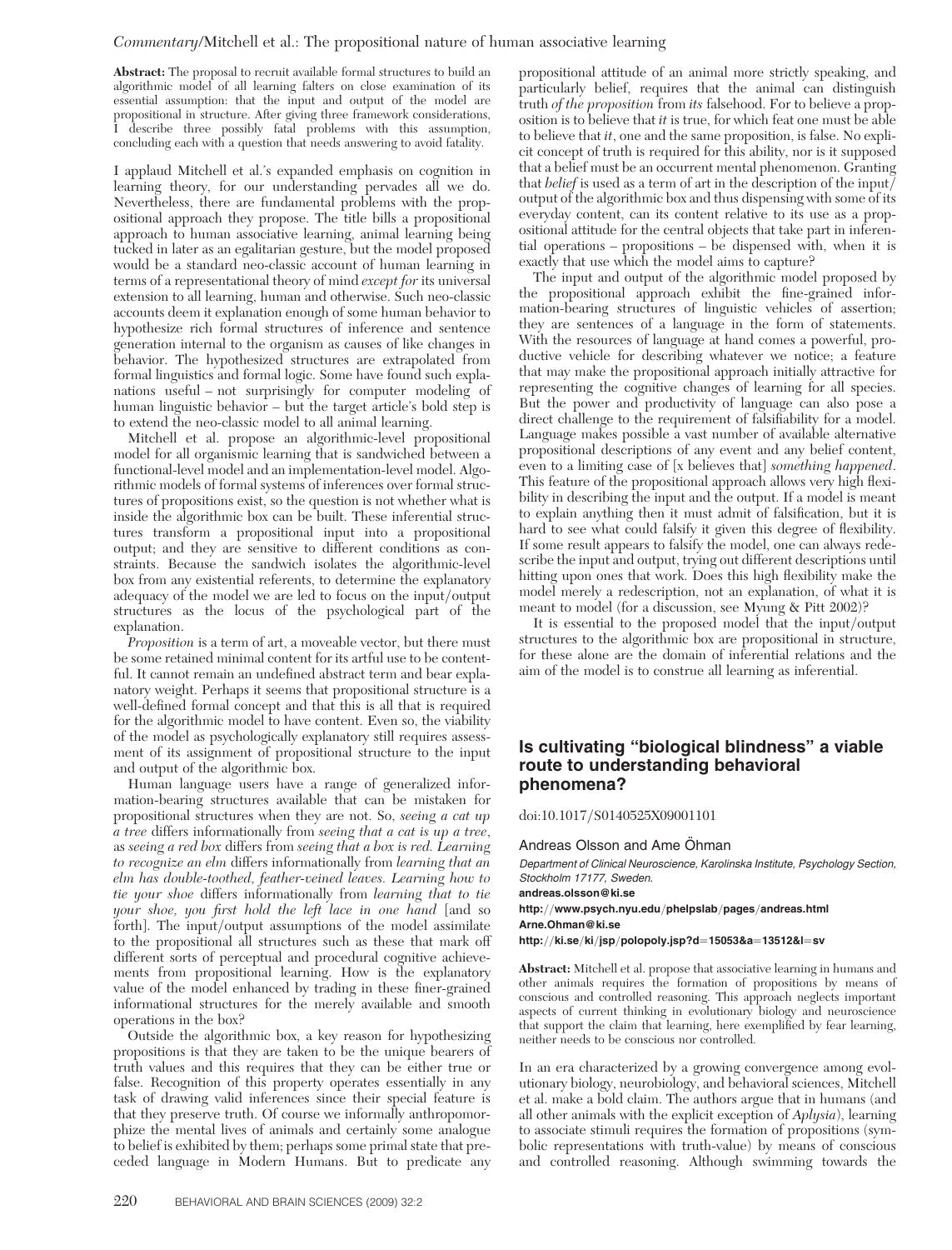(main)stream is sometimes necessary to reach the source, there are several reasons to believe that the authors are heading in the wrong direction.

In principle, the proposal that the formation of propositions is necessary for learning to occur – a process subserved by protein synthesis – is not different from the absurd claim that successful protein syntheses in the digestive systems must also be preceded by propositional representations. In fact, given our current knowledge of biological systems, it is highly unlikely that humans, not to speak about other animals, are conscious or in control of the majority of processes underlying learning and memory formation. Nonetheless, they may be both (i.e., conscious and in control) in regards to the expression of the acquired learning.

In an attempt to avoid linking their proposal to established biological principles of learning, the authors point towards the distinction between the psychological and the neural level of explanation and argue that their thesis applies only to the former. However, this illustrates a general problem inherent in the presented approach. By limiting the phenomena under investigation by either defining out of existence critical aspects of associative learning (e.g., their biological principles) or neglecting several lines of existing research (e.g., fear conditioning and lesions studies in humans), the authors end up proving little more than their assumptions. It is also noteworthy that the notoriously problematic terms "conscious" and "awareness," although central to the argument, are not explicated (except that the reader is reassured that "Aplysia do not have conscious beliefs"; target article, sect. 6.3, para. 3).

Here, we highlight three more specific problems with the approach presented by Mitchell et al.

1. The notion of a unitary type of associative learning resting on conscious awareness sits very uncomfortably with established ideas in evolutionary biology. Evolution is commonly conceived as a slow accumulative process, building layer upon layer of brain tissue that incorporates successful adaptations at one level into more complex functions at higher levels. As a consequence, we share many behavioral systems and their associated neural circuitry with our primitive predecessors, unlikely candidates for using awareness as their primary principle of learning. Nor does it seem a likely evolutionary feat to have reorganized the human brain for exclusive use of this principle to modify behavior. Rather, from the evolutionary perspective, many different forms of learning would be expected, as elaborated by, for example, Gregory Razran (1971). The MacLean (1993) concept of a "triune brain" is one, often discussed, example of layered evolution of this kind, which directly implies that there are at least three levels of behavioral organization, each of which may incorporate associative learning: one concerned with reflexes and instincts (brain stem and striatum), a second that incorporates emotion and autonomic control (the limbic brain), and a third level concerned with instrumental behavior and cognition (thalamus and the cerebral cortex).

2. Related to the lack of compatibility with evolutionary thinking is the omission of several lines of research within the neurosciences. A contemporary version of the MacLean concept is the model of rodent fear conditioning by LeDoux (1996), Davis (1992), Fanselow (1994), Maren and Quirk (2004), among others, which has been confirmed in human brain imaging studies (Morris et al. 1998). Because this model posits that the input to and output from the central hub in the fear network do not necessarily have to go through the cortex, it strongly implies that the fear network and its modification through fear conditioning are independent of conscious awareness. Therefore, this model (and its elaboration for human fear conditioning by  $\ddot{\text{Ohman}}$  & Mineka 2001) clearly implies two levels of learning that are partially independent but also interacting. This model provides an articulated version of dual-process theory that integrates neuroscience and behavior and is now supported by a host of both behavioral (Hamm & Vaitl 1996; Ohman & Soares

1998) and imaging work (Critchley et al. 2002), showing that conscious awareness of the associated stimuli or their contingency is not necessary for learning to be acquired and expressed.

Providing further support for the independence of (at least) two kinds of learning is the work on patients with lesions on the hippocampus, a structure known to be critical for the formation of declarative memories. Following fear conditioning, these patients fail to report the contingency between two associated stimuli (e.g., a neutral tone or image and an aversive shock) in a fear conditioning paradigm, but they show a normal conditioned response as measured by the skin conductance response, SCR (Bechara et al. 1995). In contrast, patients with lesions to the amygdala, a key player in the brain's fear network and known to be necessary for the implicit expression of learned fear, display the opposite response pattern with intact declarative memory, but an impaired conditioned response (spared conditioned response or SCR) (Bechara et al. 1995; Weike et al. 2005). These findings show a striking dissociation between explicitly (propositionally) and implicitly (SCR) expressed emotional learning. Further support along the same lines is the demonstration of fear conditioning to unseen visual stimuli in a cortically blind patient with bilateral lesions to the primary visual cortex (Hamm et al. 2003).

Taken together, the findings listed above should make it clear that the psychological and neural levels of explanations are tightly coupled and that psychological models of learning can benefit tremendously by drawing from what is known in the neurosciences.

3. In their argumentation against the "dual-process" theory of learning, Mitchell et al. build a straw man around the claim that the SCR as a measure of learning is unaffected by conscious and controlled cognitions. This purported claim, ascribed to the dual-process camp, is then used to refute that emotional learning can occur without conscious and controlled reasoning. Indeed, some work has shown that the SCR can be used to index learned responses to both consciously and non-consciously perceived stimuli (Öhman & Mineka 2001; Olsson & Phelps 2004). However, the authors neglect the literature which claims that the potentiation of the startle reflex may be less affected by propositional and declarative processes. Whereas the SCR has been shown to be more sensitive to cognitive processes, such as propositional reasoning, which is likely to be cortically mediated, the potentiating of the startle reflex and eyeblink conditioning draw mainly on subcortical and cerebellar mechanisms, respectively (Clark & Squire 1998; Davis 2006). This is supported by the accumulating evidence of a dissociation between the startle response and SCR, in which the SCR tracks conscious awareness of stimuli contingencies, whereas the startle response tracks nonconscious learning (Hamm & Vaitl 1996; Weike et al. 2007).

To sum up, the propositional account of associative learning proposed by Mitchell et al. may be parsimonious, but it critically lacks the compatibility with current evolutionary biology and neuroscience. Cultivating this form of "biological blindness" will not advance our understanding of behavioral phenomena, such as associative learning.

### There is more to thinking than propositions

doi:10.1017/S0140525X09001113

Derek C. Penn,<sup>a</sup> Patricia W. Cheng,<sup>a</sup> Keith J. Holyoak,<sup>a</sup> John E. Hummel,<sup>c</sup> and Daniel J. Povinelli<sup>b</sup>

<sup>a</sup> Department of Psychology, University of California, Los Angeles, Los Angeles, CA 90095; <sup>b</sup>Cognitive Evolution Group, University of Louisiana at Lafayette, New Iberia, LA 70560; °Department of Psychology, University of Illinois, Champaign, IL 61820.

dcpenn@ucla.edu http://www.cognitiveevolutiongroup.org/ cheng@lifesci.ucla.edu http://reasoninglab.psych.ucla.edu/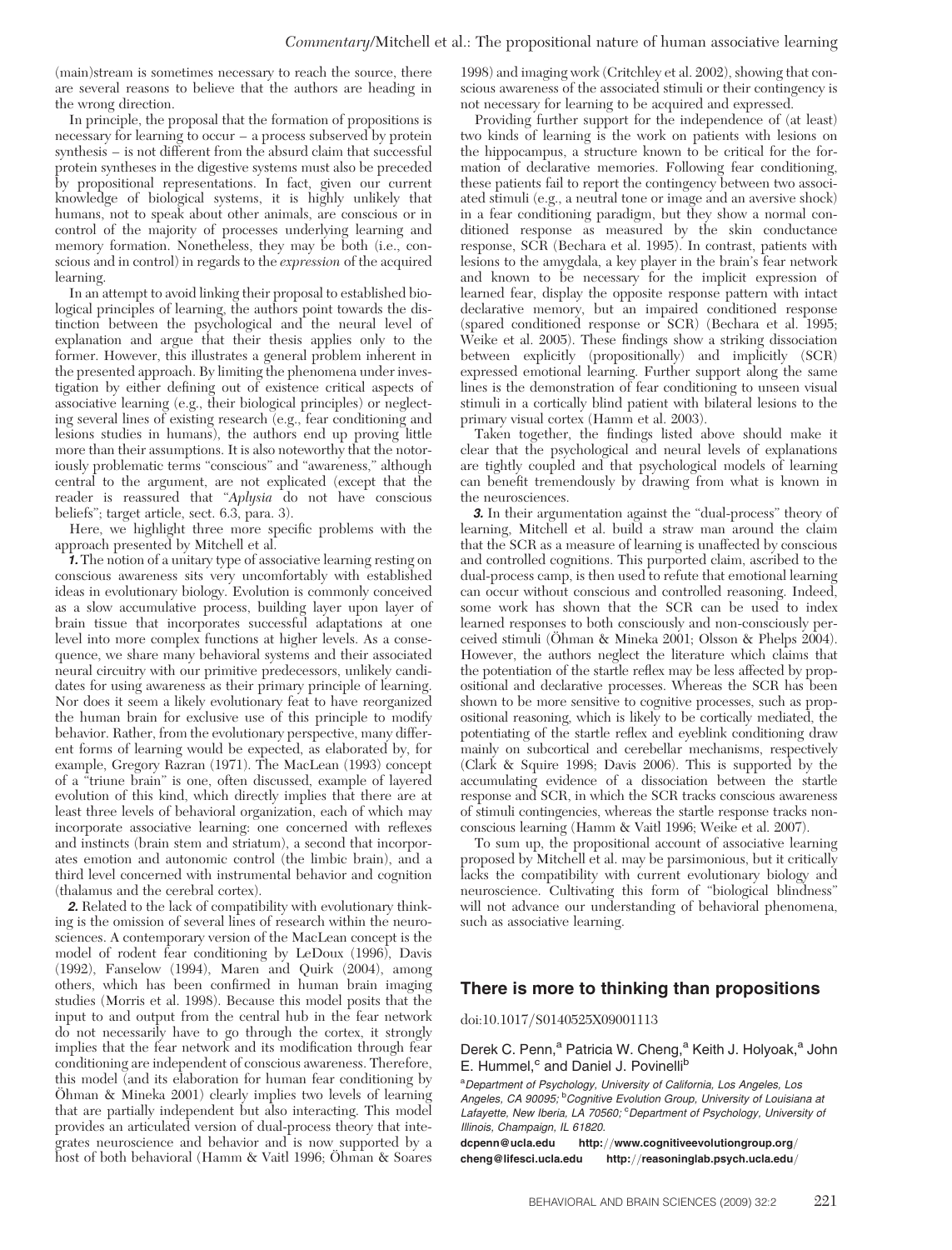holyoak@lifesci.ucla.edu http://reasoninglab.psych.ucla.edu/ jehummel@cyrus.psych.uiuc.edu http://www.psych.uiuc.edu/~jehummel/ ceg@louisiana.edu http://www.cognitiveevolutiongroup.org/

Abstract: We are big fans of propositions. But we are not big fans of the "propositional approach" proposed by Mitchell et al. The authors ignore the critical role played by implicit, non-inferential processes in biological cognition, overestimate the work that propositions alone can do, and gloss over substantial differences in how different kinds of animals and different kinds of cognitive processes approximate propositional representations.

All the co-authors of this commentary believe that associative learning theory is dead in the water. Penn and Povinelli (2007) have argued that associative learning alone is unable to account for causal reasoning in nonhuman or human animals. Hummel and Holyoak (1997; 2003) have argued that associationist-style representations are inadequate for modeling human relational reasoning. Cheng (1997) showed that both human and nonhuman causal learning involves rational inferences that go far beyond keeping track of covariation information. And Penn et al. (2008) have recently argued that animals of many taxa employ relationally structured, functionally compositional representations and that human minds, in particular, closely approximate the higher-order features of a classical "language of thought." Indeed, one of us actually anticipated the thesis proposed by Mitchell et al. more than a decade ago: "Is it possible," Waldmann and Holyoak (1992) asked in the final sentence of their paper, "that lower-order associative learning should be reduced to higher order causal induction, rather than vice versa?" (p. 235).

So, at first glance, it would seem that we would be strong supporters of the "propositional approach" proposed by this target article. We are not. Some cognitive processes in both human and nonhuman animals involve controlled, effortful inferences operating over highly structured relational representations, but Mitchell et al.'s claim that all learning is effortful, conscious, and propositional is unfounded and implausible.

Not all learning is conscious and inferential. Certainly, some learning involves hypothesis testing and conscious propositional beliefs – at least in humans. But there is overwhelming evidence that many forms of learning are implicit and non-inferential. To cite just the most obvious examples: priming, motor-skill learning, fear conditioning, and implicit category learning. Mitchell et al.'s thesis completely fails to account for these processes.

Mitchell et al. also miss the critical distinction between conscious awareness of a cognitive process and conscious awareness of the output of the process (e.g., Nisbett & Wilson 1977), a central feature of most dual-process models of cognition (Evans 2008). Instead, Mitchell et al.'s thesis seems to resurrect Descartes' notion of a transparent mind fully conscious of its own reasoning processes.

We need more processes, not fewer. Like Mitchell et al., we are not fans of dual-process theories. But our problem is the opposite of Mitchell et al.'s: In our view, there are many more than two kinds of processes involved in human and nonhuman cognition. As Evans (2008) shows, the idea that there is one system that is purely conscious, inferential, and propositional, and one other that is purely automatic, implicit, and associative, is no longer sustainable. Mitchell et al.'s one-process theory fails to explain all the phenomena that motivated dual-process models to begin with (see Evans 2008).

**Propositions are not enough.** We are big fans of propositions. But propositions alone are ill-suited for many aspects of biological cognition – for example, pattern matching and completion, graded semantic flexibility, and stimulus generalization. Any plausible model of biological cognition must incorporate both the structural features of propositional representations and the automatic, graded flexibility of distributed, associative representations (Hummel & Holyoak 1997).

Propositions are not just structured relations. Mitchell et al. briefly mention that propositions specify "the way in which events are related" (sect. 1, para. 5). While true, this is just the first step down a long path towards full-fledged propositions. There are many other critical features of propositions that Mitchell et al. omit, such as the capacity to systematically represent types, variables, roles, and higher-order relations, and to perform rule-governed operations over these representations in an inferentially coherent fashion (Hummel & Holyoak 1997).

Crucially, these propositional features do not form a package by nomological necessity (cf. Fodor & Pylyshyn 1988). In our view, non-human animals approximate certain features of propositions and not others (Penn et al. 2008). By reducing propositions to structured relations, Mitchell et al. gloss over all the interesting computational and comparative challenges.

**Causal learning is not monolithic.** We agree that *causal* learning is not purely associative in either human or nonhuman animals (Cheng 1997; Penn & Povinelli 2007; Waldmann & Holyoak 1992). But this does not mean that all kinds of causal learning or all kinds of animals employ the same degree of propositional sophistication (Penn et al. 2008). There is good evidence that nonhuman animals employ structured representations and are capable of first-order causal inferences. But this does not mean that rats employ the "higher-order reasoning processes" employed by humans (see Penn & Povinelli 2007). In the case of Beckers et al. (2006), for example, the rats' inferences can be modeled as a kind of sequential causal learning that does not require higher-order relational representations (Lu et al. 2008).

Rescorla-Wagner is not propositional. Mitchell et al. claim that the Rescorla-Wagner model can be thought of as a "simple mathematical model of propositional reasoning" (sect. 6.1, para. 10). Yes, the Rescorla-Wagner model could be implemented symbolically; but that does not make it a rational model. The Rescorla-Wagner model assumes a linear generating function and lacks a representation of causal power (Cheng 1997). Ironically, Mitchell et al. miss why associationist theories fail as rational models of causal reasoning.

PDP models are better and worse than Mitchell et al. claim. Mitchell et al. have an idiosyncratic view of parallel distributed processing (PDP) models. On the one hand, they claim that traditional PDP models can account for the propositional capabilities of humans. On the other hand, they claim that "a single node in a PDP model does not represent anything" (sect. 6.2, para. 3). They are wrong on both accounts. PDP models are incapable of representing the structured relations that Mitchell et al. claim are the sine qua non of learning (Hummel & Holyoak 1997). But this does not mean they represent nothing at all. Every node in a PDP network has some equivalence class, and this equivalence class is precisely what it represents. Just because this equivalence class does not correspond to something one can point at does not mean it does not exist.

Darwin and neuroscientists are not all wrong. Mitchell et al. admit that the neuroscientific evidence provides little support for their claim that all learning is propositional. But they dismiss this evidence as inconclusive. They take a similarly dismissive attitude towards the comparative evidence. They admit that Aplysia do not employ propositions. But they have no evolutionary explanation for what happened to the Aplysia's primordial associative learning mechanisms in more sophisticated creatures such as rats and humans. Did all this pre-propositional baggage simply shrivel up and die? We think not.

Many nonhuman animals have cognitive capabilities that go far beyond the automatic formation of simple links. But the degree to which propositional mechanisms are employed differs between different kinds of animals and between different kinds of cognitive process within a given individual. There are some ways in which humans are still very much like Aplysia. There are other ways in which we are unique.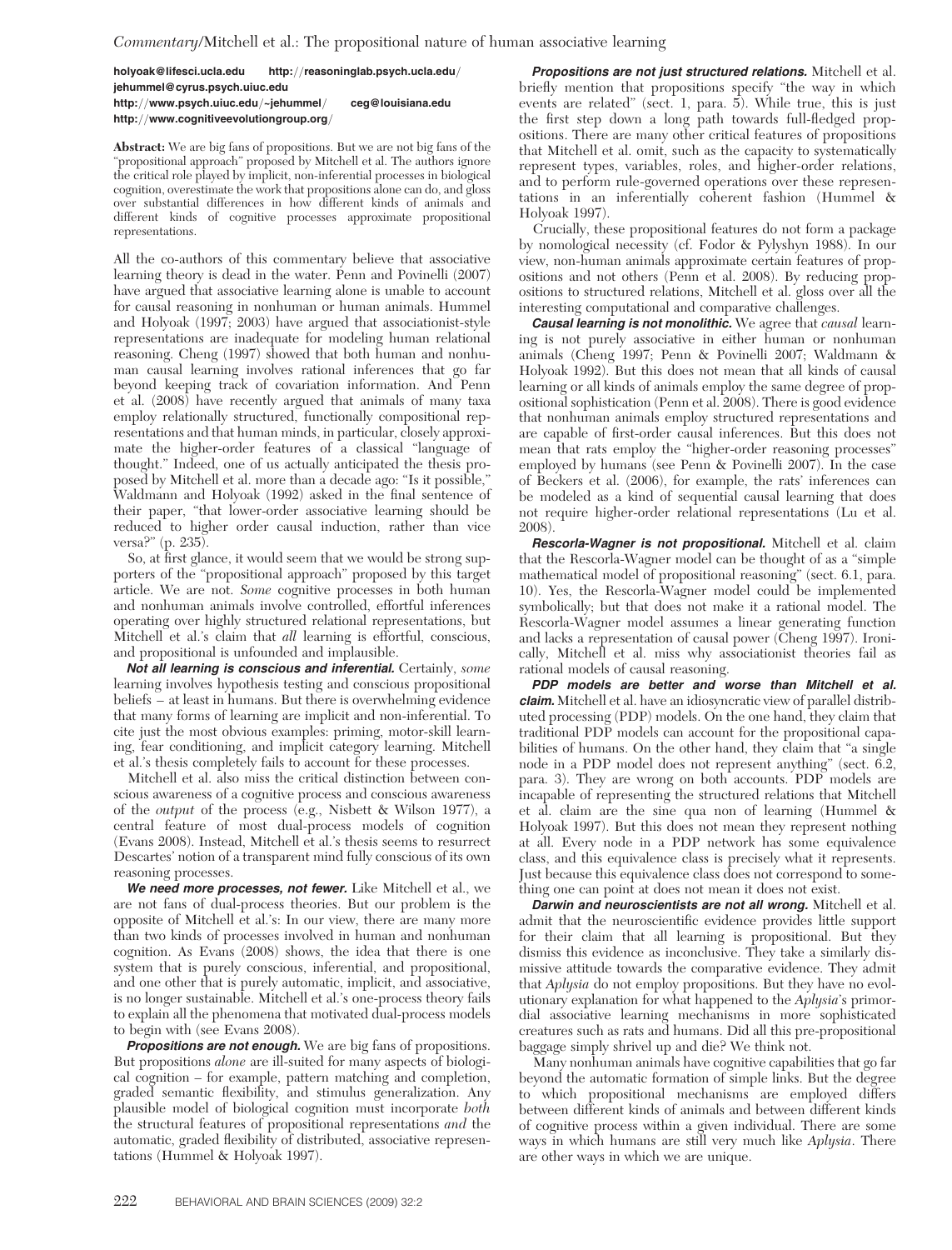Like Darwin, Mitchell et al. overestimate the propositional capabilities of nonhuman animals (Penn et al. 2008). But worse, Mitchell et al. ignore the incremental and cumulative fashion in which evolution crafted the various kinds of minds on this planet. Darwin did not make that mistake.

### The computational nature of associative learning

doi:10.1017/S0140525X09001125

#### N. A. Schmajuk and G. M. Kutlu

Department of Psychology and Neuroscience, Duke University, Durham, NC 27516.

#### nestor@duke.edu gunes.kutlu@duke.edu

Abstract: An attentional-associative model (Schmajuk et al. 1996), previously evaluated against multiple sets of classical conditioning data, is applied to causal learning. In agreement with Mitchell et al.'s suggestion, according to the model associative learning can be a conscious, controlled process. However, whereas our model correctly predicts blocking following or preceding subadditive training, the propositional approach cannot account for those results.

In their target article, Mitchell et al. point out that, in contrast to the propositional approach, associative models cannot explain some causal learning results. Here we show that an attentionalassociative model, previously evaluated against multiple sets of classical conditioning data, provides explanations for causal learning experiments.

An attentional-associative model of conditioning. Schmajuk et al. (1996; henceforth SLG) proposed a neural network model of classical conditioning (see also, Larrauri & Schmajuk 2008; Schmajuk & Larrauri 2006). The network incorporates (a) an attentional mechanism regulated not only by novelty (difference between actual and predicted magnitude) of the unconditioned stimulus (US) as in the Pearce and Hall (1980) model, but also by novelty of the conditioned stimuli (CSs) and the context (CX); (b) a network in which associations are controlled by a modified, moment-to-moment (vs. trial-to-trial) constrained version of the Rescorla and Wagner (1972) competitive rule; and (c) feedback from the associative network to the input. The attentional mechanism was designed to explain latent inhibition (Lubow & Moore 1959), and the feedback loop was included to describe inferential processes such as sensory preconditioning.

Gray et al. (1997) showed that the SLG model also describes automatic (or unconscious) and controlled (or conscious) processing (Pearce & Hall 1980; Schneider & Shiffrin 1977). In the framework of the model, stimulus X might be processed in controlled or conscious mode when environmental novelty and the representation of  $X$ ,  $X_X$ , are large; and in automatic or nonconscious mode when novelty and  $X_X$  are small. Therefore, in agreement with Mitchell et al.'s position, the SLG model suggests conditioning occurs mostly consciously. However, according to the model, in the case of latent inhibition, a preexposed  $X$  with a small  $X_X$  remains unconscious. Therefore, in line with Mitchell et al.'s reference to the effects of masking on learning processes, the SLG model suggests that X pre-exposure reduces conscious processing of the X but conditioning still occurs at a slower pace.

**Causal learning.** Several studies on causal learning were concerned with the effect of additivity information on blocking and backward blocking (e.g., Beckers et al. 2005). Blocking refers to the fact that a potential cause  $X$  is not considered a cause of a given outcome ( $\overline{O}UT$ , represented by "+") when it is presented together with another potential cause A, if A had been previously shown to be a cause of that US  $(A+, AX+)$ . Two potential causes, G and H, are additive if, when presented together OUT is equal

to the sum of their OUTs when presented separately (this is represented as  $G_+, H_+, GH_+$ ). When the joint OUT of G and  $H$  is less than the sum of their individual OUTs, the causes are subadditive  $(G+, H+, GH+)$ . Beckers et al. (2005) demonstrated that additivity pre-training resulted in stronger blocking than subadditivity pretraining (Experiment 2); additivity pre-training resulted in stronger backward blocking than subadditivity pre-training (Experiment 3); additivity post-training resulted in stronger blocking than subadditivity post-training (Experiment 4); and blocking is stronger when OUT is weaker than the maximum OUT experienced by the subjects (Experiment 1). According to Beckers et al. (2005), their results can be explained in inferential terms: blocking is not present if either the additivity premise or the submaximal premise is not satisfied. In the following paragraphs, we describe how the model addresses two of these experimental results.

Additivity training preceding blocking. Like the Rescorla-Wagner model, the SLG model explains blocking because, at the time of the presentation of  $X$ ,  $\overline{A}$  already predicts the OUT. According to the model, the compound stimulus  $(C)$  activated by G and H and associated with OUT during pre-training, is fully activated by A and X. This association, together with the blocking stimulus A, contributes to predict the OUT, thereby increasing blocking. Because the C-OUT association acquired during pre-training is stronger in the additive than in the subadditive case, blocking is stronger in the former than in the latter case (see Fig. 1, Left Panels).

We assumed generalization between compounds GH and AX to be strong based in Young & Wasserman's (2002) experimental data showing that generalization between elements is much smaller than generalization between compounds. In addition, the model implements generalization among elements and between elements and compounds through the presence of a common contextual stimulus that is always active.

Additivity training following blocking. As Mitchell et al. correctly observe in the target article, in the absence of pre-training, the C compound is already associated with OUT during posttraining and, therefore, increased C-OUT associations cannot be used to explain increased blocking. Interestingly, the SLG model provides an attentional interpretation for the result. In terms of the model, during the  $AX+$  phase of blocking, OUT-X and C-X associations are formed. During the subsequent additivity post-training, OUT-X and  $C$ -X associations predict  $X$ , but  $X$  is not there. In the additive case, the stronger OUT extinguishes its OUT-X association faster than the weaker non-additive OUT does. During additivity post-training, presentation of the novel stimuli  $G$  and  $H$ , as well as the absence of stimuli  $A$  and  $X$ , increases novelty. Thus, because the representation of X is weaker in the additive case, attention to  $\tilde{X}$  increases less, and blocking is stronger than in the subadditive case (see Fig. 1, Right Panels).

**Conclusion.** In agreement with Mitchell et al.'s position, the SLG model suggests that associative learning can be a conscious, controlled process related to higher-order cognition. Furthermore, in addition to the above experiments, computer simulations show that the SLG model describes (a) the facilitatory effect of additivity training before backward blocking (Beckers et al. 2005), (b) maximality effects (Beckers et al. 2005, Experiment 1), (c) the facilitatory effect of subtractivity pre-training results on backward blocking (Mitchell et al. 2005), and (d) higher-order retrospective revaluation (De Hower & Beckers 2002). Interestingly, whereas the propositional approach predicts no blocking following subadditive pre- and post-training (see Beckers et al. 2005, pp. 241, 246), the SLG model can account for those results. Furthermore, these finely graded results are also present in the model description of latent inhibition, in which weaker conditioned responding is observed.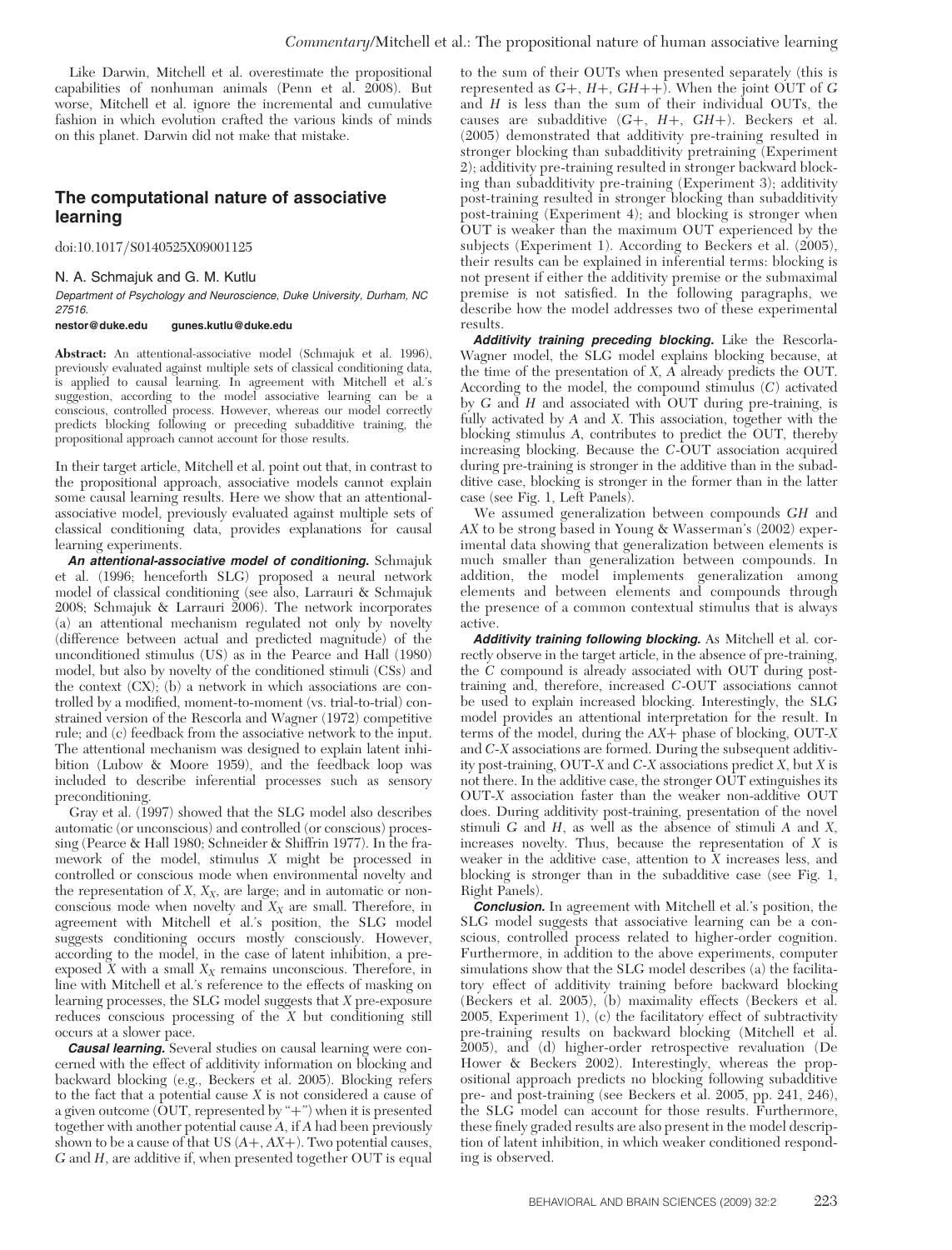

Figure 1 (Schmajuk & Kutlu). Left Upper Panel: Mean causal ratings for cue  $A$ ,  $X$ , and  $K$  in a blocking experiment following additivity pre-training; data from Beckers et al. (2005, Experiment 2). Right Upper Panel: Same blocking experiment followed by additivity posttraining, data from Beckers et al. (2005, Experiment 4). Lower Panels: Corresponding simulations with the SLG model. Parameters used were analogous to those used in previous papers. The Outcome is represented as a CS. Rating is given by the sigmoid  $R = \text{Predicted Outcome}^6/(\text{Predicted Outcome}^6 + \beta^6)$ , where  $\beta = \text{Average of predicted outcomes for all } A, X$ , and  $K$ . Simulations for Experiment 2 included 90 additive or subadditive pre-training, 20  $\bar{A}$  +, 40 AX + trials, and 40 KL + trials. Simulations for Experiment 4 included 20  $A +$ , 20  $AX +$ , 20 KL+, and 90 additive or subadditive post-training trials. Stimulus duration was 10 time units, stimulus intensity was .6, C intensity was 1, OUT was 2 for additivity and 1 for subadditive training.

### Of mice and men: Revisiting the relation of nonhuman and human learning

#### doi:10.1017/S0140525X09001137

#### Holger Schultheis<sup>a</sup> and Harald Lachnit<sup>b</sup>

a Transregional Collaborative Research Center Spatial Cognition, University of Bremen, 28359 Bremen, Germany; <sup>b</sup>Department of Psychology, Philipps-University Marburg, 35032 Marburg, Germany. schulth@sfbtr8.uni-bremen.de http://www.cosy.informatik.uni-bremen.de/staff/schultheis/

lachnit@staff.uni-marburg.de http://www.staff.uni-marburg.de/~lachnit/

Abstract: To support their main claim, Mitchell et al. broach the issue of the relationship between the learning performance of human and nonhuman animals. We show that their argumentation is problematic both theoretically and empirically. In fact, results from learning studies with humans and honey-bees strongly suggest that human learning is not entirely propositional.

Mitchell et al. argue that learning relies on propositional reasoning in humans, as well as in certain other animals such as rats. They support their view with similar results for both species in certain learning studies. At the same time, they admit that not all nonhuman animals (e.g., Aplysia) draw on propositional processes. Taking their argument seriously, we will show that their stance creates grave problems in accounting for human learning exclusively by propositions.

The first problem arises from the fact that Mitchell et al.'s view effectively partitions all animals into two groups; those, most notably humans, whose learning relies entirely on propositional reasoning and those whose learning is completely without propositions (e.g., Aplysia).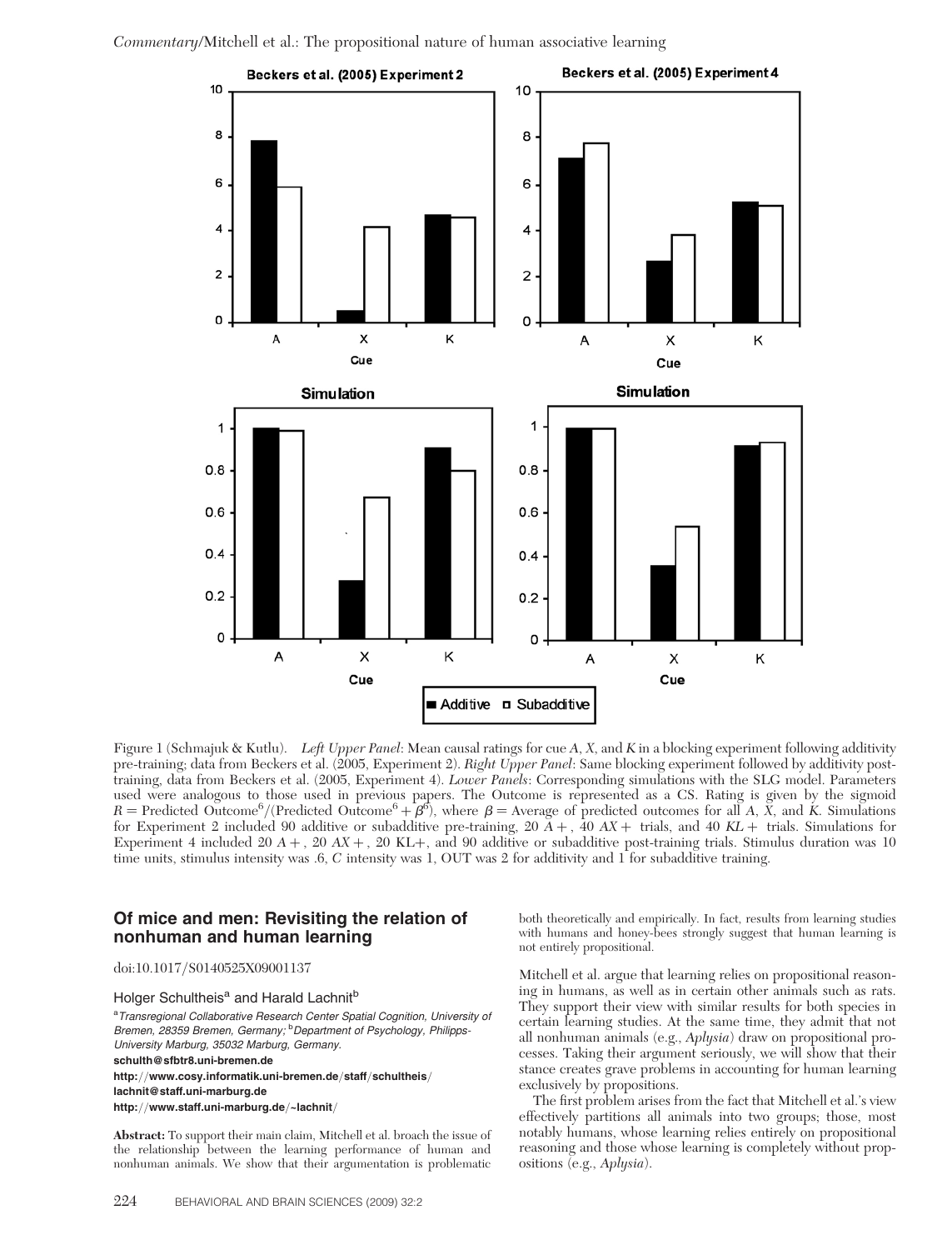Such partitioning implicitly establishes a "magical" point in human phylogenesis where animals stopped being equipped with non-propositional learning. But why should evolution favor individuals who throw away mechanisms that have proven adaptive for generations of ancestors? It seems much more likely that, instead of disposing of the mechanism, individuals may have complemented it by acquiring other mechanisms such as propositional reasoning. Hence, it seems more reasonable to assume that humans are equipped with two, rather than only one, learning system. Against this background, any account which claims that human learning is entirely propositional is only satisfactory if it also explains why previously existing learning systems have been shut down during phylogenesis. However, such an explanation is not provided by Mitchell et al.

The second problem arises from the methodology used to establish the point of propositional learning in non-human animals. Based on behavioral similarities of nonhuman animals and humans, the learning mechanisms assumed for humans are also thought to be at work in the nonhuman animals. This method for ascribing learning mechanisms, however, cuts both ways. If nonhuman animals and humans behave similarly in learning, one can as well ascribe the nonhuman learning mechanisms to humans. Either Mitchell et al. are not aware of the twoedged nature of their method or they are not aware of results on nonhuman learning which shed doubt on their main claim.

Some of these results have been obtained using honey-bees as subjects. Komischke et al. (2002), for example, trained bees on reversal problems, where a previously reinforced conditioned stimulus (CS) was subsequently not reinforced, and vice versa. The bees showed improved reversal learning performance, depending on the number of previously encountered reversals. Thus, one could argue that the bees acquired some kind of a (propositional) reversal rule.

In another series of experiments, Lachnit et al. (2007) and Deisig et al. (2007) investigated the effects of trial spacing on learning performance in humans and bees, respectively. Importantly, the two studies yielded comparable results. For both, humans and bees, increasing the inter-trial interval led to a general increase of the conditioned response (CR) and an improved ability to differentiate between  $CS$  and  $CS$ - in learning positive patterning (PP) and negative patterning (NP) discrimination problems.

Further similarities between the learning of humans and bees have been demonstrated by Kinder and Lachnit (2003) and Deisig et al. (2003). In these studies, subjects were presented with an extended NP discrimination  $(A/B/C+$ ,  $AB/AC/BC+$ ,  $ABC-$ ). Contrary to major associative learning theories available at that time, both bees and humans showed no CR difference for the single- and double-compound CSs.

These five studies show substantial convergence of learning in humans and bees. Direct comparisons indicate that humans and bees behave similarly regarding several learning problems and experimental manipulations. Consequently, following the method of Mitchell et al., humans and bees can be assumed to draw on similar learning mechanisms. Mitchell et al. probably would argue that propositional reasoning is at work, because human learning relies completely on propositional reasoning. Hence, according to Mitchell et al., learning in bees also relies on propositional reasoning.

Yet, the results of Komischke et al. (2003) clearly contradict this conclusion. Bees had to solve NP and PP discriminations under various conditions. In one condition, the CSs of the NP problem were presented to both antennae of the bees, whereas in another condition, the CSs were presented to only one of the antennae. A third condition simultaneously presented PP to one antenna and NP to the other antenna (with identical CSs for both problems): (a) NP was learned only in condition 1 and 3; (b) the PP discrimination was hampered in condition 2.

These results contradict the idea that bees' learning relies on propositional reasoning. According to the propositional

account, learning should degrade in dual-task situations. This was observed for PP; NP, however, improved under the dualtask condition. Hence, bees' learning did not rely on propositional reasoning. If learning in bees is not propositional and learning in bees and humans is comparable, using the method of Mitchell et al., one can only conclude that humans – at least sometimes – also do not learn propositionally.

Interestingly, this conclusion regarding non-propositional learning in humans on PP and NP tasks is further corroborated by Lachnit and Kimmel (1993) and Lachnit et al. (2002). Lachnit and Kimmel (1993), employing a design similar to that of Shanks and Darby (1998), observed an asymmetric relation of PP and NP in transfer situations: Learning PP hampers NP, but not vice versa. However, utilizing different response systems (spared conditioned response [SCR] and eye-blink) for the different patterning problems, Lachnit et al. (2002) found no such asymmetry; PP and NP were solved equally well instead. If learning to solve PP and NP discrimination problems relies on the construction of consciously available general rules, why then should the effect of learning these rules be responsespecific?

In light of the evidence presented here, the account of Mitchell et al. in the target article seems untenable. Not only do the authors fail to present important information to justify their account, but empirical evidence on human and nonhuman learning also contradicts their claim that human learning is entirely propositional.

### The associative nature of human associative learning

doi:10.1017/S0140525X09001149

#### David R. Shanks

Division of Psychology and Language Sciences, University College London, London WC1H 0AP, United Kingdom.

d.shanks@ucl.ac.uk www.ucl.ac.uk/psychlangsci

Abstract: The extent to which human learning should be thought of in terms of elementary, automatic versus controlled, cognitive processes is unresolved after nearly a century of often fierce debate. Mitchell et al. provide a persuasive review of evidence against automatic, unconscious links. Indeed, unconscious processes seem to play a negligible role in any form of learning, not just in Pavlovian conditioning. But a modern connectionist framework, in which "cognitive" phenomena are emergent properties, is likely to offer a fuller account of human learning than the propositional framework Mitchell et al. propose.

We should not be too harsh on ourselves for having failed, after a century of study, fully to have worked out the basic nature (cognitive or automatic) of human learning. Psychologists have been struggling with this paradox ever since Thorndike first formulated the law of effect (Thorndike 1931; cf. Postman 1947; Spence 1950).

The paradox is highlighted by the following facts:

1. As Mitchell et al. rightly point out, awareness appears to be a necessary condition for learning. Their review focuses on conditioning, but the point holds for many other forms of learning such as speeded responding to structured materials (Perruchet & Amorim 1992; Shanks et al. 2003), context-guided visual search (Smyth & Shanks 2008), grammar learning (Tunney & Shanks 2003), decision making (Maia & McClelland 2004), and many others.

2. Learning is not an automatic process. It is controlled by both bottom-up influences (by the stimuli and their relationships) and by top-down ones (how the stimuli are perceived; attention; expectancies; working memory capacity; and so on). How could learning be automatic given the evidence that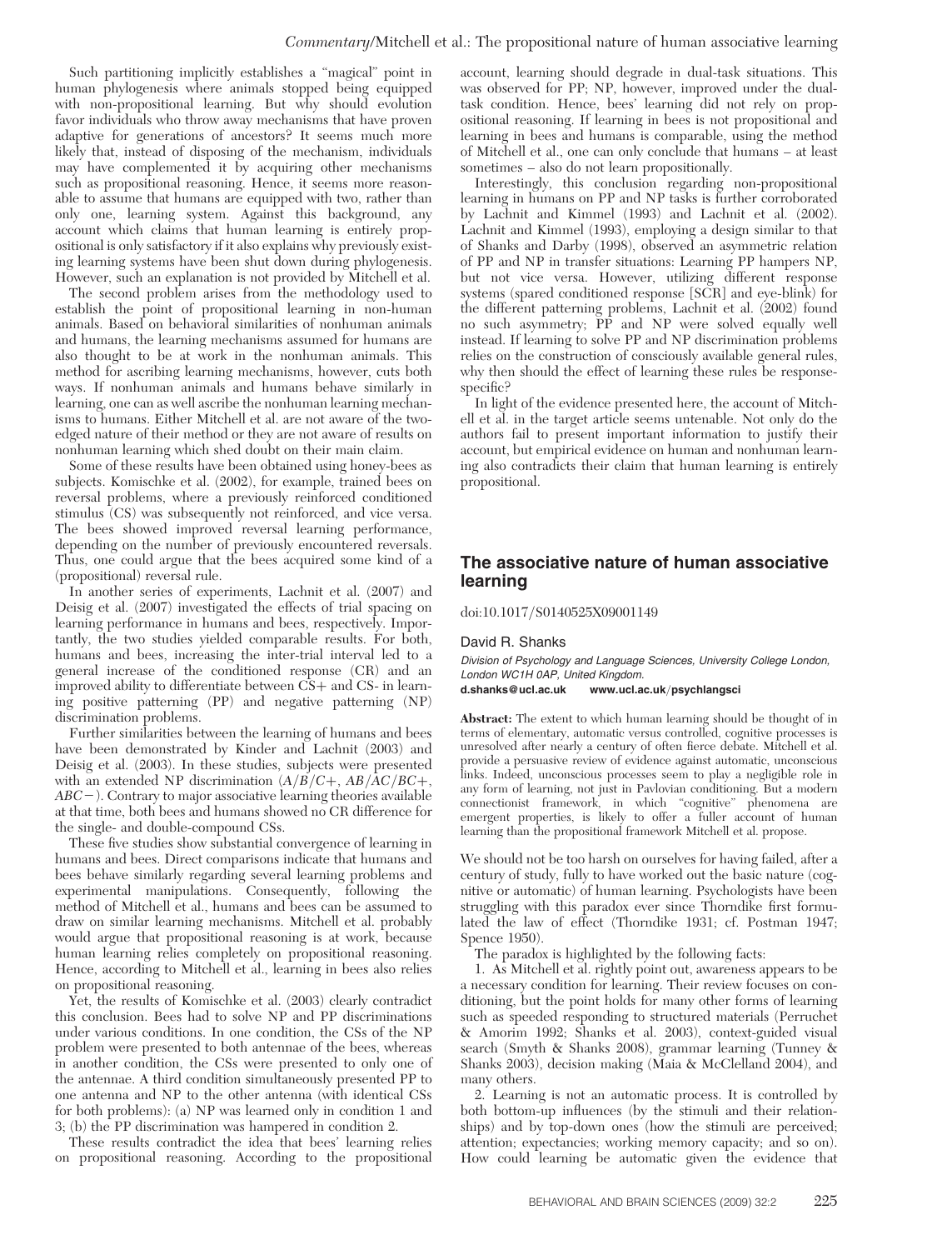stimuli are not even perceived when attention is fully diverted elsewhere (Macdonald & Lavie 2008)?

3. Many aspects of learning seem to involve reasoning. For instance, after learning that two cues predict an outcome  $(AT+)$ , presentation of evidence that one of them alone predicts the outcome  $(A+)$  causes less predictive influence to be assigned to T (Shanks 1985; Van Hamme & Wasserman 1994).

4. If by "reasoning" one means the manipulation of symbolic representations, then much of cognition does not appear to be well described as reasoning. The embodied cognition movement has made it clear that many aspects of behaviour traditionally interpreted in terms of inferences over amodal symbolic representations are better explained via notions of mental simulation (Barsalou et al. 2003; Niedenthal 2007). Moreover, logic-based accounts of reasoning have been subjected to severe criticism even in such central domains as reasoning about conditional statements ("If A then B") (Oaksford & Chater 2007).

5. Extraordinarily rich explanations of learning phenomena have been achieved by models built out of automatic link machinery (i.e., connectionism). Such models demonstrate massive "emergentism," in that processes that seem cognitive and highlevel emerge from the operations and interactions of very elementary processing units. Indeed, these models can often be viewed as operating in optimal (Bayesian) ways.

One way to resolve the paradox is to ignore (4) and (5) and argue, as Mitchell et al. do, that the basic processes of associative learning intrinsically embody the principles of reasoning. Indeed, it is easy to combine a logic-based system (based on a computer programming language for symbolic reasoning) with a Rescorla-Wagner-like rule governing belief strength (Shanks & Pearson 1987), such that inference over propositions yields behaviour with the appropriate level of strength.

Yet such a propositional framework for learning only scores 3 out of 5 on the list above. An alternative resolution which scores rather better begins by noting that many things that are true of automatic links are not necessarily true of larger-scale connectionist models. Unlike automatic links, for instance, connectionist models can represent semantic information. Indeed, if there has been a single goal behind the connectionist movement, it has been to emphasize this fact. Such models can "reason." A simple connectionist model described by Ghirlanda (2005) explains the retrospective revaluation effect described in (3) above, and some of the other reasoning-like effects described by Mitchell et al. are beginning to be modelled in connectionist systems (e.g., Schmajuk & Larrauri 2008). Unlike links, processing in connectionist models is often assumed to be related to awareness (states of settled activity – attractor states – may be just those states of which we are conscious). Unlike links, connectionist models have no difficulty in binding top-down and bottom-up influences. Many models incorporate pathways for top-down attentional control. And so on. There is a long way to go, but it is not inconceivable that such an approach will eventually make the paradox of learning dissolve.

Close examination of the empirical data also adds weight to the view that at least some aspects of learning emerge from elementary link processes and questions the propositional reasoning account. Quasi-rational behaviour, such as blocking, occurs not only in intentional learning situations, but also in incidental ones in which it seems very unlikely that the individual would be motivated to "reason." For example, in speeded reaction time tasks in which some structural property is informative about a target's location, cue-competition effects are observed (Endo & Takeda 2004). Such effects are well modelled in connectionist systems (Cleeremans 1993).

Further evidence for link-like processes emerges in experiments in which individuals judge event probabilities after exposure to a cue-learning task. As Mitchell et al. explain, such studies show that cue-outcome contingency has an impact on probability estimates even when variations in contingency do not affect the objective probabilities. Hence, if the probability

of an outcome given a cue,  $P(O|C)$ , is say 0.75, participants' judgments will be greater when the probability of the outcome in the absence of the cue,  $P(O|{\sim}C)$ , is 0 rather than 0.75 (Lagnado & Shanks 2002). Mitchell et al. argue (sect. 5.2) that such effects arise because of participants' confusion or uncertainty about the term "probability" in the experimental instructions. But several studies (Nosofsky et al. 1992; Shanks 1990) show the same bias in "implicit" probability estimates when probability language is absent. In these conditions, participants choose which of two outcomes is the correct diagnosis for a patient with a certain symptom pattern. The word "probability" is not even employed – participants are asked to choose which outcome they think is correct. Such studies also challenge Mitchell et al.'s suggestion that the effect is due to confusion about the absence of other cues, as it also emerges when binary dimensions are used in which there are no absent cues. These biases, which fall naturally out of link-based models, are hard to reconcile with propositional reasoning accounts.

### How do we get from propositions to behavior?

#### doi:10.1017/S0140525X09001150

Daniel A. Sternberg<sup>a</sup> and James L. McClelland<sup>b</sup>

aDepartment of Psychology, Stanford University, Stanford, CA 94305; <sup>b</sup> Department of Psychology and the Center for Mind, Brain, and Computation, Stanford University, Stanford, CA 94305.

#### sternberg@stanford.edu jlm@psych.stanford.edu http://psych.stanford.edu/~jlm

Abstract: Mitchell et al. describe many fascinating studies, and in the process, propose what they consider to be a unified framework for human learning in which effortful, controlled learning results in propositional knowledge. However, it is unclear how any of their findings privilege a propositional account, and we remain concerned that embedding all knowledge in propositional representations obscures the tight interdependence between learning from experiences and the use of the results of learning as a basis for action.

Mitchell et al. have made a number of important contributions to our understanding of human contingency learning. They cite many compelling studies that demonstrate the strong influences of verbal instruction and processing resources on learning. Along the way they have become committed to a particular representational format that may limit their ability to explain the breadth of learned human behavior.

We have two main concerns with their proposal that learning is the result of controlled reasoning processes that operate on propositional representations. First, it is unclear that many of the empirical findings they describe automatically follow from a propositional approach. These would instead seem to depend on the particular models of learning and memory that one employs, not on the use of a propositional format per se. Second, if Mitchell et al. are indeed arguing that all learned knowledge is encoded as propositions with attached levels of belief – a very strong claim – they need to provide a convincing account of how we could learn to perform complex, context-sensitive behaviors using processes that operate only on propositions and beliefs. Without such an explanation, their theory can only speak to a restricted set of data drawn from standard human contingency learning paradigms, and not to human and animal learning in its broader sense. We elaborate these points below.

In their discussion of cognitive load, Mitchell et al. describe a series of studies by De Houwer and Beckers (2003) who found a reduction of forward blocking in a standard contingency learning task when a moderately engaging secondary task was introduced. At the same time, participants continued to demonstrate robust learning of the explicit contingencies they experienced during training. Although Mitchell et al. do not provide an explanation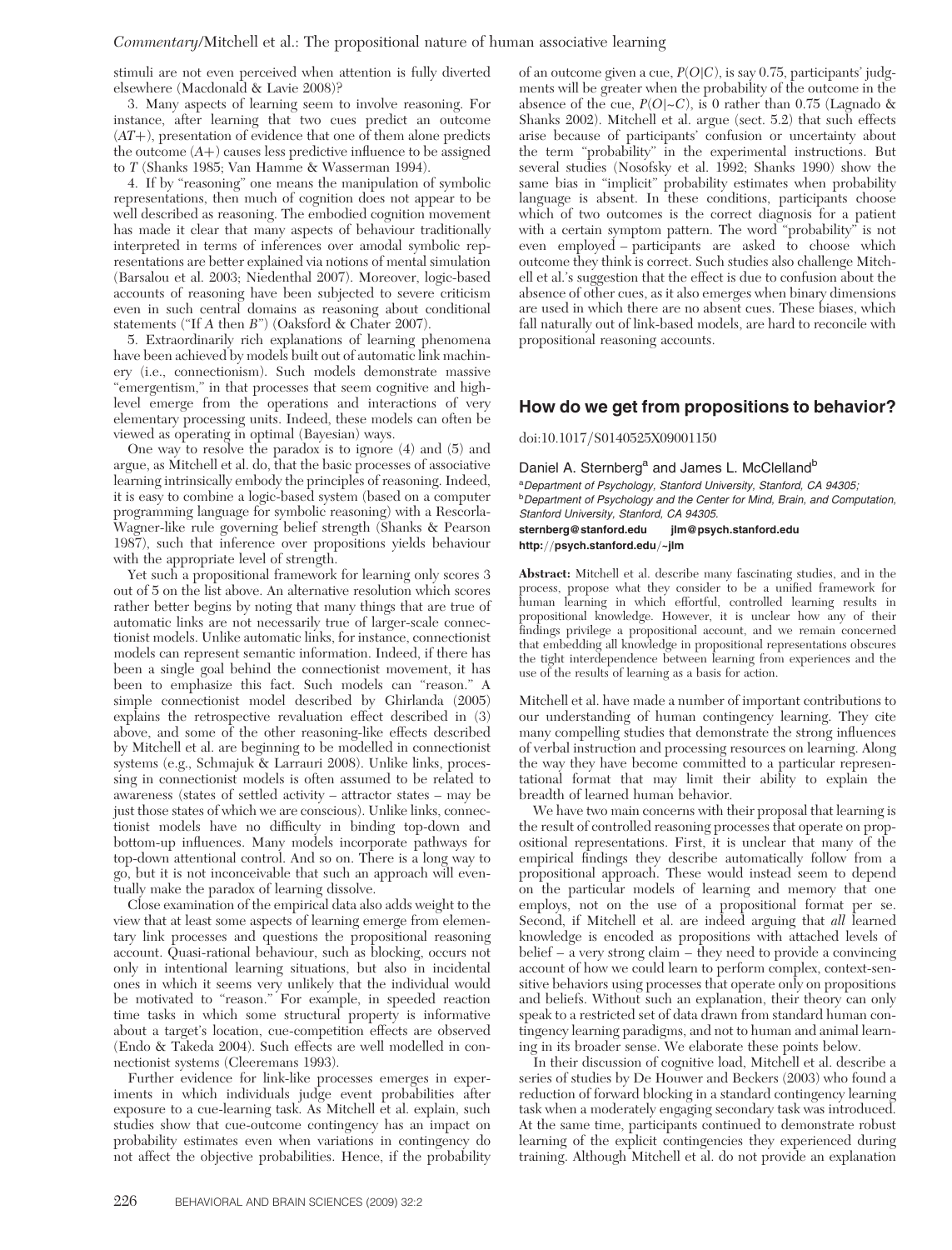as to why blocking should require more cognitive resources than learning all of the other cue-outcome relationships in the task, we have been interested in whether the ability to retrieve relevant memories may play a role in generating these effects.

We have recently explored cue-competition effects in two tasks using common stimuli and abstract contingencies but different task demands: a self-paced prediction task that is similar to a standard contingency learning experiment, and a fast-paced, cued reaction task (Sternberg & McClelland, in preparation). In both tasks, participants saw one or two cue objects on each trial, some of which were usually followed by the appearance of a dot. In the prediction task, participants had unlimited time to observe the cue objects before pressing a key to predict whether the dot would appear on that trial. After making their prediction, the actual outcome appeared and feedback was given. In the reaction task, on trials where the dot occurred, it appeared 350 msec after the cue object(s), and participants had to press a key within 275– 400 msec (this deadline decreased at a constant rate during training). On trials where the dot did not appear, participants had to refrain from responding. Both groups were able to learn the explicit contingencies they experienced during training, as revealed by reaction times (RTs) and contingency ratings in the reaction task, and by test-trial predictions and contingency ratings for the prediction task. However, while prediction participants showed clear competition effects, evidence for competitions effect in the reaction task was scant.

Mitchell et al.'s view that knowledge of the contingencies is stored in the form of propositions does not, in our view, shed light on the differences between these conditions. The form of storage could be propositions, images, or something else – regardless, the explanation could hinge on constraints on the time available for retrieval of relevant prior episodes from memory. On this view, blocking would depend on considering both the relevant singleton and the related pair at the same time, even though these events are not presented together, whereas learning the direct events would depend only on recalling past experiences with the presented stimulus. Because the reaction task reduces the time available for recollection, we would expect to see a reduction in cue-competition effects in this task compared to those observed in the prediction task.

We also consider it to be uncontroversial that the operation of any learning process should depend on the availability of cognitive resources such as attention and memory. There have been many theories of multiple interacting learning processes that make no claims about a completely autonomous and resourcefree associative learning system (e.g., McClelland et al. 1995). As it is likely that a number of interacting neural systems can spring into action when a novel or familiar stimulus is encountered, it will be important to continue to study in more detail the role of attention (see Kruschke & Blair 2000; Kruschke et al. 2005) and memory (McClelland & Thompson 2007; Vandorpe et al. 2007b) in learning and reasoning.

The propositional account that Mitchell et al. advocate also may run into difficulties addressing details of situation-specific response behaviors. The same contingency may be learned in different behavioral contexts, and require different kinds of responses, and the responses may not transfer even if the contingencies remain the same. For example, we would not expect that participants who had learned cue-outcome contingencies in our prediction task would immediately show fast RTs to relevant items if tested using our reaction task, even if they were verbally instructed that the same contingencies they had previously learned still held. It seems likely that something more like a sensory-motor skill of responding to particular stimuli has been acquired by these participants. Such skills, and not simply verbal propositions, seem fairly clearly to underlie abilities like playing an instrument or driving a car.

Finally, Mitchell et al.'s current theory sheds little light on the process of learning complex behaviors. Consider Cleeremans and McClelland (1991), who trained participants to make button

responses to sequences of visual stimuli that were generated by a moderately complex finite state grammar. They found that participants show graded sensitivity to the conditional probabilities between items, and that this sensitivity developed gradually across training sessions. They were able to capture the learning trajectories in the human data using a simple recurrent network (SRN) model. While the structure of the information in the task could certainly be represented in a propositional form (as it was represented in this way in the experiment script), the SRN provided an account of the process of learning through time, in addition to its final state. The key ingredient here appears to be some sort of gradual strengthening process, rather than the presence or absence of a propositional statement of contingency.

Mitchell et al. conclude by presenting us with a tall order. Because they find little evidence for an automatic link-formation system, they suggest that we should recast all of the existing literature on human learning as evidence about the operation of a single propositional learning system. This conclusion seems to us to present a false dichotomy. The studies the authors present on cognitive load and verbal instruction manipulations are indeed important and useful challenges to simple associative accounts of contingency learning, but by embedding all knowledge in a propositional form, Mitchell et al. may sacrifice an account of how we learn complex behaviors.

### Automatic (spontaneous) propositional and associative learning of first impressions

doi:10.1017/S0140525X09001162

James S. Uleman

Department of Psychology, New York University, New York, NY 10003. jim.uleman@nyu.edu http://www.psych.nyu.edu/uleman

Abstract: Contrary to the target article's claims, social cognition research shows considerable learning (about other people) that is relatively automatic. Some of this learning is propositional (spontaneous trait inferences) and some is associative (spontaneous trait transference). Other dichotomies – for example, between learning explicit and implicit attitudes – are also important. However conceived, human conditioning is not synonymous with human learning.

Alice solved the mystery halfway through the book. And Bob kicked the puppy out of his way while crossing campus.

Of course, you have no idea who Alice and Bob are, and probably have no interest in finding out. But if you are like most participants in our studies, you have already inferred that Alice is clever and Bob is cruel. Furthermore, you made these inferences without realizing it, and would likely deny them if asked.

The extensive research on such spontaneous trait inferences (STIs) and related phenomena supports some of Mitchell et al.'s arguments but challenges others. STI research does not use the framework or procedures of classical conditioning, so many of the terms in the target article (unconditioned stimulus [US], conditioned response [CR], blocking, overshadowing) are not applicable. But others are – for example, learning, propositions, associations, automatic and controlled processes, conscious and unconscious processes. So STI findings have direct bearing on the target article's more general claims.

Automatic propositional learning about others occurs. In a typical study of spontaneous inferences, participants read a series of trait-implying statements about other people, with an explicit goal other than forming impressions of them. The participants may be asked to memorize the material, or just familiarize themselves with it. Then they are tested in indirect ways to see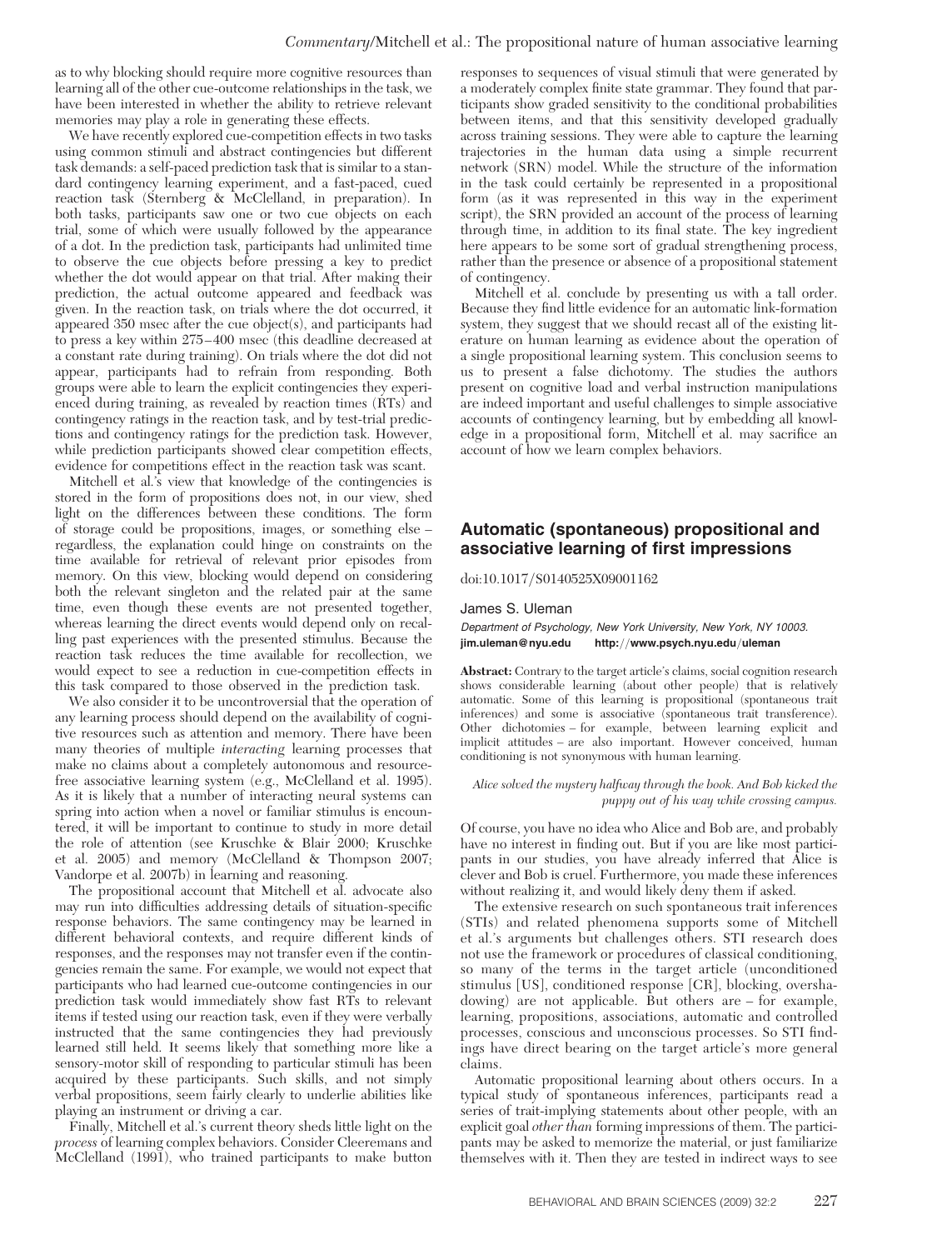whether they made trait inferences. Cued-recall, a favorite test in early research, also showed that participants were unaware of inferring anything about the targets (see Uleman et al. 1996b, for a review). That is, these inferences are unconscious. Although certainly aware of the stimuli, participants are not aware of their inference processes or outcomes.

The best evidence that STIs occur at encoding, rather than at retrieval, comes from on-line measures of concept activation. Zárate et al. (2001) had participants read trait-implying sentences for a subsequent memory test and simultaneously do a lexical decision task. Participants were quicker to identify as words implied traits that immediately followed trait-implying sentences than control sentences. Uleman et al. (1996a) used a slightly different task. Participants had to indicate, as quickly as possible, whether probe test words that immediately followed each sentence had literally been in the sentence. As predicted, participants were slower to correctly say "No" when sentences implied the trait probes than when they did not. So even though trait inferences interfered with optimal task performance, participants made them anyway. STIs are uncontrollable, as well as unintended.

Bargh (1994) identified efficiency as the fourth criterion of automaticity, and there is good evidence that STIs are highly efficient. Todorov and Uleman (2003) used a false recognition paradigm in which participants read 60 pairs of photos and sentences for a subsequent memory test. Then they judged whether particular traits had appeared in the sentences paired with particular photos. False recognition of implied traits was higher when traits were paired with actors' photos than with other photos, even when participants only saw each photo-sentence pair for two seconds, or viewed them to count the number of nouns in each sentence (not for a subsequent memory test), or viewed them while concurrently rehearsing a six-digit number. Thus, STIs are highly efficient, occurring under speeded, and shallow processing, and concurrent cognitive load conditions.

These false recognition results also show that STIs are about actors, and not just inferences about the behaviors. (See also Carlston & Skowronski 1994, for evidence from a different paradigm.) That is, STIs represent learned propositional knowledge, acquired relatively automatically (unconsciously, unintentionally, etc.). According to the target article (especially sect. 3), STIs cannot occur. Yet the evidence for spontaneous social inferences is extensive (Uleman et al. 2008).

Automatic associative learning about others also occurs. Suppose you read that Carol said Dan returned the lost wallet with all the money still in it, either for a subsequent memory test or merely to familiarize yourself with such information. When this information is paired with a photo of Carol but not Dan, you are likely to (unintentionally and unconsciously) associate honesty with Carol, the communicator (Skowronski et al. 1998; Todorov & Uleman 2004). Extensive research shows that this spontaneous trait transference (STT) does not occur because you confuse Carol and Dan, or intentionally draw conclusions about Carol. Instead, the activated trait is simply associated with the communicator, affecting subsequent trait ratings and other responses to her. Carlston and Skowronski (2005) proposed that STTs represent mere associations between actors and traits, whereas STIs represent attributional inferences about actors.

Mitchell et al. emphasize the centrality of truth value to propositional knowledge. This suggests that if STI involves inferring propositions and STT does not, then making participants suspicious of the veracity of behavior descriptions paired with actors or communicators should interfere with STI but not with STT. This is exactly what Crawford et al. (2007) found. These results not only support the propositional status of and relevance of truth value to STI, but they also provide another reason to distinguish between propositional and associative learning.

Explicit learning is dissociable from implicit learning about others. This dissociation challenges Mitchell et al.'s broad claims. Rydell et al. (2006) asked participants to form an impression of Bob (so these are not spontaneous inferences). They saw 100 positive (or negative) statements describing Bob; then described how much they liked him; then saw 100 negative (or positive) statements; and then gave their explicit attitudes again. Uninterestingly, the participants liked Bob more (less) after positive (negative) descriptions, and changed their attitudes after reading inconsistent information. More interestingly, they were also subliminally primed on each trial with negative (or positive) words (e.g., love, cancer), and their implicit attitudes toward Bob were measured with a modified Implicit Association Test (IAT; Greenwald et al. 1998) after each series of 100 trials. The valence of the explicit and subliminal information always differed. After receiving positive explicit and negative subliminal information, the participants' explicit attitude was positive and their implicit attitude was negative. The second series of trials reversed these attitudes.

So, two kinds of evaluative learning occurred simultaneously about the same object (Bob): one intentional, conscious, and deliberate; the other, unintentional and unconscious. These dichotomies seem essential for describing the acquisition of explicit and implicit attitudes, even though Mitchell et al. claim that they are only useful for describing perceptual and performance processes.

These comments do not challenge the target article's claim that most, if not all, human *conditioning* is best understood as conscious, intentional, and effortful learning of propositions about the world. But they do challenge the authors' claim that all human learning can be subsumed under the rich and timehonored paradigms of conditioning. These comments also challenge the conflation of conscious, intentional, effortful, and controllable processes with each other and with all propositional learning – and of their "opposites" with each other and associative learning processes. There are varieties of both human propositional and associative learning that the target article neglects.

#### ACKNOWLEDGMENTS

Thanks to students in my lab for suggestions: SoYon Rim, Laura Kressel, and Justin Mahalak.

### A one-system theory that is not propositional

doi:10.1017/S0140525X09001174

#### James E. Witnauer, $^{\rm a}$  Gonzalo P. Urcelay, $^{\rm b}$  and Ralph R. Miller<sup>a</sup>

aDepartment of Psychology, State University of New York–Binghamton, Binghamton, NY 13902-6000; <sup>b</sup>Department of Experimental Psychology and Behavioural and Clinical Neuroscience Institute, University of Cambridge, Cambridge CB2 3EB, United Kingdom.

jwitnau1@binghamton.edu gu203@cam.ac.uk rmiller@binghamton.edu

http://www2.binghamton.edu/psychology/ http://www.psychol.cam.ac.uk/

Abstract: We argue that the propositional and link-based approaches to human contingency learning represent different levels of analysis because propositional reasoning requires a basis, which is plausibly provided by a link-based architecture. Moreover, in their attempt to compare two general classes of models (link-based and propositional), Mitchell et al. refer to only two generic models and ignore the large variety of different models within each class.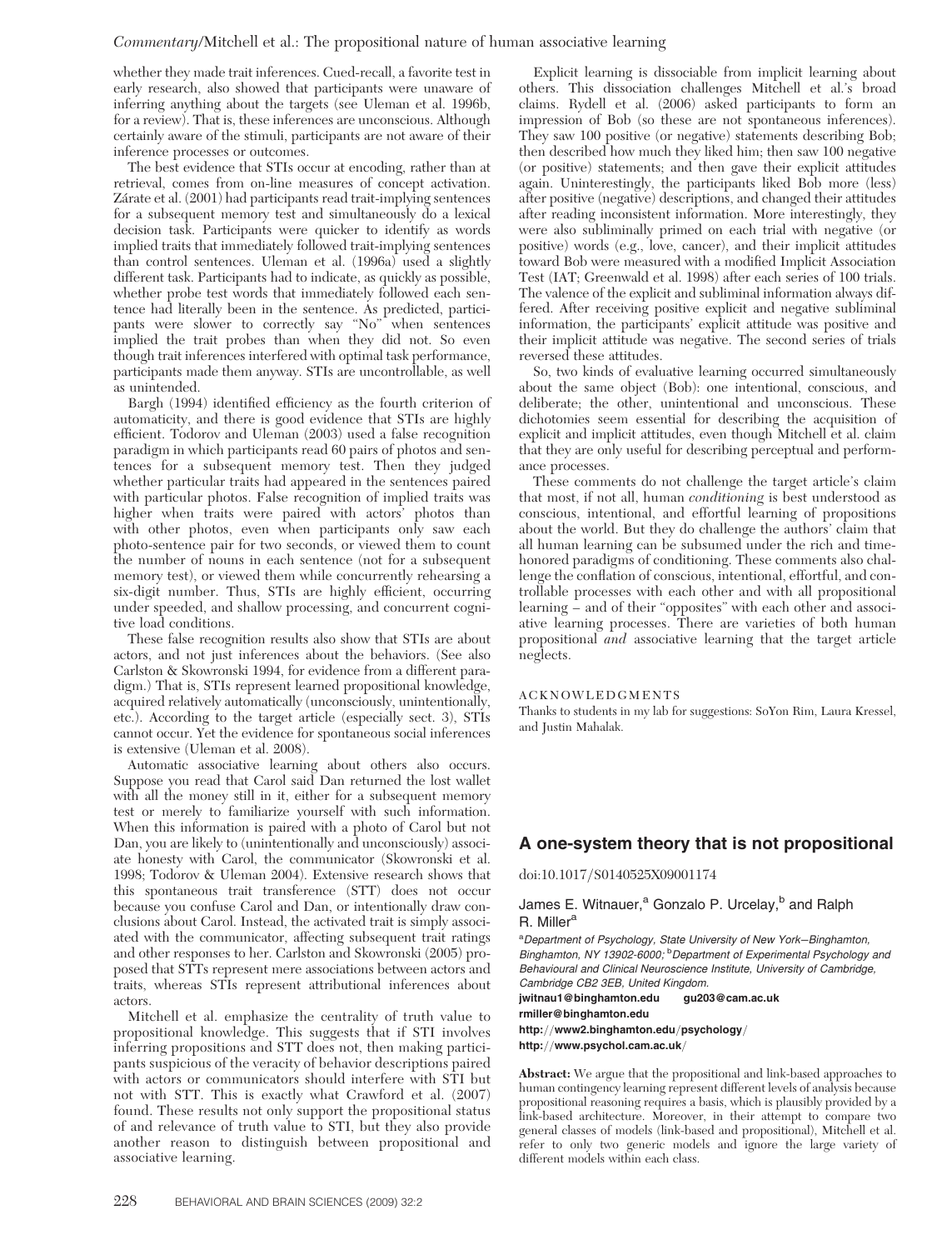Mitchell et al. depict propositional and associative approaches to human contingency learning as incompatible with each other. Based on a comparison between generic link-based and propositional models, Mitchell et al. conclude that the propositional approach is superior to the link-based approach. We will argue that: (1) propositional and link-based accounts are not incompatible and are concerned with separate levels of analysis; and (2) Mitchell et al. complicate their analysis by comparing two broad families of models, which has important implications for evaluating these families.

We assert that the propositional and link-based approaches are concerned with different levels of analysis. Note that our argument is different from Mitchell et al.'s argument that specific link-based models speak to two different levels of analysis. The propositional approach argues that humans and animals use propositional reasoning to guide judgments about outcomes in Pavlovian and human contingency learning situations. This approach is silent concerning the cognitive architecture that supports propositional reasoning. In contrast, the link-based approach is concerned with the extent to which one representation can activate another representation and is relatively silent on the way in which animals and humans use associations.

For some of the reasons outlined by Mitchell et al., one might argue that the link-based level of analysis is not useful for understanding behavior. However, we contend that, to the extent that we are able to assess changes in associations through Pavlovian conditioning and human contingency learning, the associative level of analysis is helpful in understanding many aspects of human and animal behavior. Connectionist models have been used to describe phenomena in divergent areas of cognitive psychology. Aside from the obvious examples of Pavlovian conditioning and contingency learning, connectionism has been highly influential throughout cognitive psychology, including perception, categorization, language, memory, attention, social cognition, and cognitive pathology.

Evidence that these approaches are concerned with different levels of analysis comes from the literature concerning connectionist models of language processing. Connectionist models assume that connections (analogous to links or associations) between processing units provide the foundation for complex information processing. In these systems, weighted connections allow activation to pass between units and learning is presumably driven by changes in the strengths of the weights between processing units. Connectionist models of language are link-based models that can represent and process propositional knowledge. A second notable example of propositional logic being based on link-based knowledge is provided by Wynne (1995) in his associative account of transitive inference. Therefore, the existence of several link-based accounts of propositional reasoning suggests that propositional reasoning can be explained at the associative level of analysis by reductionism.

Moreover, associative theories have informed us about the way the brain organizes and processes information. According to the Rescorla and Wagner (1972) model, a discrepancy between the strengths of the outcome experienced and the outcome expected based upon all cues present is necessary for changes in the strength of a CS-US association. The results of electrophysiological and neuroimaging studies suggest that the brain generates a signal that encodes the discrepancy between expected and experienced outcomes and that this signal is correlated with learning at a behavioral level (e.g., Corlett et al. 2004; Schultz 1998). Mitchell et al. aptly note that in many connectionist-like models of cognition (and in the brain), stimulus representations are distributed, meaning that units in these systems do not carry specific representational value and that information is represented by patterns of activity across arrays of units. This does not necessarily undermine the link-based level of analysis because, in systems

of distributed representation, weighted links function to bind arrays of units that together represent stimuli. Also, the results of modeling studies suggest that individual neurons are highly variable in the extent to which they locally encode information, such that some neurons function like grandmother cells (i.e., a single neuron more directly represents a stimulus) and others are more broadly tuned (Verhagen & Scott 2004).

Mitchell et al. argue that the link-based approach does not explain behavior as well as the propositional approach. They base this argument on a comparison between a generic associative and a generic propositional model. This strategy has the unfortunate consequence of ignoring the great variety of associative and inferential models available. For example, Mitchell et al. point out that the propositional approach is better equipped than associative models to account for data indicating that awareness is related to learning. However, the prediction that awareness will be related to learning is not a necessary prediction from a propositional model. Bayesian models are similar to the propositional approach but do not assert that awareness is necessary for learning. It is also conceivable that an associative model might argue that awareness is necessary for learning.

Similarly, data that uniquely support a specific associative model cannot be interpreted as inconsistent with the general propositional approach. The sometimes competing retrieval model (SOCR; Stout & Miller 2007) uniquely anticipated that when a target stimulus is conditioned in compound with two blocking cues, responding to the target stimulus is greater than when it is conditioned in compound with only one blocking cue (Witnauer et al. 2008). Despite SOCR being an associative model, these data do not allow us to conclude that the linkbased approach is superior to the general propositional approach. In fact, Witnauer et al.'s data were problematic for many associative models and might be consistent with revised propositional models (see Miller & Escobar [2001] for a similar argument concerning ill-conceived comparisons between generic acquisitionand performance-focused models). Differentiation between models requires identification of specific models, and the results are applicable only to the actual models that are compared.

The predictions of a generic model (such as the one outlined by Mitchell et al.) or a family of models (such as acquisitionfocused models of Pavlovian learning) are necessarily less precise (and less testable) than the predictions of a specific model (e.g., SOCR). This is evident in Mitchell et al.'s application of their generic model to the effect of cognitive load on learning phenomena. In section 4.2, Mitchell et al. assert that the studies of the effect of cognitive load on learning agree with the predictions of the propositional approach. Propositional reasoning presumably requires cognitive resources and, consistent with this view, manipulations that diminish the availability of cognitive resources diminish learning. In section 4.4, they assert that propositional reasoning can occur in highly complex (demanding) situations. If it is assumed that task complexity is directly related to cognitive load, then the propositional approach (as outlined in sect. 4.2) predicts that learning should not be observed in highly complex situations. This inconsistency (and others) in Mitchell et al.'s propositional approach is the result of comparing generic models of learning rather than fully specified models.

#### ACKNOWLEDGMENTS

This research was supported by National Institute of Mental Health Grant 33881. Inquiries concerning all aspects of this research should be addressed to Ralph R. Miller, Department of Psychology, SUNY– Binghamton, Binghamton, NY 13902-6000, USA; e-mail: rmiller@binghamton.edu.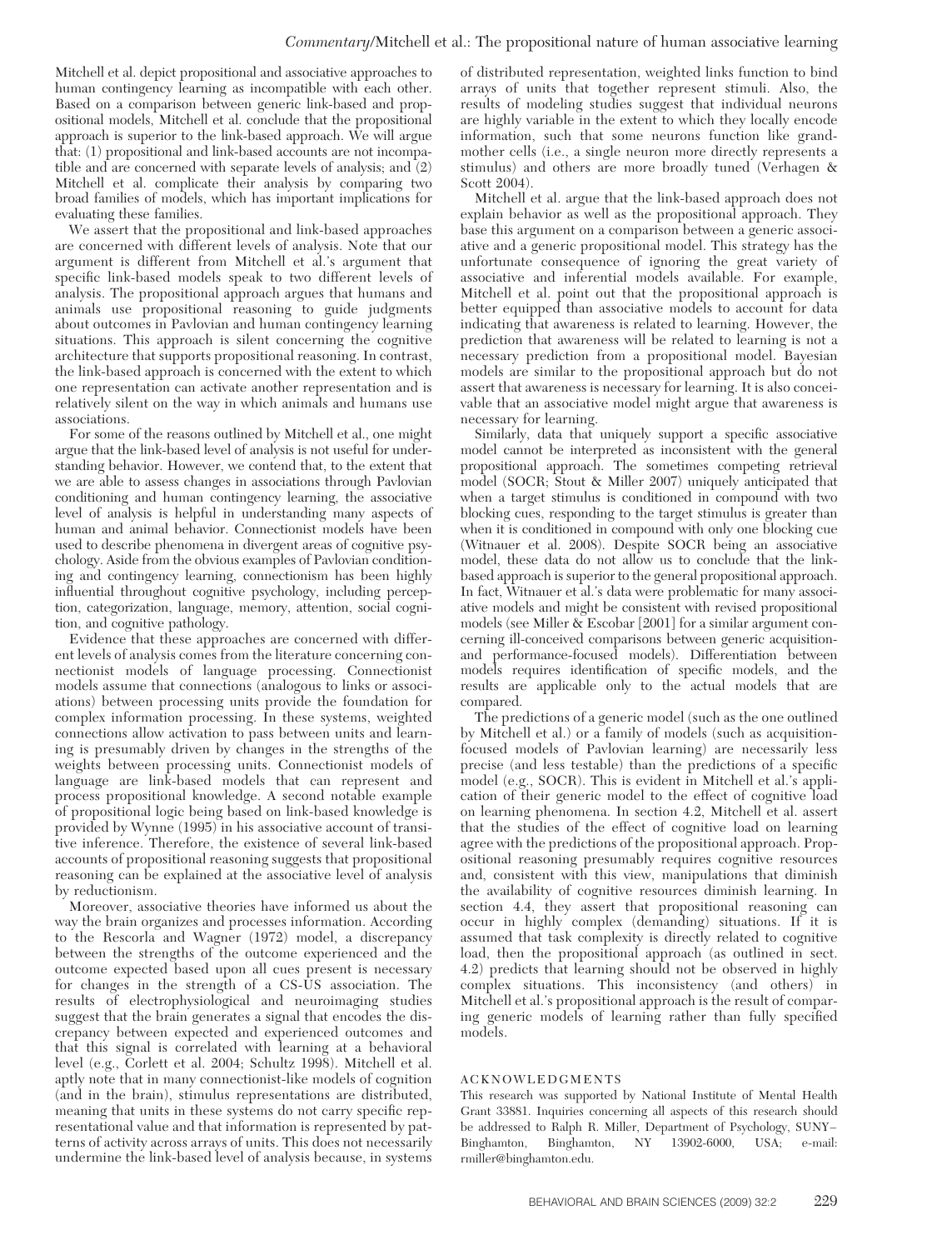# Authors' Response

### Link-based learning theory creates more problems than it solves

doi:10.1017/S0140525X09001186

Chris J. Mitchell,<sup>a</sup> Jan De Houwer,<sup>b</sup> and Peter F. Lovibond<sup>a</sup> <sup>a</sup>School of Psychology, University of New South Wales, Kensington 2052, Australia; <sup>b</sup>Department of Psychology, Ghent University, Henn Dunantlaan 2, B-900, Ghent, Belgium. chris.mitchell@unsw.edu.au Jan.dehouwer@ugent.be p.lovibond@unsw.edu.au http://www.psy.unsw.edu.au/profiles/cmitchell.html

http://users.ugent.be/~jdhouwer/ http://www.psy.unsw.edu.au/profiles/plovibond.html

Abstract: In this response, we provide further clarification of the propositional approach to human associative learning. We explain why the empirical evidence favors the propositional approach over a dual-system approach and how the propositional approach is compatible with evolution and neuroscience. Finally, we point out aspects of the propositional approach that need further development and challenge proponents of dual-system models to specify the systems more clearly so that these models can be tested.

In our target article, we put forward the claim that all associative learning in humans is mediated by the nonautomatic truth evaluation of propositions about relations in the world. This implies that there is no need to postulate a second learning mechanism that is based on the unconscious formation of links between symbolic representations. One positive outcome of our target article was that several commentators expressed their agreement with the basic tenet of our position (Beckers & Vervliet; Chater; Morsella, Riddle, & Bargh [Morsella et al.]; Gopnik; Greenwood; Lagnado; Li; Lyn & Rumbaugh; and Newell). However, it is clear that we were unable to convince everybody. Many commentators explicitly expressed their belief in a dual-system model of learning in which both propositional and link-formation processes can produce learning (Baeyens, Vansteenwegen, & Hermans [Baeyens et al.]; Boakes; Dawson & Schell; Dwyer, Le Pelley, George, Haselgrove, & Honey [Dwyer et al.]; Gawronski & Bodenhausen; Livesey & Harris; Matute & Vadillo; McLaren; Miles, Proctor, & Capaldi [Miles et al.]; Olsson & **Ohman; Schultheis & Lachnit; Uleman).** This, too, is a positive outcome of our target article, because it confirms that we are not fighting a straw man, but a widely held position in psychology. Few researchers had previously made explicit in writing their belief in a dual-system model of learning.

The arguments made by the commentators for rejecting the propositional approach can be grouped into three categories: (1) the evidence that supports the propositional approach can also be explained by link-formation models; (2) there are empirical findings that contradict the propositional approach and thus support the idea of a second, link-based, learning mechanism; and (3) there are conceptual grounds for rejecting the possibility that all learning is propositional. Some of the arguments presented in the commentaries are based on an interpretation of the existing empirical evidence with which we disagree. Others seem to reflect a misunderstanding of the propositional approach, which suggests that we were not completely clear in the target article. From our analysis, we conclude that although the current propositional approach needs further refinement, the basic assumption that all associative learning is mediated by propositions is conceptually sound and is supported by the available data.

### R1. Can evidence for the propositional approach also be explained by link-formation models?

In section 3 of the target article, a large number of empirical findings were presented that confirm predictions of the propositional approach. We first describe exactly why the propositional approach predicts these findings, and then look at the extent to which these findings can be explained by link-formation models. The core assumption of the propositional approach is that associative learning depends on the non-automatic truth evaluation of propositions about relations in the world. Some commentaries revealed a misunderstanding of what we meant by "propositions" and how propositions differ from associative links. Propositions are statements about the events in the world and how they are related. These statements may be quite specific as to the nature of the relation between events (e.g., " $X$  causes  $Y$ "). However, they can be quite general; they may specify only that particular events are related, but not how they are related. We agree with Gawronski & Bodenhausen that the crucial distinction between propositions and links is that only propositions imply a truth value. People can thus differ in the degree to which they believe that statements about the world are true or false. Although propositions are described as statements, they do not, as **Shanks** seems to imply, necessarily involve abstract representations. As Barsalou (2008) pointed out, propositions can also involve embodied, grounded representations. Propositions are very different from associative links. Associative links are not statements about the world. They are assumed to be states of the world, namely, states through which one representation can activate another representation.

The idea that associative learning is a function of the non-automatic truth evaluation of propositions leads to two main predictions. First, everything that influences truth evaluation can influence associative learning. This means that apart from the actual occurrence of events, factors such as prior knowledge, instructions, intervention, and deductive reasoning also matter. Second, because truth evaluation depends on non-automatic processes (in the sense that they are dependent on awareness, cognitive resources, time, and goals), associative learning should also be non-automatic. There is substantial evidence to support these predictions (see our target article and De Houwer [2009] for reviews). Because of this evidence, many commentators accept the conclusion that some associative learning phenomena are the result of propositional processes (e.g., Baeyens et al.; Boakes). However, they do not agree with the more far-reaching conclusion that all learning is propositional. They argue that there are some "true" forms of learning that are driven by link formation. Although it is not clear to us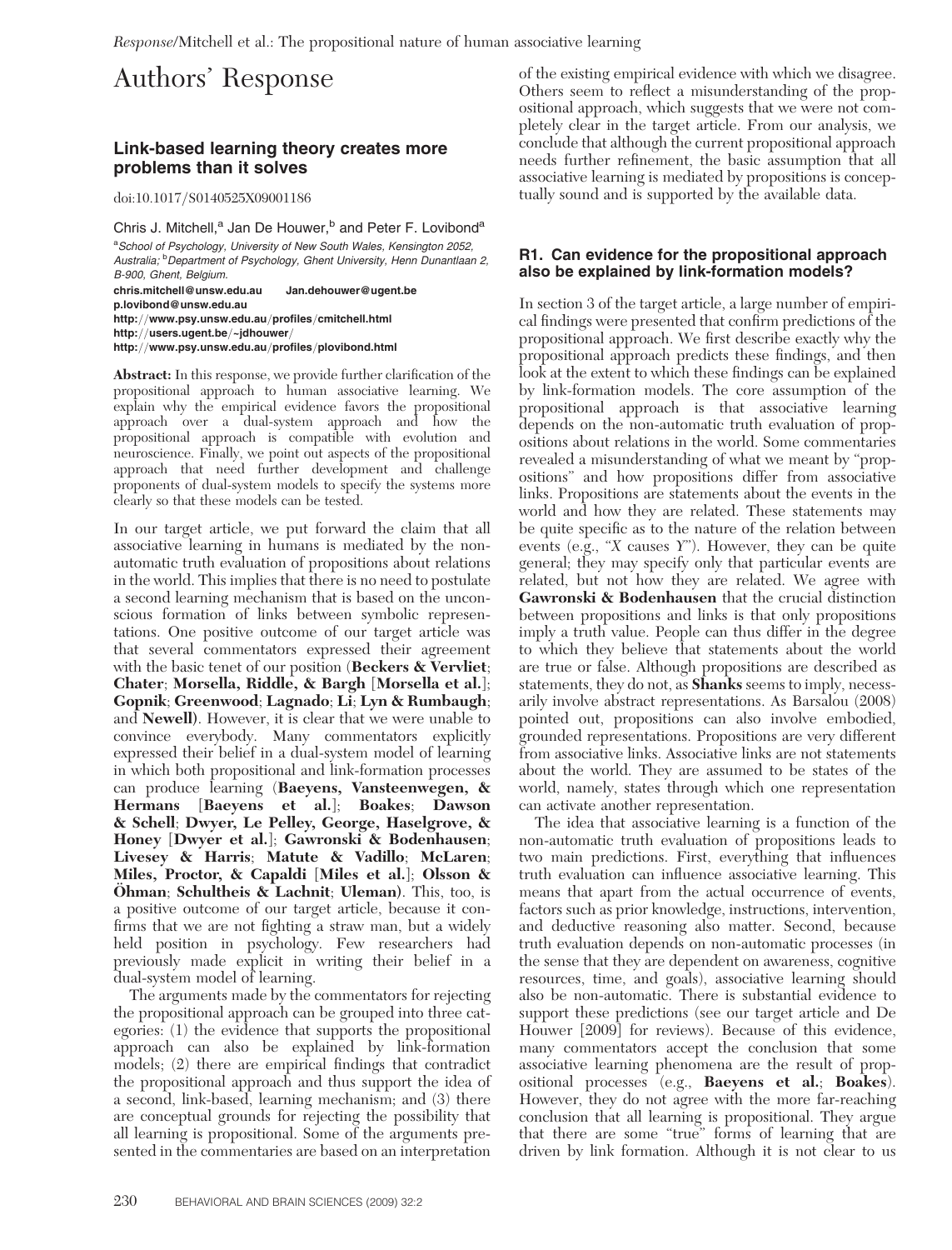what the defining characteristic of "true" learning is, we do agree that evidence in support of the propositional approach is also compatible with dual-system models. Thus, such findings do not exclude the possibility that link formation exists as a second learning mechanism that supplements propositional learning. The reasons for why many commentators maintain a belief in the existence of link formation will be analyzed in the next section. In the remainder of this section, we will discuss a second response to the evidence in support of the propositional approach, namely, that link formation models can also account for (some of) that evidence.

A first group of commentators (Dwyer et al.; Livesey & Harris; Witnauer, Urcelay, & Miller [Witnauer et al.]; see also section 2.1 of the target article) points out that link formation is not necessarily a fully automatic process. For instance, influential link-formation models do postulate that attention modulates the formation of links (e.g., Mackintosh 1975; Pearce & Hall 1980). One could also argue that link formation leads to awareness of relations in the world (e.g., Davey 1992). Hence, evidence for the non-automatic nature of associative learning could in principle be accommodated by link-formation models by adding assumptions about the way in which link formation is non-automatic. However, one of the important reasons why many researchers believe in the existence of a link-formation mechanism is precisely because it might account for seemingly automatic, irrational types of learning. This is probably why many commentators explicitly characterize link formation as primitive and automatic. Another problem with the argument that link formation might be non-automatic is that there is no a priori reason for this assumption. There are, however, good reasons to assume that the truth evaluation of propositions is a largely non-automatic process. Hence, the failure to observe automatic learning is a prediction of, and therefore supports, the propositional approach.

Other commentators reject the dual-system idea, but argue that the single system is based on link formation. They suggest that the evidence for the propositional approach can be accounted for by (link-based) connectionist models of learning. In this way, propositional processes can be reduced to link formation. We did foresee this argument in our target paper when we discussed the nature of connectionist models (sect. 6.2). Our main point was that connectionist models differ from link-formation models because they involve sub-symbolic, rather than symbolic, representations. The nodes in a connectionist model do represent information (as Penn, Cheng, Holyoak, Hummel, & Povinelli [Penn et al.] point out), but they do not represent a discrete stimulus or event in the world (as they do in link-formation models). In other words, the information represented by symbolic nodes (representations) is specified by the model, but the information represented by sub-symbolic nodes (in connectionist networks) needs to be inferred from how the system operates. Our quarrel is only with symbolic link-formation models. We are aware of the fact that the brain resembles a sub-symbolic connectionist network. In fact, connectionist models can be regarded as simulated miniature brains (Clark 1990). It is also obvious that the truth evaluation of propositions must somehow be implemented in the brain. Hence, we do not exclude the possibility that truth evaluation might be implemented in

a connectionist model (although current models still seem to have a long way to go before this promise can be realized). Such an implementation would not, however, constitute evidence that propositional processes can be reduced to symbolic link formation or that there is a need to assume the existence of symbolic link formation.

### R2. Are there empirical findings that contradict the propositional approach?

A second category of arguments focuses on evidence for associative learning that cannot be explained by propositional models. The evidence within this category can itself be divided into three classes. The first class concerns evidence for associative learning in the absence of relevant propositions (e.g., learning without awareness). Second, several commentators refer to learned behavior that is arational in that it cannot be inferred logically from the propositions that people entertain. They claim that the propositional approach does not provide an explanation for the production of Pavlovian conditioned responses (CRs). The third class includes evidence for arational beliefs about relations in the world. Some beliefs seem to result from factors other than truth evaluation and, it is argued therefore, constitute evidence for the formation of links. In this section, we explain why we are not convinced by these arguments.

### R2.1. Evidence for learning in the absence of relevant propositions

A number of commentators cited studies that they considered to be demonstrations of unconscious learning (Boakes; Dawson & Schell; Dwyer et al.; Gawrosnki & Bodenhausen; Livesey & Harris; McLaren; Miles et al.; Morsella et al.; Olsson & Öhman; Penn et al.; Uleman). The majority of these studies have already been considered in the several reviews we cited in our target article, and shown to be artefactual, unreplicable, or subject to alternative interpretations. In many cases, direct supporting evidence for specific alternative interpretations has been reported. Other studies nominated by the commentators have been published subsequent to these reviews, but have used procedures subject to the same criticisms as the earlier studies. The commentary process provides a unique insight into the results that are considered to provide the most robust evidence for unconscious learning by dual-system theorists; therefore, we consider it important to briefly review the main difficulties with these studies and provide references with additional detail for the interested reader.

Before turning to the specific research procedures, it is important to first emphasize one general point about this line of inquiry. Apparent unaware conditioning can be generated simply by the use of an insensitive or noisy measure of awareness, because some aware participants will be misclassified as being unaware. As a consequence, studies that successfully show a relationship between awareness and conditioning should be given greater weight than those that fail to find such a relationship, unless there is independent evidence that the null result was not due to lack of sensitivity of the awareness measure (Lovibond et al., submitted).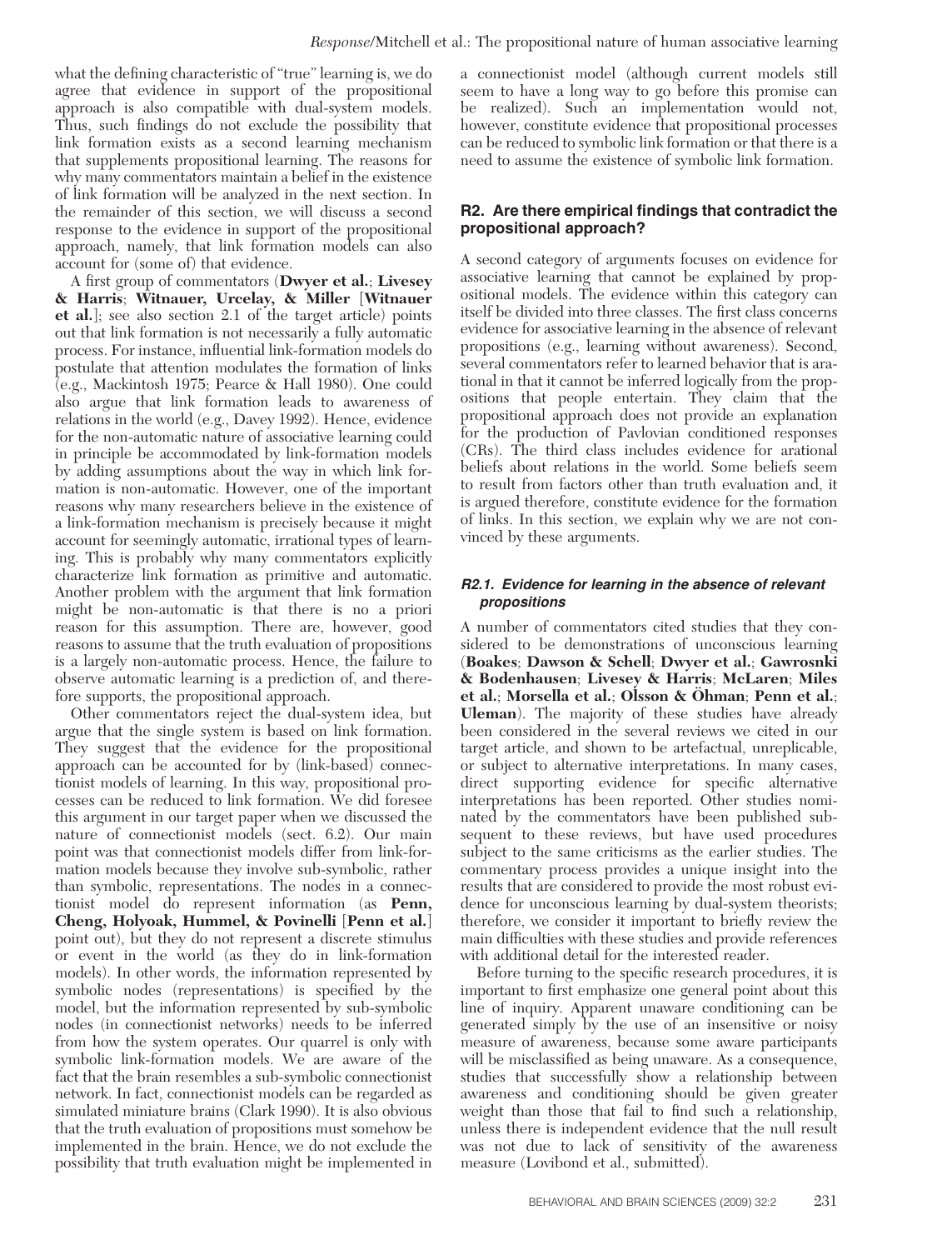Studies involving fear conditioning to backwardly masked (or subliminal) fear-relevant stimuli (cited by **Dawson**  $\&$ Schell, Olsson & Öhman, and Penn et al.) suffer from three primary limitations. The first two are insensitive measures of awareness and the use of fixed stimulus durations which are suprathreshold for some participants. The third is a little more subtle. Sometimes the measurement of awareness relies on report of stimulus identity. However, participants who cannot identify the stimuli may nevertheless be aware that  $CS$  and  $CS$ - differ in some way – this is all that is required for differential conditioning to be observed (Cornwell et al. 2007; Lovibond & Shanks 2002; Pessoa et al. 2005). In addition, several early studies have since been shown to be an artifact of the experimental procedure; they could be explained by a specific correlated hypothesis account based on restrictions on trial order (Wiens et al. 2003). Finally, studies using a more sensitive measure of awareness, such as a trial-bytrial measure of subjective US expectancy, have shown a concordance between this measure and objective measures such as skin conductance (e.g., Ohman  $\&$  Soares 1998). These findings directly support a single-system account. The same is true for the resistance to extinction observed with supraliminal fear-relevant stimuli (Dawson et al. 1986; Lovibond et al. 1993).

Studies involving anesthesia and spinal preparations (cited by Dwyer et al. and Miles et al.) have mostly been conducted in animals, so implications for the role of awareness are hard to draw. By contrast, there has been a great deal of research on learning in humans suffering from amnesia. Early reports of conditioning in amnesics (cited by Miles et al.) were largely anecdotal, with little detail regarding the nature of the assessment of conscious knowledge. Those studies which have been more fully reported (e.g., Bechara et al. 1995; Clark & Squire 1998) have often used a post-experimental assessment of awareness, which is particularly likely to underestimate contingency knowledge in amnesics at the time of conditioning (Lovibond & Shanks 2002). A recent study by Speekenbrink et al. (2008), however, was specifically designed to assess the relationship between task performance and relevant explicit knowledge during learning, in a probabilistic category learning task. They found a slightly slower learning rate in amnesics compared to control participants. But, importantly, there was no evidence for a qualitatively different learning process and no dissociation between task performance and explicit knowledge of cue-outcome association.

As noted by **Miles et al.** and **Olsson & Öhman**, there have been several reports that eyeblink conditioning with a delay conditioning procedure (in which CS and US overlap) is unrelated to awareness, unlike conditioning with a trace procedure (in which CS and US are separated by a brief interval; see Li's commentary). However, there have been specific criticisms of some of these studies (Lovibond & Shanks 2002; Shanks & Lovibond 2002). Furthermore, other researchers have successfully demonstrated a relationship between awareness and differential eyeblink conditioning (with no evidence of conditioning in unaware participants), regardless of whether a trace or delay procedure is used (Knuttinen et al. 2001; Lovibond et al, submitted).

The use of startle modulation as an index of conditioning (cited by Olsson  $\&$  Öhman) has not, in general, yielded evidence of unconscious conditioning. The early study by Hamm and Vaitl (1996) is limited by the fact that contingency awareness was assessed after an extinction period (Lovibond & Shanks 2002), and more recent studies by Weike et al. (2007) have been criticized by Dawson et al. (2007) as using an insensitive recall-based awareness measure. More importantly, however, several studies have shown a reliable relationship between contingency awareness and startle modulation, with no evidence of modulation in the unaware group (Dawson et al. 2007; Lipp & Purkis 2005; Purkis & Lipp 2001).

There have been numerous reviews of evaluative conditioning (cited by Baeyens et al.), and specifically the claim that such conditioning can occur without contingency awareness (see also **Bliss-Moreau & Barrett**). As noted in our target article, more recent studies have started to provide clearer evidence of an association between contingency awareness and evaluative conditioning, both for the picture-picture procedure (Pleyers et al. 2007) and the flavor-flavor procedure (Wardle et al. 2007). Other commentators (**Boakes**; **Livesey & Harris**) focused on the more general point that conditioning with tastes, odors, and internal bodily consequences, whether considered as an example of evaluative conditioning or not, may be independent of cognitive factors such as instruction and awareness. Again, much of this evidence in humans is anecdotal. Curiously, Boakes also cites placebo effects in this context, but of course this is an instructional effect that suggests bodily reactions are in fact sensitive to cognitive factors. One exception, as noted by Lovibond and Shanks (2002), is the odor-taste learning demonstrated by Stevenson et al. (1998). These findings are suggestive of an associative process that is independent of explicit contingency knowledge, and this avenue is worthy of further investigation to see if it supports the idea of a separate gustatory learning module isolated from cognitive processes.

Finally, many commentators (Gawronski & Bodenhausen; Miles et al.; Morsella et al.; Penn et al.; Uleman) raised studies from the cognitive and social literatures that do not involve direct recording of conditioned responses but that are, nonetheless, clearly associative in nature. Many of these studies report effects that have been labeled implicit learning, such as sequence learning, motor learning, and artificial grammar learning. The most comprehensive review of this literature was carried out by Shanks and St. John (1994), who reported that virtually all of the studies of implicit learning at that time failed either their sensitivity or their informational criterion, or both. Subsequent research has strengthened and extended Shanks and St. John's conclusion and extended it to other claims of implicit learning, including sequence learning (Wilkinson & Shanks 2004), continuous tracking (Chambaron et al. 2006), probabilistic category learning (Newell et al. 2007), and contextual cueing (Smyth & Shanks 2008).

An alternative approach to demonstrating nonpropositional learning, taken by Perruchet (1985) and Perruchet et al. (2006), is to show effects of learning that directly contradict relevant propositions (see sect. 5.1 of the target article). Such evidence would be much more difficult to discount than the evidence for unaware learning, because demonstrating the presence of a proposition that contradicts the behavior is easier than demonstrating the absence of propositions altogether.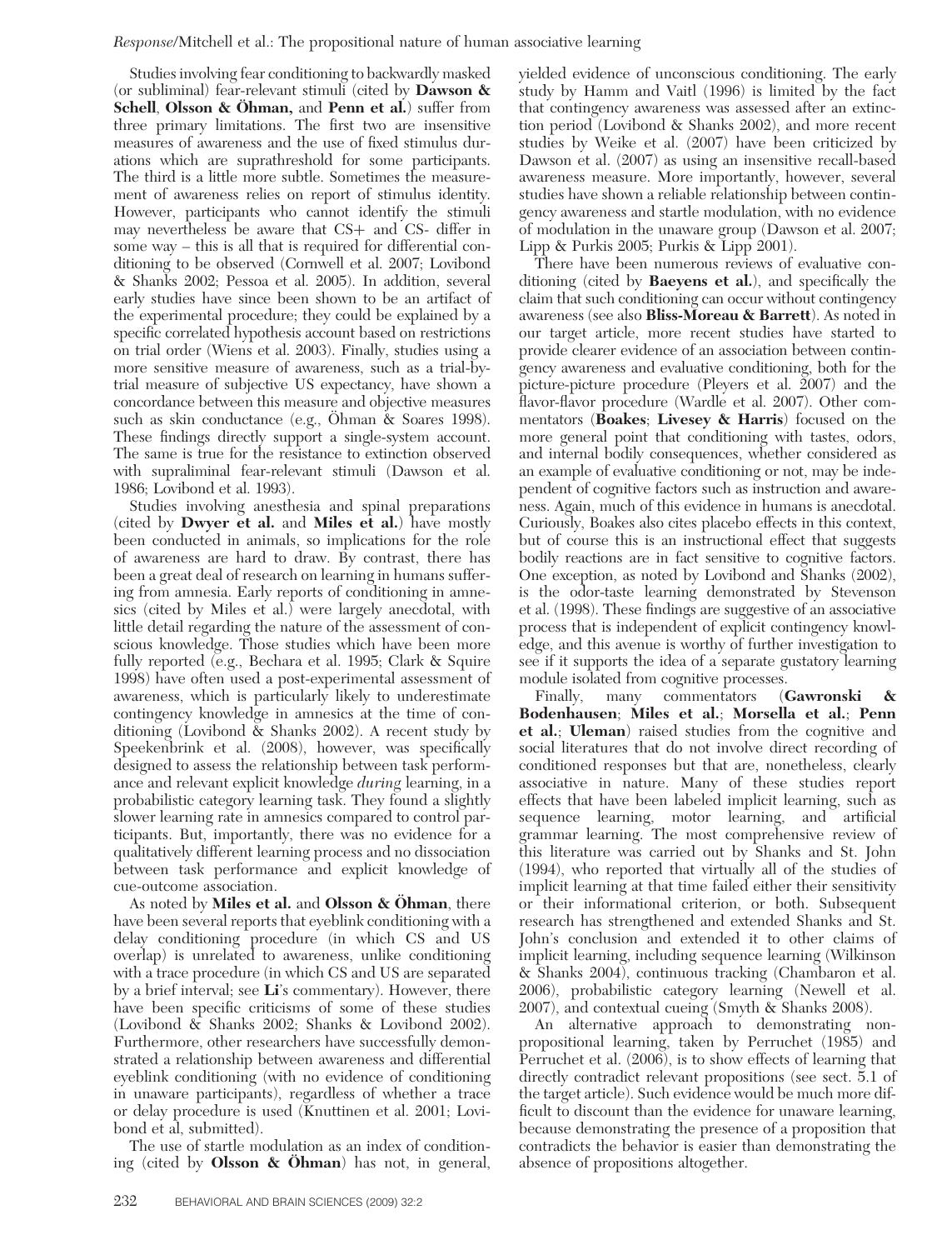Some commentators argued that the Perruchet effect alone is sufficient evidence to postulate the existence of link formation as a second learning mechanism (Dwyer et al.). We believe, however, that the evidence is not yet conclusive. For instance, recent findings suggest that at least the reaction time version of the Perruchet effect does not result from the operation of two associative learning systems. Mitchell et al. (in revision) presented half of their participants with the same 50% tone-square partial reinforcement schedule used by Perruchet et al (2006). The remaining participants received the same schedule but with the tones removed. In their experiment, just as in the one Perruchet et al. (2006) conducted, reaction times were fastest following runs of square-present trials, and slowest following runs of square-absent trials. This was true for all participants, regardless of whether or not they had been presented with the tone (CS). This suggests that the pattern of reaction times does not indicate the operation of an associative learning process; it is simply the consequence of the recent square presentations. Because the behavioral effect is not due to the relation between the tone and the target event, there is no longer a contradiction between propositional beliefs about the tone-square relation and a behavioral effect of that relation. Therefore, the dissociation between RTs and expectancy cannot indicate the operation of two distinct associative learning systems.

The research on the Perruchet effect shows that the propositional approach can be falsified in principle. However, it also illustrates how one should be careful in drawing conclusions prematurely. Many years of research on learning in the absence of relevant propositional knowledge has led to few (if any) convincing findings. This calls for a cautious approach toward any new piece of evidence that claims to demonstrate learning in the absence of relevant propositional knowledge.

### R2.2. Learning can result in arational behavior

Some commentators (e.g., Baeyens et al.; Livesey & Harris) point out that when participants do have relevant propositional knowledge about relations in the world, one cannot explain, on the basis of this knowledge, why those relations have the behavioral effect that they do. For instance, why does the proposition "the tone predicts the shock" lead to an increase in skin conductance (the CR) after the presentation of the tone? Why would a proposition such as "this flavor was sometimes followed by a bad aftertaste" lead to a disliking of the flavor when presented on its own? In the target article, we acknowledged that the propositional approach does not explain why propositions about relations in the world have certain effects but do not have others. This is because propositional models are not models of behavior. They are models of one determinant of behavior: associative learning. There are many other factors that go to determine the way in which learning translates to performance.

This line of reasoning may give the impression that the propositional approach is unfalsifiable; any behavior that does not seem to follow logically from the propositions entertained can be attributed to some performance factor or other. However, although we do not have a psychological model of this translation process, we do know quite a lot about the effects that particular

propositions will have, and we do assume some stability in this process. For example, as **Olsson & Ohman** concede, we know that (all else being equal) the proposition "the tone signals shock" will lead to an expectancy of shock when the tone is presented, and this expectancy will generate the CR of increased skin conductance (see sect. 3.2 of the target article). At some point during evolution, it would appear that the cognitive expectancy of negative events became a trigger for the activation of genetically determined defensive response patterns that include an increase in skin conductance. We can, given that we know this process is in place, make predictions about the effects of propositions on behavior.

It is very important to note that, in fact, the link-formation models do not explain CR production any better than does the propositional approach. Most link-formation models remain silent about how links are expressed in behavior. Furthermore, the psychological mechanism provided by the link model for the production of CRs relies on the old idea that conditioned responses are simply indirectly activated unconditioned responses. Thus, for instance, when a tone is paired with a shock, it might evoke an increase in skin conductance because activation caused by the presentation of the tone spreads to a representation of the shock, which then activates the responses associated with shock. But, as we pointed out in our target article (see sect. 2.2), conditioned responses often differ substantially from unconditioned responses. And these differences cannot always be explained in terms of the nature of the CS. Link-formation models also do not explain why learning can be selective. For instance, why does a flavor that is paired with a bad aftertaste become negative, whereas a color paired with the same aftertaste does not (see comment of Baeyens et al.)? In sum, neither propositional models nor linkformation models provide a full account of learned behavioral responses. Hence, we see no reason why evidence for arational learned behavior should favor link-formation models.

### R2.3. People sometimes have arational beliefs about relations in the world

The studies discussed in sections R2.1 and R2.2 of this rejoinder can be seen as attempts to discount propositional models of learning by showing behavioral effects of learning that cannot be due to relevant propositions, either because relevant propositions are absent (sect. 2.1) or because the behavioral effects of learning cannot be inferred logically from the relevant propositions (sect. 2.2). Some commentators (Dwyer et al.; McLaren) discuss a third set of studies that followed a different approach. They suggest that some propositional beliefs about relations in the world are arational, and, therefore, might result from the operation of a link-formation mechanism. The evidence presented in the target article on this issue (sect. 4.3.2) came from the studies of Le Pelley et al. (2005a) on unblocking, Karazinov and Boakes (2007) on second-order conditioning (see Uleman for very similar studies in the context of social psychology), and from Shanks's (2007) example of the judgment of event probabilities. Additional studies of this kind are presented in the commentaries (e.g., McLaren cites Spiegel & McLaren's [2006] work on sequence learning).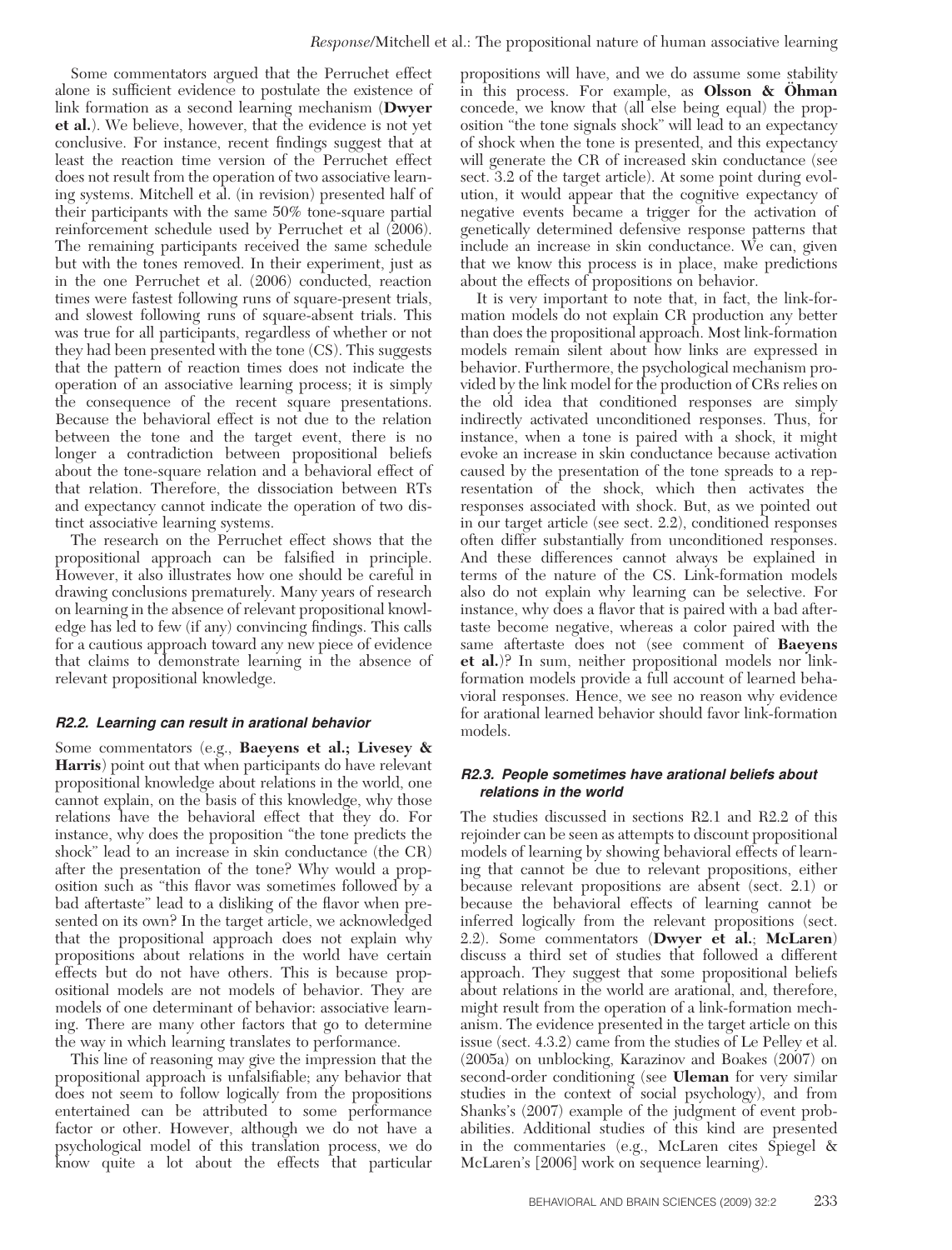As we made clear in our target article (see sect. 5.2), evidence for seemingly arational beliefs about relations in the world does not convince us of the need for a separate linkformation mechanism. First, there is a very important general point that, even if certain findings cannot be explained by propositional models, this is not evidence for the existence of link-formation processes. Many other explanations are also possible. Second, detailed research is needed before one can exclude with confidence propositional processes as a source of the observed phenomenon. Human reasoning is not necessarily normatively correct. Hence, demonstrations of arational or irrational beliefs do not fall outside of the scope of truth evaluation on the basis of reasoning. Thus, we see no need to evoke the idea of link formation in order to account for such beliefs.

We do acknowledge that these concerns complicate attempts to provide evidence in support of the link-formation mechanism. Hence, we understand the complaint of certain commentators that the propositional approach runs the risk of becoming unfalsifiable (**McLaren**; Nolan). However, those who want to argue for the existence of link-formation processes should examine carefully all possible explanations that do not rely on link formation before they conclude that link-formation processes do operate. It is unlikely that such issues can be settled by isolated demonstrations of effects that at first sight appear to contradict the propositional approach, or (as Witnauer et al. point out) seem consistent with a particular associative model (see McLaren; Dwyer et al.). The burden of proof in the first instance is on those who want to claim the existence of link-formation processes to rule out all other possibilities. That being said, we do accept that once efforts have been made to rule out these other possibilities, proponents of propositional models cannot simply dismiss potentially problematic findings on the basis of the argument that some kind of propositional process might be crucial. They should always back up their alternative explanations with empirical evidence or sound arguments (see the work of Mitchell et al. [in revision] on the Perruchet effect). If they cannot, they should accept the conclusion that some findings fall beyond the scope of the propositional approach.

### R3. Are there conceptual arguments for rejecting the propositional approach?

The evidence discussed in section R2 of this response relates to possible inconsistencies between the propositional approach and empirical knowledge about associative learning. In this section, we discuss comments that relate to possible inconsistencies between the propositional approach and our knowledge about evolution, the brain, and normative criteria that good theories should meet.

### R3.1. Propositional models are not in line with the principles of evolution

Some commentators (Miles et al.; Schultheis & Lachnit) suggested that the propositional model of human learning requires postulation of a "magical cut-point" in evolution, when propositional learning appeared and reflexive learning

disappeared. Similarly, these and other commentators (Matute & Vadillo; Olsson & Ohman; Penn et al.) asked why evolution would simply abandon an effective and adaptive reflexive mechanism. However, in our target article, we explicitly argued for a "continuum of cognitive complexity" (sect. 6.3) between primordial creatures, on the one hand, and humans, on the other hand. We suggested that early representational structures were likely S-R in nature, that these were elaborated to allow S-S structures that separated knowledge from action, and that further quantitative elaboration of knowledge structures provided the necessary foundation for abstract reasoning and artificial symbolic systems (language). This continuity position is entirely consistent with the known principles of evolution, which as noted by Olsson and Öhman is "a slow accumulative process. . . that incorporates successful adaptations at one level into more complex functions at higher levels." Therefore, our answer to the question of what happened to primitive reflexive mechanisms is not that they shriveled up and died (Penn et al.), but rather that they evolved into the rich representational system that humans possess. As Morsella et al. note in their commentary, this system is suitable for the solution of both complex and simple problems.

Furthermore, contrary to the claims of several commentators (e.g., **Hall; Matute & Vadillo**), the removal of a primitive learning mechanism during the course of evolution might well have been adaptive. A primitive mechanism that creates links whenever certain inputs co-occur might be adaptive for simple organisms that register only limited and simple inputs but maladaptive for more complex organisms that receive a lot of complex input. In more complex organisms, an automatic link system would lead to an overload of associations that would result in chaotic behavior (as in the case of schizophrenia; see Carson et al. 2003). This problem can be managed if propositional encoding needs to occur before a relation can be coded in memory and influence behavior. Hence, in addition to the benefits offered by a more complex, propositionally based learning mechanism, reducing the negative effects of a primitive learning mechanism provides a second evolutionary reason for the gradual evolution from primitive to more complex learning mechanisms.

Ironically, it is the dual-system model that suggests an implausible discontinuity in evolution, because it denies that earlier reflexive systems formed the precursor to representational abilities and, subsequently, to human reasoning and language. Instead, proponents of this model generally assume that reasoning emerged independently and late in mammalian evolution, for example, in primates. In the extreme case, those who propose that reasoning relies upon language (e.g., Castro  $\&$  Wasserman) are forced to argue that reasoning is unique to humans (and perhaps, to a very limited extent, certain primates) and therefore emerged de novo at "one minute to midnight" in biological time. But emergence of a novel capacity in such a short time-frame is entirely implausible given the accumulative and opportunistic nature of evolution, which is much more likely to appropriate existing mechanisms to new purposes rather than develop a new one from scratch. We agree with Christiansen and Chater (2008) that it is more plausible to suppose that language was enabled by the prior evolution of a critical level of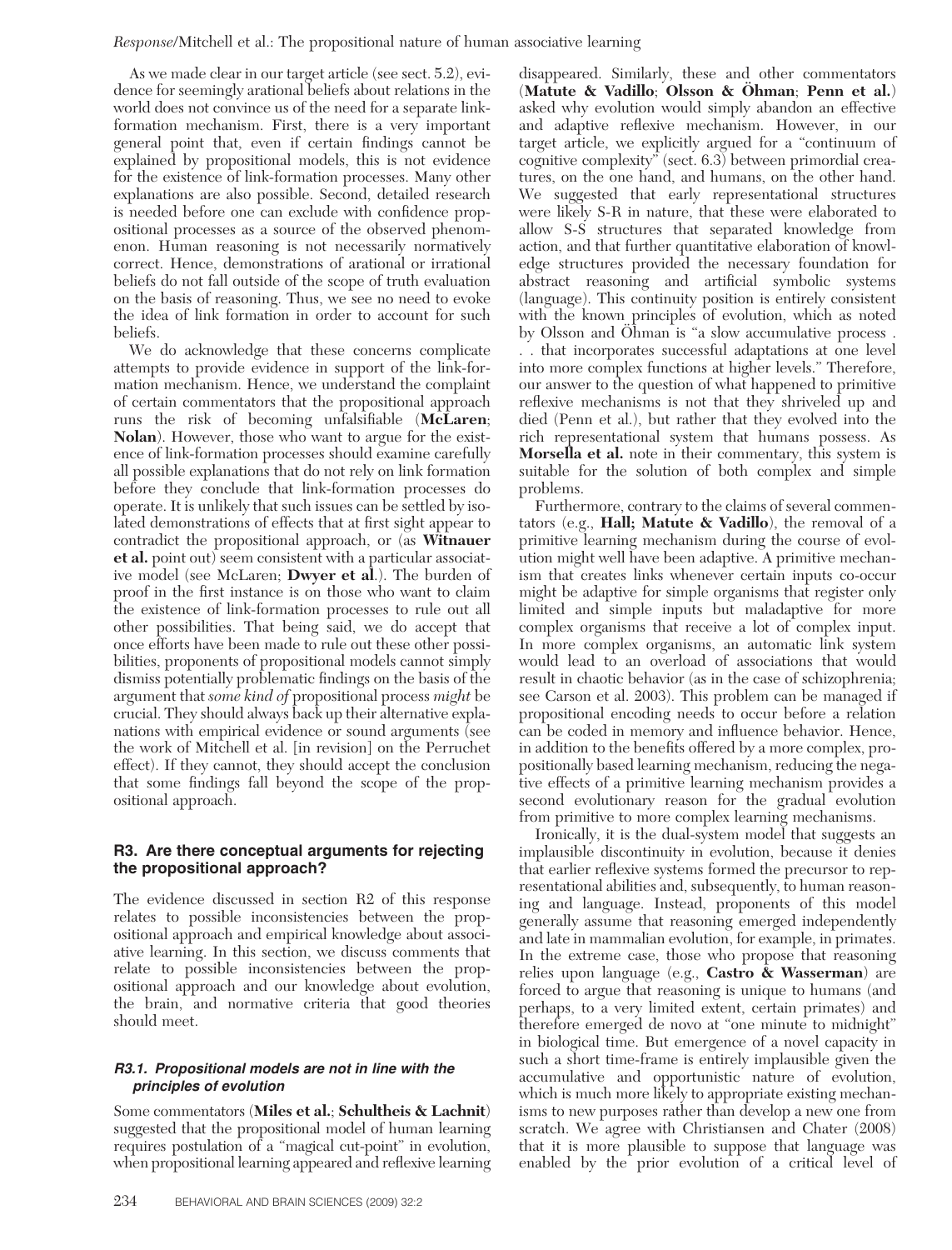cognitive capacity, and that language was, therefore, moulded by the operating characteristics of the cognitive system.

The only alternative for dual-system theorists is to concede that propositional reasoning, or the representational capacity that preceded it, developed well before the evolution of humans. But this strategy raises another set of problems for dual-system theorists. They must now confront seriously the role that the nascent cognitive system might play in learning and other tasks in the animal laboratory. According to the propositional model, this is exactly what animal researchers have been studying successfully for many years, and indeed they sometimes describe their work as "animal cognition." But from a dual-system perspective, it would now be necessary to force a distinction between cognitive processes and coexisting reflexive or link-formation processes. We have already reviewed the vanishingly small evidence base for such a distinction in humans, where some predictions of the dual-system model can be tested through verbal report. It seems unlikely that independent evidence will emerge from the animal laboratory that clearly supports a dual-system architecture. Rather, we consider that the learning capacities of particular species studied in the laboratory will reflect the nature and complexity of their cognitive system. Species more closely related to humans (e.g., other mammals and primates, in particular) will have cognitive systems and hence learning capacities correspondingly more similar to our own (see Lyn & Rumbaugh).

It is through this lens that we approach the comments of Miles et al. and Schultheis & Lachnit concerning the learning abilities of honeybees. We suggest that during human evolution there was a continuum of development of cognitive capacity from simple organisms to modern humans. However, not all of these earlier species survive today, and of those that are extant, many are on branches of the evolutionary tree that diverged quite early from human evolution. Therefore, we are not able to make strong predictions as to the cognitive abilities of a particular species. We would not be surprised if a species such as the honeybee showed some characteristics indicative of capacity to represent the environment, such as cognitive maps, but we would also not be surprised to find strong limitations to such capacities. It is also likely that species with substantially different nervous systems will have solved the same problem in different ways, due to convergent evolution. For example, different species may show blocking on the basis of different learning mechanisms, just as they achieve other capacities such as locomotion through different mechanisms (e.g., flying, swimming, walking).

Some commentators made the case for preservation of a reflexive learning system on the basis that this system is fast and automatic (Matute  $\&$  Vadillo), and that evolution favors the concurrent existence of multiple, complementary systems with different strengths (Hall; Olsson &  $Ohman$ ; Schultheis  $& Lachnit$ ). The implication of this argument is that the cognitive system is slow and effortful and hence will be out-performed by a reflexive system in situations requiring rapid reactions. However, it is not at all clear that a reflexive system, if it existed in humans, would in fact be faster in such situations. This is because situations requiring rapid responses (e.g., predator

avoidance) are ones that depend on performance based on prior learning, not on new learning per se. As we noted in our target article, performance based on existing propositional knowledge is fast and automatic – regardless of whether the knowledge is acquired through direct contingency exposure or is learned symbolically. Furthermore, when it comes to acquisition of new learning, it is debatable whether reflexive learning would be faster than propositional learning. Many S-R theories propose a relatively slow and gradual process of establishing and strengthening of links, in contrast to the rapid "insight" learning associated with propositional knowledge. What is clear, however, is that there would be considerable selection pressure to favor the ability to represent the environment in richer ways and to put together pieces of existing knowledge to draw new conclusions – precisely the characteristics we ascribe to the human learning system.

### R3.2. Propositional models are not in line with what is know about the brain

Several commentators considered that we had ignored or understated the importance of biological data, in particular brain data. It is true that the primary conclusions we reached were based on behavioral data. However, it is not the case that we ignored brain data. Rather, we argued that at our present state of neuroscientific understanding, the brain data are not definitive with regard to the central debate between single- and dual-system models. That is, the available brain data are to some extent open to interpretation. Of course, neuroscientists have had much more experience in fitting their data to the prevailing dual-system model of learning, so it is perhaps not surprising that several critiques were based on long-standing assumptions regarding the mapping between brain structures and psychological mechanisms.

The most common assumption implicit in the present commentaries was that consciousness and higher cognitive functions are exclusively mediated by the cerebral cortex (Hall; Miles et al.; Olsson  $\&$  Öhman). Such a "corticocentric perspective" has been challenged recently in this journal by Merker (2007). He reviews evidence that natural or experimental loss of cortical tissue does not eliminate conscious and goal-directed behavior, and points out that mid-brain structures conform more closely than cortical structures to the limited-capacity, executive role associated with reasoning and decision making. In general terms, the graceful degradation of performance that is observed with increasing damage to brain tissue is strongly suggestive of distribution, rather than localization, of function. And, as Chater notes in his commentary, many dissociations observed in lesion and activation studies are not inconsistent with a singleprocessing system. There is certainly little reason to believe that the functions of cortical and subcortical structures map neatly onto the cognitive and reflexive systems proposed in dual-system models of learning. Our singlesystem model makes no specific claims regarding particular brain mappings. What our model does predict, however, is that those neural systems underlying reasoning (whether they are organized on a topological, chemical, or some other basis) also subserve associative learning. None of the data put forward by the commentators, either from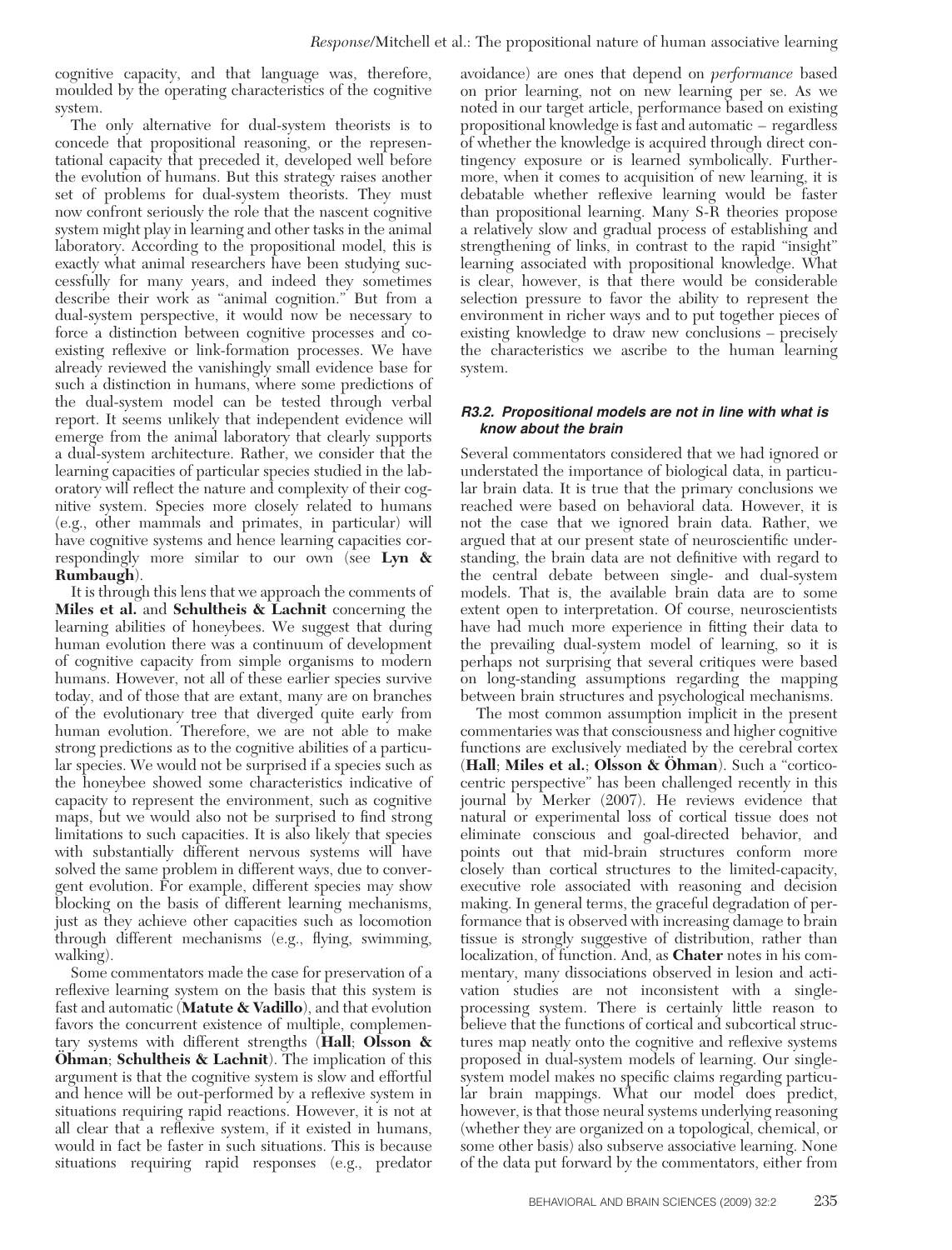lesion studies in animals or neuropsychological case studies in humans, contradicts this prediction.

### R3.3. Propositional models do not meet the normative criteria that good models should meet

Some commentators argue that good models should be falsifiable, parsimonious, and formalized and that propositional models do not possess these characteristics. In this section, we explain why we believe that propositional models are falsifiable and parsimonious. They lack formalization, but that does not impede their heuristic and predictive value.

R3.3.1. Propositional models are not falsifiable. As stated in section 2.1 of this response, reliable demonstrations of associative learning in the absence of relevant propositions (i.e., propositions about the relations in the world that drive learning) would raise serious doubts about the validity of the propositional approach (but would not necessarily provide evidence for link formation). We noted that such demonstrations are only convincing if sensitive measures are used to probe all relevant propositional knowledge that participants might have. Most past research does not satisfy this criterion. A more powerful approach, taken by Perruchet (1985) is to demonstrate that participants have relevant propositional knowledge that contradicts the observed learning effects. The Perruchet effect, if it is demonstrated to be an effect of associative learning (and not due to a performance effect or some other factor) could not be accommodated within the propositional approach.

Tests of the propositional approach must also satisfy one other requirement. As pointed out in section 3.1 of the target article, because propositions can be stored in memory after their truth has been evaluated, they can influence behavior as the result of memory activation even at times when their truth is not evaluated. Hence, in order to demonstrate learning in the absence of relevant propositional knowledge, one should take into account not only propositions that are truth evaluated at the time the learned behavior is emitted, but also those evaluated earlier in training, before the behavior is observed. Baker, Baetu, & Murphy [Baker et al.] argue that, because propositions can be coded in memory and can then influence later behavior in an automatic way, the propositional approach is rendered unfalsifiable. However, carefully controlled experiments can be set up in which new relations are introduced and propositions about those relations are tested online, at regular intervals during the experiment. The available evidence suggests that learned behavior will be observed only after participants report propositions about the relations that were implemented (e.g., Dawson & Biferno 1973). When retrospective rather than online measures of propositional knowledge are used, researchers should make sure that the measures are sensitive enough to pick up knowledge that participants might have held in the past. This can be done by minimizing the delay between learning and testing.

Finally, in contrast to Livesey & Harris, we do believe that research on learning in the absence of relevant propositional knowledge (e.g. outside of awareness) is crucial in testing the propositional account. If convincing evidence

for this type of learning can be found, it would raise serious doubts about models in which propositional processes are the only ones that can support associative learning.

R3.3.2. Propositional models are not parsimonious. In our target article (sect. 6.1), we argued that the propositional approach to associative learning is more parsimonious than a dual-process approach because "no approach that needs two systems can be more parsimonious than an approach that proposes only one of those systems, no matter how parsimonious the second system might be." Nevertheless, some commentators have still suggested that the propositional approach is not parsimonious.

**Dwyer et al.** argue that the propositional approach lacks parsimony because it needs additional systems in order to account for phenomena such as habituation and perceptual learning. We agree that, within the propositional approach, learning cannot take place by propositional processes alone, but also requires perception and memory. However, a very similar argument seems also to apply to link models. There may still be some researchers who assume that link formation can provide a full account of learning or behavior. It does seem more realistic, though, to assume that link models, like propositional models, need to be extended by other processes in order to explain (non-associative influences on) behavior. These necessary additional processes of perception and memory provide mechanisms for the phenomena referred to by Dwyer et al.

Livesey & Harris argue that a propositional approach to learning is not parsimonious because propositional processes are effortful. A system in which all learning depends on effortful processes might end up using more resources than a system in which learning is sometimes outsourced to an effortless link-formation process. There are, however, several counterarguments to this position. First, as we pointed out earlier in this response (see sect. R3.1), having a primitive, effortless link-formation process that registers relations in the world could lead to an overload of information, resulting in chaotic behavior. It could also lead to action tendencies that are contrary to those arising from the cognitive system. The propositional encoding of relations in the world could provide the necessary buffer against such chaotic and hence wasteful behavior. Second, one can overestimate the expenditure of resources that propositional learning processes would require. Although truth evaluation is an effortful process, it can also be conducted in a "quick and dirty" manner. When there is little opportunity or motivation, not all information that is relevant for truth evaluation will be taken into account, thus minimizing the resources that are used to evaluate propositions about relations in the world. Moreover, once a truth evaluation has been completed, the resulting proposition can be stored in memory. On later occasions, this proposition can influence behavior without being evaluated again. In sum, propositional processes could provide the right balance between learning what needs to be learned and expenditure of cognitive resources.

R3.3.3. Propositional models are not formalized. There are two reasons why we do not mind the current lack of formalization of propositional models. First, we do not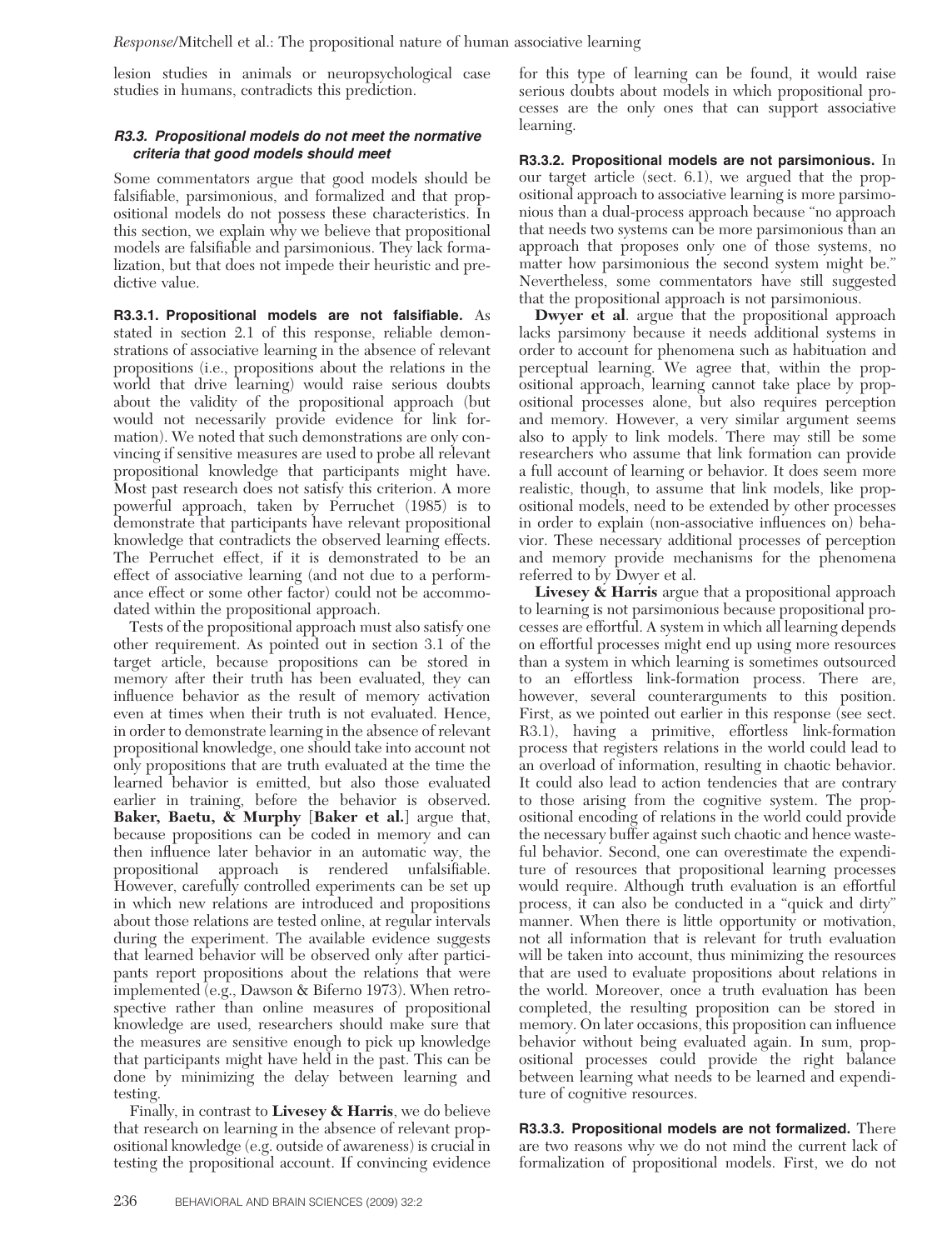believe that formalization is a normative criterion that all models should meet. Second, those who prefer formalized models are free to formalize the aspects of propositional models that can be formalized. With regard to the first argument, the quality of a model cannot be judged by its degree of formalization. It is easy to imagine a fully formalized model that is unable to account for, or correctly predict, any instance of associative learning. The quality of a model is determined by its heuristic and predictive value, that is, its ability to (a) account for and organize existing knowledge and (b) to correctly predict new empirical results. Formalization can help achieve these aims, but it is neither necessary nor sufficient.

Witnauer et al. argue that, because propositional models are not formalized, precise predictions are difficult to derive from propositional models. In response, we would like to point out that formalized (link) models of associative learning also do not necessarily allow for precise, unequivocal predictions. Most of these models include a variety of free parameters. Various predictions can be derived from a model by varying the value of parameters or by adding new parameters.

Despite these arguments, we acknowledge that formalization can also have benefits such as making explicit the assumptions and inferences that are made when accounting for or predicting a certain finding. It is therefore important to realize that various aspects of propositional models can and have been formalized. Formalization can be coined both in terms of logical operations (e.g., the modus tolens inference; see Beckers et al. 2005; Mitchell & Lovibond 2002) or mathematical expressions. As we pointed out in our target article, mathematical models of link formation such as the Rescorla-Wagner model can be regarded as mathematical formalizations of the operating principles of propositional processes. As Beckers & Vervliet correctly argue, such mathematical models have a heuristic and predictive value. What is important to realize, however, is that these models retain their value even when it is assumed that they describe propositional processes rather than link formation (see sect. 6.1 of the target article).

Other ways to formalize propositional models is by means of connectionist models and Bayes nets. It should be noted, however, that at present none of the available avenues for formalization is able to capture all aspects of propositional processes. For instance, as Gopnik correctly points out, Bayes nets and Baysian inferences do not model the fact that truth evaluation is a non-automatic process. Some commentators (e.g., Baker et al.; Schmajuck & Kutlu; Shanks; Witnauer et al.) are optimistic that future connectionist models will be able to mimic all aspects of propositional processes, but a brief look at the current status of connectionist models suggests that much progress still needs to be made.

### R4. Conclusion

In this rejoinder paper, we have attempted to address the main arguments that the commentators have raised against propositional models. In our opinion, the assumption that all associative learning is mediated by propositional processes is supported by the great majority of the available data, and is not significantly undermined by the

conceptual arguments that have been raised against it. We recognize that we have not responded to all of the points made in the commentaries. The diversity of views expressed, and the different disciplines from which they come (philosophy, cognitive psychology, animal learning, social psychology, and neuroscience), are testament to the central importance of learning to understanding human and animal behavior. But this diversity also means that many very interesting comments and suggestions are beyond the scope of the present response. We do believe, however, that we have addressed the main arguments raised against the central claims made in the target article, that learning is propositional in nature and there is little reason to postulate the existence of an additional link-formation mechanism.

We also acknowledge that many aspects of the propositional approach require further development. As Newell and Sternberg & McClelland point out (see also Mandler), the way in which propositional processes interact with perception and memory, and whether memory processes can as such support associative learning, needs clarification. Evidence that memory processes can produce learning independently would undermine the propositional approach. However, such evidence would not constitute evidence for a link-formation mechanism. There are also other aspects of the propositional approach that need refinement. We agree with Sternberg & McClelland that research on human learning would benefit greatly from integration with reasoning research.

Just as was the case with the target article, we anticipate that this response article will not have persuaded everyone. We would like to finish, therefore, by outlining what we see as some significant future challenges to the dual-system view. It is clear from the commentaries provided here that the postulated link-formation mechanism has a variety of forms. At one end of the spectrum, it is a simple S-R system that we share with  $\Delta plysia$  (**Hall**; Matute & Vadillo; Penn et al.; Schultheis & Lachnit). At the other end of the spectrum is quite a different mechanism, which is affected by attention and seems to be comparatively rich and complex (e.g., Dwyer et al.; Livesey & Harris; McLaren). It is sometimes advantageous to propose a simple mechanism (often on grounds of parsimony). At other times it is advantageous to propose a more complex mechanism (perhaps because the data demand it). But the system in which the links are formed cannot have the characteristics of both the Aplysia-like S-R mechanism and those of the more complex, attention-demanding, S-S mechanism – these characteristics are incompatible. Proponents of the dual-system view must, therefore, decide on the nature of the link-formation mechanism; otherwise, they may be accused of wanting to "have their cake and eat it too."

Those who propose the *Aplysia*-like system must then explain, for example, why learning does not occur outside of awareness. A different problem arises for those who opt for the more complex link-formation mechanism described by the models of Rescorla and Wagner (1972), Mackintosh (1975), Pearce and Hall (1980), Wagner (1981), and Miller and Matzel (1998). This version of the dual-system approach proposes that two very complex learning systems, which have many characteristics in common and which are sensitive to the same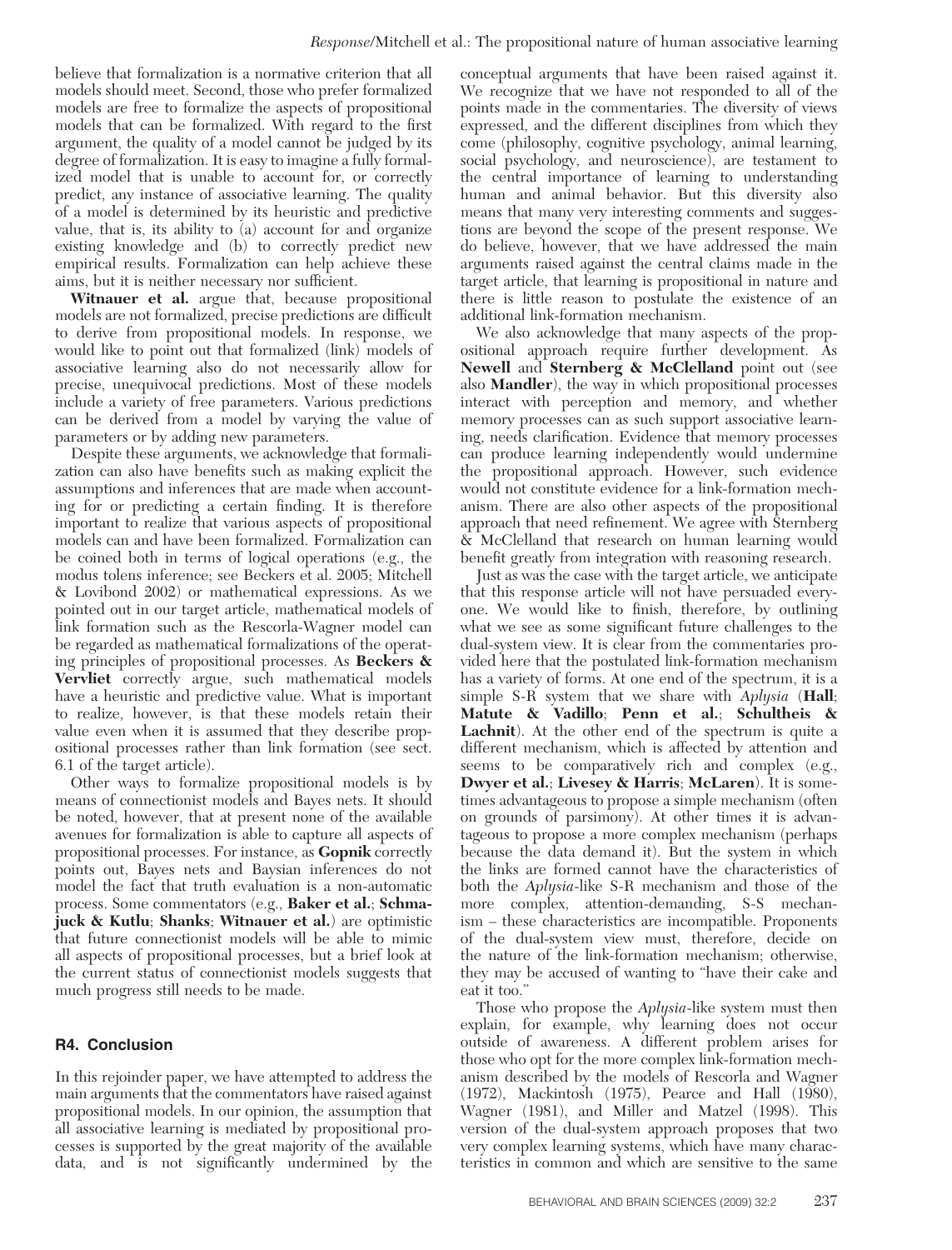environmental variables, operate side by side. Clarification is needed as to the crucial differences between the linkformation system and the propositional system. It is not at all clear why both of these systems are needed.

Whatever the characteristics of the link mechanism, clarification is also required as to the way in which the link system and the propositional system interact. That is, how is conflict between the output of these systems resolved? In our target article, we noted the lack of detail regarding conflict resolution in dual-system theories (although see Gawronski & Bodenhausen [2006] for an exception), and regrettably many of the present commentaries continue this noncommittal tradition. For example, **Olsson & Ohman** stated that the two levels of learning are "partially independent but also interacting." Lack of testability therefore remains a fundamental weakness of the dual-system approach. We reiterate our challenge to dual-system theorists to clarify the laws or mechanisms by which they consider the output of the two systems to be gated to produce observed behavioral outcomes. We believe that such an exercise will reveal that major concessions are needed to allow dual-system models to fit with existing data (e.g., regarding awareness, cognitive load, and verbal instruction) and that, in this light, the coordinated propositional system we propose might be viewed more favorably.

We would like to end with a comment on the evidence for the link-formation mechanism. As we pointed out in the target article and reaffirmed in this response to commentaries, a close examination of the data reveals only one or two isolated phenomena that might indicate the presence of a non-propositional (perhaps link-based) learning mechanism. These include the eyeblink version of the Perruchet effect (Perruchet 1985) and the odor-taste learning work of Stevenson et al. (1998). As Dwyer et al. concede, evidence for the link-formation mechanism is not widespread. Thus, even the proponents of the dualsystem approach accept that the link mechanism is of somewhat limited explanatory value. It seems to us that, if we do indeed possess two separate learning mechanisms, then we should see evidence for both mechanisms everywhere. Why, therefore, is the evidence for the second mechanism so weak and so vanishingly small? We keep an open mind, but there seems to be an obvious and almost unavoidable conclusion, that no such mechanism exists.

#### ACKNOWLEDGMENTS

Preparation of this paper was supported by a Discovery Project grant DP0774395 to Chris Mitchell and Peter Lovibond from the Australian Research Council, and Grant BOF/GOA2006/001 of Ghent University and Travel Grant K.1.424.06.N.01 of the Research Foundation – Flanders (FWO – Vlaanderen, Belgium) to Jan De Houwer. Thanks also goes to Gavan McNally and Fred Westbrook for discussions on issues in neuroscience.

### References

#### [The letters "a" and "r" before author's initials stand for target article and response article references, respectively.]

Adams, C. D. & Dickinson, A. (1981) Instrumental responding following reinforcer devaluation. Quarterly Journal of Experimental Psychology: Comparative and Physiological Psychology 33B:109-21. [aCJM]

- Allen, S. W. & Brooks, L. R. (1991) Specializing the operation of an explicit rule. Journal of Experimental Psychology: General 120:3– 19. [BRN] Amsel, A. (1989) Behaviorism, neobehaviorism, and cognitivism in learning theory:
- Historical and contemporary perspectives. Erlbaum. [JDG]
- Anderson, J. R. & Lebiere, C. J. (1998) Hybrid modeling of cognition: Review of the atomic components of thought. Erlbaum. [AGB]
- Arcediano, F., Matute, H., Escobar, M. & Miller, R. R. (2005) Competition between antecedent and between subsequent stimuli in causal judgments. Journal of Experimental Psychology: Learning, Memory, and Cognition 31:228-37. [DMD]
- Asch, S. E. (1962) A problem in the theory of associations. Psychologische Beiträge 6:553– 63. [GM]
- (1969) A reformulation of the problem of association. American Psychologist 24:92– 102. [GM]
- Asch, S. E. & Ebenholtz, S. M. (1962) The principle of associative symmetry. Proceedings of the American Philosophical Society 106:135-63. [GM]
- Ashby, F. G., Alfonso-Reese, L. A., Turken, A. U. & Waldron, E. M. (1998) A neuropsychological theory of multiple systems in category learning. Psychological Review 105:442-81. [BRN]
- Baetu, I. & Baker, A. G. (in press) Human judgments of positive and negative causal chains. Journal of Experimental Psychology: Animal Behavior Processes. [AGB]
- Baeyens, F., Crombez, G., De Houwer, J. & Eelen, P. (1996a) No evidence for modulation of evaluative flavor-flavor associations in humans. Learning and Motivation 27:200-41. [FB]
- Baeyens, F., Eelen, P., Crombez, G. & De Houwer, J. (2001a) On the role of beliefs in observational flavor conditioning. Current Psychology 20:183 – 203. [FB]
- Baeyens, F., Eelen, P. & Van den Bergh, O. (1990a) Contingency awareness in evaluative conditioning: A case for unaware affective-evaluative learning. Cognition and Emotion 4:3-18. [AGB, TB, aCJM]
- Baeyens, F., Eelen, P., Van den Bergh, O. & Crombez, G. (1990b) Flavor-flavor and color-flavor conditioning in humans. Learning and Motivation 21:434-55. [FB]
- Baeyens, F., Hendrickx, H., Crombez, G. & Hermans, D. (1998) Neither extended sequential nor simultaneous feature positive training result in modulation of evaluative flavor conditioning in humans. Appetite 31:185-204. [FB]
- Baeyens, F., Vansteenwegen, D., De Houwer, J. & Crombez, G. (1996b) Observational conditioning of food valence in humans. Appetite 27:235-50. [FB]
- Baeyens, F., Vansteenwegen, D., Hermans, D. & Eelen, P. (2001b) Chilled white wine, when all of a sudden the doorbell rings: Mere reference and evaluation versus expectancy and preparation in human Pavlovian learning. In: Advances in psychology research, vol. 4, ed. F. Columbus, pp. 241–77. Nova Science. [FB]
- Baker, A. G. & Mackintosh, N. J. (1979) Pre-exposure to the CS alone, US alone, or CS and US uncorrelated: Latent inhibition, blocking by context or learned irrelevance? Learning and Motivation 10:278-94. [AGB]
- Baker, A. G., Murphy, R. A. & Mehta, R. (2003) Learned irrelevance and retrospective correlation learning. Quarterly Journal of Experimental Psychology 56:90– 101. [AGB]
- Bamber, D. (1979) State-trace analysis: A method of testing simple theories of causation. Journal of Mathematical Psychology 19:137-81. [BRN]
- Bar, M. (2003) A cortical mechanism for triggering top-down facilitation in visual object recognition. Journal of Cognitive Neuroscience 15:600-09. [EB-M] (2007) The proactive brain: Using analogies and associations to generate predictions. Trends in Cognitive Sciences 11(7):280-89. [EB-M]
- Bargh, J. A. (1994) The four horsemen of automaticity: Awareness, intention, efficiency, and control in social cognition. In: Handbook of social cognition, vol. 1, 2nd edition, ed. R. S. Wyer, Jr. & T. K. Srull, pp. 1 – 40. Erlbaum. [ISU]
- Bargh, J. A. & Chartrand, T. L. (1999) The unbearable automaticity of being. American Psychologist 54:462-79. [NC]
- Barrett, L. F. & Bar, M. (in press) Seeing it with feeling: Affective predictions about "what" and "where" in the human brain. Proceedings of the Royal Society of London: Biological Sciences. [EB-M]
- Barrett, L. F. & Bliss-Moreau, E. (in press) Affect as a psychological primitive. Advances in Social Psychology. [EB-M]
- Barsalou, L. W. (2008) Grounded cognition. Annual Review of Psychology 59:617 – 45. [EB-M, rCJM]
- Barsalou, L. W., Simmons, W. K., Barbey, A. K. & Wilson, C. D. (2003) Grounding conceptual knowledge in modality-specific systems. Trends in Cognitive Sciences 7:84-91. [DRS]
- Batsell, W. R., Paschall, G. Y., Gleason, D. I. & Batson, J. D. (2001) Taste preconditioning augments odor-aversion learning. Journal of Experimental Psychology: Animal Behavior Processes 27:30-47. [DMD, aCJM]
- Bechara, A., Tranel, D, Damasio, H., Adolphs, R., Rockland, C. & Damasio, A. R. (1995) Double dissociation of conditioning and declarative knowledge relative to the amygdala and hippocampus in humans. Science 269:1115-18. [rCJM, AO]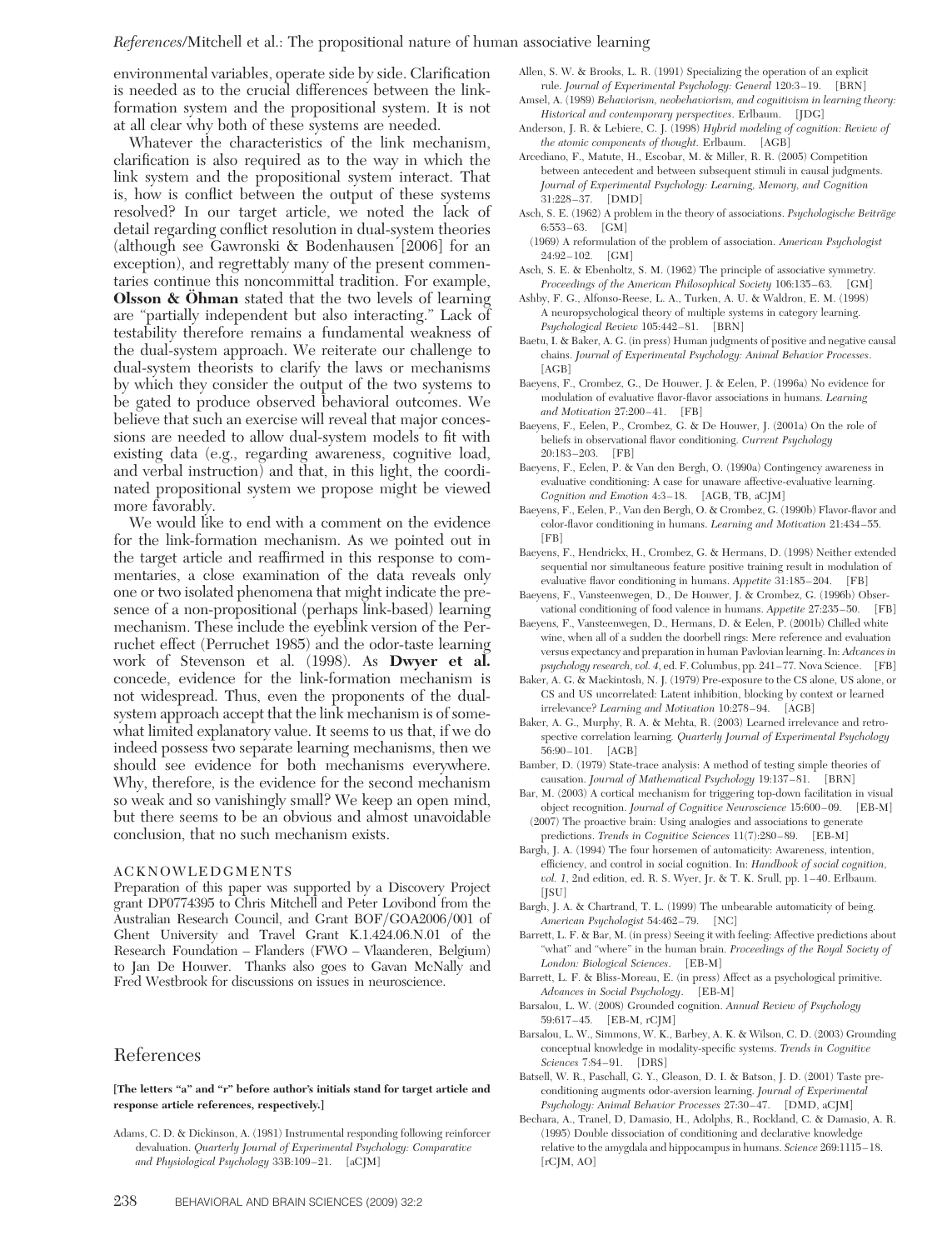- Beckers, T., De Houwer, J., Pineno, O. & Miller, R. R. (2005) Outcome additivity and outcome maximality influence cue competition in human causal learning. Journal of Experimental Psychology: Learning, Memory, and Cognition 31:238-49. [arCJM, NAS]
- Beckers, T., Miller, R. R., De Houwer, J. & Urushihara, K. (2006) Reasoning rats: Forward blocking in Pavlovian animal conditioning is sensitive to constraints of causal inference. Journal of Experimental Psychology: General 135:92 – 102. [TB, LC, aCJM, DCP]
- Benedetti, F., Pollo, A., Lopiano, L., Lanotte, M., Vighetti, S. & Rainero, I. (2003) Conscious expectation and unconscious conditioning in analgesic, motor, and hormonal placebo/no placebo responses. Journal of Neuroscience 23:4315 – 23. [RAB]
- Bernstein, I. L. (1985) Learned food aversions in the progression of cancer and its treatment. In: Experimental assessments and clinical applications of conditioned food aversions, ed. N. S. Braveman & P. Bronstein, pp. 365 – 80. New York Academy of Sciences. [RAB]
- Bernstein, I. L. & Webster, M. M. (1980) Learned taste aversions in humans. Physiology and Behavior 25:363-66. [DMD, EJL]
- Beylin, A. V., Gandhi, C. C., Wood, G. E., Talk, A. C., Matzel, L. D. & Shors, T. J. (2001) The role of the hippocampus in trace conditioning: temporal discontinuity or task difficulty? Neurobiology of Learning and Memory 76(3):447-61. [NL]
- Blaisdell, A., Sawa, K., Leising, K. J. & Waldmann, M. R. (2006) Causal reasoning in rats. Science 311:1020-22. [LC, aCJM]
- Blaser R. E., Couvillon, P. A. & Bitterman, M. E. (2004) Backward blocking in honeybees. Quarterly Journal of Experimental Psychology B 57:349 – 60. [JDM]
- Blough, D. S. (1975) Steady state data and a quantitative model of operant generalization and discrimination. Journal of Experimental Psychology: Animal Behavior Processes 1:3-21. [DMD]
- Boakes, R. A. (1989) How one might find evidence for conditioning in adult humans. In: Aversion, avoidance and anxiety: Perspectives on learning and memory, ed. T. Archer & L.-G. Nilsson, pp. 381-402. Erlbaum. [aCJM]
- Bolles, R. C. (1993) The story of psychology: A thematic history. Brooks-Cole. [JDG]
- Bolles, R. C. & Fanselow, M. S. (1980) A perceptual-recuperative model of fear and pain. Behavioral and Brain Sciences 3:291-323. [aCJM]
- Bouton, M. E. (1993) Context, time, and memory retrieval in the interference paradigms of Pavlovian learning. Psychological Bulletin 114:80-99. [aCJM] (2004) Context and behavioral processes in extinction. Learning and Memory 11:485 – 94. [AGB]
- Bower, G. H. (1970) Organizational factors in memory. Cognitive Psychology 1:18-46. [GM]
- Bower, G. H. & Bryant, D. J. (1991) On relating the organizational theory of memory to levels of processing. In: Memories, thoughts, and emotions, ed. W. Kessen, A. Ortony & F. Craik, pp. 149-68. Erlbaum. [GM]
- Braine, M. D. S. (1978) On the relation between the natural logic of reasoning and standard logic. Psychological Review 85:1-21. [LC, aCJM]
- Braine, M. D. S. & Rumain, B. (1983) Logical reasoning. In: Handbook of child psychology: Cognitive development, vol. 3, ed. J. H. Flavell & E. M. Markman. Wiley. [LC]
- Brandon, S. E., Vogel, E. H. & Wagner, A. R. (2000) A componential view of configural cues in generalization and discrimination in Pavlovian conditioning. Behavioural Brain Research 110:67 – 72. [DMD]
- Brewer, W. F. (1974) There is no convincing evidence for operant or classical conditioning in adult humans. In: Cognition and the symbolic processes, ed. W. B. Weimer & D. S. Palermo, pp. 1 – 42. Erlbaum. [AGB, RAB, aCJM]
- Buchel, C., Dolan, R. J., Armony, J. L. & Friston, K. J. (1999) Amygdalahippocampal involvement in human aversive trace conditioning revealed through event-related functional magnetic resonance imaging. Journal of Neuroscience 19(24):10869 – 76. [NL]
- Burns, P. & McCormack, T. (under review) Temporal information and children's and adults' causal inferences. Thinking and Reasoning. [DAL]
- Buzsáki, G. (2006) Rhythms of the brain. Oxford University Press. [EM] Carew, T. J., Hawkins, R. D. & Kandel, E. R. (1983) Differential classical
- conditioning of a defensive withdrawal reflex in Aplysia californica. Science 219:397-400. [GH]
- Carey, M. P. & Burish, T. G. (1988) Etiology and treatment of the psychological side effects associated with cancer chemotherapy: A critical review and discussion. Psychological Bulletin 104:307-25. [EJL]
- Carlston, D. E. & Skowronski, J. J. (1994) Savings in the relearning of trait information as evidence for spontaneous inference generation. Journal of Personality and Social Psychology 66:840-56. [JSU]
- (2005) Linking versus thinking: Evidence for the differential associative and attributional bases of spontaneous trait transference and spontaneous trait inference. Journal of Personality and Social Psychology 89:884 – 98. [BG, [SU]
- Carson, S. H., Peterson, J. B. & Higgins, D. M. (2003) Decreased latent inhibition is associated with increased creative achievement in high-functioning individuals. Journal of Personality and Social Psychology 85:499–506. [rCJM]
- Carter, R. M., Hofstotter, C., Tsuchiya, N. & Koch, C. (2003) Working memory and fear conditioning. Proceedings of the National Academy of Sciences USA 100(3):1399-404. [NL]
- Chambaron, S., Ginhac, D., Ferrel-Chapus, C. & Perruchet, P. (2006) Implicit learning of a repeated segment in continuous tracking: A reappraisal. The Quarterly Journal of Experimental Psychology 59:845-54. [rCJM]
- Chambers, L., Mobini, S. & Yeomans, M. R. (2007) Caffeine deprivation state modulates expression of acquired liking for caffeine-paired flavours. Quarterly Journal of Experimental Psychology 60:356-66. [RAB]
- Chater, N. (2003) How much can we learn from double dissociations? Cortex 39:167 – 69. [NC]
- (in press) Rational and mechanistic perspectives on reinforcement learning. Cognition. [NC, aCJM]
- Chater, N. & Manning, C. D. (2006) Probabilistic models of language processing and acquisition. Trends in Cognitive Sciences 10:335 – 44. [AG]
- Chater, N., Tenenbaum, J. B. & Yuille, A. (2006) Probabilistic models of cognition: Conceptual foundations. Trends in Cognitive Science 10:287-91. [AG, aCIM]
- Cheng, D. T., Disterhoft, J. F., Power, J. M., Ellis, D. A. & Desmond, J. E. (2008) Neural substrates underlying human delay and trace eyeblink conditioning. Proceedings of the National Academy of Sciences USA 105(23):8108– 13. [NL]
- Cheng, P. W. (1997) From covariation to causation: A causal power theory. Psychological Review 104:367-405. [AGB, aCJM, DCP]
- Christiansen, M. H. & Chater, N. (2008) Language as shaped by the brain. Behavioral and Brain Sciences 31(5):489-558. [rCJM]
- Christiansen, M. H., Dale, R. A. C., Ellefson, M. R. & Conway, C. M. (2002) The role of sequential learning in language evolution: Computational and experimental studies. In: Simulating the evolution of language, ed. A. Cangelosi & D. Parisi, pp. 165 – 88. Springer-Verlag. [LC]
- Clancy, P., Jacobsen, T. & Silva, M. (1976) The acquisition of conjunction: Across linguistic study. Stanford Papers and Reports on Child Language Development 12:71-80. [LC]
- Claparède, E. (1907) Expériences sur lamémoire dans un cas de psychose de Korsakoff. Revue Médicale de la Suisse Romande 27:301-03. [JDM]
- Clark, A. (1990) Connectionism, competence, and explanation. British Journal of Philosophical Science 41:195-222. [rCJM]
- Clark, D. M. (2004) Developing new treatments: On the interplay between theories, experimental science and clinical innovation. Behavior Research and Therapy 42:1089– 104. [aCJM]
- Clark, R. E., Manns, J. R. & Squire, L. R. (2002) Classical conditioning, awareness, and brain systems. Trends in Cognitive Sciences  $6(12):524-31.$  [NL]
- Clark, R. E. & Squire, L. R. (1998) Classical conditioning and brain systems: The role of awareness. Science 280(5360):77– 81. [NL, rCJM, AO]
- (1999) Human eyeblink classical conditioning: Effects of manipulating awareness of the stimulus contingencies. Psychological Science 10(1):14 – 18. [NL]
- Clayton, N. S. & Dickinson, A. (1998) Episodic-like memory during cache recovery by scrub jays. Nature  $395:272-74.$  [aCJM]
- Cleeremans, A. (1993) Mechanisms of implicit learning. MIT Press. [DRS]
- Cleeremans, A. & McClelland, J. L. (1991) Learning the structure of event sequences. Journal of Experimental Psychology: General 120(3):235-53. [DAS]
- Cobos, P. L., Lopez, F. J., Cano, A., Almaraz, J. & Shanks, D. R. (2002) Mechanisms of predictive and diagnostic causal induction. Journal of Experimental Psychology: Animal Behavior Processes 28:331 – 46. [DMD]
- Cohen, N. J. & Squire, L. R. (1980) Preserved learning and pattern-analyzing skill in amnesia: Dissociation of knowing how and knowing that. Science 210:207– 10. [JDM]
- Colgan, D. M. (1970) Effect of instructions on the skin conductance response. Journal of Experimental Psychology 86:108-12. [aCJM]
- Collins, D. J. & Shanks, D. R. (2002) Momentary and integrative response strategies in causal judgment. Memory and Cognition 30:1138 –47. [DMD]
- Cook, S. W. & Harris, R. E. (1937) The verbal conditioning of the galvanic skin reflex. Journal of Experimental Psychology 21:202-10. [aCJM]
- Corlett, P. R., Aitken, M. R. F., Dickinson, A., Shanks, D. R., Honey, G. D. Honey, R. A. E., Robbins, T. W., Bullmore, E. T. & Fletcher, P. C. (2004) Prediction error during retrospective revaluation of causal associations in humans: fMRI evidence in favor of an associative model of learning. Neuron 44:877 – 88. [JEW]
- Cornwell, B. R., Echiverri, A. M. & Grillon, C. (2007) Sensitivity to masked conditioned stimuli predicts conditioned response magnitude under masked conditions. Psychophysiology 44:403-406. [rCJM]
- Courville, A. C., Daw, N. D. & Touretzky, D. S. (2006) Bayesian theories of conditioning in a changing world. Trends in Cognitive Sciences 10:294 – 300. [NC]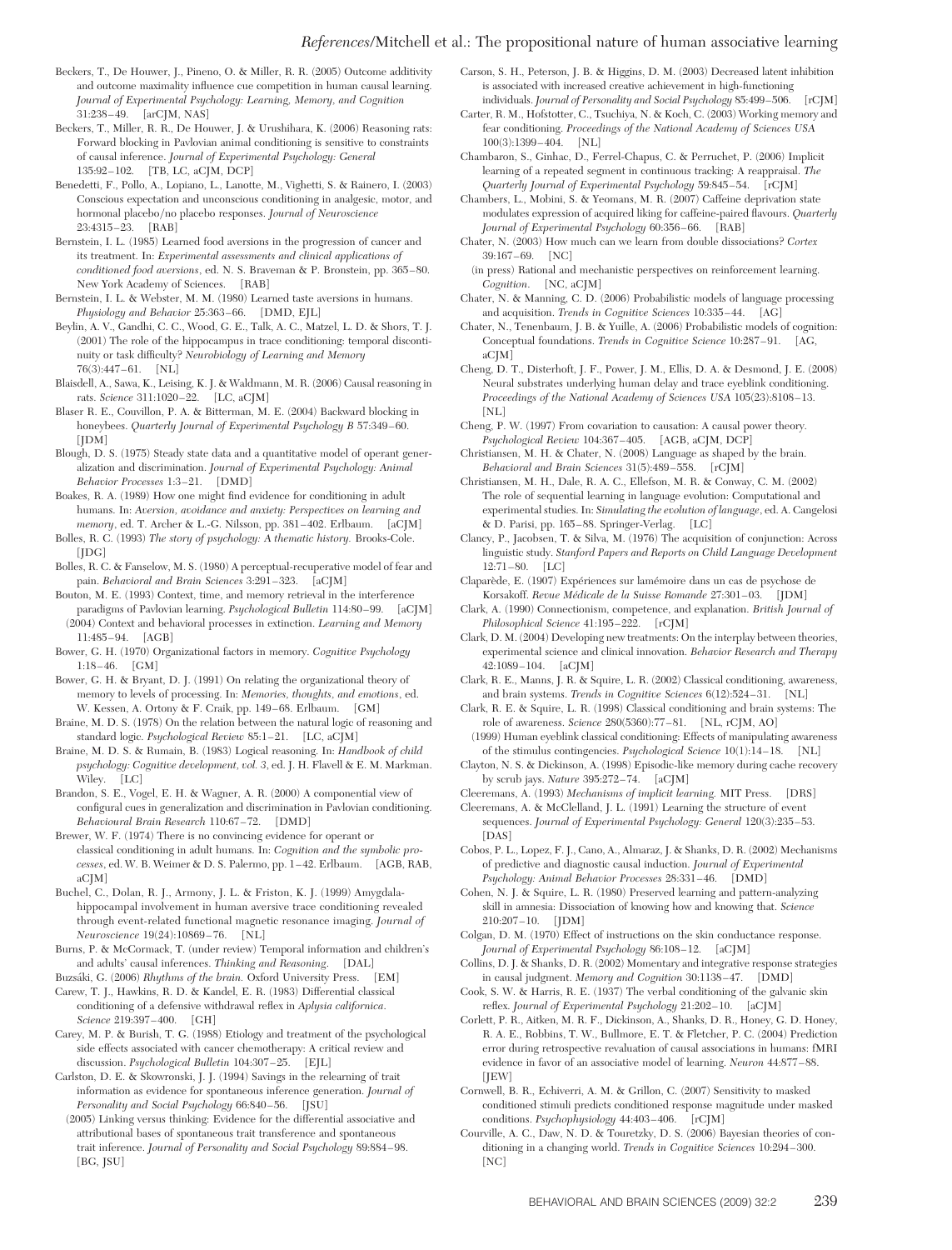- Coutureau, E. & Killcross, S. (2003) Inactivation of the infralimbic prefrontal cortex reinstates goal-directed responding in overtrained rats. Behavioural Brain Research 146:167-74. [NC]
- Crawford, M. T., Skowronski, J. J., Stiff, C. & Scherer, C. R. (2007) Interfering with inferential, but not associative, processes underlying spontaneous trait inference. Personality and Social Psychology Bulletin 33:677-90. [JSU]
- Critchley, H. D., Mathias, C. J. & Dolan, R. J. (2002) Fear conditioning in humans: The influence of awareness and autonomic arousal on functional neuroanatomy. Neuron 33:653-63. [AO]
- Culler, E. & Mettler, F. A. (1934) Conditioned behavior in a decorticate dog. Journal of Comparative Psychology 18:291 – 303. [JDM]
- Cunningham, W. A. & Zelazo, P. D. (2007) Attitudes and evaluations: A social cognitive neuroscience perspective. Trends in Cognitive Sciences 11:97 – 104. [NC]
- Davey, G .C. L. (1992) Classical conditioning and the acquisition of human fears and phobias: A review and synthesis of the literature. Advances in Behaviour Research and Therapy 14:29-66. [rCJM]
- Davis, M. (1992) The role of the amygdala in fear and anxiety. Annual Review Neuroscience 15:353-75. [AO]
- (2006) Neural systems involved in fear and anxiety measured with fear potential startle. American Psychologist 61:741 –56. [AO]
- Dawson, M. E. (1970) Cognition and conditioning: Effects of masking the CS-UCS contingency on human GSR classical conditioning. Journal of Experimental Psychology 85:389-96. [aCJM]
- Dawson, M. E. & Biferno, M. A. (1973) Concurrent measurement of awareness and electrodermal classical conditioning. Journal of Experimental Psychology 101:55-62. [MED, arCJM]
- Dawson, M. E. & Furedy, J. J. (1976) The role of awareness in human differential autonomic classical conditioning: The necessary-gate hypothesis. Psychophysiology 13:50-53. [MED]
- Dawson, M. E., Rissling, A. J., Schell, A. M. & Wilcox, R. (2007) Under what conditions can human affective conditioning occur without contingency awareness? Test of the evaluative conditioning paradigm. *Emotion* 7:755–66. [rCJM]
- Dawson, M. E. & Schell, A. M. (1985) Information processing and human autonomic classical conditioning. In: Advances in psychophysiology, vol. 1, ed. P. K. Ackles, J. R. Jennings & M. G. H. Coles, pp. 89-165. JAI Press. [aCJM]

(1987) Human autonomic and skeletal classical conditioning: The role of conscious cognitive factors. In: Cognitive processes and Pavlovian conditioning  $in\; humans,\;$ ed. G. Davey, pp. 27–55. Wiley. $[\;aCJM]\;$ 

Dawson, M. E., Schell, A. M. & Banis, H. T. (1986) Greater resistance to extinction of electrodermal responses conditioned to potentially phobic CS: A noncognitive process? Psychophysiology 23:552 –61. [MED, rCJM]

- Dawson, M. E., Schell, A. M., Beers, J. R. & Kelly, A. (1982) Allocation of cognitive processing capacity during human autonomic conditioning. Journal of Experimental Psychology: General 111:273-95. [MED]
- Dayan, P. & Abbott, L. F. (2001) Theoretical neuroscience. MIT Press. [NC]
- De Houwer, J. (2007) A conceptual and theoretical analysis of evaluative conditioning. The Spanish Journal of Psychology 10:230–41. [aCJM] (2009) The propositional approach to associative learning as an alternative for
- association formation models. Learning and Behavior 37:1-20. [DAL, arCJM]
- De Houwer, J. & Beckers, T. (2002) Higher-order retrospective revaluation in human causal learning. The Quarterly Journal of Experimental Psychology 55B:137-51. [NAS]
- (2003) Secondary task difficulty modulates forward blocking in human contingency learning. Quarterly Journal of Experimental Psychology 56B:345-57. [AGB, LC, aCJM, DAS]
- De Houwer, J., Beckers, T. & Glautier, S. (2002) Outcome and cue properties modulate blocking. Quarterly Journal of Experimental Psychology 55A:965 – 85. [aCJM]
- De Houwer, J., Thomas, S. & Baeyens, F. (2001) Associative learning of likes and dislikes: A review of 25 years of research on human evaluative conditioning. Psychological Bulletin 127:853-69. [aCJM]
- De Houwer, J., Vandorpe, S. & Beckers, T. (2005) On the role of controlled cognitive processes in human associative learning. In: New directions in human associative learning, ed. A. J. Wills, pp. 41– 63. Erlbaum. [aCJM]
- (2007) Statistical contingency has a different impact on preparation judgements than on causal judgements. Quarterly Journal of Experimental Psychology 60:418 – 32. [aCJM]
- de Waal, F. B. M. (2002) Evolutionary psychology: The wheat and the chaff. Current Directions in Psychological Science 11:187 – 91. [EM]
- Deisig, N., Lachnit, H., Sandoz, J.-C., Lober, K. & Giurfa, M. (2003) A modified version of the unique cue theory accounts for olfactory compound processing in honeybees. Learning and Memory 10:199-208. [HS]
- Deisig, N, Sandoz, J.-C., Giurfa, M. & Lachnit, H. (2007) The trial spacing effect in olfactory patterning discriminations in honeybees. Behavioural Brain Research 176(2):314– 22. [HS]
- Dickinson, A. (1980) Contemporary animal learning theory. Cambridge University Press. [aCJM]
- (1989) Expectancy theory in animal conditioning. In: Contemporary learning theories: Pavlovian conditioning and the status of traditional learning theory, ed. S. B. Klein & R. R. Mowrer, pp. 279 – 308. Erlbaum. [aCJM] (2001) Causal learning: An associative analysis. The Quarterly Journal of Exper-
- imental Psychology 54B:3-25. [aCJM] Dickinson, A. & Brown, K. J. (2007) Flavor evaluative conditioning is unaffected by
- contingency knowledge during training with color –flavor compounds. Learning and Behavior 35:36-42. [aCJM]
- Dickinson, A. & Burke, J. (1996) Within-compound associations mediate the retrospective revaluation of causality judgments. Quarterly Journal of Experimental Psychology 49B:60-80. [DMD]
- Dickinson, A., Shanks, D. & Evenden, J. (1984) Judgment of act-outcome contingency: The role of selective attribution. The Quarterly Journal of Experimental Psychology 36A:29-50. [aCJM]
- Diez-Chamizo, V., Sterio, D. & Mackintosh, N. J. (1985) Blocking and overshadowing between intra-maze and extra-maze cues: A test of the independence of locale and guidance learning. The Quarterly Journal of Experimental Psychology 37B:235-53. [AGB]
- Dulany, D. E. (1968) Awareness, rules, and propositional control: A confrontation with S-R behavior theory. In: Verbal behavior and general behavior theory, ed. T. R. Dixon & D. C. Horton. Prentice-Hall. [JDG]
- Duncker, K. (1926) A qualitative study of productive thinking. Pedagogical Seminary 33:642-708. [GM]
- Dunn, J. C. (2003) The elusive dissociation. Cortex 39:177-79. [BRN]
- Dunn, J. C. & Kirsner, K. (1988) Discovering functionally independent mental processes: The principle of reversed association. Psychological Review 95:91-101. [aCJM]
- Durlach, P. D. & Rescorla, R. A. (1980) Potentiation rather than overshadowing in flavor aversion learning: An analysis in terms of within-compound associations. Journal of Experimental Psychology: Animal Behavior Processes 6:175– 87. [DMD, aCJM]
- Endo, N. & Takeda, Y. (2004) Selective learning of spatial configuration and object identity in visual search. Perception and Psychophysics 66:293-302. [DRS]
- Enkvist, T., Newell, B. R., Juslin, P. & Olsson, H. (2006) On the role of causal intervention in multiple-cue judgment: Positive and negative effects on learning. Journal of Experimental Psychology: Learning, Memory, and Cognition 32:163-79. [BRN]
- Epstein, S. (1994) Integration of the cognitive and psychodynamic unconscious. American Psychologist 49:709-24. [NC]
- Epstein, S. & Roupenian, A. (1970) Heart rate and skin conductance during experimentally induced anxiety: The effect of uncertainty about receiving noxious stimuli. Journal of Personality and Social Psychology 16:20-28. [aCJM]
- Estes, W. K. (1950) Towards a statistical theory of learning. Psychological Review 57:94– 107. [DMD]
- Esteves, F., Parra, C., Dimberg, U. & Öhman, A. (1994) Non-conscious associative learning: Pavlovian conditioning of skin conductance responses to masked fear-relevant facial stimuli. Psychophysiology 31:375 – 85. [MED]
- Evans, J. St. B. T. (2003) In two minds: Dual process accounts of reasoning. Trends  $in$  Cognitive Sciences 7:454–59.  $\,$  [aCJM]  $\,$

(2008) Dual-processing accounts of reasoning, judgment, and social cognition. Annual Review of Psychology 59(1):255 – 78. [EB-M, aCJM, BRN, DCP]

- Evans, J. St. B. T. & Over, D. E. (1996) Rationality and reasoning. Psychology Press. [aCJM]
- Falmagne, R. J. (1975) Overview: Reasoning, representation, process, and related issues. In: Reasoning: Representation and process in children and adults, ed. R. J. Falmagne. Erlbaum. [LC]
- Fanselow, M. S. (1994) Neural organization of the defensive behavior system responsible for fear. Psychonomic Bulletin and Review 1:429-38.
- Fazio, R. H. & Olson, M. A. (2003) Implicit measures in social cognition research: Their meaning and use. Annual Review of Psychology 54:297-327. [BG]
- Fodor, J. A. (2003) Hume variations. Oxford University Press/Clarendon Press. [TB, aCJM]
- Fodor, J. A. & Pylyshyn, Z. W. (1988) Connectionism and cognitive architecture. Cognition 28:3-71. [DCP]
- Fries, P. (2005) A mechanism for cognitive dynamics: Neuronal communication through neuronal coherence. Trends in Cognitive Sciences 9:474 – 80. [EM]
- Fulcher, E. P. & Hammerl, M. (2001) When all is revealed: A dissociation between evaluative learning and contingency awareness. Consciousness and Cognition 10:524 – 49. [aCJM]
- Gabrieli, J. D., Carrillo, M. C., Cermak, L. S., McGlinchey-Berroth, R., Gluck, M. A. & Disterhoft, J. F. (1995) Intact delay-eyeblink classical conditioning in amnesia. Behavioral Neuroscience 109:819-27. [JDM]
- Gallistel, C. R. (1990) The organization of learning. MIT Press. [EM] (2000) The replacement of general-purpose learning models with adaptively specialized learning modules. In: The new cognitive neurosciences, ed. M. S. Gazzaniga, pp. 1179-91. MIT Press. [HM]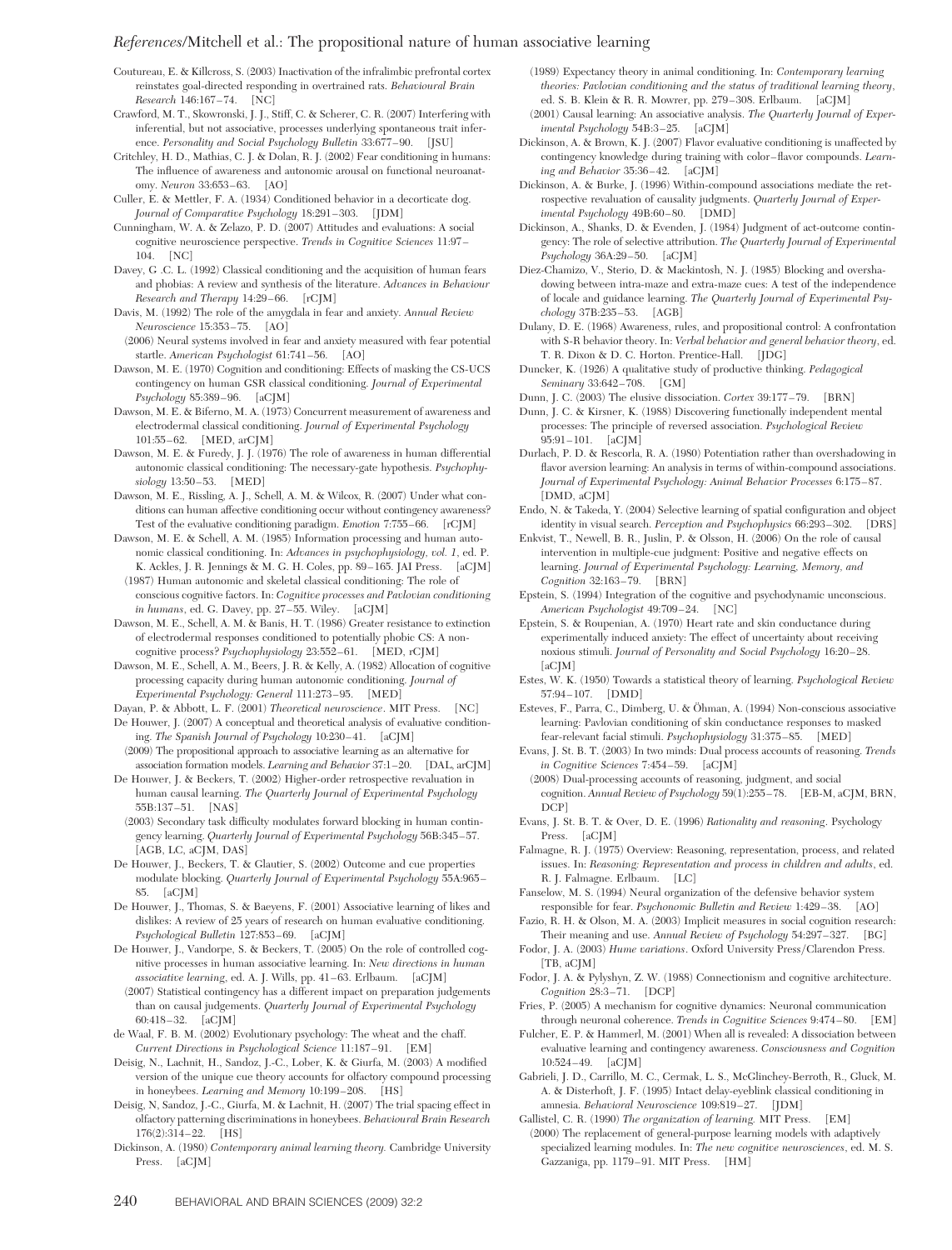(2001) Mental representations, psychology of. In: International encyclopedia of the social and behavioural sciences, ed. N. J. Smelser & P. B. Baltes, pp. 9691-95. Elsevier. [EM]

Gallistel, C. R., Balsam, P. D. & Fairhurst, S. (2004) The learning curve: Implications of a quantitative analysis. Proceedings of the National Academy of Sciences USA 101:13124-31. [NC]

- Gallistel, C. R. & Gibbon, J. (2001) Computational versus associative models of simple conditioning. Current Directions in Psychological Science 10:146-50. [EM]
- Garcia, J., Brett, L. P. & Rusiniak, K. W. (1989) Limits of Darwinian conditioning. In: Contemporary learning theories: Instrumental conditioning and the impact of biological constraints on learning, ed. S. B. Klein & R. R. Mowrer, pp. 181-203. Erlbaum. [aCJM]
- Garcia, J. & Koelling, R. A. (1966) Relation of cue to consequence in avoidance learning. Psychonomic Science 4:123-24. [JDG]
- Gardner, H. (1985) The mind's new science: A history of the cognitive revolution. Basic Books. [aCJM]
- Gawronski, B. & Bodenhausen, G. V. (2006) Associative and propositional processes in evaluation: An integrative review of implicit and explicit attitude change. Psychological Bulletin 132:692-731. [BG, rCJM]
- (2007) Unraveling the processes underlying evaluation: Attitudes from the perspective of the APE Model. Social Cognition 25:687-717. [BG]
- Gawronski, B., Deutsch, R., Mbirkou, S., Seibt, B. & Strack, F. (2008) When "just say no" is not enough: Affirmation versus negation training and the reduction of automatic stereotype activation. Journal of Experimental Social Psychology 44:370-77. [BG]
- Gawronski, B. & LeBel, E. P. (2008) Understanding patterns of attitude change: When implicit measures show change, but explicit measures do not. Journal of Experimental Social Psychology 44:1355 – 61. [BG]
- Gawronski, B. & Strack, F. (2004) On the propositional nature of cognitive consistency: Dissonance changes explicit, but not implicit attitudes. Journal of Experimental Social Psychology 40:535 – 42. [BG]
- Gawronski, B. & Walther, E. (2008) The TAR effect: When the ones who dislike become the ones who are disliked. Personality and Social Psychology Bulletin 34:1276 – 89. [BG]
- Ghirlanda, S. (2005) Retrospective revaluation as simple associative learning. Journal of Experimental Psychology: Animal Behavior Processes 31:107 –11. [DRS]
- Gigerenzer, G. & Hoffrage, U. (1995) How to improve Bayesian reasoning without instruction: Frequency formats. Psychological Review 102:684-704. [aCIM]
- Glymour, C. (2007) Statistical jokes and social effects: Intervention and invariance in causal relations. In: Causal learning: Psychology, philosophy, and computation, ed. A. Gopnik & L. Schulz, pp. 294 –300. Oxford University Press. [DAL]
- Goldstone, R. L. & Barsalou, L. W. (1998) Reuniting perception and conception. Cognition 65:231 –62. [LC]
- Gopnik, A., Glymour, C., Sobel, D. M., Schulz, L. E., Kushnir, T. & Danks, D. (2004) A theory of causal learning in children: Causal maps and Bayes nets. Psychological Review 111:1-32. [AG, DAL]
- Gopnik, A. & Schulz, L. (2004) Mechanisms of theory-formation in young children. Trends in Cognitive Science 8:8. [AG] eds. (2007) Causal learning: Psychology, philosophy, and computation. Oxford
- University Press. [NC, AG]
- Gopnik, A. & Tenenbaum, J., eds. (2007) Special issue of Developmental Science on Bayes net and Bayesian methods in cognitive development. Developmental Science 10. [AG]
- Gray, J. A. (2004) Consciousness: Creeping up on the hard problem. Oxford University Press. [EM]
- Gray, J. A., Buhusi, C. V. & Schmajuk, N. A. (1997) The transition from automatic to controlled processing. Neural Networks 10:1257-68. [NAS]
- Greenspoon, J. (1955) The reinforcing effect of two spoken sounds on the frequency of two behaviors. American Journal of Psychology 68:409-16. [JDG]
- Greenwald, A. G., McGhee, D. E. & Schwartz, J. L. K. (1998) Measuring individual differences in implicit cognition: The Implicit Association Test. Journal of Personality and Social Psychology 74:1464-80. [JSU]
- Greenwood, J. D. (2001) Understanding the "cognitive revolution" in psychology. Journal of the History of the Behavioral Sciences 35:1-22. [JDG] (2008) A conceptual history of psychology. McGraw-Hill. [JDG]
- Griffiths, T. L. & Tenenbaum, J. B. (2005) Structure and strength in causal induction. Cognitive Psychology 51:354-84. [DAL]
- Guez, D. & Miller, R. R. (2008) Blocking and pseudoblocking: The reply of Rattus norgevicus to Apis mellifera. Quarterly Journal of Experimental Psychology 61:1186 – 98. [JDM]
- Hall, G. (2002) Associative structures in Pavlovian and instrumental conditioning. In: Stevens' handbook of experimental psychology, vol. 3, 3rd edition, ed. C. R. Gallistel, pp. 1-45. Wiley. [GH]
- Hallett, M. (2007) Volitional control of movement: The physiology of free will. Clinical Neurophysiology 117:1179-92. [EM]
- Hamm, A. O. & Vaitl, D. (1996) Affective learning: Awareness and aversion. Psychophysiology 33:698-710. [rCJM, AO]
- Hamm, A. O, Weike, A. I., Schupp, H. T., Treig, T., Dressel, A. & Kessler, C. (2003) Affective blindsight: Intact fear conditioning to a visual cue in a cortically blind patient. Brain 126:265-66. [AO]
- Haselgrove, M. (under review) Reasoning rats or associative animals? Comment on Beckers, Miller, De Houwer & Urushihara (2006) Journal of Experimental Psychology: Animal Behaviour Processes. [LC]
- Henson, R. (2006) Forward inference using functional neuroimaging: Dissociations versus associations. Trends in Cognitive Sciences 10:64-69. [aCJM]
- Hintzman, D. L. (1986) Schema abstraction in a multiple-trace memory model. Psychological Review 93:411-28. [aCJM]
- Hoffmann, H., Janssen, E. & Turner, S. L. (2004) Classical conditioning of sexual arousal in women and men: Effects of varying awareness and biological relevance of the conditioned stimulus. Archives of Sexual Behavior 33:43-53. [EB-M]
- Holland, P. C. (1990) Event representation in Pavlovian conditioning: Image and action. Cognition 37:105-31. [aCJM]
- Hommel, B., Müsseler, J., Aschersleben, G. & Prinz, W. (2001) The theory of event coding (TEC): A framework for perception and action planning. Behavioral and Brain Sciences 24(5):849 – 937. [EM]
- Hummel, F. & Gerloff, C. (2005) Larger interregional synchrony is associated with greater behavioral success in a complex sensory integration task in humans. Cerebral Cortex 15:670-78. [EM]
- Hummel, J. E. & Holyoak, K. J. (1997) Distributed representations of structure: A theory of analogical access and mapping. Psychological Review 104:427-66. [DCP]
- (2003) A symbolic-connectionist theory of relational inference and generalization. Psychological Review 110:220 – 64. [DCP]
- Iselin-Chaves, I. A., Willems, S. J., Jermann, F. C., Forster, A., Adam, S. R. & Van der Linden, M. (2005) Investigation of implicit memory during isoflurane anesthesia for elective surgery using the process dissociation procedure. Anesthesiology 103:925-33. [DMD]
- Jenkins, H. M. & Moore, B. R. (1973) The form of the auto-shaped response with food or water reinforcers. Journal of the Experimental Analysis of Behavior 20:163-81. [EJL]
- Jog, M. S., Kubota, Y., Connolly, C. I., Hillegaart, V. & Graybiel, A. M. (1999) Building neural representations of habits. Science 286:1745-49. [aCJM, NC]
- Johnson-Laird, P. N. (1983) Mental models. Cambridge University Press. [aCJM]
- Jones, F. & McLaren, I. P. L. (1999) Rules and associations. Proceedings of the Twenty-First Annual Conference of the Cognitive Science Society, ed. M. Hahn & S. C. Stoness. Erlbaum. [IPLM]
- Juslin, P., Olsson, H. & Olsson, A. C. (2003) Exemplar effects in categorization and multiple-cue judgment. Journal of Experimental Psychology: General 132:133-56. [BRN]
- Kahneman, D. & Frederick, S. (2002) Representativeness revisited: Attribute substitution in intuitive judgment. In: Heuristics and biases, ed. T. D. Gilovich, D. W. Griffin & D. Kahneman, pp. 49–81. Cambridge University Press.  $\lceil aC[M] \rceil$
- Kamin, L. J. (1969) Predictability, surprise attention and conditioning. In: Punishment and aversive behaviour, ed. B. A. Campbell & R. M. Church, pp. 279 – 96. Appleton-Century-Crofts. [NC, JDG, aCJM]
- Kandel, E. R. (2000) Learning and memory. In: Principles of neural science, 4th  $edition,$ ed. E. R. Kandel, J. H. Schwartz & T. M. Jessell, pp. 1227–46. McGraw-Hill. [EM]
- Karazinov, D. M. & Boakes, R. A. (2007) Second order conditioning in human predictive judgments when there is little time to think. Quarterly Journal of Experimental Psychology 60:448 – 60. [RAB, arCJM]
- Katkin, E. S., Wiens, S. & Öhman, A. (2001) Nonconscious fear conditioning, visceral perception, and the development of gut feelings. Psychological Science 12:366-70. [aCJM]
- Katona, G. (1940) Organizing and memorizing. Columbia University Press. [GM] Killcross, S. & Coutureau, E. (2003) Coordination of actions and habits in the
- medial prefrontal cortex of rats. Cerebral Cortex 13:400-08. [NC] Killeen, P. R. (1981) Learning as causal inference. In: Quantitative analyses of
- behavior, vol. 1: Discriminative properties of reinforcement schedules, ed. M. L. Commons & J. A. Nevins, pp. 89– 112. Ballinger. [LC]
- Kinder, A. & Lachnit, H. (2003) Similarity and discrimination in human Pavlovian conditioning. Psychophysiology 40:226 –34. [HS]
- Knight, D. C., Cheng, D. T., Smith, C. N., Stein, E. A. & Helmstetter, F. J. (2004) Neural substrates mediating human delay and trace fear conditioning. Journal of Neuroscience 24(1):218– 28. [NL]
- Knuttinen, M. G., Power, J. M., Preston, A. R. & Disterhoft, J. F. (2001) Awareness in classical differential eyeblink conditioning in young and aging humans. Behavioral Neuroscience 115(4):747-57. [NL, rCJM]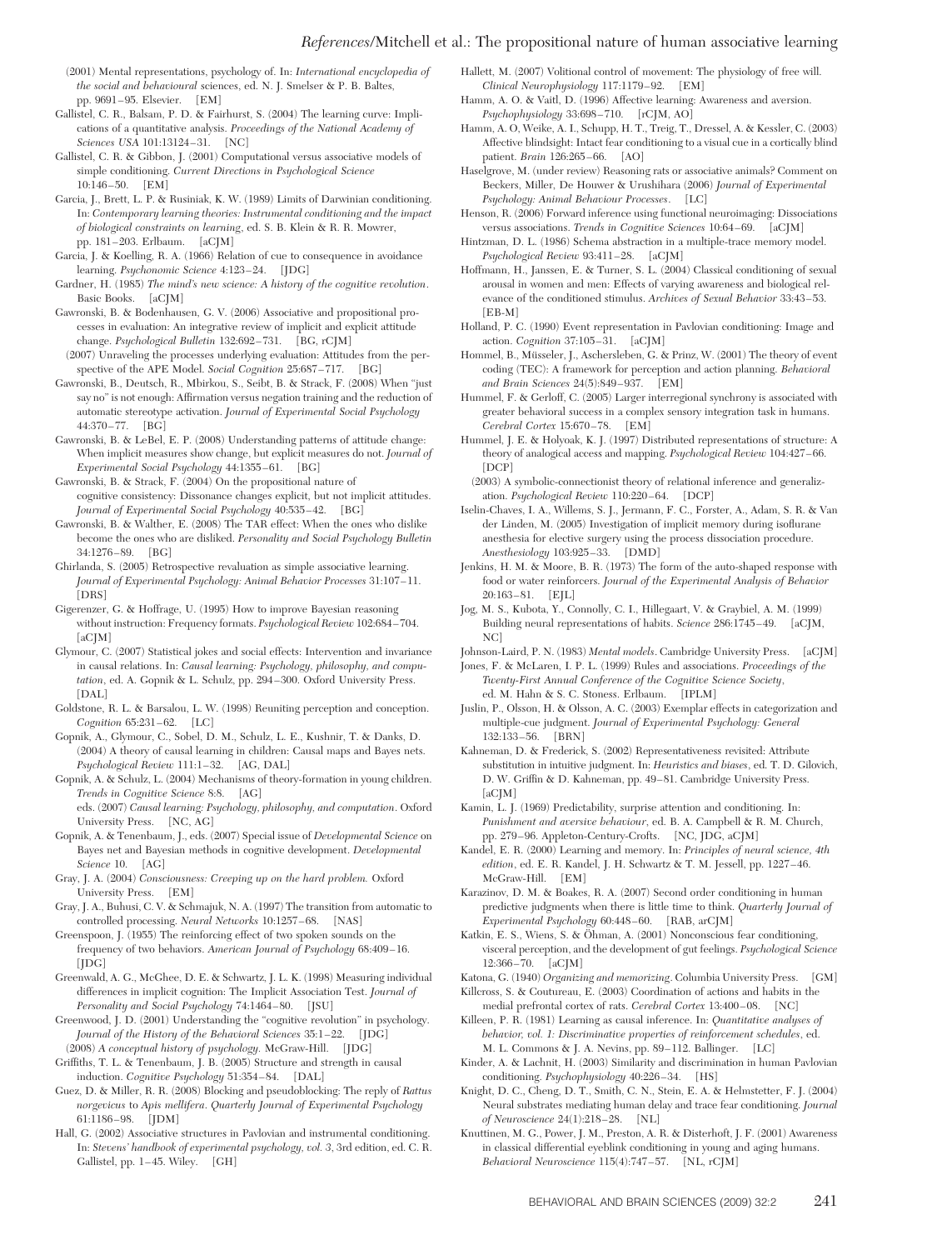Komischke, B., Giurfa, M., Lachnit, H. & Malun, D. (2002) Successive olfactory reversal learning in honeybees. Learning and Memory 9:122 – 29. [HS]

Komischke, B., Sandoz, J.-C., Lachnit, H. & Giurfa, M. (2003) Non-elemental processing in olfactory discrimination tasks needs bilateral input in honeybees. Behavioural Brain Research 145:135-43. [HS]

Kruschke, J. K. (2006) Locally Bayesian learning with applications to retrospective revaluation and highlighting. Psychological Review 113:677 – 99. [aCJM]

Kruschke, J. K. & Blair, N. (2000) Blocking and backward blocking involve learned inattention. Psychonomic Bulletin and Review 7(4):636 – 45. [DAS]

Kruschke, J. K., Kappenman, E. & Hetrick, W. (2005) Eye gaze and individual differences consistent with learned attention in associative blocking and highlighting. Journal of Experimental Psychology: Learning, Memory, and Cognition 31(5):830-45. [DAS]

Kveraga, K., Ghuman, A. S. & Bar, M. (2007) Top-down predictions in the cognitive brain. Brain and Cognition 65:145-68. [EB-M]

Lachnit, H. & Kimmel, H. D. (1993) Positive and negative patterning in human classical skin conductance response conditioning. Animal Learning and Behavior 21:314 – 26. [HS]

Lachnit, H., Kinder, A. & Reinhard, G. (2002) Are rules applied in Pavlovian electrodermal conditioning with humans general or outcome specific? Psychophysiology 39:380-87. [HS]

Lachnit, H., Ludwig, I. & Reinhard, G. (2007) Responding in configural discrimination problems depends on density of reinforcement in time. Experimental Psychology 54:281-88. [HS]

Lagnado, D. A. & Shanks, D. R. (2002) Probability judgment in hierarchical learning: A conflict between predictiveness and coherence. Cognition 83:81 –112. [aCJM, DRS]

Lagnado, D. A. & Sloman, S. A. (2004) The advantage of timely intervention. Journal of Experimental Psychology: Learning, Memory, and Cognition 30:856 – 76. [DAL]

(2006) Time as a guide to cause. Journal of Experimental Psychology: Learning, Memory, and Cognition 32:451-60. [DAL]

Lagnado, D. A., Waldmann, M. R., Hagmayer, Y. & Sloman, S. A. (2007) Beyond covariation: Cues to causal structure. In: Causal learning: Psychology, philosophy, and computation, ed. A. Gopnik & L. Schulz, pp. 154-72. Oxford University Press. [DAL, aCJM]

Larkin, M. J., Aitken, M. R. & Dickinson, A. (1998) Retrospective revaluation of causal judgments under positive and negative contingencies. Journal of Experimental Psychology: Learning, Memory, and Cognition 24:1331-52.  $[aC[M]$ 

Larrauri, J. A. & Schmajuk, N. A. (2008) Attentional, associative, and configural mechanisms in extinction. Psychological Review 115:640-76. [NAS]

Lashley, K. S. (1951) The problem of serial order in behavior. In: Cerebral mechanisms in behavior. The Hixon symposium, ed. L. A. Jeffress, pp. 112 –46. Wiley. [EM]

Le Doux, J. E. (1996) The emotional brain. Simon & Schuster. [AO] (2000) Emotion circuits in the brain. Annual Review of Neuroscience 23:155 – 84. [aCJM, EM]

Le Pelley, M. E., Oakeshott, S. M. & McLaren, I. P. L. (2005a) Blocking and unblocking in human causal learning. Journal of Experimental Psychology: Animal Behavior Processes 31:56-70. [DMD, arCJM, IPLM]

Le Pelley, M. E., Oakeshott, S. M., Wills, A. J. & McLaren, I. P. L. (2005b) The outcome-specificity of learned predictiveness effects: Parallels between human causal learning and animal conditioning. Journal of Experimental Psychology: Animal Behavior Processes  $31(2):226-36.$  [IPLM]

LeDoux, J. E. (1996) The emotional brain. Simon & Schuster. [AO] (2000) Emotion circuits in the brain. Annual Review of Neuroscience 23:155 – 84. [EM]

Leech, R., Mareschal, D. & Cooper, R. P. (2008) Analogy as relational priming: A developmental and computational perspective on the origins of a complex cognitive skill. Behavioral and Brain Sciences 31:357– 78. [LC]

Leung, H. T. & Westbrook, R. F. (2008) Spontaneous recovery of extinguished fear responses deepens their extinction: A role for error-correction mechanisms. Journal of Experimental Psychology: Animal Behavior Processes 34:461 – 74.  $[TB]$ 

Lipp, O. V. & Purkis, H. (2005) No support for dual process accounts of human affective learning in Pavlovian conditioning. Cognition and Emotion 19:269-82. [rCJM]

Livesey, E. J. & McLaren, I. P. L. (forthcoming) Discrimination and generalization along a simple dimension: Peak-shift and rule-governed responding. Journal of Experimental Psychology: Animal Behavior Processes. [IPLM]

López, F. J., Cobos, P. L. & Caño, A. (2005) Associative and causal reasoning accounts of causal induction: Symmetries and asymmetries in predictive and diagnostic inferences. Memory and Cognition 33:1388-98. [DMD, aCIM]

López, F. J., Cobos, P. L., Caño, A. & Shanks, D. R. (1998a) The rational analysis of human causal and probability judgment. In: Rational models of cognition, ed. M. Oaksford & N. Chater, pp. 314 – 52. Oxford University Press. [aCJM]

Lovibond, P. F. (1993) Conditioning and cognitive-behavior therapy. Behavior Change 10:119-30. [aCJM]

(2003) Causal beliefs and conditioned responses: Retrospective revaluation induced by experience and by instruction. Journal of Experimental Psychology: Learning, Memory, and Cognition 29:97-106. [aCJM]

Lovibond, P. F., Been, S. L., Mitchell, C. J., Bouton, M. E. & Frohardt, R. (2003) Forward and backward blocking of causal judgment is enhanced by additivity of effect magnitude. Memory and Cognition 31:133 – 42. [aCIM]

Lovibond, P. F., Loo, J. C. J., Weidemann, G. & Mitchell, C. J. (submitted) Awareness is necessary for differential trace and delay eyeblink conditioning in humans. [rCIM]

Lovibond, P. F. & Shanks, D. R. (2002) The role of awareness in Pavlovian conditioning: Empirical evidence and theoretical implications. Journal of Experimental Psychology: Animal Behavior Processes 28:3 – 26. [DMD, DAL, EJL, HM, arCJM]

Lovibond, P. F., Siddle, D. A. T. & Bond, N. W. (1993) Resistance to extinction of fear-relevant stimuli: Preparedness or selective sensitization? Journal of Experimental Psychology: General 122:449-61. [rCJM]

Lu, H., Rojas, R. R., Beckers, T. & Yuille, A. (2008) Sequential causal learning in humans and rats. In: Proceedings of the 30th Annual Conference of the Cognitive Science Society, ed. B. C. Love, K. McRae & V. M. Sloutsky, pp. 188 – 95. Cognitive Science Society. [DCP]

Lubek, I. & Apfelbaum, E. (1987) Neo-behaviorism and the Garcia effect: A social psychology of science approach to the history of a paradigm clash. In: Psychology in twentieth century thought and science, ed. M. G. Ash & W. R. Woodward. Cambridge University Press. [JDG]

Lubow, R. E. & Moore, A. U. (1959) Latent inhibition: The effect of non-reinforced preexposure to the conditional stimulus. Journal of Comparative and Physiological Psychology 52:415-19. [NAS]

- Lyn, H. (2007) Mental representation of symbols as revealed by vocabulary errors in two bonobos (Pan paniscus). Animal Cognition 10:461-75. [HL]
- Lyn, H., Greenfield, P. M. & Savage-Rumbaugh, E. S. (2006) The development of representational play in chimpanzees and bonobos: Evolutionary implications, pretense, and the role of interspecies communication. Cognitive Development 21:199-213. [HL]
- Lyn, H. & Savage-Rumbaugh, E. S. (2000) Observational word learning by two bonobos: Ostensive and non-ostensive contexts. Language and Communication 20:255– 73. [HL]

MacCorquodale, K. & Meehl, P. E. (1954) Edward C. Tolman. In: Modern learning theory, ed. W. K. Estes, S. Koch, K. MacCorquodale, P. E. Meehl, C. G. Mueller Jr., W. N. Schoenfeld & W. S. Verplanck, pp. 177 – 266. Appleton-Century-Crofts. [aCJM]

Macdonald, J. S. P. & Lavie, N. (2008) Load induced blindness. Journal of Experimental Psychology: Human Perception and Performance 34:1078– 91. [DRS]

Mackintosh, N. J. (1974) The psychology of animal learning. Academic Press.  $[aC[M]$ 

(1975) A theory of attention: Variations in the associability of stimuli with reinforcement. Psychological Review 82(4):276-98. [arCJM]

(1978) Conditioning. In: Psychology survey No. 1, ed. B. M. Foss. George Allen and Unwin. [JDG]

(1983) Conditioning and associative learning. Oxford University Press. [NC] MacLean, P. D. (1993) Cerebral evolution of emotion. In: Handbook of emotions, ed. M. Lewis & J. M. Haviland. Guilford Press. [AO]

Maia, T. V. & McClelland, J. L. (2004) A reexamination of the evidence for the somatic marker hypothesis: What participants really know in the Iowa gambling task. Proceedings of the National Academy of Sciences USA 102:16075-80. [DRS]

Mandler, G. (1968) Association and organization: Facts, fancies and theories. In: Verbal behavior and general behavior theory, ed. T. R. Dixon & D. L. Horton, pp. 109 – 19. Prentice Hall. [GM]

(1979a) Organization and repetition: Organizational principles with special reference to rote learning. In: Perspectives on memory research, ed. L.-G. Nilsson, pp. 293 – 327. Erlbaum. [GM]

(1979b) Organization, memory, and mental structures. In: Memory organization and structure, ed. C. R. Puff. Academic Press. [GM]

(2007) A history of modern experimental psychology: From James and Wundt to cognitive science. MIT Press. [GM]

Mandler, G., Rabinowitz, J. C. & Simon, R. A. (1981) Coordinate organization: The holistic representation of word pairs. American Journal of Psychology 94:209–22. Available at: http://repositories.cdlib.org/postprints/2447. [GM]

Mandler, J. M. & Mandler, G. (1964) Thinking: From association to Gestalt. Wiley (Reprint edition: Greenwood Press, 1981). [GM]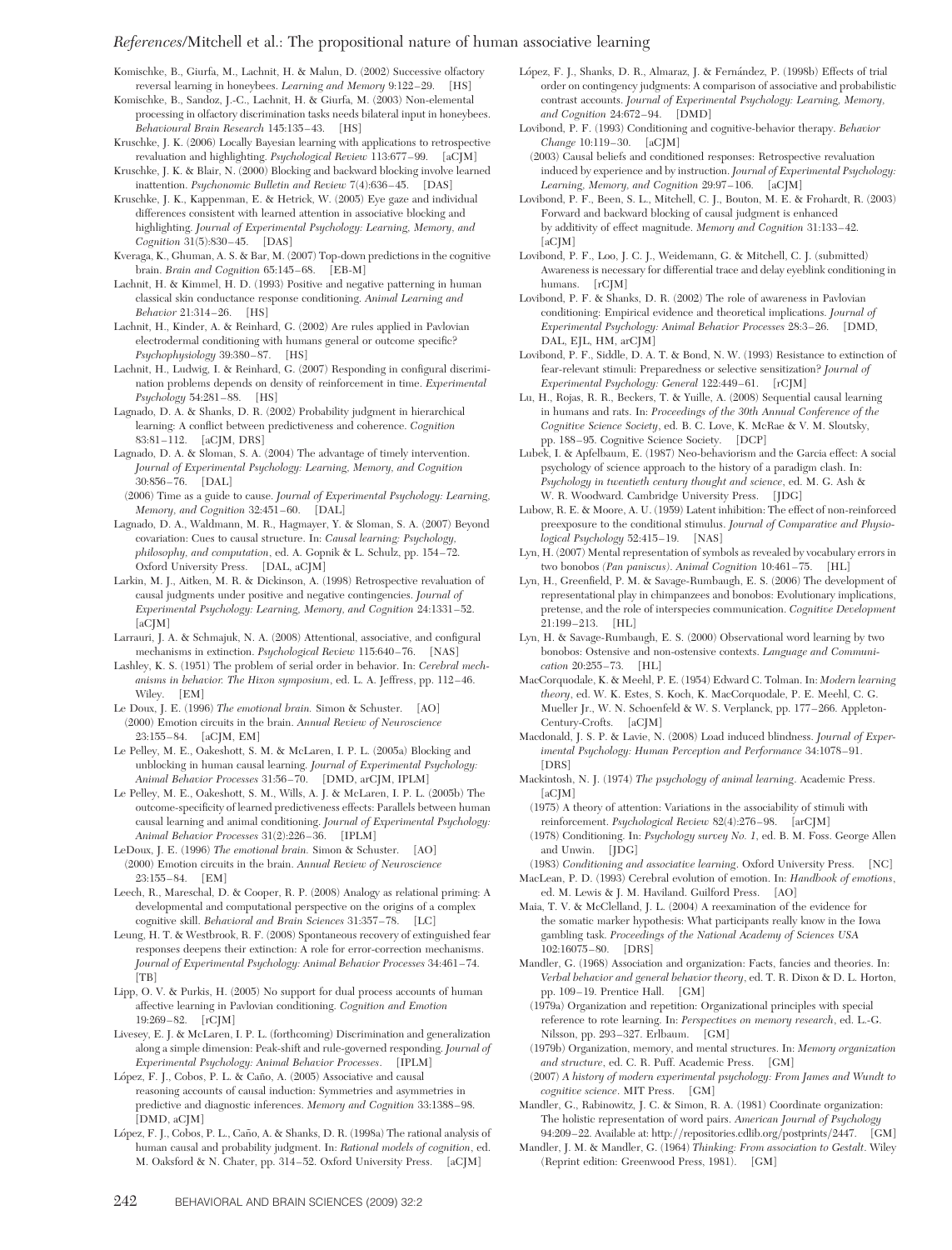- Manns, J. R., Clark, R. E. & Squire, L. R. (2000) Parallel acquisition of awareness and trace eyeblink classical conditioning. Learning and Memory  $7(5):267 - 72.$  [NL]
- Maren, S. & Quirk, G. J. (2004) Neuronal signalling of fear memory. Nature Reviews Neurosciences 5:844-52. [AO]
- Marinkovic, K., Schell, A. M. & Dawson, M. E. (1989) Awareness of the CS-UCS contingency and classical conditioning of skin conductance responses with olfactory CSs. Biological Psychology 29:39 – 60. [MED]
- Marr, D. (1982) Vision: A computational investigation into the human representation and processing of visual information. Freeman. [AGB, aCJM]
- Mauk, M. D. & Thompson, R. F. (1987) Retention of classically conditioned eyelid responses following acute decerebration. Brain Research 403:89 –95. [GH]
- McClelland, J., McNaughton, B. & O'Reilly, R. (1995) Why there are complementary learning systems in the hippocampus and neocortex: Insights from the successes and failures of connectionist models of learning and memory. Psychological Review 102(3):419-57. [DAS]
- McClelland, J. & Thompson, R. (2007) Using domain-general principles to explain children's causal reasoning abilities. Developmental Science 10(3):333 – 56. [DAS]
- McClure, S. M., Laibson, D. I., Loewenstein, G. & Cohen, J. D. (2004) Separate neural systems value immediate and delayed monetary rewards. Science 306:503 – 07. [NC]
- McCulloch, W. S. & Pitts, W. H. (1943) A logical calculus of the ideas immanent in nervous activity. Bulletin of Mathematical Biophysics 5:115-33. [AGB]
- McEchron, M. D., Tseng, W. & Disterhoft, J. F. (2003) Single neurons in CA1 hippocampus encode trace interval duration during trace heart rate (fear) conditioning in rabbit. Journal of Neuroscience 23(4):1535-47. [NL]
- McGlinchey-Berroth, R., Carrillo, M. C., Gabrieli, J. D., Brawn, C. M. & Disterhoft, J. F. (1997) Impaired trace eyeblink conditioning in bilateral, medial-temporal lobe amnesia. Behavioral Neuroscience 111(5):873 – 82. [NL]
- McIntosh, A. R., Rajah, M. N. & Lobaugh, N. J. (2003) Functional connectivity of the medial temporal lobe relates to learning and awareness. Journal of Neuroscience 23(16):6520 – 28. [NL]
- McLaren, I. P. L., Green, R. E. A. & Mackintosh, N. J. (1994) Animal learning and the implicit/explicit distinction. In: Implicit and explicit learning of languages, ed. N. C. Ellis, pp. 313 – 32. Academic Press. [aCJM]
- Menzies, R. G. & Clarke, J. C. (1995) The etiology of phobias: A nonassociative account. Clinical Psychology Review 15:23-48. [aCJM]
- Merker, B. (2007) Consciousness without a cerebral cortex: A challenge for neuroscience and medicine. Behavioral and Brain Sciences 30(1):63–81. [rCJM]
- Miller, R. R. & Escobar, M. (2001) Contrasting acquisition-focused and performance-focused models of acquired behavior. Current Directions in Psychologi $cal Science$  10:141-45. [JEW]
- Miller, R. R. & Matzel, L. D. (1988) The comparator hypothesis: A response rule for the expression of associations. In: The psychology of learning and motivation, vol. 22, ed. G. H. Bower, pp. 51-92. Academic Press. [rCJM]
- Mitchell, C. J. & Lovibond, P. F. (2002) Backward and forward blocking in human electrodermal conditioning: Blocking requires an assumption of outcome additivity. The Quarterly Journal of Experimental Psychology 55B:311 – 29. [arCJM]
- Mitchell, C. J., Lovibond, P. F. & Condoleon, M. (2005) Evidence for deductive reasoning in blocking of causal judgments. Learning and Motivation 36:77-87. [aCJM, NAS]
- Mitchell, C. J., Lovibond, P. F., Minard, E. & Lavis, Y. (2006) Forward blocking in human learning sometimes reflects the failure to encode a cue-outcome relationship. Quarterly Journal of Experimental Psychology 59:830 – 44. [DMD]
- Mitchell, C. J., Wardle, S., Lovibond, P. F., Weidemann, G. & Chang, B. (in revision) Is Perruchet's dissociation between cued reaction time and outcome expectancy evidence for two separate associative learning processes? Journal of Experimental Psychology: Learning, Memory, and Cognition. [rCJM]
- Moors, A. (2007) Can cognitive methods be used to study the unique aspect of emotion: An appraisal theorist's answer. Cognition and Emotion 21:1238 – 69. [aCJM]
- Moors, A. & De Houwer, J. (2006) Automaticity: A theoretical and conceptual analysis. Psychological Bulletin 132:297 – 326. [aCJM]
- Morris, J. S., Buchel, C. & Dolan, R. J. (2001) Parallel neural responses in amygdala subregions and sensory cortex during implicit fear conditioning. Neuroimage 13:1044 – 52. [MED]
- Morris, J. S., Öhman, A. & Dolan, R. J. (1998) Modulation of human amygdala activity by emotional learning and conscious awareness. Nature 393:467 –70.  $[AO]$
- Morsella, E. (2005) The function of phenomenal states: Supramodular interaction theory. Psychological Review 112:1000-21. [EM]
- Müller, G. E. (1911) Zur Analyse der Gedächtnistätigkeit und des Vorstellungsverlaufes, I. Teil. Zeitschrift für Psychologie, Ergänzungsband 5:xiv-403.  $[GM]$
- Murdock, B. B. J. (1966) Forward and backward associations in paired associates. Journal of Experimental Psychology 71:732-37. [GM]
- Murphy, R. A. & Baker, A. G. (2004) A role for CS-US contingency in Pavlovian conditioning. Journal of Experimental Psychology: Animal Behavior Processes 30:229 – 39. [AGB]
- Myung I. J. & Pitt, M. A. (2002) Mathematical modeling. In: Stevens' handbook of experimental psychology, vol. 4, ed. J. Wixsted. Wiley. [RN]
- Neumann, D. L. & Waters, A. M. (2006) The use of an unpleasant sound as an unconditional stimulus in a human aversive Pavlovian conditioning procedure. Biological Psychology 73:175– 85. [EB-M]
- Newell, B. R. & Bröder, A. (2008) Cognitive processes, models and metaphors in decision research. Judgment and Decision Making 3:195 – 204. [BRN]
- Newell, B. R. & Dunn, J. C. (2008) Dimensions in data: Testing psychological models using state-trace analysis. Trends in Cognitive Sciences 12:285 – 90. [BRN]
- Newell, B. R., Lagnado, D. A. & Shanks, D. R. (2007) Challenging the role of implicit processes in probabilistic category learning. Psychonomic Bulletin and Review 14:505-11. [rCJM]
- Nicolas, S. (1996) Experiments on implicit memory in a Korsakoff patient by Claparède (1907). Cognitive Neuropsychology 13:1193-99. [JDM]
- Niedenthal, P. M. (2007) Embodying emotion. Science 316:1002 –05. [DRS]
- Nisbett, R. E. & Ross, L. (1980) Human inference: Strategies and shortcomings in social judgment. Prentice-Hall. [JDG]
- Nisbett, R. E. & Wilson, T. D. (1977) Telling more than we can know: Verbal reports on mental processes. Psychological Review 84(3):231 –59. [JDG, DCP]
- Nosofsky, R. M., Clark, S. E. & Shin, H. J. (1989) Rules and exemplars in categorization, identification and recognition. Journal of Experimental Psychology: Learning, Memory, and Cognition 15:282 – 304. [BRN]
- Nosofsky, R. M., Kruschke, J. K. & McKinley, S. C. (1992) Combining exemplarbased category representations and connectionist learning rules. Journal of Experimental Psychology: Learning, Memory, and Cognition 18:211 – 33. [DRS]
- Oaksford, M. & Chater, N. (2007) Bayesian rationality: The probabilistic approach to human reasoning. Oxford University Press. [DRS]
- Öhman, A. & Mineka, S. (2001) Fears, phobias and preparedness: Toward an evolved module of fear and fear learning. Psychological Review 108:483-522. [aCJM, AO]
- Öhman, A. & Soares, J. J. F. (1993) On the automatic nature of phobic fear: Conditioned electrodermal responses to masked fear-relevant stimuli. Journal of Abnormal Psychology 102:121– 32. [aCJM]
	- (1994) "Unconscious anxiety": Phobic responses to masked stimuli. Journal of Abnormal Psychology 103:231-40. [aCJM]
	- (1998) Emotional conditioning to masked stimuli: Expectancies for aversive outcomes following non-recognized fear-relevant stimuli. Journal of Experimental Psychology: General 127:69 – 82. [MED, arCJM, AO]
- Olson, M. A. & Fazio, R. H. (2001) Implicit attitude formation through classical conditioning. Psychological Science 12:413-17. [BG]
- Olsson, A. & Phelps, E. A. (2004) Learned fear of "unseen" faces after Pavlovian, observational, and instructed fear. Psychological Science 15:822 – 28. [EB-M, AO]
- Parton, D. A. & DeNike, L. D. (1966) Performance hypotheses of children and response to social reinforcement. Journal of Personality and Social Psychology 4:444-47. [aCJM]
- Patterson, M. M., Cegavske, C. F. & Thompson, R. F. (1973) Effects of a classical conditioning paradigm on hind-limb flexor nerve response in immobilized spinal cats. Journal of Comparative and Physiological Psychology 84:88-97. [JDM]
- Pavlov, I. (1927) Conditioned reflexes. Oxford University Press. [aCJM]
- Pearce, J. M. (1987) A model for stimulus generalization in Pavlovian conditioning. Psychological Review 94:61-73. [aCJM]
- Pearce, J. M. & Bouton, M. E. (2001) Theories of associative learning in animals. Annual Review of Psychology 52:111-39. [aCJM]
- Pearce, J. M. & Hall, G. (1980) A model for Pavlovian learning: Variations in the effectiveness of conditioned but not of unconditioned stimuli. Psychological Review 87:532-52. [arCJM, NAS]
- Pearl, J. (1988) Probabilistic reasoning in intelligent systems. Morgan Kaufmann. [NC]
- (2000) Causality: Models, reasoning, and inference. Cambridge University Press. [DAL]
- Pearl, J. & Russell, S. (2001) Bayesian networks. In: Handbook of brain theory and neural networks, ed. M. Arbib. MIT Press. [DAL]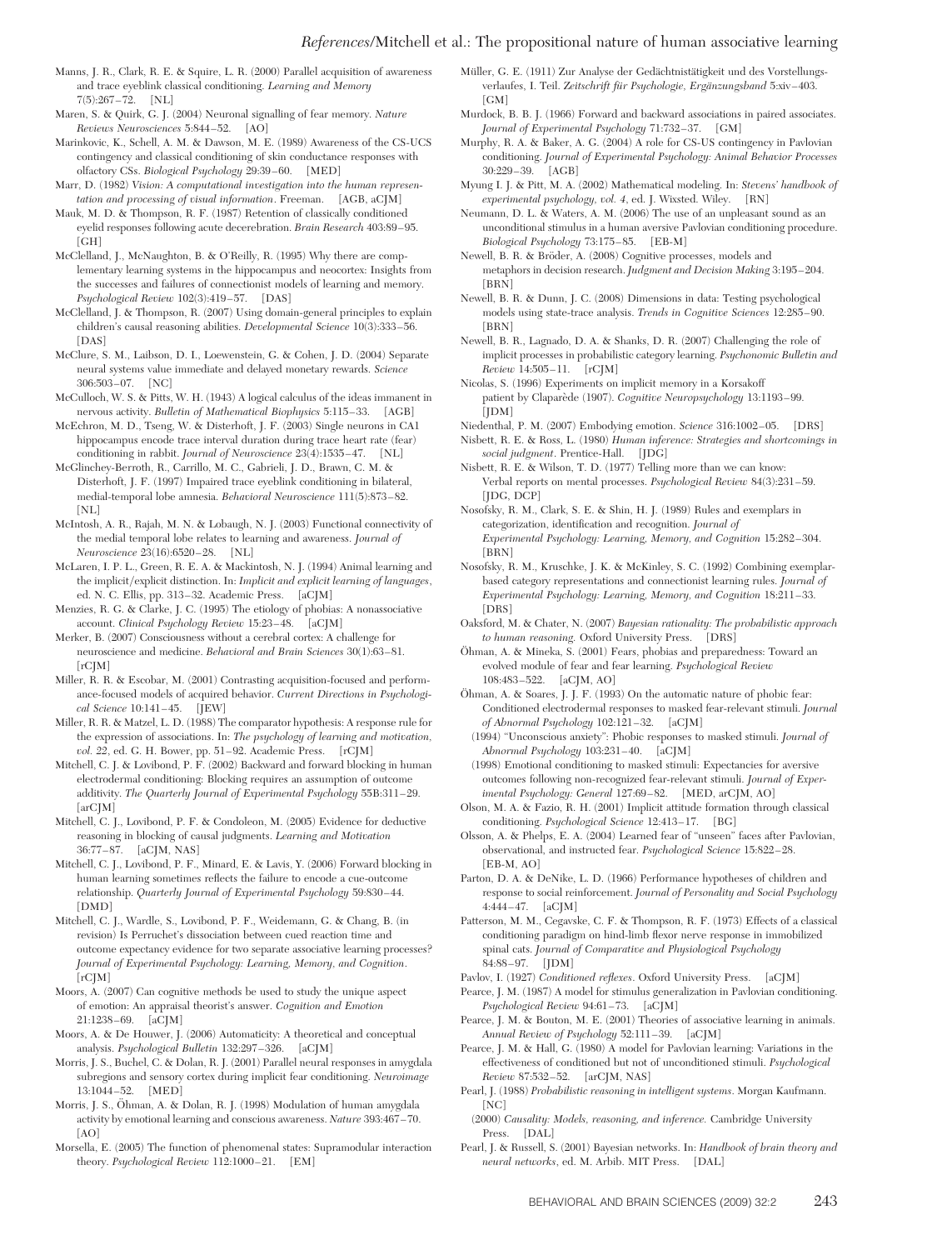Penn, D. C., Holyoak, K. J. & Povinelli, D. J. (2008) Darwin's mistake: Explaining the discontinuity between human and nonhuman minds. Behavioral and Brain Sciences 31(2):109-78. [DCP]

- Penn, D. C. & Povinelli, D. J. (2007) Causal cognition in human and nonhuman animals: A comparative, critical review. Annual Review of Psychology 58:97 – 118. [DCP]
- Perruchet, P. (1985) A pitfall for the expectancy theory of human eyelid conditioning. Pavlovian Journal of Biological Sciences 20:163-70. [EJL, arCJM]

Perruchet, P. & Amorim, M. A. (1992) Conscious knowledge and changes in performance in sequence learning: Evidence against dissociation. Journal of Experimental Psychology: Learning, Memory, and Cognition 18:785 – 800. [DRS]

Perruchet, P., Cleeremans, A. & Destrebecqz, A. (2006) Dissociating the effects of automatic activation and explicit expectancy on reaction times in a simple associative learning task. Journal of Experimental Psychology: Learning, Memory, and Cognition 32:955-65. [arCJM]

Pessiglione, M., Petrovic, P., Daunizeau, J., Palminteri, S., Dolan, R. J. & Frith, C. D. (2008) Subliminal instrumental conditioning demonstrated in the human brain. Neuron 59:561-67. [EM]

Pessoa, L., Japee, S. & Ungerleider, L. G. (2005) Visual awareness and the detection of fearful faces. Emotion 5:243-47. [rCJM]

Phelps, E. A. & LeDoux, J. E. (2005) Contributions of the amygdala to emotion processing: From animal models to human behavior. Neuron 48:175 –87.  $[EM]$ 

Pineño, O., Denniston, J. C., Beckers, T., Matute, H. & Miller, R. R. (2005) Contrasting predictive and causal values of predictors and of causes. Learning and Behavior 33:184-96. [aCJM]

Pizzagalli, D. A., Eden Evins, A., Cowman Schetter, E., Frank, M. J., Pajtas, P. E., Santesso, D. L. & Culhane, M. (2008) Single dose of a dopamine agonist impairs reinforcement learning in humans: Behavioral evidence from a laboratory-based measure of reward responsiveness. Psychopharmacology 196:221 – 32. [NC]

Pleyers, G., Corneille, O., Luminet, O. & Yzerbyt, V. (2007) Aware and (dis)liking: Item-based analyses reveal that valence acquisition via evaluative conditioning emerges only when there is contingency awareness. Journal of Experimental Psychology: Learning, Memory, and Cognition 33:130-44. [arCJM]

Postman, L. (1947) The history and present status of the law of effect. Psychological Bulletin 44:489-563. [DRS]

Price, P. C. & Yates, J. F. (1993) Judgmental overshadowing: Further evidence of cue interaction in contingency judgment. Memory and Cognition  $21:561 - 72.$  [aCJM]

Proust, M. (1913/1922) Remembrance of Things Past: Swann's Way, trans. C. K. Scott-Moncrieff, Henry Holt. (Original work published 1913). Retrieved online November 11, 2008, from Project Gutenberg, http://www.gutenberg. org/etext/7178). [HM]

Purkis, H. M. & Lipp, O. V. (2001) Does affective learning exist in the absence of contingency awareness? Learning and Motivation 32:84-99. [rCJM]

Pylyshyn, Z. W. (1973) What the mind's eye tells the mind's brain: A critique of mental imagery. Psychological Bulletin 80:1-24. [AGB]

Razran, G. (1971) Mind in evolution. An east-west synthesis of learned behavior and cognition. Houghton Mifflin. [AO]

Regier, T. & Gahl, S. (2004) Learning the unlearnable: The role of missing evidence. Cognition 93:147-55. [AG]

Rescorla, R. A. & Durlach, P. J. (1981) Within-event learning in Pavlovian conditioning. In: Information processing in animals: Memory mechanisms, ed. N. E. Spear & R. Miller, pp. 81-111. Erlbaum. [DMD]

Rescorla, R. A. & Wagner, A. R. (1972) A theory of Pavlovian conditioning: Variations in the effectiveness of reinforcement and non-reinforcement. In: Classical conditioning: Current theory and research, vol. 2, ed. A. H. Black & W. F. Prokasy, pp. 64 – 99. Appleton-Century-Crofts. [LC, GH, arCJM, NAS, JEW]

Revuski, S. (1971) The role of interference in association over a delay. In: Animal memory, ed. W. K. Honig & P. H. R. James. Academic Press. [JDG]

Rumbaugh, D. M., King, J. E., Beran, M. J., Washburn, D. A. & Gould, K. L. (2007) A salience theory on learning and behavior: With perspectives on neurobiology and cognition. International Journal of Primatology 28:973-96. [HL]

Rumbaugh, D. M. & Washburn, D. A. (2003) The intelligence of apes and other rational beings. Yale University Press. [HL]

Rydell, R. J., McConnell, A. R., Mackie, D. M. & Strain, L. M. (2006) Of two minds: Forming and changing valence-inconsistent implicit and explicit attitudes. Psychological Science 17:954-58. [BG, JSU]

Savage-Rumbaugh, E. S., McDonald, K., Sevcik, R. A., Hopkins, W. D. & Rupert, E. (1986) Spontaneous symbol acquisition and communicative use by pygmy chimpanzees (Pan paniscus). Journal of Experimental Psychology: General 115:211-35. [HL]

Schacter, D. L. (1987) Implicit memory: History and current status. Journal of Experimental Psychology: Learning, Memory, and Cognition 13:501-18.  $[aC[M]$ 

Schmajuk, N. A. & Larrauri, J. A. (2006) Experimental challenges to theories of classical conditioning: Application of an attentional model of storage and retrieval. Journal of Experimental Psychology: Animal Behavior Processes  $32:1 - 20.$  [NAS]

(2008) Associative models can describe both causal learning and conditioning. Behavioral Processes 77:443-45. [aCJM, DRS]

Schneider, W. & Shiffrin, R. M. (1977) Controlled and automatic human information processing: I. Detection, search and attention. Psychological Review 84:1-66. [NAS]

Schultz, W. (1998) Predictive reward signal of dopamine neurons. Journal of Neurophysiology 80:1-27. [JEW]

Seligman, M. E. P. (1970) On the generality of the laws of learning. Psychological Review 77:406-18. [AGB]

Seligman, M. & Johnston, J. (1973) A cognitive theory of avoidance learning. In: Contemporary approaches to conditioning and learning, ed. F. J. McGuigan & D. B. Lumsden, pp. 69-110. Winston. [aCJM]

Shallice, T. (1972) Dual functions of consciousness. Psychological Review 79:383 – 93. [EM]

(1988) From neuropsychology to mental structure. Cambridge University Press. [NC]

Shanks, D. R. (1985) Forward and backward blocking in human contingency judgement. Quarterly Journal of Experimental Psychology 37B:1-21. [DRS]

(1990) Connectionism and the learning of probabilistic concepts. Quarterly Journal of Experimental Psychology 42A:209-37. [DRS] (2007) Associationism and cognition: Human contingency learning at 25. Quar-

terly Journal of Experimental Psychology 60:291 – 309. [RAB, DMD, arCJM]

Shanks, D. R. & Darby, R. J. (1998) Feature- and rule-based generalization in human associative learning. Journal of Experimental Psychology: Animal Behavior Processes 24:405-15. [DMD, HS, aCJM]

Shanks, D. R. & Dickinson, A. (1990) Contingency awareness in evaluative conditioning: A comment on Baeyens, Eelen, and Van den Bergh. Cognition and Emotion 4:19-30. [FB, aCJM]

Shanks, D. R. & Lovibond, P. F. (2002) Autonomic and eyeblink conditioning are closely related to contingency awareness: Reply to Wiens and Öhman (2002) and Manns et al. (2002). Journal of Experimental Psychology: Animal Behavior Processes 28:38-42. [TB, rCJM]

Shanks, D. R. & Pearson, S. M. (1987) A production system model of causality judgment. In: Proceedings of the Ninth Annual Conference of the Cognitive Science Society, pp. 210-20. Erlbaum. [DRS]

Shanks, D. R. & St. John, M. F. (1994) Characteristics of dissociable human learning systems. Behavioral and Brain Sciences 17:367 – 447; discussion pp. 447-94. [BRN, arCJM, HM]

Shanks, D. R., Wilkinson, L. & Channon, S. (2003) Relationship between priming and recognition in deterministic and probabilistic sequence learning. Journal of Experimental Psychology: Learning, Memory, and Cognition 29:248– 61. [DRS]

Sherry, D. F. & Schacter, D. L. (1987) The evolution of multiple memory systems. Psychological Review 94:439-54. [BRN]

Shors, T. J. (2004) Memory traces of trace memories: Neurogenesis, synaptogenesis and awareness. Trends in Neurosciences 27(5):250-56. [NL]

Shultz, T. R. (2003) Computational developmental psychology. MIT Press. [AGB]

Shultz, T. R., Mareschal, D. & Schmidt, W. C. (1994) Modeling cognitive development on balance scale phenomena. Machine Learning 16:57– 86. [AGB]

Skinner, B. F. (1953) Science and human behavior. Macmillan. [EM] (1985) Cognitive science and behaviorism. British Journal of Psychology 76:291 – 301. [JDG]

(1987) Upon further reflection. Prentice Hall. [JDG]

Skowronski, J. J., Carlston, D. E., Mae, L. & Crawford, M. T. (1998) Spontaneous trait transference: Communicators take on the qualities they describe in others. Journal of Personality and Social Psychology 74:837 – 48. [BG, JSU]

Sloman, S. A. (1996) The empirical case for two systems of reasoning. Psychological Bulletin 119:3-22. [aCJM]

Sloman, S. A. & Lagnado, D. A. (2005) Do we "do"? Cognitive Science 29:5– 39. [DAL]

Smyth, A. C. & Shanks, D. R. (2008) Awareness in contextual cuing with extended and concurrent explicit tests. Memory and Cognition 36:403-15. [rCJM, DRS]

Sobel, D. M. & Kirkham, N. Z. (2006) Blickets and babies: The development of causal reasoning in toddlers and infants. Developmental Psychology 42:1103 –15. [LC]

Solomon, P. R., Van der Schaaf, E. R., Thompson, R. F. & Weisz, D. J. (1986) Hippocampus and trace conditioning of the rabbit's classically conditioned nictitating membrane response. Behavioral Neuroscience 100(5):729 – 44.  $[NL]$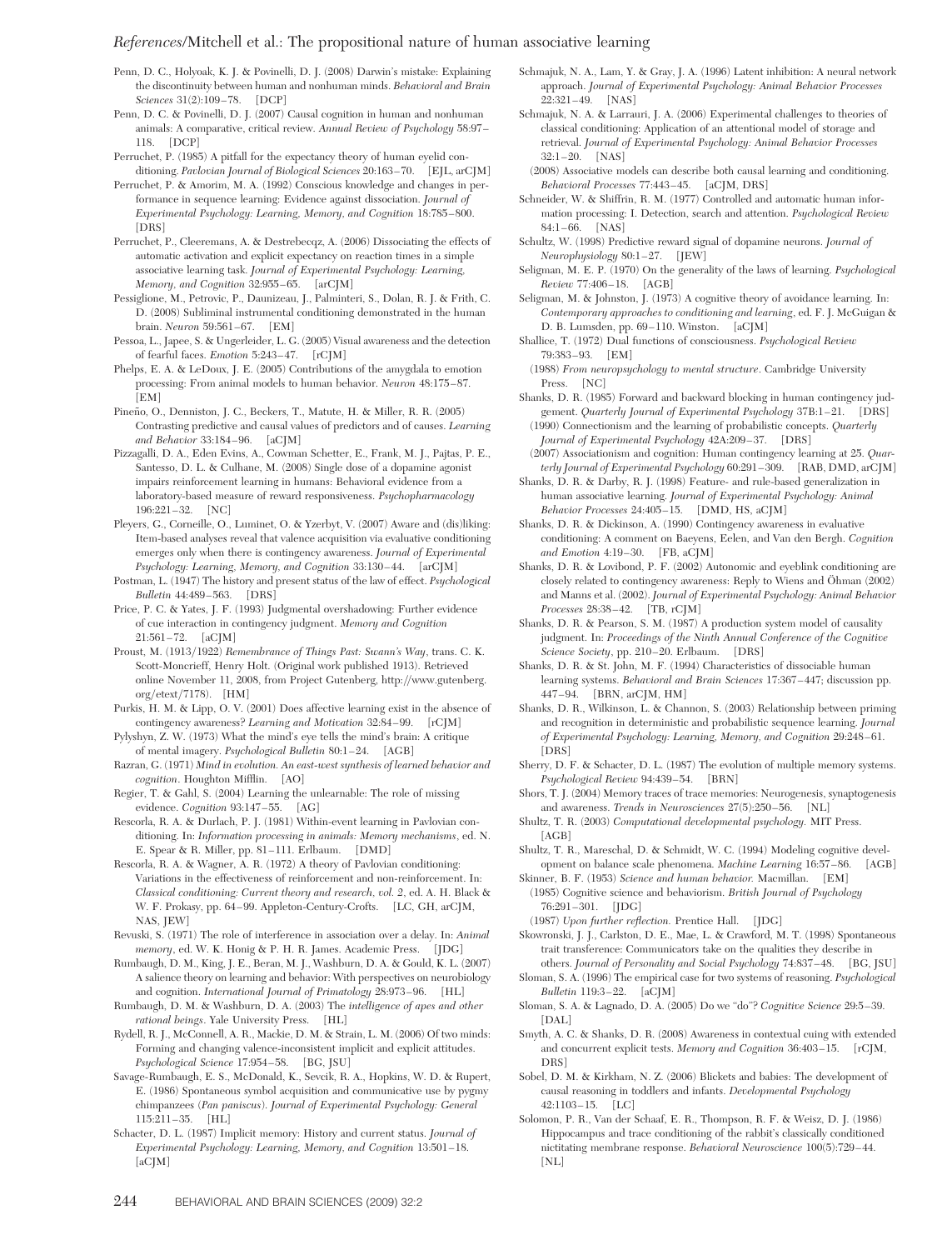Song, S., Howard, J. H. & Howard, D. V. (2007) Implicit probabilistic sequence learning is independent of explicit awareness. Learning and Memory 14:167-76. [JDM]

Speekenbrink, M., Channon, S. & Shanks, D. R. (2008) Learning strategies in amnesia. Neuroscience and Biobehavioral Reviews 32:292 – 310. [rCJM]

- Spence, K. W. (1950) Cognitive versus stimulus-response theories of learning. Psychological Review 57:159-72. [DRS]
- Sperry, R. W. (1964) Neurology and the mind-brain problem. In: Basic readings in neuropsychology, ed. R. L. Isaacson, pp. 403-29. Harper & Row. [EM]

Spiegel, R. & McLaren, I. P. L. (2006) Associative sequence learning in humans. Journal of Experimental Psychology: Animal Behavior Processes 32(2):156-63. [IPLM, rCJM]

- Spirtes, P., Glymour, C. & Schienes, R. (1993) Causation, prediction and search. Springer-Verlag. [DAL]
- Stadler, M. A. & Frensch, P. A., eds. (1998) Handbook of implicit learning. Sage.  $[EM]$

Stanovich, K. E. (1999) Who is rational? Studies of individual differences in reasoning. Erlbaum. [aCJM]

Sternberg, D. A. & McClelland, J. L. (in preparation) Situation matters: Task-specific constraints modulate cue competition effects in contingency learning. [DAS]

Stevenson, R. J. & Boakes, R. A. (2004) Sweet and sour smells: The acquisition of taste-like qualities by odours. In: Handbook of multisensory processes, ed. G. Calvert, C. Spence & B. E. Stein, pp. 69 – 83. MIT Press. [RAB]

Stevenson, R. J., Boakes, R. A. & Prescott, J. (1998) Changes in odor sweetness resulting from implicit learning of a simultaneous odor-sweetness association: An example of learned synesthesia. Learning and Motivation 29:113-32. [arCJM]

Stewart-Williams, S. & Podd, J. (2004) The placebo effect: Dissolving the expectancy versus conditioning debate. Psychological Bulletin 130:324-40. [RAB]

Steyvers, M., Tenenbaum, J. B., Wagenmakers, E. J. & Blum, B. (2003) Inferring causal networks from observations and interventions. Cognitive Science 27:453 – 89. [DAL]

Stout, S. C. & Miller, R. R. (2007) Sometimes competing retrieval (SOCR): A formalization of the extended comparator hypothesis. Psychological Review 114:759 – 83. [JEW]

Strack, F. & Deutsch, R. (2004) Reflective and impulsive determinants of social behavior. Personality and Social Psychology Review 8:220-47. [BG, aCJM]

- Swartzentruber, D. & Rescorla, M. E. (1994) Modulation of trained and extinguished stimuli by facilitators and inhibitors. Animal Learning and Behavior 22:309 – 16. [AGB]
- Tangen, J. M., Allan, L. G. & Sadeghi, H. (2005) Assessing (in)sensitivity to causal asymmetry: A matter of degree. In: New directions in human associative learning, ed. A. J. Wills, pp. 65 – 93. Erlbaum. [DMD]

Tenenbaum, J. B., Griffiths, T. L. & Kemp, C. (2006) Theory-based Bayesian models of inductive learning and reasoning. Trends in Cognitive Sciences 10:309 – 18. [AG]

Terrace, H. S. (2005) The simultaneous chain: A new approach to serial learning. Trends in Cognitive Science 9:202– 10. [EM]

Thompson, R. (1959) Learning in rats with extensive neocortical damage. Science 129:1223 – 24. [JDM]

Thompson, R. F. (2005) In search of memory traces. Annual Review of Psychology 56:1 – 23. [aCJM, EM]

Thorndike, E. B. (1898) Animal intelligence: An experimental study of the associative processes in animals. Psychological Review, Monograph Supplement 2(8). [JDG]

Thorndike, E. L. (1931) Human learning. Century. [DRS]

Todorov, A. & Uleman, J. S. (2003) The efficiency of binding spontaneous trait inferences to actors' faces. Journal of Experimental Social Psychology 39:549-62. [JSU]

(2004) The person reference process in spontaneous trait inferences. Journal of Personality and Social Psychology 87:482-93. [JSU]

- Tolman, E. C. (1948) Cognitive maps in rats and men. Psychological Review 55:189 – 208. [AGB, EM]
- Tooby, J. & Cosmides, L. (1992) The psychological foundations of culture. In: The adapted mind: Evolutionary psychology and the generation of culture, ed. J. Barkow, L. Cosmides & J. Tooby, pp. 19–136. Oxford University Press. [HM] (2005) Conceptual foundations of evolutionary psychology. In: The handbook of evolutionary psychology, ed. D. M. Buss, pp. 5 –67. Wiley. [HM]

Tunney, R. J. & Shanks, D. R. (2003) Subjective measures of awareness and implicit cognition. Memory and Cognition 31:1060-71. [DRS]

Tversky, A. & Kahneman, D. (1983) Extension versus intuitive reasoning: The conjunction fallacy in probability judgment. Psychological Review 90:293– 315. [NC]

Uleman, J. S., Hon, A., Roman, R. & Moskowitz, G. B. (1996a) On-line evidence for spontaneous trait inferences at encoding. Personality and Social Psychology Bulletin 22:377 – 94. [JSU]

Uleman, J. S., Newman, L. S. & Moskowitz, G. B. (1996b) People as flexible interpreters: Evidence and issues from Spontaneous Trait Inference. In: Advances in experimental social psychology, vol. 28, ed. M. P. Zanna, pp. 211-79. Academic Press. [JSU]

Uleman, J. S., Saribay, S. A. & Gonzalez, C. (2008) Spontaneous inferences, implicit impressions, and implicit theories. Annual Review of Psychology 59:329– 60.  $[$ [ $S$ U $]$ 

- Vadillo, M. A. & Matute, H. (2007) Predictions and causal estimations are not supported by the same associative structure. Quarterly Journal of Experimental Psychology 60:433-47. [aCJM]
- Van Hamme, L. J. & Wasserman, E. A. (1994) Cue competition in causality judgments: The role of nonpresentation of compound stimulus elements. Learning and Motivation 25:127-51. [DRS]

Vandorpe, S., De Houwer, J. & Beckers, T. (2007a) Outcome maximality and additivity training also influence cue competition in causal learning when learning involves many cues and events. Quarterly Journal of Experimental Psychology 60:356-68. [aCJM]

- (2007b) The role of memory for compounds in cue competition. Learning and Motivation 38:195-207. [DAS]
- Vansteenwegen, D., Francken, G., Vervliet, B., De Clercq, A. & Eelen, P. (2006) Resistance to extinction in evaluative conditioning. Journal of Experimental Psychology: Animal Behavior Processes 32:71-79. [FB]
- Verhagen, J. V. & Scott, T. R. (2004) Artificial neural network analysis of gustatory responses in the thalamic taste relay of the rat. Physiology and Behavior 80:499 – 513. [JEW]

Vervliet, B., Vansteenwegen, D., Baeyens, F., Hermans, D. & Helen, P. (2005) Return of fear in a human differential conditioning paradigm caused by a stimulus change after extinction. Behaviour Research and Therapy 43:357–71. [EB-M]

Wagner, A. R. (1981) SOP: A model of automatic memory processing in animal behavior. In: Information processing in animals: Memory mechanisms, ed. N. E. Spear & R. R. Miller, pp. 5 – 47. Erlbaum. [GH, arCJM]

Wagner, A. R. & Brandon, S. E. (1989) Evolution of a structured connectionist model of Pavlovian conditioning (AESOP). In: Contemporary learning theories: Pavlovian conditioning and the status of traditional learning theory, ed. S. B. Klein & R. R. Mowrer, pp. 149 – 89. Erlbaum. [aCJM]

Wagner, A. R. & Donegan, N. H. (1989) Some relationships between a computational model (SOP) and a neural circuit for Pavlovian (rabbit eyeblink) conditioning. In: Computational models of learning in simple neural systems, ed. R. D. Hawkins & G. H. Bower, pp. 157 – 203. Academic Press. [GH]

- Waldmann, M. R. (2000) Competition among causes but not effects in predictive and diagnostic learning. Journal of Experimental Psychology: Learning, Memory, and Cognition 26:53-76. [aCJM]
- Waldmann, M. R. & Hagmayer, Y. (2005) Seeing versus doing: Two modes of accessing causal knowledge. Journal of Experimental Psychology: Learning, Memory, and Cognition 31:216-27. [DAL]
- Waldmann, M. R. & Holyoak, K. J. (1992) Predictive and diagnostic learning within causal models: Asymmetries in cue competition. Journal of Experimental Psychology: General 121:222 – 36. [DCP]

Waldmann, M. R. & Walker, J. M. (2005) Competence and performance in causal learning. Learning and Behavior 33:211-29. [AGB, aCJM]

- Walther, E. & Nagengast, B. (2006) Evaluative conditioning and the awareness issue: Assessing contingency awareness with the four-picture recognition test. Journal of Experimental Psychology: Animal Behavior Processes 32:454–59. [aCIM]
- Wardle, S. G., Mitchell, C. J. & Lovibond, P. F. (2007) Flavor evaluative conditioning and contingency awareness. Learning and Behavior 35:233–41. [arCJM]
- Wasserman, E. A., Elek, S. M., Chatlosh, D. L. & Baker, A. G. (1993) Rating causal relations: Role of probability in judgments of response-outcome contingency. Journal of Experimental Psychology: Learning, Memory, and Cognition 19:174 – 88. [AGB]
- Wasserman, E. A. & Zentall, T. R., eds. (2006) Animal cognition: Experimental exploration of animal intelligence. Oxford University Press. [NC]
- Weidemann, G., Tangen, J., Lovibond, P. F. & Mitchell, C. J. (in press) Is Perruchet's dissociation between eyeblink conditioned responding and outcome expectancy evidence for two learning systems? Journal of Experimental Psychology: Animal Behavior Processes. [aCJM]
- Weike. A. I., Hamm. A. O., Schupp, H. T., Runge, U., Schroeder, H. W. & Kessler, C. (2005) Fear conditioning following unilateral temporal lobectomy: Dissociation of conditioned startle potentiation and autonomic learning. Journal of Neuroscience 25:11117-24. [AO]
- Weike, A. I., Schupp, H. T. & Hamm, A. O. (2007) Fear acquisition requires awareness in trace but not delay conditioning. Psychophysiology 44(1):170-80. [NL, rCJM, AO]

Weiss, C., Bouwmeester, H., Power, J. M. & Disterhoft, J. F. (1999) Hippocampal lesions prevent trace eyeblink conditioning in the freely moving rat. Behavioural Brain Research 99(2):123– 32. [NL]

Wertheimer, M. (1921) Untersuchungen zur Lehre von der Gestalt. I. Psychologische Forschung 1:47-58. [GM]